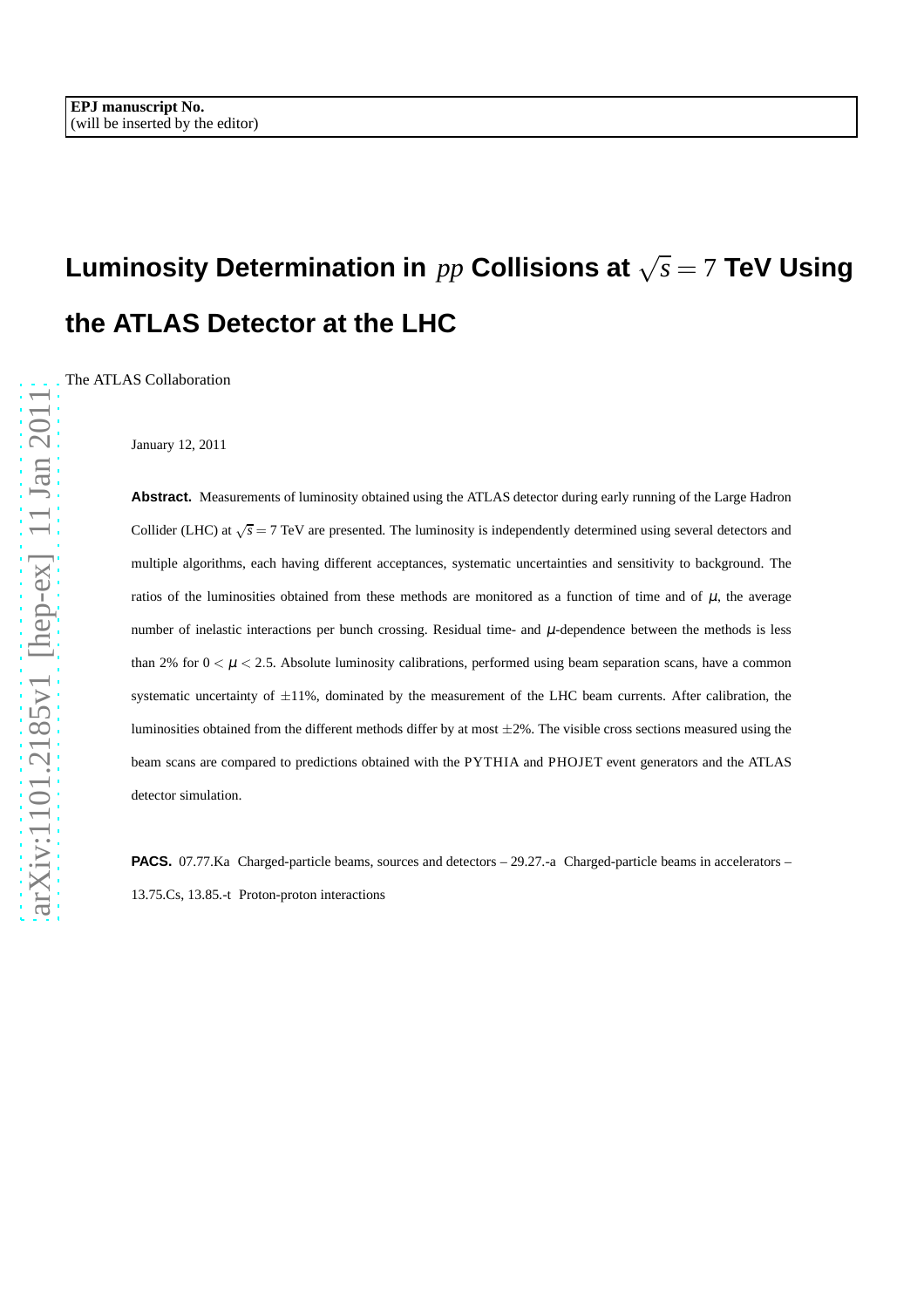## **1 Introduction and Overview**

A major goal of the ATLAS [\[1\]](#page-36-0) physics program for 2010 is the measurement of cross sections for Standard Model processes. Accurate determination of the luminosity is an essential ingredient of this program. This article describes the first results on luminosity determination, including an assessment of the systematic uncertainties, for data taken at the LHC [\[2\]](#page-36-1) in proton-

proton collisions at a centre-of-mass energy  $\sqrt{s} = 7$  TeV. It is organized as follows.

1

The ATLAS strategy for measuring and calibrating the luminosity is outlined below and is followed in Section [2](#page-4-0) by a brief description of the subdetectors used for luminosity determination. Each of these detectors is associated with one or more luminosity algorithms, described in Section [3.](#page-6-0) The ab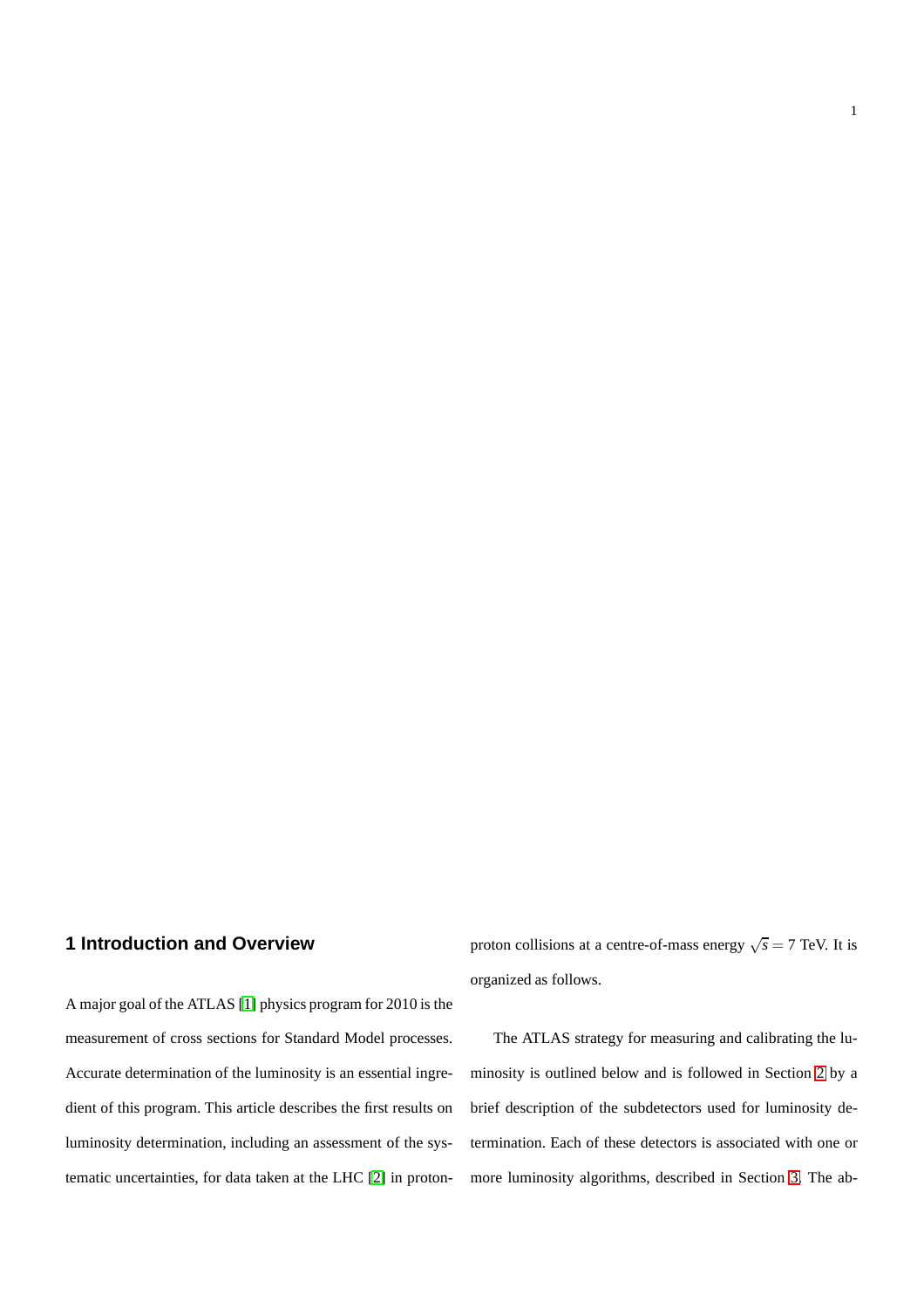solute calibration of these algorithms using beam-separation scans forms the subject of Section [4.](#page-15-0) The internal consistency of the luminosity measurements is assessed in Section [5.](#page-24-0) Finally, the scan-based calibrations are compared in Section [6](#page-25-0) to those predicted using the PYTHIA [\[3\]](#page-36-2) and PHOJET [\[4\]](#page-36-3) event generators coupled to a full GEANT4 [\[5\]](#page-36-4) simulation of the ATLAS detector response [\[6\]](#page-36-5). Conclusions are summarized in Section [7.](#page-27-0)

The luminosity of a *pp* collider can be expressed as

$$
\mathcal{L} = \frac{R_{inel}}{\sigma_{inel}} \tag{1}
$$

where  $R_{inel}$  is the rate of inelastic collisions and  $\sigma_{inel}$  is the *pp* inelastic cross section. If a collider operates at a revolution frequency  $f_r$  and  $n_b$  bunches cross at the interaction point, this expression can be rewritten as

<span id="page-2-0"></span>
$$
\mathcal{L} = \frac{\mu n_b f_r}{\sigma_{inel}} \tag{2}
$$

where  $\mu$  is the average number of inelastic interactions per bunch crossing (BC). Thus, the instantaneous luminosity can be determined using any method that measures the ratio  $\mu/\sigma_{inel}$ .

A fundamental ingredient of the ATLAS strategy to assess and control the systematic uncertainties affecting the absolute luminosity determination is to compare the measurements of several luminosity detectors, most of which use more than one counting technique. These multiple detectors and algorithms are characterized by significantly different acceptance, response to pile-up (multiple *pp* interactions within the same bunch crossing), and sensitivity to instrumental effects and to beam-induced backgrounds. The level of consistency across the various methods, over the full range of single-bunch luminosities and beam

conditions, provides valuable cross-checks as well as an estimate of the detector-related systematic uncertainties.

Techniques for luminosity determination can be classified as follows:

- **–** *Event Counting:* here one determines the fraction of bunch crossings during which a specified detector registers an "event" satisfying a given selection requirement. For instance, a bunch crossing can be said to contain an "event" if at least one *pp* interaction in that crossing induces at least one observed hit in the detector being considered.
- **–** *Hit Counting:* here one counts the number of hits (for example, electronic channels or energy clusters above a specified threshold) per bunch crossing in a given detector.
- **–** *Particle Counting:* here one determines the distribution of the number of particles per beam crossing (or its mean) inferred from reconstructed quantities (*e.g.* tracks), from pulse-height distributions or from other observables that reflect the instantaneous particle flux traversing the detector (*e.g.* the total ionization current drawn by a liquid-argon calorimeter sector).

At present, ATLAS relies only on event-counting methods for the determination of the absolute luminosity. Equation [2](#page-2-0) can be rewritten as:

<span id="page-2-1"></span>
$$
\mathcal{L} = \frac{\mu n_b f_r}{\sigma_{inel}} = \frac{\mu^{vis} n_b f_r}{\varepsilon \sigma_{inel}} = \frac{\mu^{vis} n_b f_r}{\sigma_{vis}}
$$
(3)

where  $\varepsilon$  is the efficiency for one inelastic *pp* collision to satisfy the event-selection criteria, and  $\mu^{vis} \equiv \varepsilon \mu$  is the average number of visible inelastic interactions per BC (*i.e.* the mean number of *pp* collisions per BC that pass that "event" selection). The visible cross section  $\sigma_{vis} \equiv \varepsilon \sigma_{inel}$  is the calibration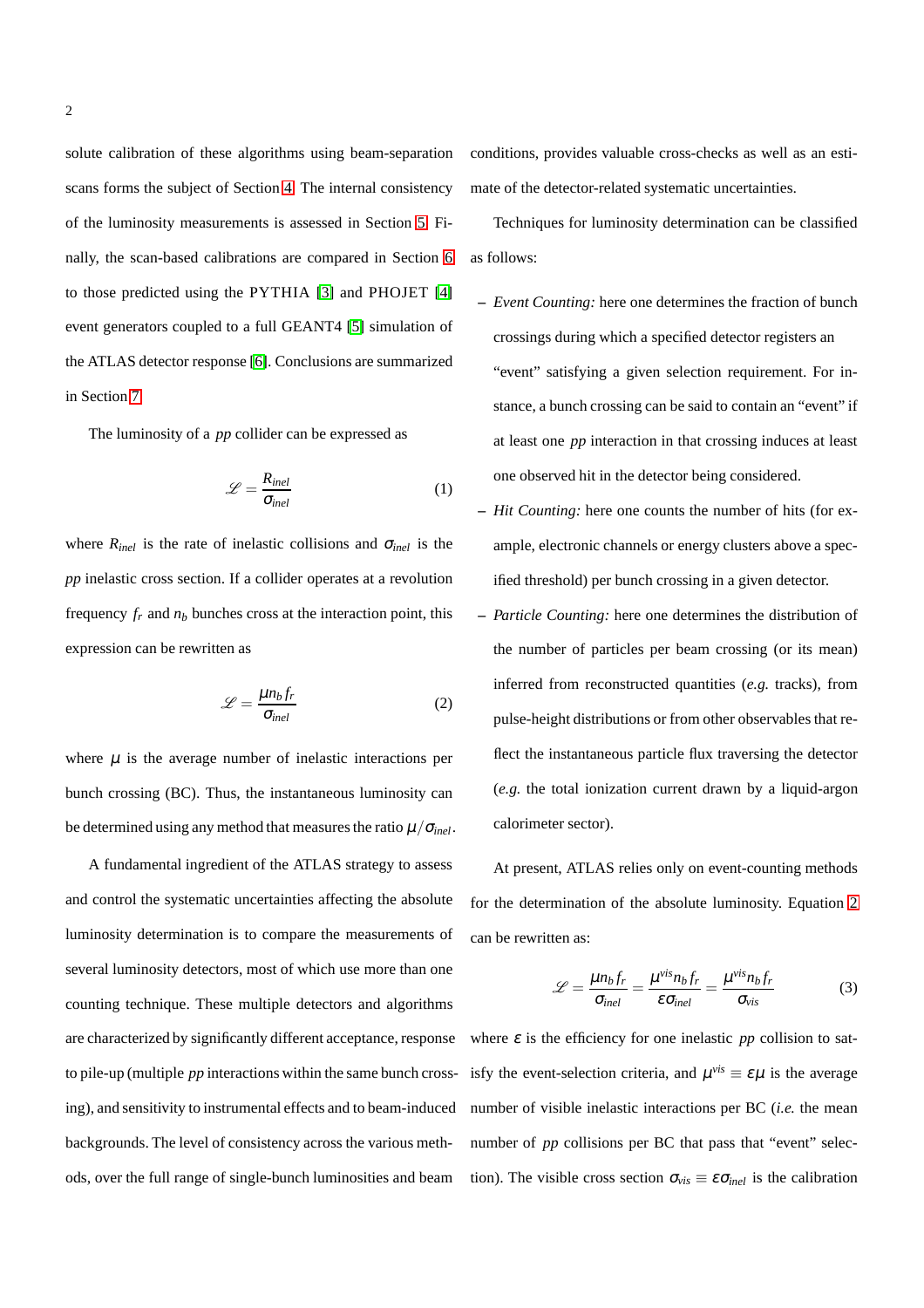constant that relates the measurable quantity  $\mu$ <sup>*vis*</sup> to the luminosity  $\mathscr{L}$ . Both  $\varepsilon$  and  $\sigma_{vis}$  depend on the pseudorapidity distribution and particle composition of the collision products, and are therefore different for each luminosity detector and algorithm.

In the limit  $\mu_{vis} \ll 1$ , the average number of visible inelastic interactions per BC is given by the intuitive expression

$$
\mu^{\text{vis}} \approx \frac{N}{N_{BC}} \tag{4}
$$

where *N* is the number of events passing the selection criteria that are observed during a given time interval, and  $N_{BC}$  is the number of bunch crossings in that same interval. When  $\mu$  increases, the probability that two or more *pp* interactions occur in the same bunch crossing is no longer negligible, and  $\mu$ <sup>vis</sup> is no longer linearly related to the raw event count *N*. Instead  $\mu$ <sup>vis</sup> must be calculated taking into account Poisson statistics, and in some cases, instrumental or pile-up related effects (Section [3.4\)](#page-13-0).

Several methods can be used to determine  $\sigma_{vis}$ . At the Tevatron, luminosity measurements are normalized to the total inelastic  $p\bar{p}$  cross section, with simulated data used to determine the event- or hit-counting efficiencies [\[7,](#page-36-6) [8\]](#page-36-7). Unlike the case of the Tevatron, where the  $p\overline{p}$  cross section was determined <sup>[1](#page-3-0)</sup> independently by two experiments, the *pp* inelastic cross section at 7 TeV has not been measured yet. Extrapolations from lower energy involve significant systematic uncertainties, as does the determination of  $\varepsilon$ , which depends on the modeling of particle momentum distributions and multiplicity for the full *pp* inelastic cross section. In the future, the ALFA detector [\[9\]](#page-36-8) will provide an absolute luminosity calibration at ATLAS through the measurement of elastic *pp*scattering at small angles in the Coulomb-Nuclear Interference region. In addition, it is possible to normalize cross section measurements to electroweak processes for which precise NNLO calculations exist, for example *W* and *Z* production [\[10\]](#page-36-9). Although the cross section for the production of electroweak bosons in *pp* collisions at  $\sqrt{s}$  = 7 TeV has been measured by ATLAS [\[11\]](#page-36-10) and found to be in agreement with the Standard Model expectation, with experimental and theoretical systematic uncertainties of ∼ 7%, we choose not to use these data as a luminosity calibration, since such use would preclude future comparisons with theory. However, in the future, it will be possible to monitor the variation of luminosity with time using *W* and *Z* production rates.

An alternative is to calibrate the counting techniques using the absolute luminosity  $\mathscr L$  inferred from measured accelerator parameters [\[12\]](#page-36-11) [\[13\]](#page-36-12):

<span id="page-3-1"></span>
$$
\mathcal{L} = \frac{n_b f_r n_1 n_2}{2\pi \Sigma_x \Sigma_y} \tag{5}
$$

where  $n_1$  and  $n_2$  are the numbers of particles in the two colliding bunches and  $\Sigma_x$  and  $\Sigma_y$  characterize the widths of the horizontal and vertical beam profiles. One typically measures  $\Sigma_x$ and <sup>Σ</sup>*<sup>y</sup>* using *van der Meer (vdM)* scans (sometimes also called *beam-separation* or *luminosity* scans) [\[14\]](#page-36-13). The observed event rate is recorded while scanning the two beams across each other first in the horizontal  $(x)$ , then in the vertical  $(y)$  direction. This measurement yields two bell-shaped curves, with the maximum rate at zero separation, from which one extracts the values of  $\Sigma_x$  and  $\Sigma_y$  (Section [4\)](#page-15-0). The luminosity at zero separation can then be computed using Equation [5,](#page-3-1) and  $\sigma_{vis}$  extracted from Equation [3](#page-2-1) using the measured values of  $\mathscr L$  and  $\mu^{\text{vis}}$ .

<span id="page-3-0"></span><sup>1</sup> In fact, Tevatron cross sections were measured at  $\sqrt{s} = 1.8$  TeV and extrapolated to  $\sqrt{s} = 1.96$  TeV.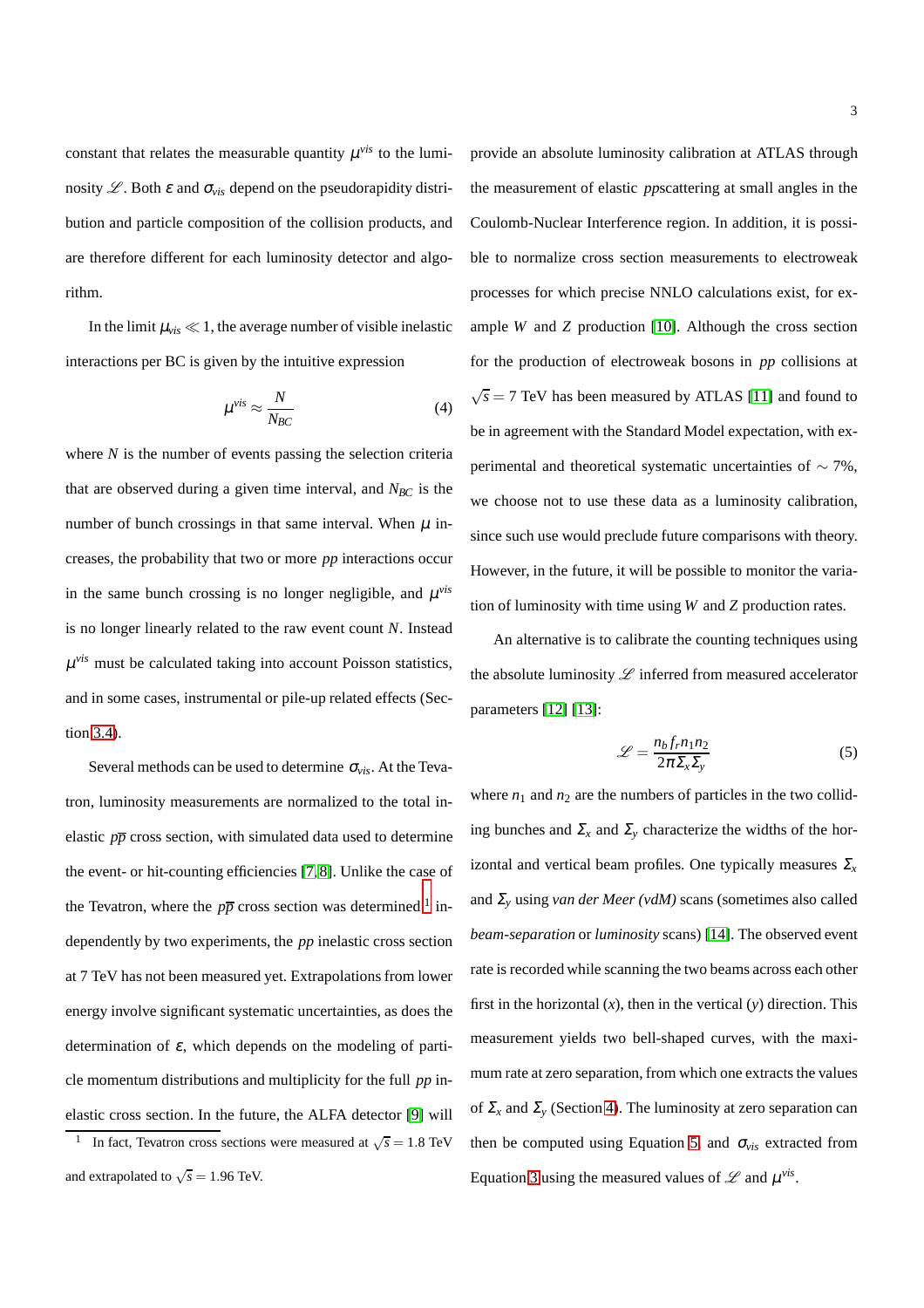The *vdM* technique allows the determination of  $\sigma_{vis}$  without *a priori* knowledge of the inelastic *pp* cross section or of detector efficiencies. Scan results can therefore be used to test the reliability of Monte Carlo event generators and of the AT-LAS simulation by comparing the visible cross sections predicted by the Monte Carlo for various detectors and algorithms to those obtained from the scan data.

ATLAS uses the *vdM* method to obtain its absolute luminosity calibration both for online monitoring and for offline analysis. Online, the luminosity at the ATLAS interaction point (IP1) is determined approximately once per second using the counting rates from the detectors and algorithms described in Sections [2](#page-4-0) and [3.](#page-6-0) The raw event count *N* is converted to a visible average number of interactions per crossing  $\mu_{vis}$  as described in Section [3.4,](#page-13-0) and expressed as an absolute luminosity using the visible cross sections <sup>σ</sup>*vis* measured during beamseparation scans. The results of all the methods are displayed in the ATLAS control room, and the luminosity from a single online "preferred" algorithm is transmitted to the LHC control room, providing real-time feedback for accelerator tuning.

The basic time unit for storing luminosity information for later use is the *Luminosity Block* (LB). The duration of a LB is approximately two minutes, with begin and end times set by the ATLAS data acquisition system (DAQ). All data-quality information, as well as the luminosity, are stored in a relational database for each LB. The luminosity tables in the offline database allow for storage of multiple methods for luminosity determination and are versioned so that updated calibration constants can be applied. The results of all online luminosity methods are stored, and results from additional offline algorithms are added. This infrastructure enables comparison of the results from different methods as a function of time. After data quality checks have been performed and calibrations have been validated, one algorithm is chosen as the "preferred" offline algorithm for physics analysis and stored as such in the database. Luminosity information is stored as delivered luminosity. Corrections for trigger prescales, DAQ deadtime and other sources of data loss are performed on an LB-by-LB basis when the integrated luminosity is calculated.

## <span id="page-4-0"></span>**2 The ATLAS Luminosity Detectors**

The ATLAS detector is described in detail in Ref. [\[1\]](#page-36-0). This section provides a brief description of the subsystems used for luminosity measurements, arranged in order of increasing pseu-dorapidity.<sup>[2](#page-4-1)</sup> A summary of the relevant characteristics of these detectors is given in Table [1.](#page-5-0)

<span id="page-4-1"></span>The Inner Detector is used to measure the momentum of charged particles. It consists of three subsystems: a pixel detector, a silicon strip tracker (SCT) and a transition radiation straw tube tracker (TRT). These detectors are located inside a solenoidal magnet that provides a 2 T axial field. The tracking <sup>2</sup> ATLAS uses a coordinate system where the nominal interaction point is at the centre of the detector. The direction of beam 2 (counterclockwise around the LHC ring) defines the *z*-axis; the *x*-*y* plane is transverse to the beam. The positive *x*-axis is defined as pointing to the centre of the ring, and the positive *y*-axis upwards. Side-A of the detector is on the-positive *z* side and side-C on the negative-*z* side. The azimuthal angle  $\phi$  is measured around the beam axis. The pseudorapidity  $\eta$  is defined as  $\eta = -\ln(\tan \theta/2)$  where  $\theta$  is the polar angle from the beam axis.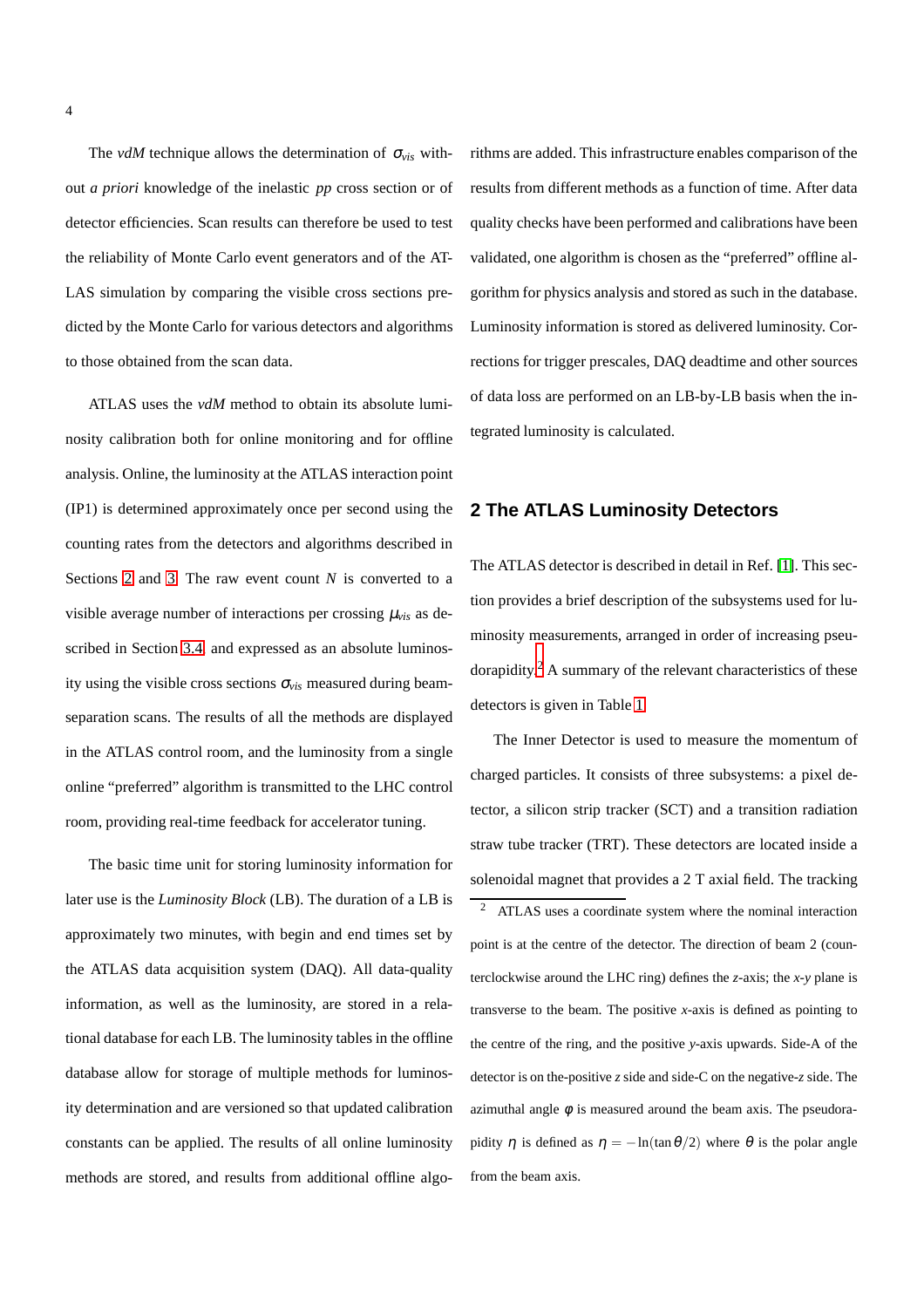| Detector     | <b>Pseudorapidity Coverage</b> | # Readout Channels  |
|--------------|--------------------------------|---------------------|
| Pixel        | $ \eta $ < 2.5                 | $8 \times 10^7$     |
| <b>SCT</b>   | $ \eta $ < 2.5                 | $6.3 \times 10^{6}$ |
| <b>TRT</b>   | $ \eta  < 2.0$                 | $3 \times 10^5$     |
| <b>MBTS</b>  | $2.09 <  \eta  < 3.84$         | 32                  |
| LAr: EMEC    | $2.5 <  \eta  < 3.2$           | $3 \times 10^4$     |
| LAr: FCal    | $3.1 <  \eta  < 4.9$           | 5632                |
| <b>BCM</b>   | $ \eta  = 4.2$                 | 8                   |
| <b>LUCID</b> | $5.6 <  \eta  < 6.0$           | 32                  |
| <b>ZDC</b>   | $ \eta  > 8.3$                 | 16                  |

<span id="page-5-0"></span>**Table 1.** Summary of relevant characteristics of the detectors used for luminosity measurements. For the ZDC, the number of readout channels only includes those used by the luminosity algorithms.

efficiency as a function of transverse momentum  $(p_T)$ , averaged over all pseudorapidity, rises from ∼ 10% at 100 MeV to  $\sim$  86% for  $p_T$  above a few GeV [\[15\]](#page-36-14).

For the initial running period at low instantaneous luminosity ( $< 10^{33}$  cm<sup>-2</sup>s<sup>-1</sup>), ATLAS has been equipped with segmented scintillator counters, the Minimum Bias Trigger Scintillators (MBTS), located at  $z = \pm 365$  cm from the collision centre. The main purpose of the MBTS is to provide a trigger on minimum collision activity during a *pp* bunch crossing. Light emitted by the scintillators is collected by wavelengthshifting optical fibers and guided to a photomultiplier tube (PMT). The MBTS signals, after being shaped and amplified, are fed into leading-edge discriminators and sent to the central

trigger processor (CTP). An MBTS hit is defined as a signal

above the discriminator threshold (50 mV).

The precise timing ( $\sim$  1 ns) provided by the liquid argon (LAr) calorimeter is used to count events with collisions, therefore providing a measurement of the luminosity. The LAr calorimeter covers the region  $|\eta| < 4.9$ . It consists of the electromagnetic (EM) for  $|\eta|$  < 3.2, the Hadronic Endcap for 1.5 <  $|\eta|$  < 3.2 and the Forward Calorimeter (FCal) for 3.1 <  $|\eta|$  < 4.9. The luminosity analysis is based on energy deposits in the Inner Wheel of the electromagnetic endcap (EMEC) and the first layer of the FCal. The precise timing is used to reject background for the offline measurement of the luminosity.

The primary purpose of the Beam Conditions Monitor (BCM) [\[16\]](#page-36-15) is to monitor beam losses and provide fast feedback to the accelerator operations team. It is an essential ingredient of the detector protection system, providing a fast accelerator abort signal in the event of large beam loss. The BCM consists of two arms of diamond sensors located at  $z = \pm 184$  cm and  $r = 5.5$  cm and uses programable front-end electronics (FPGAs) to histogram the single-sided and coincidence rates as a function of Bunch Crossing Identifier (BCID). These histograms are read out by the BCM monitoring software and made available to other online applications through the online network. Thus, bunch-by-bunch rates are available and are not subject to DAQ deadtime. The detector's value as a luminosity monitor is further enhanced by its excellent timing ( 0.7 ns) which allows for rejection of backgrounds from beam-halo.

LUCID is a Cherenkov detector specifically designed for measuring the luminosity in ATLAS. Sixteen optically reflecting aluminum tubes filled with  $C_4F_{10}$  gas surround the beampipe on each side of the interaction point. Cerenkov photons created by charged particles in the gas are reflected by the tube walls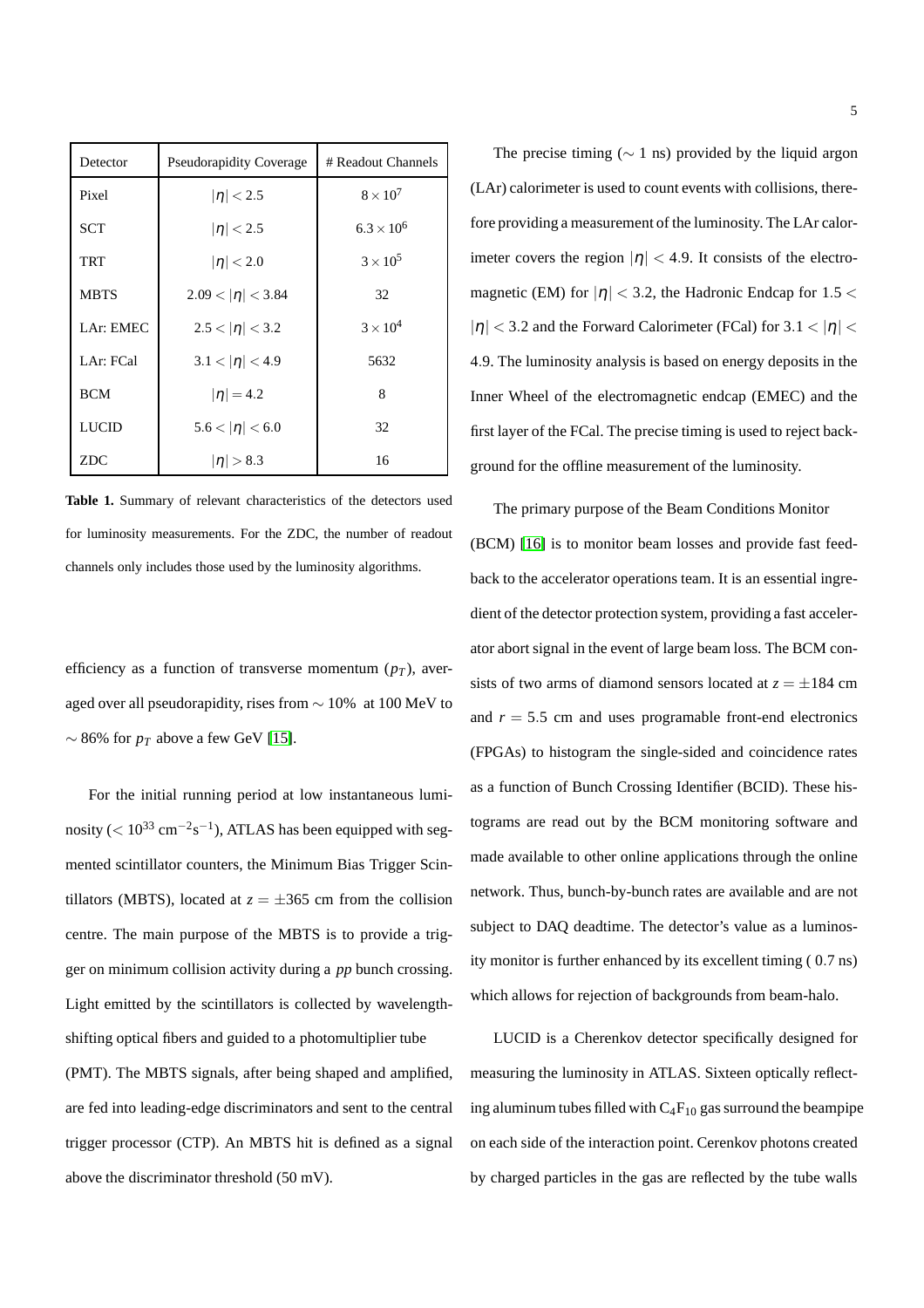until they reach PMTs situated at the back end of the tubes. The Cherenkov light created in the gas typically produces 60- 70 photoelectrons, while the quartz window adds another 40 photoelectrons to the signal. After amplification, the signals are split three-fold and presented to a set of constant fraction discriminators (CFDs), charge-to-digital converters and 32-bit flash ADCs with 80 samplings. If the signal has a pulse height larger than the discriminator threshold (which is equivalent to 15 photoelectrons) a tube is "hit." The hit-pattern produced by all the discriminators is sent to a custom-built electronics card (LUMAT) which contains FPGAs that can be programmed with different luminosity algorithms. LUMAT receives timing signals from the LHC clock used for synchronizing all detectors and counts the number of events or hits passing each luminosity algorithm for each BCID in an orbit. It also records the number of orbits made by the protons in the LHC during the counting interval. At present there are four algorithms implemented in the LUMAT firmware (see Section [3.2.3\)](#page-10-0). The data from LUMAT are broadcast to the ATLAS online network and archived for later offline use. In addition, LUMAT provides triggers for the CTP and sends the hit-patterns to the DAQ. The LUCID electronics is decoupled from the DAQ so that it can provide an online luminosity determination even if no global ATLAS run is in progress.

The primary purpose of the Zero-Degree Calorimeter (ZDC) is to detect forward neutrons and photons with  $|\eta| > 8.3$  in both *pp* and heavy-ion collisions. The ZDC consists of two arms located at  $z = \pm 140$  m in slots in the LHC TAN (Target Absorber Neutral) [\[2\]](#page-36-1), occupying space that would otherwise contain inert copper shielding bars. In its final configuration,

each arm consists of calorimeter modules, one electromagnetic (EM) module (about 29 radiation lengths deep) followed by three hadronic modules (each about 1.14 interaction lengths deep). The modules are composed of tungsten with an embedded matrix of quartz rods which are coupled to photo multiplier tubes and read out through CFDs. Until July 2010 only the three hadronic modules were installed to allow running of the LHCf experiment [\[17\]](#page-36-16), which occupied the location where the EM module currently sits. Taking into account the limiting aperture of the beamline, the effective ZDC acceptance for neutrals corresponds to 1 GeV in  $p_T$  for a 3.5 TeV neutron or photon. Charged particles are swept out of the ZDC acceptance by the final-triplet quadrupoles; Monte Carlo studies have shown that neutral secondaries contribute a negligible amount to the typical ZDC energy. A hit in the ZDC is defined as an energy deposit above CFD threshold. The ZDC is fully efficient for energies above ∼ 400 GeV.

## <span id="page-6-0"></span>**3 Luminosity Algorithms**

The time structure of the LHC beams and its consequences for the luminosity measurement (Section [3.1\)](#page-7-0) drive the architecture of the online luminosity infrastructure and algorithms (Section [3.2\)](#page-8-0). Some approaches to luminosity determination, however, are only possible offline (Section [3.3\)](#page-11-0). In all cases, dealing properly with pile-up dependent effects (Section [3.4\)](#page-13-0) is essential to ensure the precision of the luminosity measurements.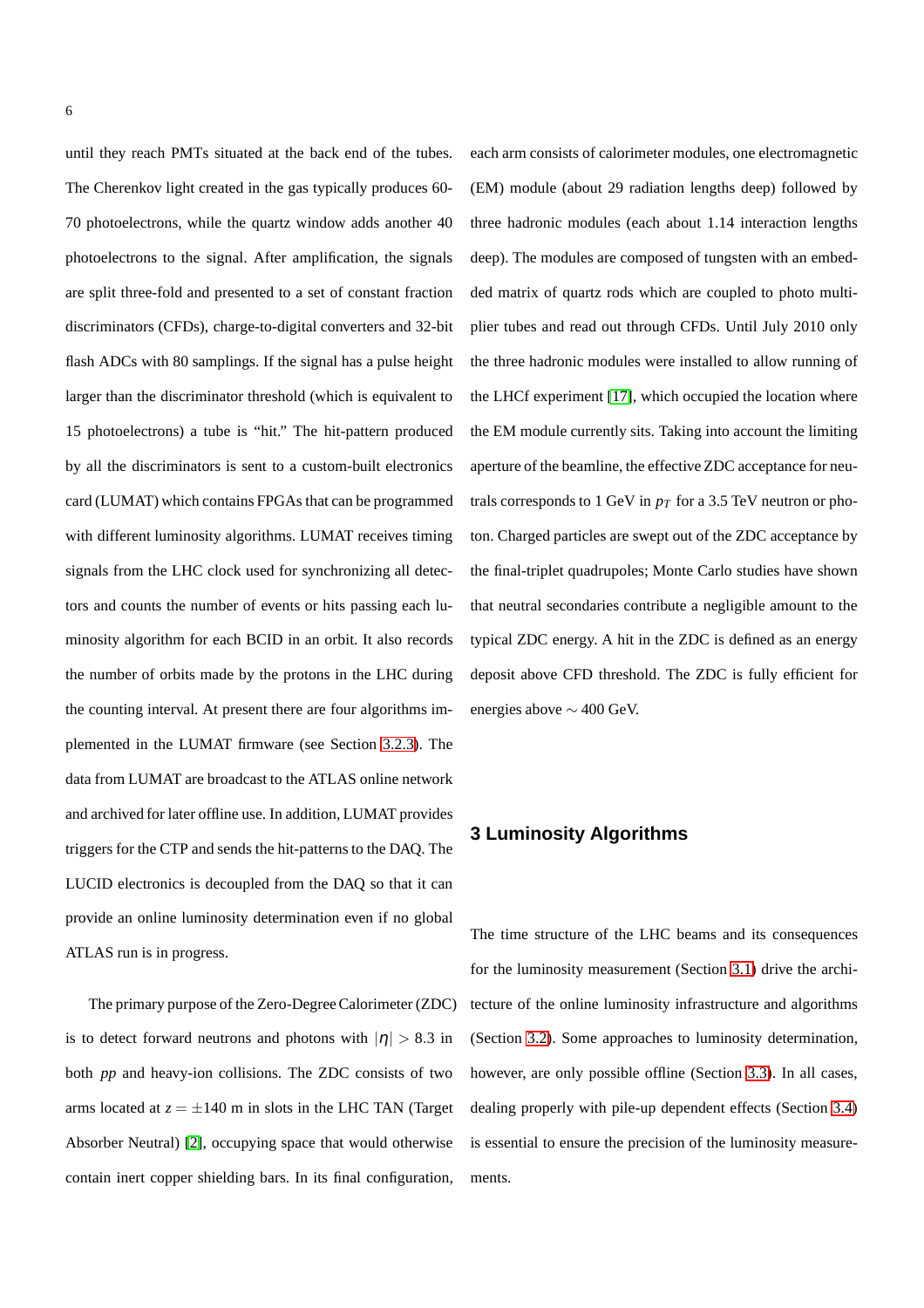## <span id="page-7-0"></span>**3.1 Bunch Patterns and Luminosity Backgrounds**

The LHC beam is subdivided into 35640 RF-buckets of which nominally every tenth can contain a bunch. Subtracting abort and injection gaps, up to 2808 of these 3564 "slots", which are 25 ns long, can be filled with beam. Each of these possible crossings is labeled by an integer BCID which is stored as part of the ATLAS event record.

Figure [1](#page-9-0) displays the event rate per BC, as measured by two LUCID algorithms, as a function of BCID and time-averaged over a run that lasted about 15 hours. For this run, 35 bunch pairs collided in both ATLAS and CMS. These are called "colliding" (or "paired") BCIDs. Bunches that do not collide at IP1 are labelled "unpaired." Unpaired bunches that undergo no collisions in any of the IPs are called "isolated." The structures observed in this figure are visible in the bunch-by-bunch luminosity distributions of all the detectors discussed in this paper, although with magnitudes affected by different instrumental characteristics and background sensitivities. Comparisons of the event rates in colliding, unpaired, isolated and empty bunch crossings for different event-selection criteria provide information about the origin of the luminosity backgrounds, as well as quantitative estimates of the signal purity for each of these detectors and algorithms.

Requiring at least one hit on at least one side (this is referred to as an Event OR algorithm below) reveals a complex time structure (Fig. [1a](#page-9-0)). The colliding bunches are clearly distinguished, with a rate of about four orders of magnitude above background. They are followed by a long tail where the rate builds up when the paired BCID's follow each other in close succession, but decays slowly when no collisions occur for a

sufficiently long time. This "afterglow" (which is also apparent when analyzing the luminosity response of Event OR algorithms using the BCM or MBTS) is dominated by slowlydecaying, low-energy radiation produced by *pp* collision products that hit forward ATLAS components and scatter around the experimental cavern for tens of microseconds. BCID's from unpaired and isolated bunches appear as small spikes above the afterglow background. These spikes are the result of beam-gas and beam-halo interactions; in some cases, they may also contain a very small fraction of *pp* collisions between an unpaired bunch in one beam and a satellite- or debunched- proton component in the opposing beam.[3](#page-7-1)

For the Event AND algorithm (Fig. [1b](#page-9-0)), the coincidence requirement between the A- and C-sides suppresses the afterglow signal by an additional four orders of magnitude, clearly showing that this luminosity background is caused by random signals uncorrelated between the two sides. Unpaired-bunch rates for LUCID Event AND lie 4-5 orders of magnitude lower than *pp* collisions between paired bunches.

This figure illustrates several important points. First, because only a fraction of the BCID's are filled, an algorithm that selects on colliding BCID's is significantly cleaner than one that is BCID-blind. Second, and provided only colliding BCID's are used, the background is small (LUCID) to moder-

<span id="page-7-1"></span><sup>&</sup>lt;sup>3</sup> In proton storage rings, a small fraction of the injected (or stored) beam may fail to be captured into (or may slowly diffuse out of) the intended RF bucket, generating a barely detectable unbunched beam component and/or coalescing into very low-intensity "satellite" bunches that are separated from a nominal bunch by up to a few tens of buckets.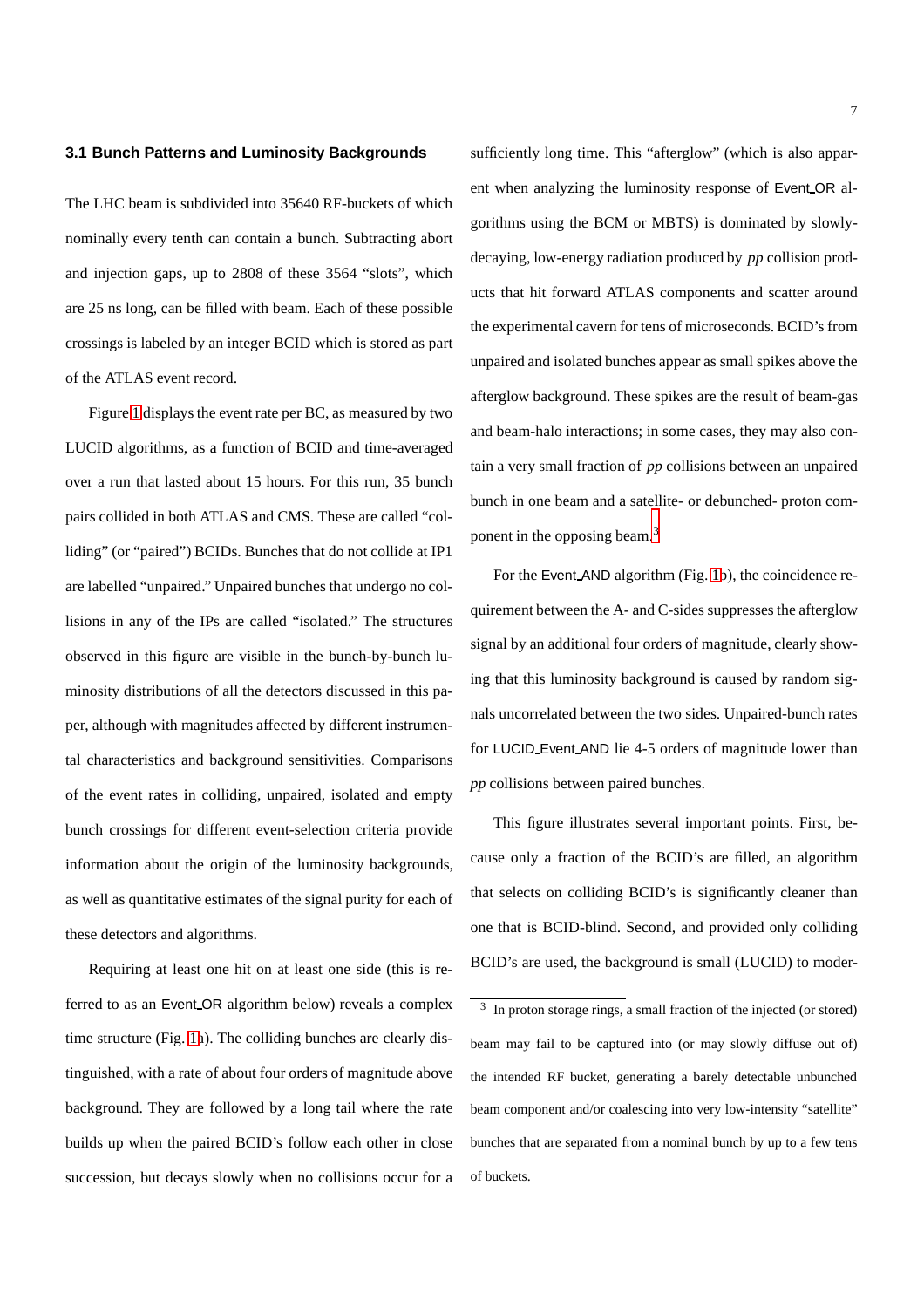ate (MBTS) for Event OR algorithms, and negligible for Event AND. In the Event OR case, the background contains contributions both from afterglow and from beam-gas and beamhalo interactions: its level thus depends crucially on the time separation between colliding bunches.

## <span id="page-8-0"></span>**3.2 Online Algorithms**

#### 3.2.1 Online Luminosity Infrastructure

Online luminosity monitoring and archiving can be made available even when only the core ATLAS DAQ infrastructure is active; this makes it possible to provide luminosity information for machine tuning independently of the "busy" state of the DAQ system and of the hardware status of most subdetectors (except for the CTP and for one or more of the luminosity detectors). In addition, since the online luminosity data are collected in the front-end electronics of each detector (or at the CTP input), there is no need for prescaling, even at the highest luminosities.

The calculation and publication of instantaneous luminosities is performed by an application suite called the Online Luminosity Calculator (OLC). The task of the OLC is to retrieve the raw luminosity information (event or hit counts, number of colliding bunches  $n_b$ , and number of LHC orbits in the time interval considered) from the online network and to use these data to determine  $\mu$  and hence the measured luminosity. For each luminosity algorithm, the OLC outputs the instantaneous luminosity, averaged over all colliding BCIDs, at about 1 Hz. These values are displayed on online monitors, stored in the ATLAS online-monitoring archive and shipped to the LHC control room to assist in collision optimization at IP1. In addition, the OLC calculates the luminosity averaged over the current luminosity block (in all cases the luminosity averaged over all colliding BCIDs, and when available the bunch-by-bunch luminosity vector) and stores these in the ATLAS conditions database.

Most methods provide an LB-averaged luminosity measured from colliding bunches only, but for different detectors the requirement is imposed at different stages of the analysis. The BCM readout driver and the LUCID LUMAT module provide bunch-by-bunch raw luminosity information for each LB, as well as the luminosity per LB summed over all colliding BCID's. For these two detectors, the OLC calculates the total (*i.e.* bunchintegrated) luminosity using an extension of Equation [3](#page-2-1) that remains valid even when each bunch pair produces a different luminosity (reflecting a different value of  $\mu$ ) because of different bunch currents and/or emittances:

$$
\mathcal{L} = \sum_{i \in BCID} \mu_i^{vis} \frac{f_r}{\sigma_{vis}} \tag{6}
$$

where the sum is performed over the colliding BCID's. This makes it possible to properly apply the pile-up correction bunchby-bunch (Section [3.4\)](#page-13-0).

For detectors where bunch-by-bunch luminosity is unavail-able online, Equation [3](#page-2-1) is used, with  $\mu$ <sup>vis</sup> computed using the known number of paired BCID's and the raw luminosity information averaged over either the colliding BCID's (this is the case for the MBTS) or all BCID's (the front-end luminosity infrastructure of the ZDC provides no bunch-by-bunch capability at this time).

For the MBTS, which lacks appropriate FPGA capabilities in the front end, the selection of colliding bunches is done through the trigger system. The BCID's that correspond to col-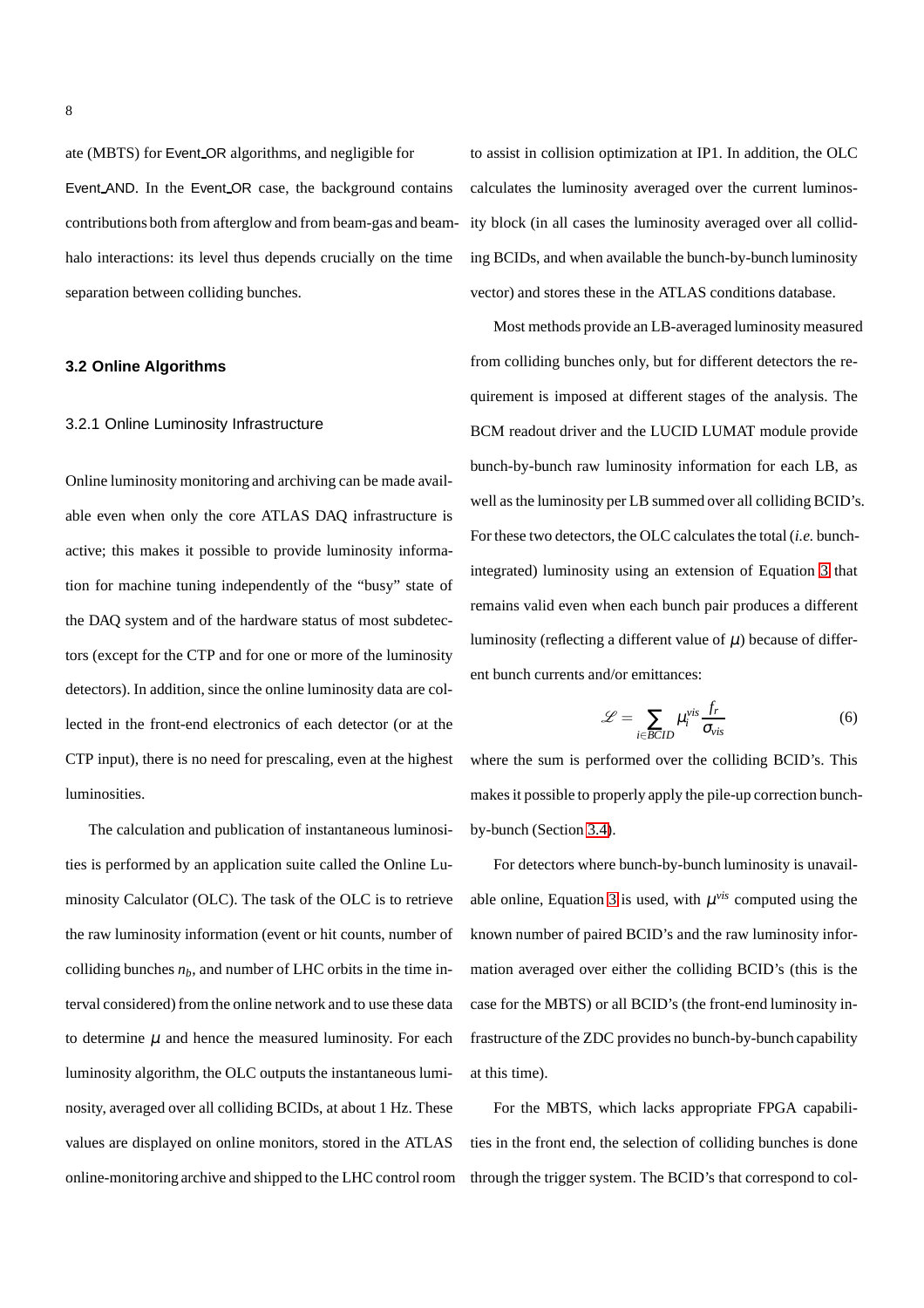

(a)

(b)

<span id="page-9-0"></span>**Fig. 1.** Bunch-by-bunch event rate per bunch crossing in ATLAS run 162882, as recorded by a LUCID algorithm that requires (a) at least one hit on either LUCID side (Event OR), or (b) at least one hit on both LUCID sides (Event AND) within the same BCID.

liding bunches are identified and grouped in a list called the "physics bunch group," which is used to gate the physics triggers. A second set of triggers using unpaired bunches is used offline to estimate beam backgrounds. The MBTS counters provide trigger signals to the CTP, which then uses bunch-group information to create separate triggers for physics and for unpaired bunch groups. The CTP scalers count the number of events that fire each trigger, as well as the number of LHC orbits (needed to compute the rate per bunch crossing). Every 10s these scalers are read out and published to the online network. Three values are stored for each trigger type: trigger before prescale (TBP), trigger after prescale and trigger after veto (TAV). The TBP counts are calculated directly using inputs to the CTP and are therefore free from any dead time or veto (except when the DAQ is paused), while the TAV corresponds to the rate of accepted events for which a trigger fired. To maximize the statistical power of the measurement and remain unaffected by prescale changes, online luminosity measurements by the MBTS algorithms use the TBP rates.

## 3.2.2 BCM Algorithms

Out of the four sensors on each BCM side, only two are currently used for online luminosity determination. Three online algorithms, implemented in the firmware of the BCM readout driver, report results:

- **–** BCM Event OR counts the number of events per BC in which at least one hit above threshold occurs on either the A-side, the C-side or both, within a 12.5 ns window centred on the arrival time of particles originating at IP1;
- **–** BCM Event AND counts the number of events per BC where at least one hit above threshold is observed, within a 12.5 nswide coincidence window, both on the A- and the C-side. Because the geometric coverage of the BCM is quite small,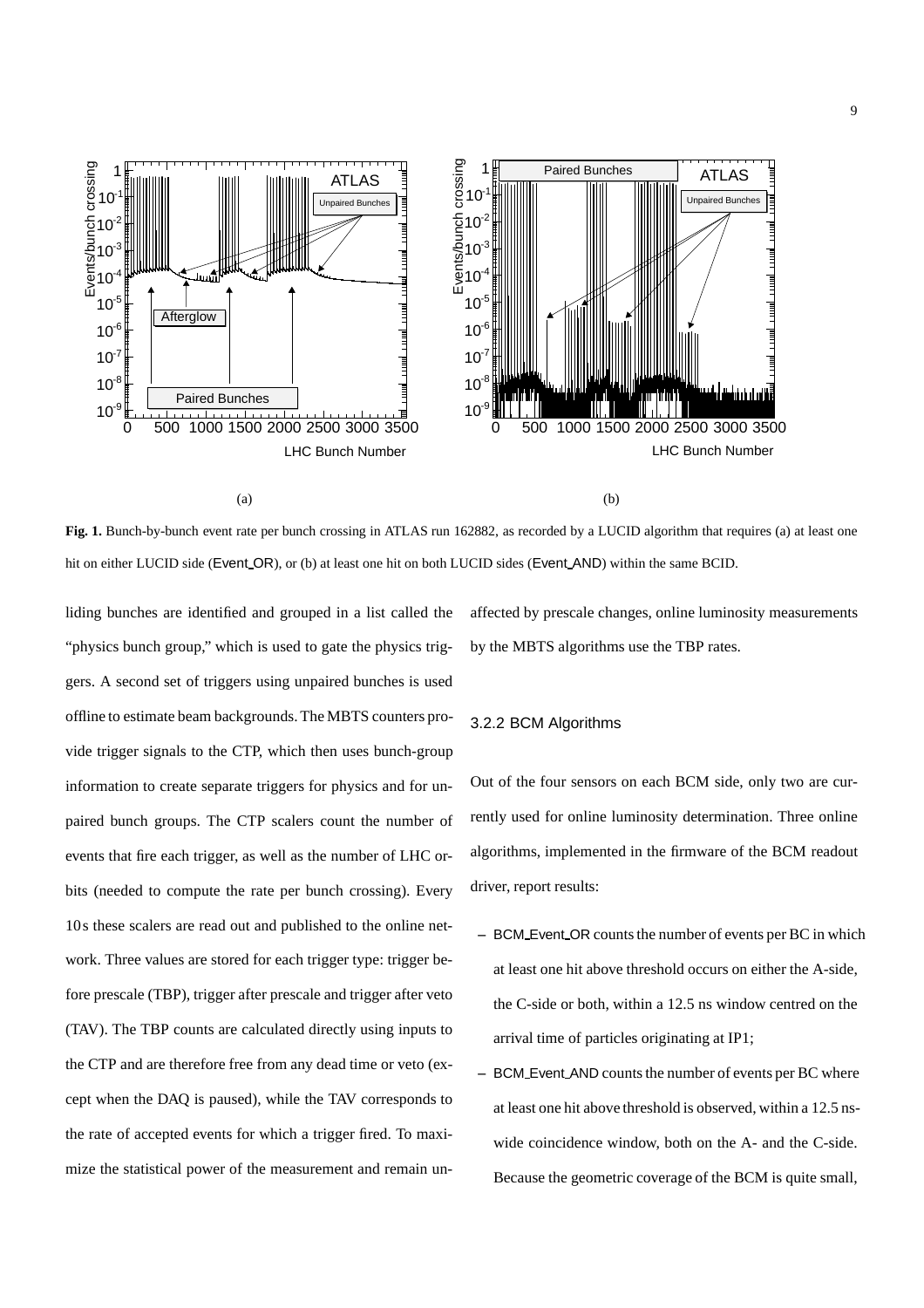the event rate reported by this algorithm during the beamseparation scans was too low to perform a reliable calibration. Therefore this algorithm will not be considered further in this paper;

**–** BCM Event XORC counts the number of events per BC where at least one hit above threshold is observed on the C-side, with none observed on the A-side within the same 12.5 ns-wide window. Because converting the event-counting probability measured by this method into an instantaneous luminosity involves more complex combinatorics than for the simpler Event OR and Event AND cases, fully exploiting this algorithm requires more extensive studies. These lie beyond the scope of the present paper.

#### <span id="page-10-0"></span>3.2.3 LUCID Algorithms

Four algorithms are currently implemented in the LUMAT card:

- **–** LUCID Zero OR counts the number of events per BC where at least one of the two detector sides reports no hits within one BCID, or where neither side contains any hit in one BCID;
- **–** LUCID Zero AND counts the number of events per BC where no hit is found within one BCID on either detector side;
- **–** LUCID Hit OR reports the mean number of hits per BC. In this algorithm, hits are counted for any event where there is at least one hit in any one of the 16 tubes in either detector side in one BCID;
- **–** LUCID Hit AND reports the mean number of hits per BC, with the additional requirement that the event contain at least one hit on each of the two detector sides in one BCID.

The LUCID event-counting algorithms simply subtract the number of empty events reported by the zero-counting algorithms above from the total number of bunch crossings:

- **–** LUCID Event AND reports the number of events with at least one hit on each detector side ( $N_{\text{LUCID\_Event}\_\text{AND}} = N_{BC} -$ *N*LUCID Zero OR);
- **–** LUCID Event OR reports the number of events for which the sum of the hits on both detector sides is at least one  $(N_{\text{LUCID}})$  Event OR  $=N_{BC}-N_{\text{LUCID}}$  Zero AND).

Converting measured hit-counting probabilities into instantaneous luminosity does not lend itself to analytic models of the type used for event counting and requires detailed Monte Carlo modeling that depends on the knowledge of both the detector response and the particle spectrum in *pp* collisions. This modeling introduces additional systematic uncertainties and to be used reliably requires more extensive studies that lie beyond the scope of the present paper.

## 3.2.4 MBTS Algorithms

Raw online luminosity information is supplied by the following two CTP scalers:

- **–** MBTS Event OR counts the number of events per BC where at least one hit above threshold is observed on either the Aside or the C-side, or both;
- **–** MBTS Event AND counts the number of events per BC where at least one hit above threshold is observed both on the Aand the C-side.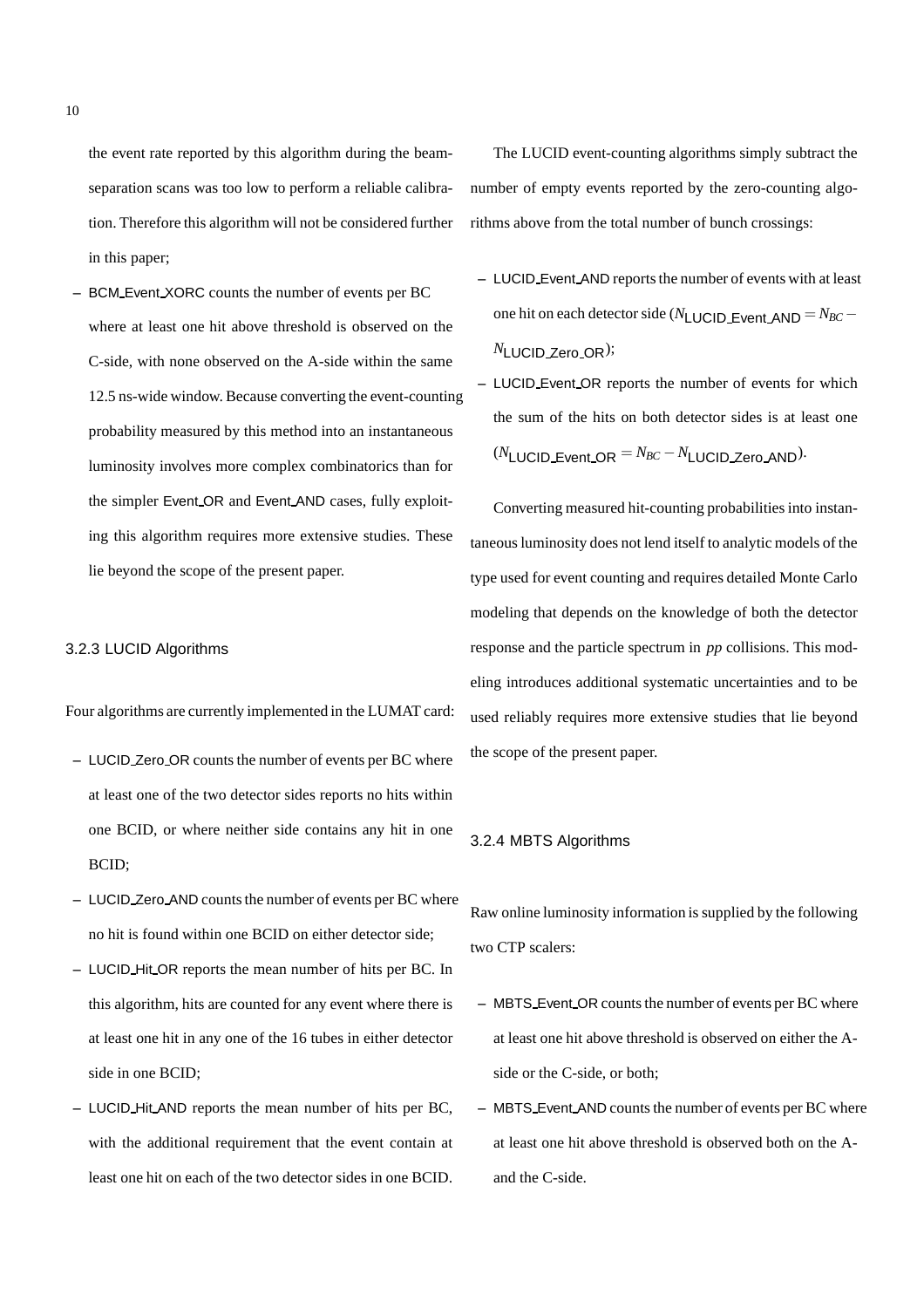## 3.2.5 ZDC Algorithms

Online luminosity information is supplied by dedicated ZDC scalers that count pulses produced by constant-fraction discriminators connected to the analog sum of ZDC photomultiplier signals on each side separately:

- **–** ZDC A reports the event rate where at least one hit above threshold is observed on the A-side, irrespective of whether a hit is simultaneously observed on the C-side;
- **–** ZDC C reports the event rate where at least one hit above threshold is observed on the C-side, irrespective of whether a hit is simultaneously observed on the A-side;
- **–** ZDC Event AND reports the event rate where at least one hit above threshold is observed in coincidence on the Aand C-sides. This algorithm is still under study and is not considered further in this paper.

The data described here were taken before the ZDC electronic gains and timings were fully equalized. Hence the corresponding visible cross sections for the A- and C-side differ by a few per cent.

## <span id="page-11-0"></span>**3.3 Offline Algorithms**

Some luminosity algorithms require detailed information that is not easily accessible online. These algorithms use data collected with a minimum bias trigger (*e.g.* one of the MBTS triggers) and typically include tighter requirements to further reduce backgrounds. Because such analyses can only be performed on events that are recorded by the DAQ system, they are statistically less powerful than the online algorithms. However, since the MBTS rates per BCID are not available online, offline

algorithms are important for these detectors for runs where the currents are very different from one bunch to the next. In addition, these methods use event selection criteria that are very similar to final physics analyses.

Verification that the luminosities obtained from the offline methods agree well with those obtained from the online techniques through the full range of relevant  $\mu$  provides an important cross-check of systematic uncertainties. As with the online measurements, the LB-averaged instantaneous luminosities are stored in the ATLAS conditions database.

## 3.3.1 MBTS Timing Algorithm

The background rate for events passing the MBTS Event AND trigger is a factor of about 1000 below the signal. As a result, online luminosity measurements from that trigger can be reliably calculated without performing a background subtraction. However, the signal-to-background ratio is reduced when the two beams are displaced relative to each other (since the signal decreases but the beam-induced backgrounds remain constant). At the largest beam separations used during the *vdM* scans, the background rate approaches 10% of the signal. While these backgrounds are included in the fit model used to determine the online MBTS luminosity calibration (see Section [4.3\)](#page-17-0), it is useful to cross-check these calibrations by reanalysing the data with a tighter offline selection. The offline time resolution of the MBTS is ∼ 3 ns and the distance between the Aand C-sides corresponds to a time difference of 23 ns for particles moving at the speed of light. Imposing a requirement that the difference in time measured for signals from the two sides be less than 10 ns reduces the background rate in the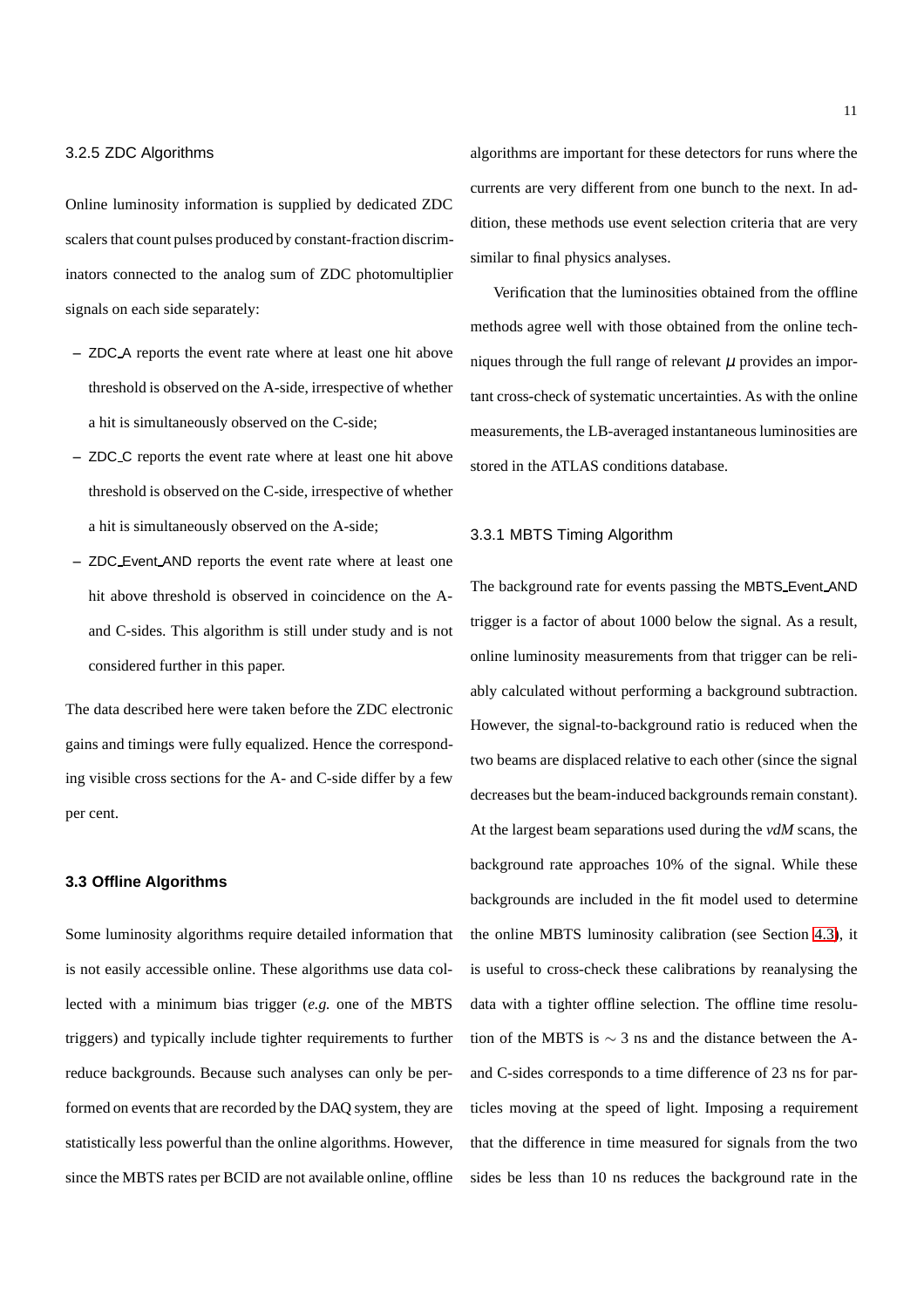MBTS Event AND triggered events to a negligible level ( $< 10^{-4}$ ) 3.3.3 Track-Based Algorithms even at the largest beam displacements used in the scans, while maintaining good signal efficiency. This algorithm is called MBTS Timing. In those instances where different bunches have substantially different luminosities, MBTS Timing can be used to properly account for the pile-up dependent corrections.

## 3.3.2 Liquid Argon Algorithm

The timing cut used in MBTS Timing is only applicable to coincidence triggers, where hits are seen both on the A- and Csides. It is possible to cross-check the online calibration of the single-sided MBTS Event OR trigger, where the signal-tobackground ratios are lower, by imposing timing requirements on a different detector. The LAr Timing algorithm uses the liquid argon endcap calorimeters for this purpose. Events are required to pass the MBTS Event OR trigger and to have significant in-time energy deposits in both EM calorimeter endcaps. The analysis considers the energy deposits in the EMEC Inner Wheels and the first layer of the FCal, corresponding to the pseudorapidity range  $2.5 < |\eta| < 4.9$ . Cells are required to have an energy 5 $\sigma$  above the noise level and to have  $E > 250$  MeV in the EMEC or  $E > 1200$  MeV in the FCal. Two cells are required to pass the selection on each of the A- and C-side. The time on the A-side (C-side) is then defined as the average time of all the cells on the A-side (C-side) that pass the above requirements. The times obtained from the A-side and C-side are then required to agree to better than  $\pm 5$  ns (the distance between the A- and C-sides corresponds to a time difference of 30 ns for particles moving at the speed of light).

Luminosity measurements have also been performed offline by counting the rate of events with one or more reconstructed tracks in the MBTS Event OR sample. Here, rather than imposing a timing cut, the sample is selected by requiring that one or more charged particle tracks be reconstructed in the inner detector. Two variants of this analysis have been implemented that differ only in the details of the track selection.

The first method, referred to here as *primary-vertex event counting* (PrimVtx) has larger acceptance. The track selection and vertex reconstruction requirements are identical to those used for the study of charged particle multiplicities at  $\sqrt{s}$  = 7 TeV [\[15\]](#page-36-14). Here, a reconstructed primary vertex is required that is formed from at least two tracks, each with  $p_T > 100$  MeV. Furthermore, the tracks are required to fulfill the following quality requirements: transverse impact parameter  $|d_0| < 4$  mm with respect to the luminous centroid, errors on the transverse and longitudinal impact parameters  $\sigma(d_0)$  < 5 mm and  $\sigma(z_0)$  < 10 mm, at least 4 hits in the SCT, and at least 6 hits in Pixel and SCT.

The second analysis, referred to here as *charged-particle event counting* (ChPart), is designed to allow the comparison of results from ALICE, ATLAS and CMS. It therefore uses fiducial and  $p_T$  requirements that are accessible to all three experiments. The method counts the rate of events that have at least one track with transverse momentum  $p_T > 0.5$  GeV and pseudorapidity  $|\eta| < 0.8$ . The track selection and acceptance corrections are identical (with the exception of the  $|\eta| < 0.8$ requirement) to those in Ref. [\[18\]](#page-36-17). The main criteria are an MBTS Event OR trigger, a reconstructed primary vertex with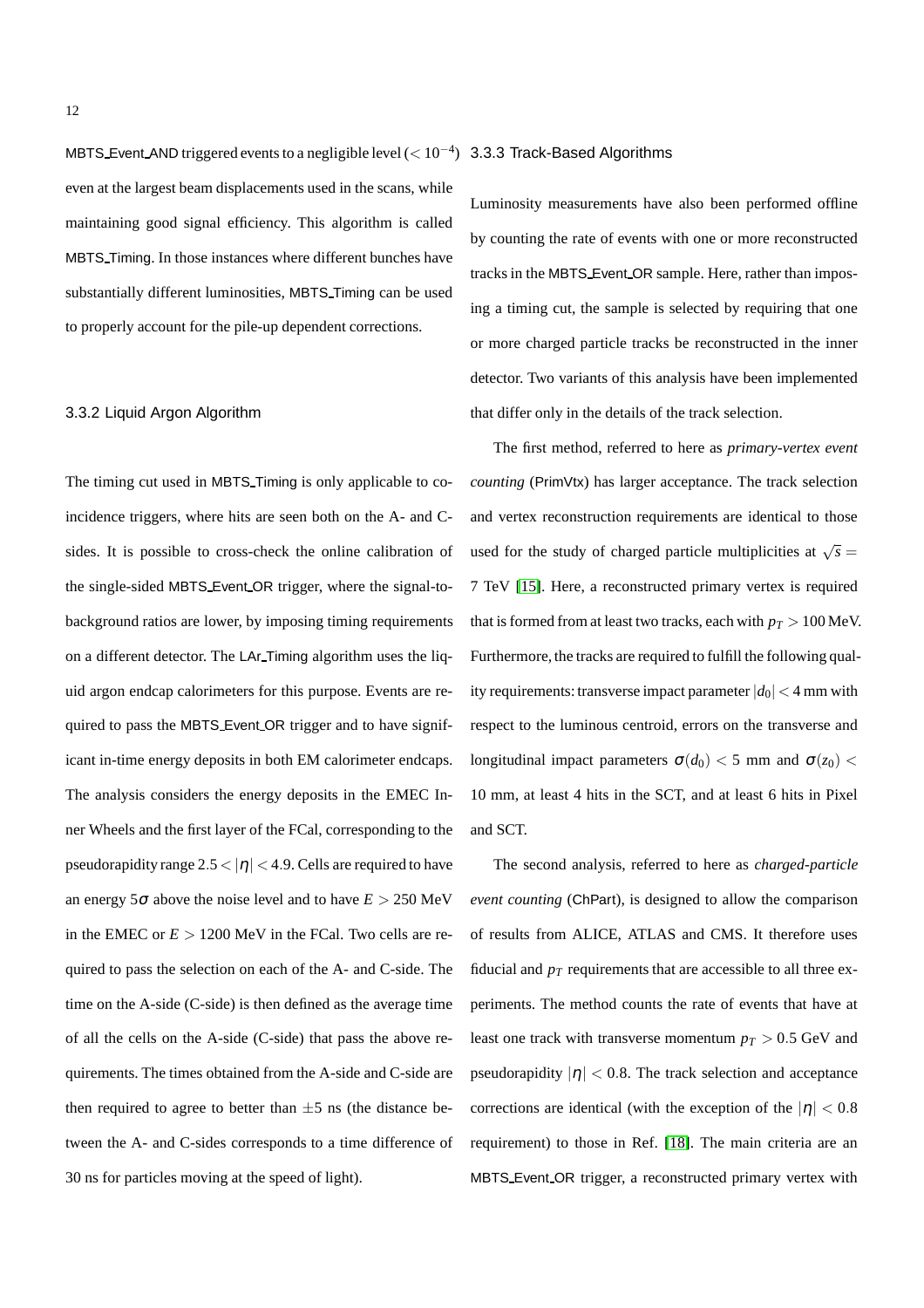at least three tracks with  $p_T > 150$  MeV, and at least one track with  $p_T > 500$  MeV,  $|\eta| < 0.8$  and at least 6 SCT hits and one Pixel hit. Data are corrected for the trigger efficiency, the efficiency of the vertex requirement and the tracking efficiency, all of which depend on  $p_T$  and  $\eta$ .

## <span id="page-13-0"></span>**3.4 Converting Counting Rates to Absolute Luminosity**

The value of  $\mu_i^{vis}$  used to determine the bunch luminosity  $\mathcal{L}_i$  in BCID *i* is obtained from the raw number of counts  $N_i$  and the number of bunch crossings *NBC*, using an algorithm-dependent expression and assuming that:

- **–** the number of *pp*-interactions occuring in any bunch crossing obeys a Poisson distribution. This assumption drives the combinatorial formalism presented in Sections [3.4.1](#page-13-1) and [3.4.2](#page-13-2) below;
- **–** the efficiency to detect a single inelastic *pp* interaction is constant, in the sense that it does not change when several interactions occur in the same bunch crossing. This is tantamount to assuming that the efficiency  $\varepsilon_n$  for detecting one event associated with *n* interactions occuring in the same crossing is given by

<span id="page-13-6"></span>
$$
\varepsilon_n = 1 - (1 - \varepsilon_1)^n \tag{7}
$$

where  $\varepsilon_1$  is the detection efficiency corresponding to a single inelastic interaction in a bunch crossing (the same definition applies to the efficiencies  $\varepsilon^{OR}$ ,  $\varepsilon^A$ ,  $\varepsilon^C$  and  $\varepsilon^{AND}$ defined below). This assumption will be validated in Section [3.4.3.](#page-14-0)

The bunch luminosity is then given directly and without additional assumptions by

$$
\mathcal{L}_i = \frac{\mu_i^{vis} f_r}{\sigma_{vis}} \tag{8}
$$

using the value of  $\sigma_{vis}$  measured during beam-separation scans for the algorithm considered. However, providing a value for  $\mu \equiv \mu^{\text{vis}}/\varepsilon = \mu^{\text{vis}} \sigma_{\text{inel}} / \sigma_{\text{vis}}$  requires an assumption on the as yet unmeasured total inelastic cross section at  $\sqrt{s} = 7 \text{ TeV}^4$  $\sqrt{s} = 7 \text{ TeV}^4$ .

### <span id="page-13-1"></span>3.4.1 Inclusive-OR Algorithms

In the Event OR case, the logic is straightforward. Since the Poisson probability for observing zero events in a given bunch crossing is  $P_0(\mu^{vis}) = e^{-\mu^{vis}} = e^{-\mu \varepsilon^{OR}}$ , the probability of observing at least one event is

<span id="page-13-4"></span>
$$
P_{\text{EventLOR}}(\mu^{\text{vis}}) = \frac{N_{OR}}{N_{BC}}
$$
  
= 1 - P<sub>0</sub>(\mu^{\text{vis}})  
= 1 - e^{-\mu^{\text{vis}}} (9)

Here the raw event count  $N_{OR}$  is the number of bunch crossings, during a given time, in which at least one *pp* interaction satisfies the event-selection criteria of the OR algorithm under consideration, and *NBC* is the total number of bunch crossings during the same interval. Equation [9](#page-13-4) reduces to the intuitive result  $P_{\text{Event\_OR}}(\mu^{\text{vis}}) \approx \mu^{\text{vis}}$  when  $\mu_{\text{vis}} << 1$ . Solving for  $\mu^{\text{vis}}$  in terms of the event-counting rate yields:

<span id="page-13-5"></span>
$$
\mu^{\text{vis}} = -\ln\left(1 - \frac{N_{OR}}{N_{BC}}\right) \tag{10}
$$

## <span id="page-13-2"></span>3.4.2 Coincidence Algorithms

For the Event AND case, the relationship between  $\mu^{vis}$  and N is more complicated. Instead of depending on a single efficiency,

<span id="page-13-3"></span>ATLAS uses the PYTHIA value of 71.5 mb.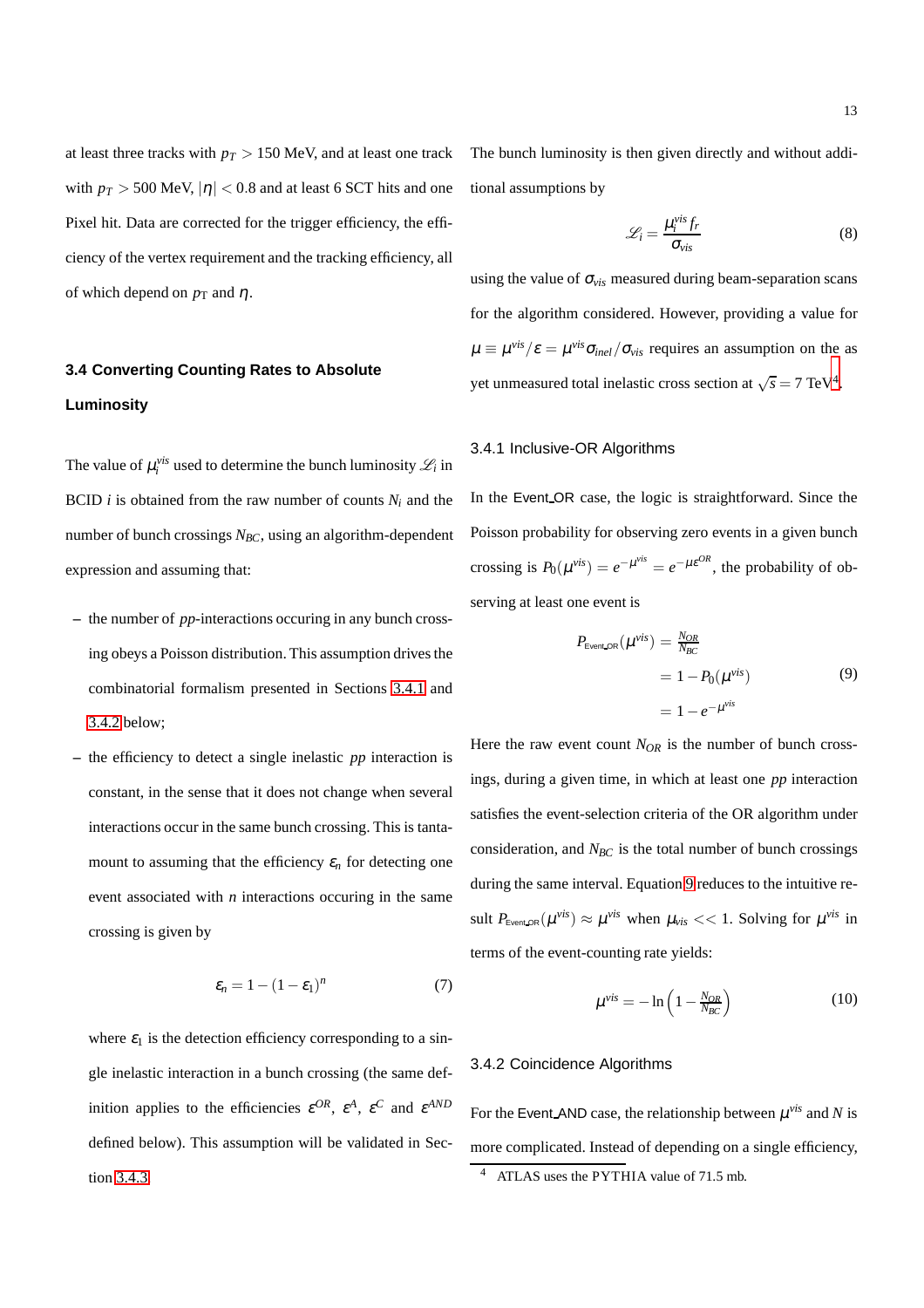the event-counting probability must be written in terms of  $\varepsilon^A$ ,  $\varepsilon^C$  and  $\varepsilon^{AND}$ , the efficiencies for observing an event with, respectively, at least one hit on the A-side, at least one hit on the C-side and at least one hit on both sides simultaneously. These efficiencies are related to the Event OR efficiency by  $\epsilon^{OR} = \epsilon^A + \epsilon^C - \epsilon^{AND}.$ 

The probability  $P_{Event, AND}(\mu)$  of there being at least one hit on both sides is one minus the probability  $P_0^{\text{Zero\_OR}}$  of there being no hit on at least one side. The latter, in turn, equals the probability that there be no hit on at least side A ( $P_{0A} = e^{-\mu \varepsilon^A}$ ), plus the probability that there be no hit on at least side  $C(P_{0C} =$  $e^{-\mu \varepsilon^C}$ ), minus the probability that there be no hit on either side  $(P_0 = e^{-\mu \varepsilon^{OR}})$ :

<span id="page-14-1"></span>
$$
P_{\text{Event,AND}}(\mu) = \frac{N_{\text{AND}}}{N_{\text{BC}}}
$$
  
= 1 - P\_0^{\text{Zero\\_OR}}(\mu) (11)  
= 1 - (e^{-\mu \varepsilon^A} + e^{-\mu \varepsilon^C} - e^{-\mu \varepsilon^{OR}})  
= 1 - (e^{-\mu \varepsilon^A} + e^{-\mu \varepsilon^C} - e^{-\mu (\varepsilon^A + \varepsilon^C - \varepsilon^{AND})})

This equation cannot be inverted analytically. The most appropriate functional form depends on the values of  $\varepsilon^A$ ,  $\varepsilon^C$  and ε *AND*.

For cases such as LUCID Event AND and BCM Event AND, the above equation can be simplified using the fact that  $\varepsilon^{AND}$  <<  $\varepsilon^{A,C}$ , and assuming that  $\varepsilon^A \approx \varepsilon^C$ . The efficiencies  $\varepsilon^{AND}$  and  $\varepsilon^{OR}$  are *defined* by, respectively,  $\varepsilon^{AND} \equiv \sigma_{vis}^{AND}/\sigma_{inel}$  and  $\varepsilon^{OR} \equiv$  $\sigma_{vis}^{OR}/\sigma_{inel}$ ; the average number of visible inelastic interactions per BC is computed as  $\mu^{vis} \equiv \varepsilon^{AND}\mu$ . Equation [11](#page-14-1) then becomes

<span id="page-14-2"></span>
$$
\frac{N_{AND}}{N_{BC}} = 1 - 2e^{-\mu(\epsilon^{AND} + \epsilon^{OR})/2} + e^{-\mu\epsilon^{OR}}
$$
\n
$$
= 1 - 2e^{-(1 + \sigma_{vis}^{OR}/\sigma_{vis}^{AND})\mu^{vis}/2} + e^{-(\sigma_{vis}^{OR}/\sigma_{vis}^{AND})\mu^{vis}}
$$
\n(12)

The value of  $\mu_{vis}$  is then obtained by solving Equation [12](#page-14-2) numerically using the values of  $\sigma_{vis}^{OR}$  and  $\sigma_{vis}^{AND}$  extracted from beam separation scans. The validity of this technique will be quantified in Section [5.](#page-24-0)

If the efficiency is high and  $\varepsilon^{AND} \approx \varepsilon^A \approx \varepsilon^C$ , as is the case for MBTS Event AND, Equation [11](#page-14-1) can be approximated by

$$
\mu^{\text{vis}} \approx -\ln\left(1 - \frac{N_{\text{AND}}}{N_{\text{BC}}}\right) \tag{13}
$$

The  $\mu$ -dependence of the probability function  $P_{\text{EventAND}}$  is controlled by the relative magnitudes of  $\varepsilon^A$ ,  $\varepsilon^C$  and  $\varepsilon^{AND}$  (or of the corresponding measured visible cross sections). This is in contrast to the Event OR case, where the efficiency <sup>ε</sup>*OR* factors out of Equation [10.](#page-13-5)

## <span id="page-14-0"></span>3.4.3 Pile–up-related Instrumental Effects

The  $\mu$ -dependence of the probability functions  $P_{\text{Event-OR}}$  and  $P_{\text{Event,AND}}$  is displayed in Fig. [2.](#page-15-1) All algorithms *saturate* at high  $\mu$ , reflecting the fact that as the pile-up increases, the probability of observing at least one event per bunch crossing approaches one. Any event-counting luminosity algorithm will therefore lose precision, and ultimately become unusable, as the LHC luminosity per bunch increases far beyond present levels. The tolerable pile-up level is detector- and algorithm-dependent: the higher the efficiency ( $\varepsilon_{MBTS}^{OR} > \varepsilon_{MBTS}^{AND} > \varepsilon_{LUCID}^{OR} > \varepsilon_{LUCID}^{AND}$ ), the earlier the onset of this saturation.

The accuracy of the event-counting formalism can be verified using simulated data. Figure [2](#page-15-1) (bottom) shows that the parameterizations of Sections [3.4.1](#page-13-1) and [3.4.2](#page-13-2) deviate from the full simulation by  $\pm 2\%$  at most: possible instrumental effects not accounted for by the combinatorial formalism are predicted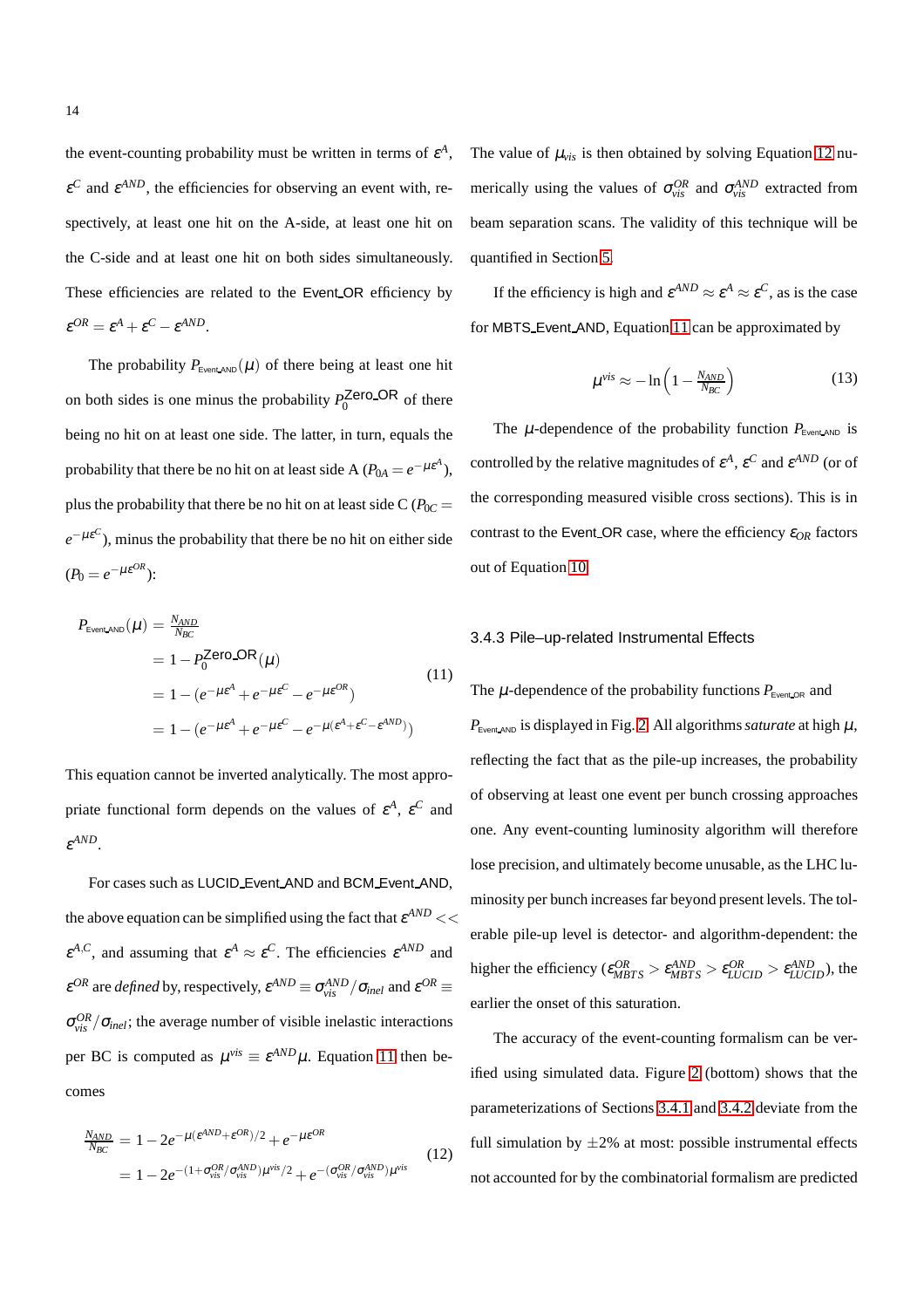

<span id="page-15-1"></span>**Fig. 2.** Fraction of bunch crossings containing a detected event for LUCID and MBTS algorithms as a function of  $\mu$ , the true average number of inelastic *pp* interactions per BC. The plotted points are the result of a Monte Carlo study performed using the PYTHIA event generator together with a GEANT4 simulation of the ATLAS detector response. The curves reflect the combinatorial formalism of Sections [3.4.1](#page-13-1) and [3.4.2,](#page-13-2) using as input only the visible cross sections extracted from that same simulation. The bottom inset shows the difference between the full simulation and the parameterization.

to have negligible impact for the bunch luminosities achieved in the 2010 LHC run ( $0 < \mu < 5$ ).

It should be stressed, however, that the agreement between the Poisson formalism and the full simulation depends critically on the validity of the assumption, summarized by Equation [7,](#page-13-6) that the efficiency for detecting an inelastic *pp* interaction is independent of the number of interactions that occur in each crossing. This requires, for instance, that the threshold for registering a hit in a phototube (nominally 15 photoelectrons for LUCID) be low enough compared to the aver-

age single-particle response. This condition is satisfied by the simulation shown in Fig. [2.](#page-15-1) Repeating this simulation with the LUCID threshold raised to 50 photoelectrons yields systematic discrepancies as large as 7% between the computed and simulated probability functions for the LUCID Event AND algorithm. When the threshold is too high, a particle from a single *pp* interaction occasionally fails to fire the discriminator. However, if two such particles from different *pp* interactions in the same bunch crossing traverse the same tube, they may produce enough light to register a hit. This effect is called migration.

## <span id="page-15-0"></span>**4 Absolute Calibration Using Beam-Separation Scans**

The primary calibration of all luminosity algorithms is derived from data collected during van der Meer scans. The principle (Section [4.1\)](#page-16-0) is to measure simultaneously the collision rate at zero beam separation and the corresponding absolute luminosity inferred from the charge of the colliding proton bunches and from the horizontal and vertical convolved beam sizes [\[13\]](#page-36-12). Three sets of beam scans have been carried out in ATLAS, as detailed in Section [4.2.](#page-16-1) These were performed in both the horizontal and the vertical directions in order to reconstruct the transverse convolved beam profile. During each scan, the collision rates measured by the luminosity detectors were recorded while the beams were moved stepwise with respect to each other in the transverse plane.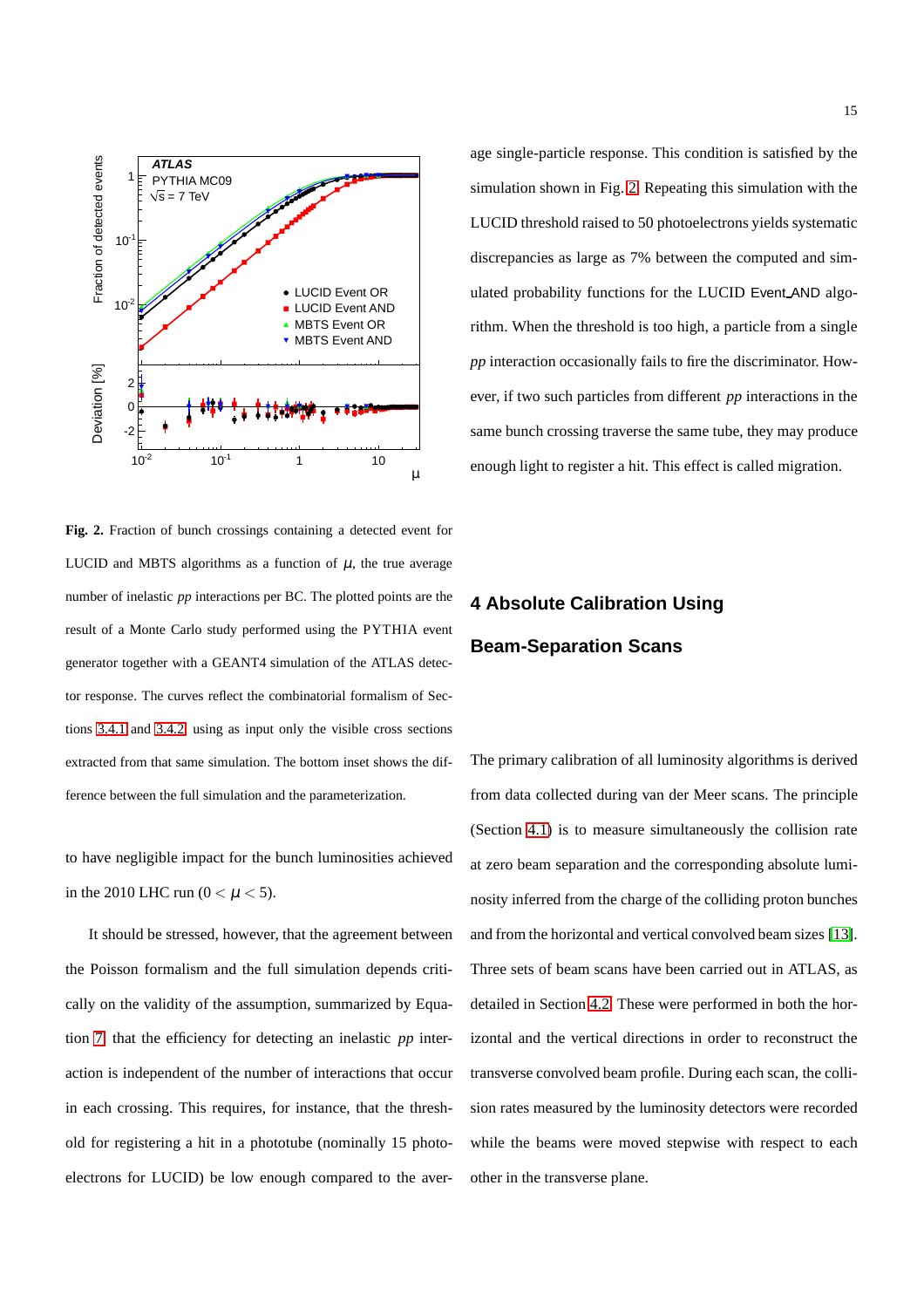## <span id="page-16-0"></span>**4.1 Absolute Luminosity from Beam Parameters**

In terms of colliding-beam parameters, the luminosity  $\mathscr L$  is defined (for beams that collide with zero crossing angle) as

<span id="page-16-3"></span>
$$
\mathcal{L} = n_b f_r n_1 n_2 \int \hat{\rho}_1(x, y) \hat{\rho}_2(x, y) dx dy \tag{14}
$$

where  $n_b$  is the number of colliding bunches,  $f_r$  is the machine revolution frequency (11245.5  $Hz$  for LHC),  $n_{1(2)}$  is the number of particles per bunch in beam 1 (2) and  $\hat{\rho}_{1(2)}(x, y)$  is the normalized particle density in the transverse  $(x-y)$  plane of beam 1 (2) at the IP. Under the general assumption that there is no correlation between *x* and *y*, *i.e.* that transverse coupling is negligible<sup>[5](#page-16-2)</sup> at the IP, the particle densities can be factorized  $(\hat{\rho}(x, y) = \rho(x)\rho(y))$  and Equation [14](#page-16-3) rewritten as

<span id="page-16-4"></span>
$$
\mathcal{L} = n_b f_r n_1 n_2 \Omega_x(\rho_1(x), \rho_2(x)) \Omega_y(\rho_1(y), \rho_2(y)) \qquad (15)
$$

where

$$
\Omega_x(\rho_1,\rho_2)=\int \rho_1(x)\rho_2(x)dx
$$

is the beam overlap integral in the *x* direction (with an analogous definition in the *y* direction). In the method proposed by van der Meer [\[14\]](#page-36-13) the overlap integral (for example in the *x* direction) can be calculated as:

$$
\Omega_{x}(\rho_1,\rho_2) = \frac{R_x(0)}{\int R_x(\delta)d\delta}
$$
\n(16)

where  $R_x(\delta)$  is the luminosity (or equivalently  $\mu^{vis}$ ) – at this stage in arbitrary units – measured during a horizontal scan at the time the two beams are separated by the distance  $\delta$  and  $\delta = 0$  represents the case of zero beam separation.  $\Sigma_x$  is defined by the equation:

<span id="page-16-7"></span>
$$
\Sigma_x = \frac{1}{\sqrt{2\pi}} \frac{\int R_x(\delta) d\delta}{R_x(0)} \tag{17}
$$

In the case where the luminosity curve  $R_{\rm x}(\delta)$  is Gaussian,  $\Sigma_{\rm x}$ coincides with the standard deviation of that distribution. By using the last two equations, Equation [15](#page-16-4) can be rewritten as

<span id="page-16-5"></span>
$$
\mathcal{L} = \frac{n_b f_r n_1 n_2}{2\pi \Sigma_x \Sigma_y} \tag{18}
$$

which is a general formula to extract luminosity from machine parameters by performing a beam separation scan. Equation [18](#page-16-5) is quite general;  $\Sigma_x$  and  $\Sigma_y$  only depend on the area under the luminosity curve.

## <span id="page-16-1"></span>**4.2 Luminosity-Scan Data Sets**

Three van der Meer scans have been performed at the ATLAS interaction point (Table [2\)](#page-18-0). The procedure [\[12,](#page-36-11) [19\]](#page-36-18) ran as follows. After centring the beams on each other at the IP in both the horizontal and the vertical plane using mini-scans, a full luminosity-calibration scan was carried out in the horizontal plane, spanning a range of  $\pm 6\sigma_b$  in horizontal beam-separation (where  $\sigma_b$  is the nominal transverse size of either beam at the IP). A full luminosity-calibration scan was then carried out in the vertical plane, again spanning a range of  $\pm 6\sigma_b$  in relative beam separation.

The mini-scans used to first centre the beams on each other in the transverse plane were done by activating closed orbit bumps<sup>[6](#page-16-6)</sup> around the IP that vary the IP positions of both beams

<span id="page-16-2"></span><sup>5</sup> Combining the observed vertical to horizontal emittance ratios with the measured LHC lattice functions indicates that the luminosity loss caused by the residual tilt of the two beams was less than 0.25%.

<span id="page-16-6"></span><sup>6</sup> A closed orbit bump is a local distortion of the beam orbit that is implemented using pairs of steering dipoles located on either side of the affected region. In this particular case, these bumps are tuned to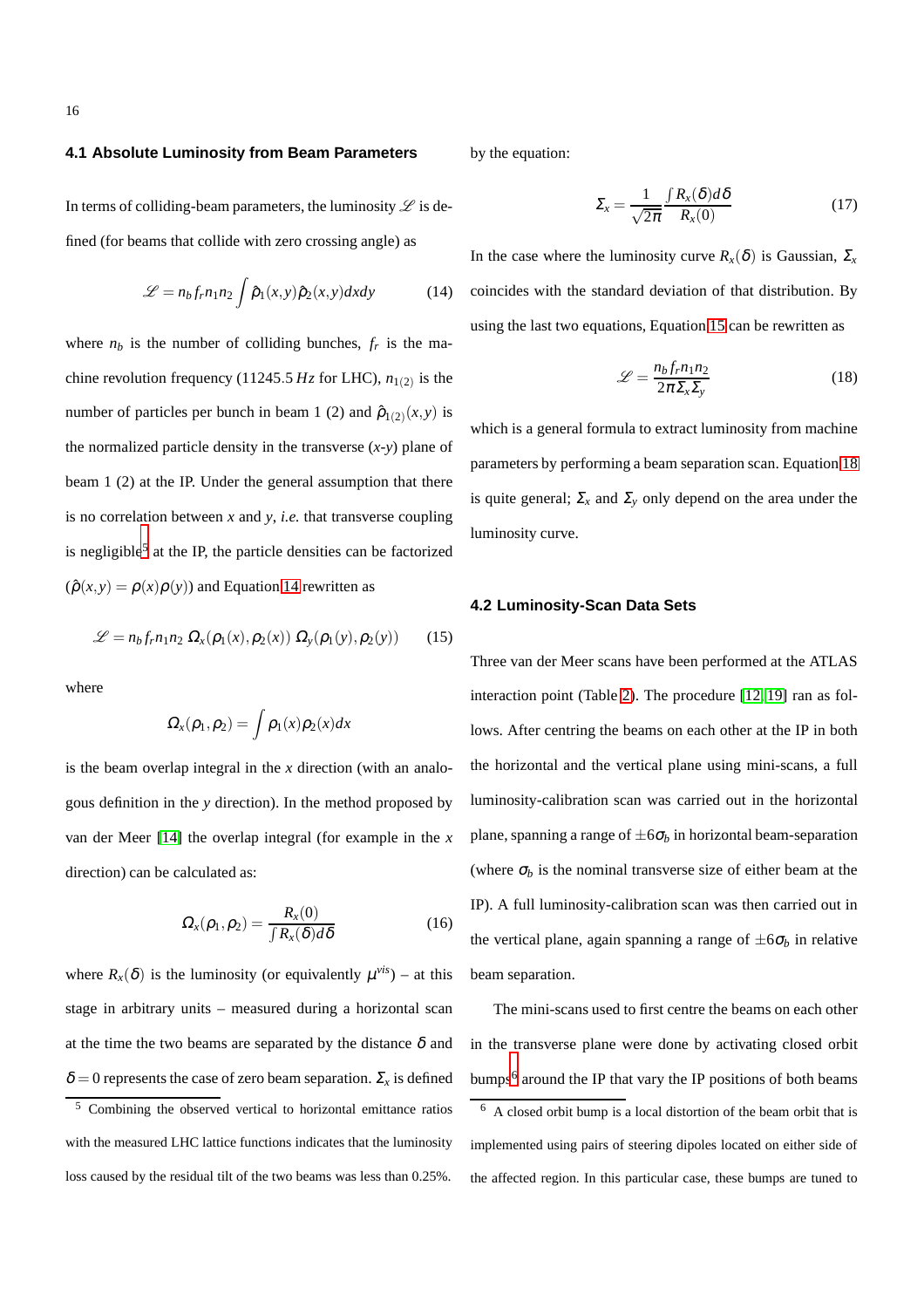by  $\pm 1\sigma_b$  in opposite directions, either horizontally or vertically. The relative positions of the two beams were then adjusted, in each plane, to achieve (at that time) optimum transverse overlap.

The full horizontal and vertical scans followed an identical procedure, where the same orbit bumps were used to displace the two beams in opposite directions by  $\pm 3\sigma_b$ , resulting in a total variation of  $\pm 6\sigma_b$  in relative displacement at the IP. In Scan I, the horizontal scan started at zero nominal separation, moved to the maximum separation in the negative direction, stepped back to zero and on to the maximum positive separation, and finally returned to the original settings of the closed-orbit bumps (zero nominal separation). The same procedure was followed for the vertical scan. In Scan II and III, after collision optimization with the transverse mini-scans, a full horizontal scan was taken from negative to positive nominal separation, followed by a hysteresis cycle where the horizontal nominal separation was run to  $-6\sigma_b$ , then 0 then  $+6\sigma_b$ , and finally followed by a full horizontal scan in the opposite direction to check for potential hysteresis effects. The same procedure was then repeated in the vertical direction.

For each scan, at each of 27 steps in relative displacement, the beams were left in a quiescent state for ∼ 30 seconds. During this time the (relative) luminosities measured by all active luminosity monitors were recorded as a function of time in a dedicated online-data stream, together with the value of the nominal separation, the beam currents and other relevant accelerator parameters transmitted to ATLAS by the accelerator control system. In addition, the full data acquisition system was operational throughout the scan, using the standard trigger menu, and triggered events were recorded as part of the normal data collection.

## <span id="page-17-0"></span>**4.3 Parametrization and Analysis of the Beam Scan Data**

Data from all three scans have been analyzed both from the dedicated online-data stream and from the standard ATLAS data stream. Analyses using the standard data stream suffer from reduced statistical precision relative to the dedicated stream, but allow for important cross-checks both of the background rates and of the size and position of the luminous region. In addition, because this stream contains full events, these data can be used to measure the visible cross section corresponding to standard analysis selections that require, for example, timing cuts in the MBTS or the liquid argon Calorimeter or the presence of a reconstructed primary vertex. Measurements performed using these two streams provide a consistent interpretation of the data within the relevant statistical and systematic uncertainties.

In all cases, the analyses fit the relative variation of the bunch luminosity as a function of the beam separation to extract  $\Sigma_x$  and  $\Sigma_y$  (Equation [17\)](#page-16-7). These results are then combined with the measured bunch currents to determine the absolute luminosity using Equation [18.](#page-16-5) Although the pile-up effects remained relatively weak during these scans, the raw rates

translate either beam parallel to itself at the IP, in either the horizontal or the vertical direction.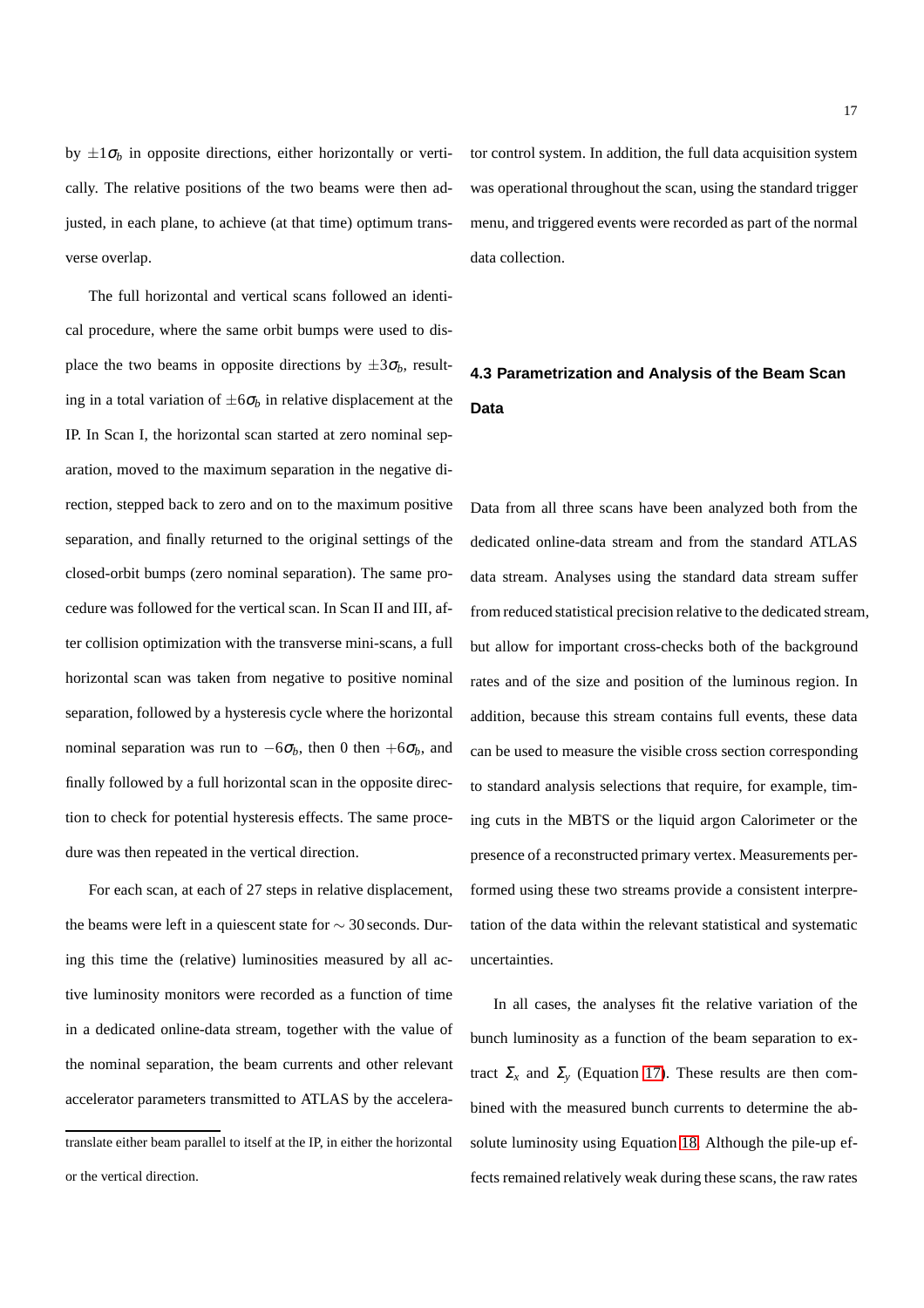|                                                     | vdM Scan I                  | vdM Scan II, III             |
|-----------------------------------------------------|-----------------------------|------------------------------|
|                                                     | (April 26, 2010)            | (May 9, 2010)                |
| <b>LHC Fill Number</b>                              | 1059                        | 1089                         |
| <b>Scan Directions</b>                              | 1 horizontal scan           | 2 horizontal scans           |
|                                                     | followed by 1 vertical scan | followed by 2 vertical scans |
| Total Scan Steps per Plane                          | 27                          | $54(27+27)$                  |
|                                                     | $(\pm 6\sigma_b)$           | $(\pm 6\sigma_b)$            |
| Scan Duration per Step                              | 30 <sub>sec</sub>           | 30 sec                       |
| Number of bunches colliding in ATLAS                | 1                           | 1                            |
| Total number of bunches per beam                    | $\overline{2}$              | $\overline{2}$               |
| Number of protons per bunch                         | $\sim 0.1 \cdot 10^{11}$    | $\sim 0.2 \cdot 10^{11}$     |
| $\beta^*$ (m)                                       | $\sim$ 2                    | $\sim$ 2                     |
| $\sigma_b$ ( $\mu$ m) [assuming nominal emittances] | $\sim$ 45                   | $\sim$ 45                    |
| Crossing angle $(\mu rad)$                          | $\mathbf{0}$                | $\overline{0}$               |
| Typical luminosity/bunch $(\mu b^{-1}/s)$           | $4.5 \cdot 10^{-3}$         | $1.8 \cdot 10^{-2}$          |
| $\mu$ (interactions/crossing)                       | 0.03                        | 0.11                         |

<span id="page-18-0"></span>**Table 2.** Summary of the main characteristics of the three beam scans performed at the ATLAS interaction point. The values of luminosity/bunch and  $\mu$  are given for zero beam separation.

 $(P_{Event\_OR}, P_{Event\_AND}, ...)$  are converted <sup>[7](#page-18-1)</sup> into a mean number of interactions per crossing  $\mu$ <sup>vis</sup> as described in Section [3.4.](#page-13-0) In addition, to remove sensitivity to the slow decay of the beam currents over the duration of the scan, the data are analyzed as *specific rates*, obtained by dividing the measured average interaction rate per BC by the product of the bunch currents measured at that scan point:

$$
R_{sp} = \frac{(n_1 n_2)_{MAX}}{(n_1 n_2)_{meas}} R_{meas}
$$
\n(19)

Here  $(n_1n_2)_{meas}$  is the product of the numbers of protons in the two colliding bunches during the measurement,  $(n_1n_2)_{MAX}$  is its maximum value during the scans, and *Rmeas* is the value of  $\mu$ <sup>*vis*</sup> at the current scan point.

Beam currents are measured using two complementary LHC systems [\[20\]](#page-36-19). The fast bunch-current transformers (FBCT) are AC-coupled, high-bandwidth devices which use gated electronics to perform continuous measurements of individual bunch charges for each beam. The Direct-Current Current Transformers (DCCT) measure the total circulating intensity in each of the two beams irrespective of their underlying time structure. The DCCT's have intrinsically better accuracy, but require av-

<span id="page-18-1"></span><sup>7</sup> For the coincidence algorithms, the procedure is iterative because it requires the *a priori* knowledge of <sup>σ</sup>*vis*. Monte Carlo estimates were used as the starting point.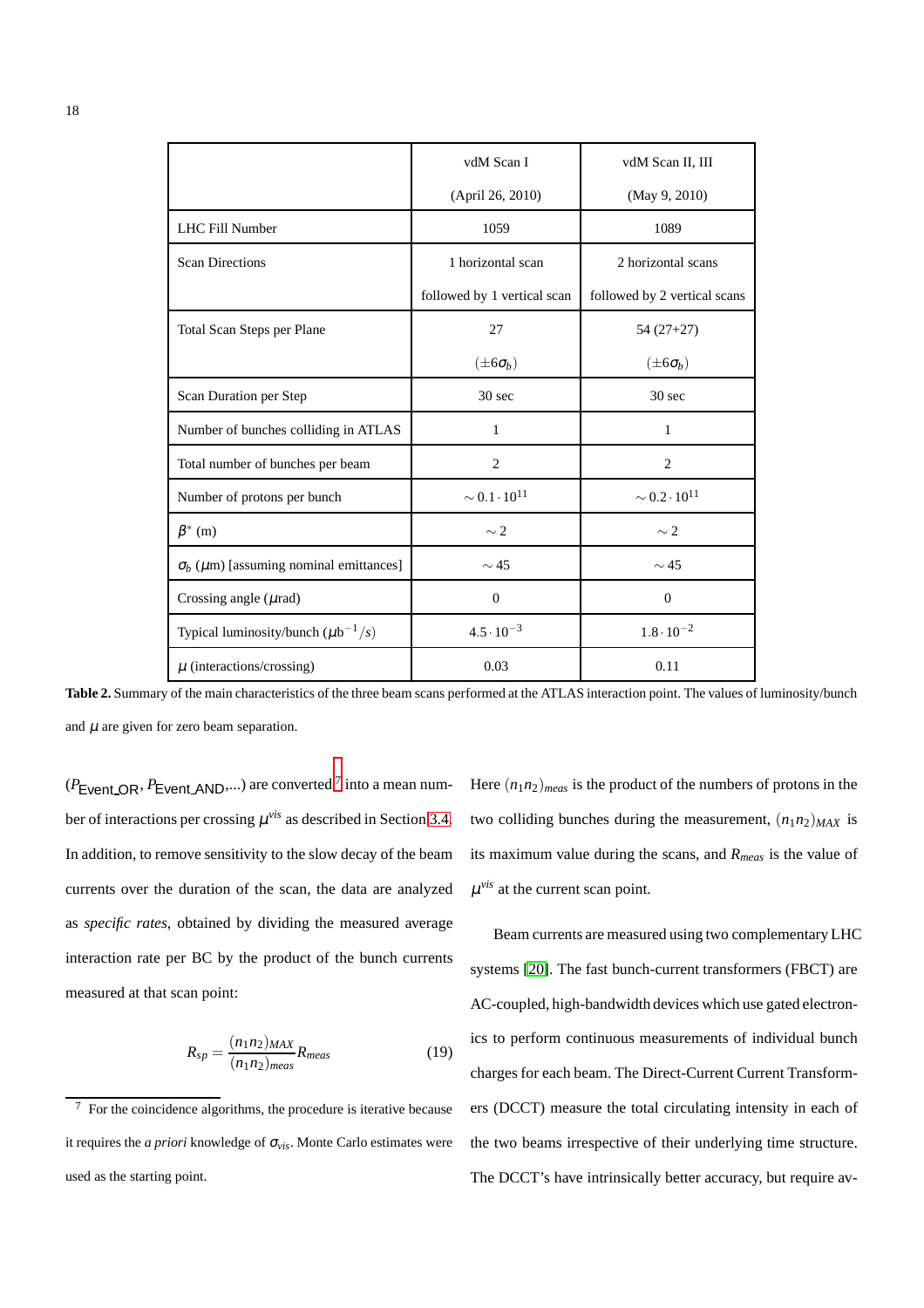eraging over hundreds of seconds to achieve the needed precision. The relative (bunch-to-bunch) currents are based on the FBCT measurement. The absolute scale of the bunch intensities  $n_1$  and  $n_2$  is determined by rescaling the total circulating charge measured by the FBCTs to the more accurate DCCT measurements. Detailed discussions of the performance and calibration of these systems are presented in Ref. [\[21\]](#page-36-20).

Fits to the relative luminosity require a choice of parametrization of the shape of the scan curve. For all detectors and algorithms, fits using a single Gaussian or a single Gaussian with a flat background yield unacceptable  $\chi^2$  distributions. In all cases, fits to a double Gaussian (with a common mean) plus a flat background result in a  $\chi^2$  per degree of freedom close to one. In general, the background rates are consistent with zero for algorithms requiring a coincidence between sides, while small but statistically significant backgrounds are observed for algorithms requiring only a single side. These backgrounds are reduced to less than 0.3% of the luminosity at zero beam separation by using data from the paired bunches only. Offline analyses that require timing or a primary vertex, in addition to being restricted to paired bunches, have very low background. The residual background is subtracted using the rate measured in unpaired bunches; no background term is therefore needed in the fit function for the offline case. Examples of such fits are shown in Fig. [3.](#page-20-0)

For these fits the specific rate is described by a double Gaussian:

$$
R_{x}(\delta) = R_{x}(x - x_{0})
$$
  
= 
$$
\int \frac{R_{x}(\delta) d\delta}{\sqrt{2\pi}} \left[ \frac{f_{i}e^{-\frac{(x - x_{0})^{2}}{2\sigma_{i}^{2}}} }{\sigma_{i}} + \frac{(1 - f_{i})e^{-\frac{(x - x_{0})^{2}}{2\sigma_{j}^{2}}} }{\sigma_{j}} \right](20)
$$

Here  $\sigma_i$  and  $\sigma_j$  are the widths of first and second Gaussians respectively,  $f_i$  is the fraction of the rate in the first Gaussian and  $x_0$  is introduced to allow for the possibility that the beams are not perfectly centred at the time of the scan. The value of  $\Sigma$ <sub>x</sub> in Equation [18](#page-16-5) is calculated as

$$
\frac{1}{\Sigma_x} = \left[ \frac{f_i}{\sigma_i} + \frac{1 - f_i}{\sigma_j} \right]
$$
 (21)

## <span id="page-19-0"></span>**4.4 Fit Results**

Summaries of the relevant fit parameters for the three scans are presented in Tables [7](#page-32-0) through [9](#page-34-0) in Appendix A. Because the emittance during Scan I was different from that during Scans II and III, the values of  $\Sigma_x$  and  $\Sigma_y$  are not expected to be the same for the first and the later scans. Furthermore, because the beam currents were lower in Scan I, the peak luminosities for this scan are lower than for the later scans. These tables, as well as Fig. [4,](#page-30-0) show that the mean position and  $\Sigma$  for a given scan are consistent within statistical uncertainties amongst all algorithms. These data also indicate several potential sources of systematic uncertainty. First, the fitted position of the peak luminosity deviates from zero by as much as  $7 \mu m$ , indicating that the beams may not have been properly centred before the start of the scan. Second, in scans II and III, the peak luminosities for the horizontal and vertical scans, as measured with a single algorithm, show a systematic difference of as much as 5% (with a lower rate observed in the vertical scan for all algorithms). This systematic dependence may indicate a level of irreproducibility in the scan setup. The effect of these systematic uncertainties on the luminosity calibration is discussed in Section [4.5.](#page-21-0)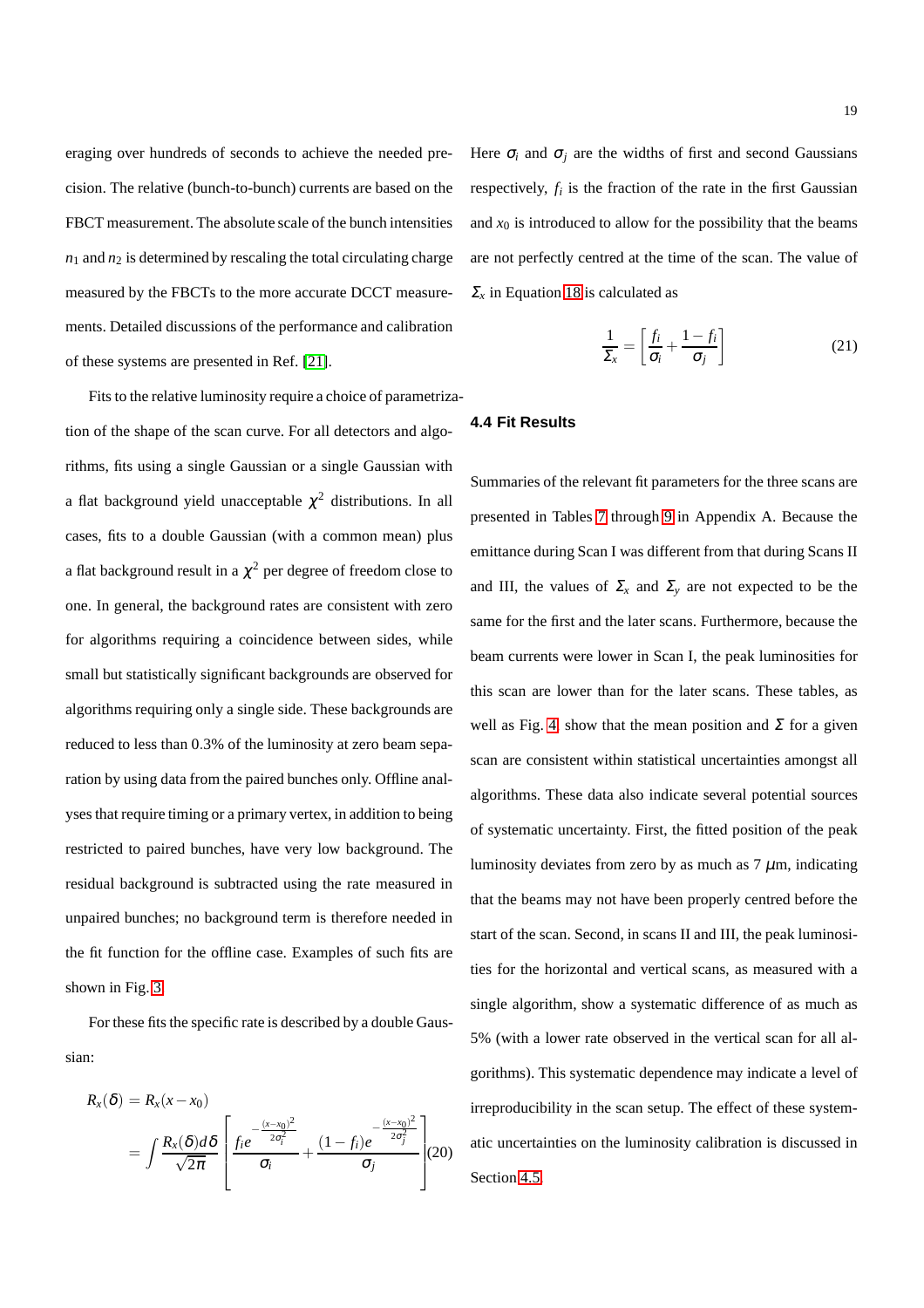









(c)

<span id="page-20-0"></span>Fig. 3. Results of fits to the second luminosity scan in the x (left) and y (right) direction for the (a) LUCID Event OR, (b) MBTS Timing, and (c) ChPart algorithms. The panels at the bottom of each graph show the difference of the measured rates from the value predicted by the fit, normalized to the statistical uncertainty on the data  $(\sigma)$ .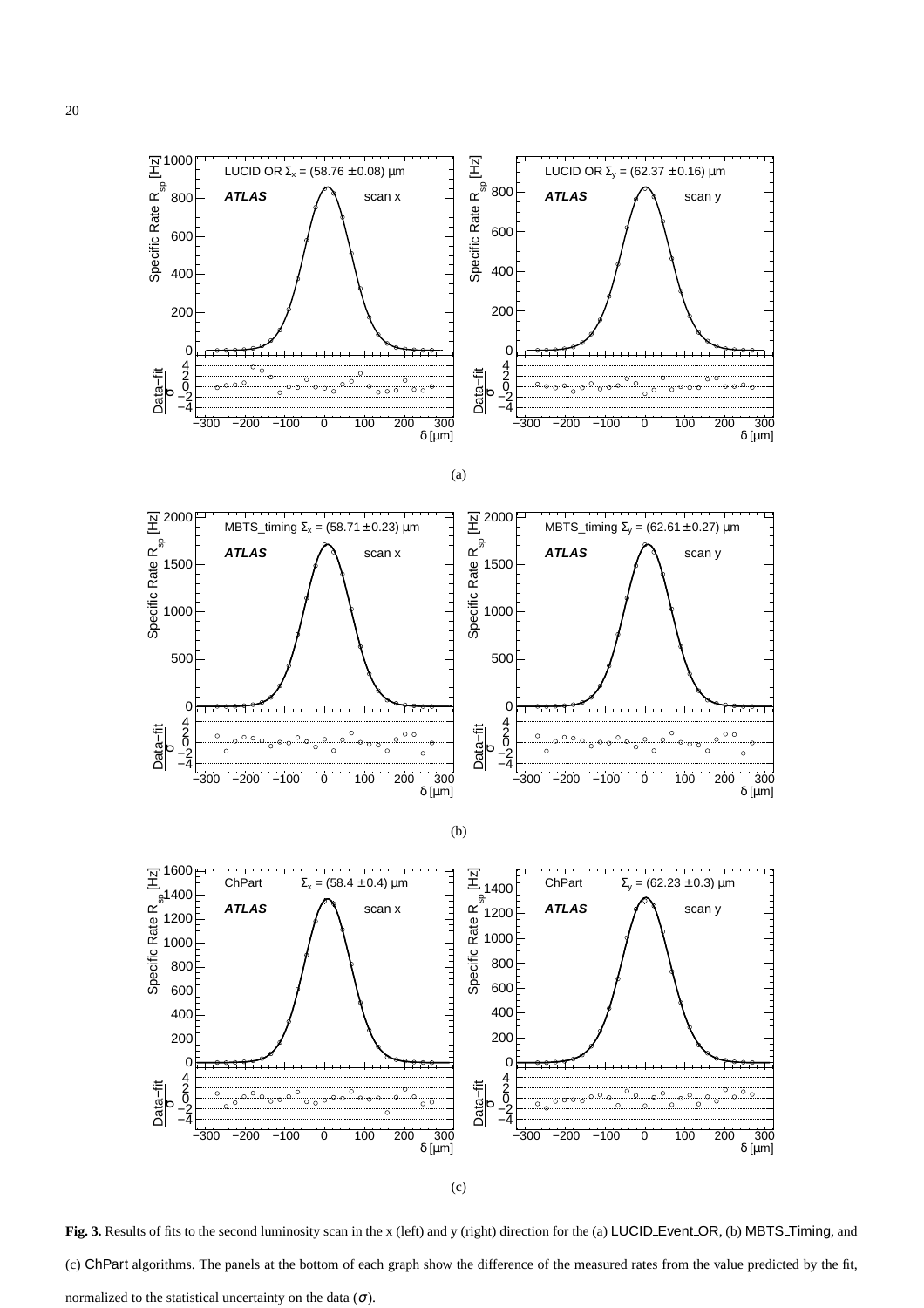Calibration of the absolute luminosity from the beam scans uses the following expression for <sup>σ</sup>*vis*:

<span id="page-21-2"></span>
$$
\sigma_{vis} = \frac{R^{MAX}}{\mathscr{L}^{MAX}} = R^{MAX} \frac{2\pi \Sigma_x \Sigma_y}{n_b f_r(n_1 n_2)_{MAX}} \tag{22}
$$

where  $R^{MAX}$  and  $\mathscr{L}^{MAX}$  are, respectively, the value of  $R_{sp}$  and the absolute luminosity (inferred from the measured machine parameters) when the beams collide exactly head-on. Since there are two independent measurements, one each for the *x* and *y* directions, and each has the same statistical significance, the average of the two measurements is considered as the best estimate of *R MAX* :

<span id="page-21-1"></span>
$$
R^{MAX} = \frac{1}{2}(R_x^{MAX} + R_y^{MAX})
$$
 (23)

The values of  $\sigma_{vis}$  for each method and each scan are reported in Table [10](#page-35-0) in Appendix A. While the results of the second and third luminosity scans are compatible within statistical uncertainties, those of the first luminosity scan are lower by 2.7% to 4.8% for all online algorithms, but are consistent for the offline track-based algorithms. These differences again indicate possible systematic variations occurring between machine fills and are most likely to be caused by variations in the beam current calibration (see Section [4.5\)](#page-21-0).

Figure [5](#page-31-0) (and Table [10](#page-35-0) in Appendix A) also report the specific luminosity normalized to units of  $10^{11}$  protons per bunch

$$
\mathcal{L}_{spec} = 10^{22} (p/bunch)^2 \frac{f_r}{2\pi \Sigma_x \Sigma_y}
$$
 (24)

Because the emittance of Scan I was different from that of Scans II and III, the specific luminosity of that scan is not expected to be the same as for the later scans. The agreement between algorithms within one scan is excellent. This agreement demonstrates that the variation in the measured value of <sup>σ</sup>*vis* with scan number for a given algorithm is due to variations in the fitted value of  $R^{MAX}$  rather than in the values obtained for  $\Sigma$ .

## <span id="page-21-0"></span>**4.5 Systematic Uncertainties**

Systematic uncertainties affecting the luminosity and visible cross section measurements arise from the following effects.

## 1. **Beam intensities**

A systematic error in the measurement of the absolute bunch charge translates directly into an uncertainty on the luminosity calibration. The accuracy of the bunch intensity measurement depends on that of the DCCT calibration. While laboratory measurements indicate an rms absolute scale uncertainty of better than 1.2%, the DCCT suffers from slow baseline drifts that are beam-, time- and temperature-dependent. These baseline offsets can only be determined with no beam in the LHC.

For the fills under consideration, the DCCT baseline was measured before injection, and then again after dumping the beam. The DCCT-baseline determination is subject to magnetic and electronic drifts that translate into an rms uncertainty on the total circulating charge of  $\sim 1.15 \times 10^9$  protons. Conservatively combining the uncertainty on the absolute scale and on the baseline subtraction linearly yields a fractional uncertainty on the total charge  $n_{1(2)}$  in beam 1 (2) of

$$
\frac{\sigma(n_{1(2)})}{n_{1(2)}} = \frac{1.15 \times 10^9}{n_b n_{1(2)}} + 0.012
$$
 (25)

Treating the current-scale uncertainty as fully correlated between the two beams results in a total systematic error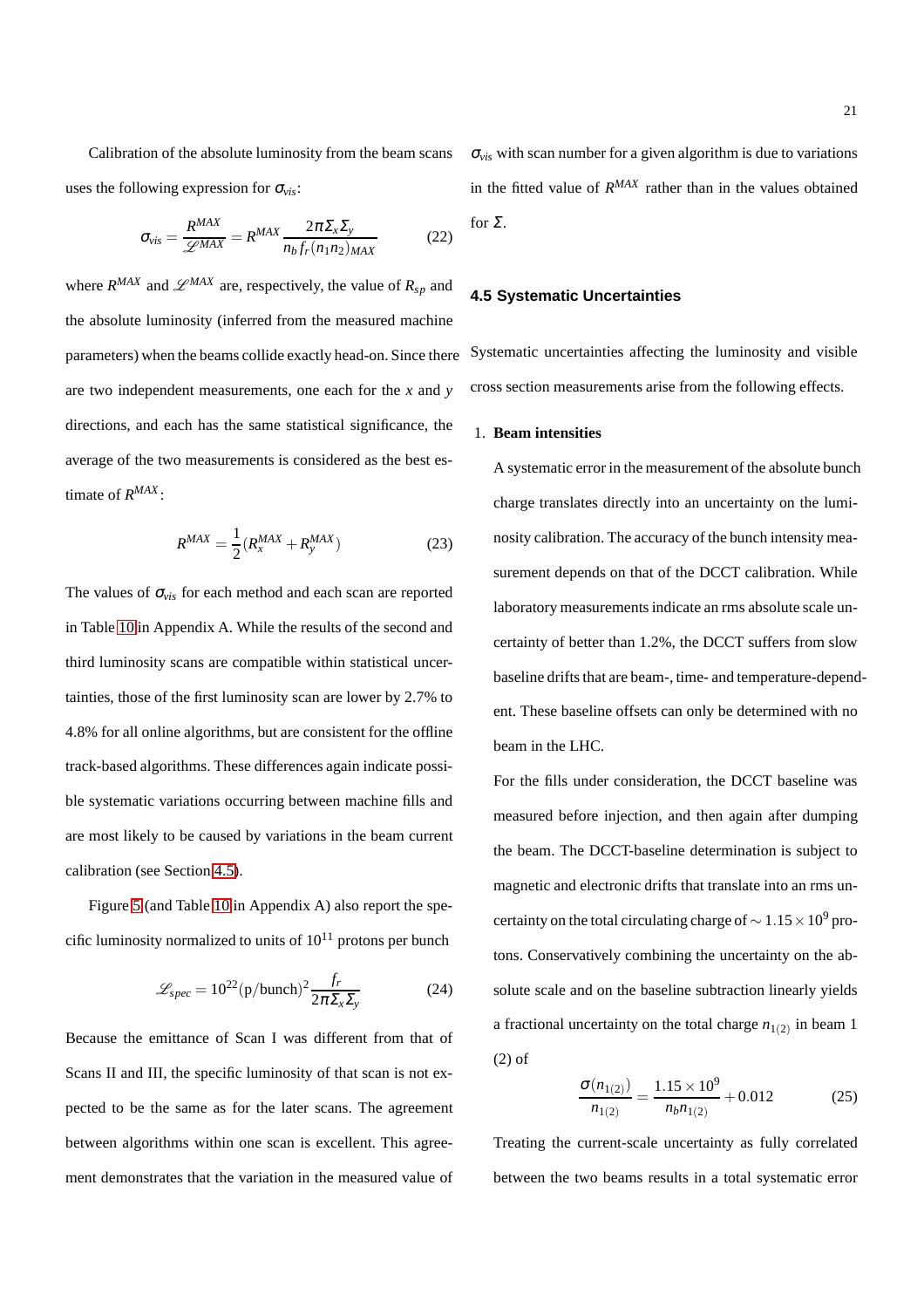| Source                                                             | Uncertainty on $\sigma_{vis}$ (%) |
|--------------------------------------------------------------------|-----------------------------------|
| <b>Beam Intensities</b>                                            | 10                                |
| Length-Scale Calibration                                           | $\mathcal{D}_{\mathcal{L}}$       |
| <b>Imperfect Beam Centring</b>                                     | 2                                 |
| Transverse Emittance Growth & Other Sources of Non-Reproducibility | 3                                 |
| $\mu$ Dependence                                                   | 2                                 |
| <b>Fit Model</b>                                                   | 1                                 |
| Total                                                              | 11                                |

<span id="page-22-0"></span>**Table 3.** Summary of systematic uncertainties on the visible cross sections obtained from beam scans. Because  $\sigma_{vis}$  is used to determine the absolute luminosity (see Equation [3\)](#page-2-1), these results are also the systematic uncertainty on the beam-scan based luminosity calibrations.

of  $\pm 10\%$  on the product of bunch currents for the running conditions summarized in Table 2. Because the baseline correction dominates the overall bunch-charge uncertainty, and because it drifts on the time scale of a few hours, these uncertainties are largely uncorrelated between the first (scan I) and the second (scans II+III) luminosity-calibration sessions.

#### 2. **Length-Scale Calibration**

Fits to the beam size depend on knowledge of the relative displacement between the beams at each scan step. Thus, any miscalibration of the beam separation length-scale will result in a mismeasurement of the luminosity. The desired nominal beam separation during beam scans determines the magnet settings of the closed orbit bumps that generate the beam separation. The only accelerator instrumentation available for calibrating the length-scale of the beam separation is the beam position monitor system. Unfortunately, the short-term stability and reliability of this system are not adequate to perform such a calibration. In contrast, the vertex resolution of the ATLAS Inner Detector provides a stable and precise method of calibration. These calibrations were done in dedicated scans where both beams were moved in the same direction first by  $+100 \mu$ m and then by  $-100 \mu$ m from the nominal beam position, first in the horizontal and then in the vertical direction. The luminous beam centroid was determined using reconstructed primary vertices. In addition, the primary vertex event rate was monitored to ensure that the two beams remained centred with respect to each other. The calibration constants derived for the length-scale were  $(1.001 \pm 0.003)$  and  $(1.001 \pm 0.004)$ in the horizontal and vertical directions respectively, indicating that the scale associated with the magnet settings and that obtained from the ATLAS Inner Detector agree to better than 0.5%. The dominant source of uncertainty is the precision with which the two beams could be kept transversely aligned during the length-scale calibration scans. In addition, these scans consisted of only three points and extended to only  $\pm 100 \mu$ m; therefore these data do not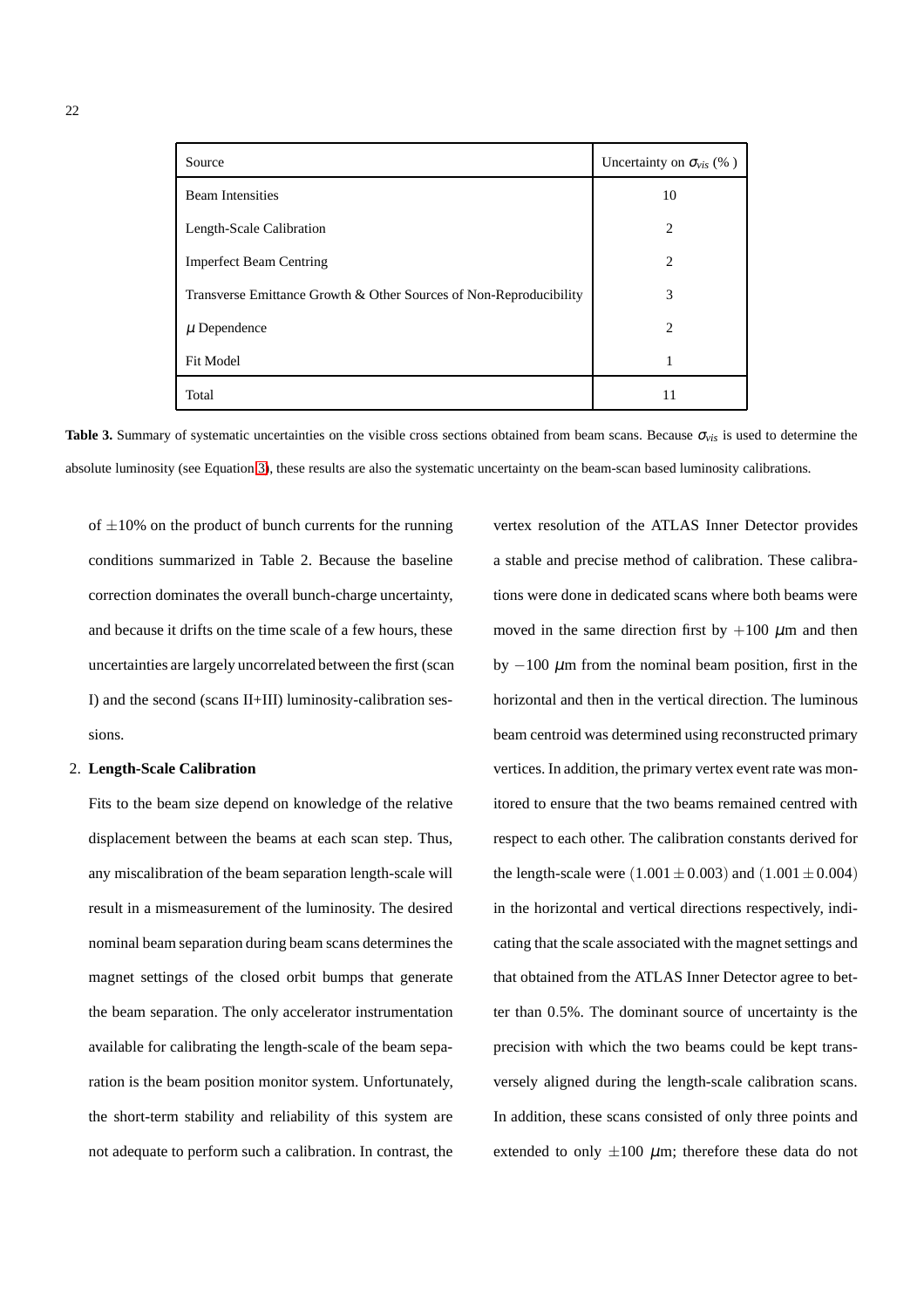allow for studies of non-linearities, nor for checks of the calibration at the larger beam displacements used during the luminosity-calibration scans. Finally, if the transverse widths of the two beams happened to be significantly different, the measured displacements of the luminous centroid at each scan point would not exactly reflect the average displacement of the two beams. The combination of these effects results in an estimated systematic uncertainty of 2% on the length-scale calibration, in spite of the high precision of the calibration-scan data.

## 3. **Imperfect Beam Centring**

If the beams are slightly offset with respect to each other in the scan direction, there is no impact on the results of the luminosity scan. However, a deviation from zero separation in the transverse direction orthogonal to that of the scan reduces the rate observed for all the data points of that scan. The systematic uncertainty associated with imperfect beam centring has been estimated by considering the maximum deviation of the peak position (measured in terms of the nominal beam separation) from the nominal null separation that was calibrated through the re-alignment of the beams at the beginning of that scan. This deviation is translated into an expected decrease in rate and therefore in a systematic uncertainty affecting the measurement of the visible cross section. A systematic uncertainty of 2% is assigned.

## 4. **Transverse Emittance Growth and Other Sources of Nonreproducibility**

Wire-scanner measurements of the transverse emittances of the LHC beams were performed at regular intervals during the luminosity-scan sessions, yielding measured emittance degradations of roughly 5-10% per beam and per plane between the beginning and the end of the luminosity-calibration sessions [\[22\]](#page-36-21). This emittance growth causes a progressive increase of the transverse beam sizes (and therefore of  $\Sigma$ <sub>*x*</sub> and  $\Sigma$ <sub>*y*</sub>), leading to a ~ 2% degradation of the specific luminosity between the first and the last scan within one session. This luminosity degradation, in turn, should be reflected in a variation over time of the specific rates  $R_x^{MAX}$ and  $R_{y}^{MAX}$  (Eq. [23\)](#page-21-1). A first potential bias arises because if the time dependence of  $\Sigma_x$  and  $\Sigma_y$  during a scan is not taken into account, the emittance growth may effectively distort the luminosity-scan curve. Next, and because the horizontal and vertical scans were separated in time, uncorrected emittance growth may induce inconsistencies in computing the luminosity from accelerator parameters using Eq. [22.](#page-21-2) The emittance growth was estimated independently from the wire-scanner data, and by a technique that relies on the relationship, for Gaussian beams, between  $\Sigma$ , the singlebeam sizes  $\sigma_1$  and  $\sigma_2$  and the transverse luminous size  $\sigma_L$ (which is measured using the spatial distribution of primary vertices) [\[23\]](#page-36-22):

$$
\Sigma = \sqrt{\sigma_1^2 + \sigma_2^2}
$$

$$
\frac{1}{\sigma_L} = \sqrt{\frac{1}{\sigma_1^2} + \frac{1}{\sigma_2^2}}
$$
(26)

Here the emittance growth is taken from the measured evolution of the transverse luminous size during the fill. The variations in both  $\Sigma$  and  $R^{MAX}$  (which should in principle cancel each other when calculating the visible crosssection) were then predicted from the two emittance-growth estimates, and compared to the luminosity-scan results. While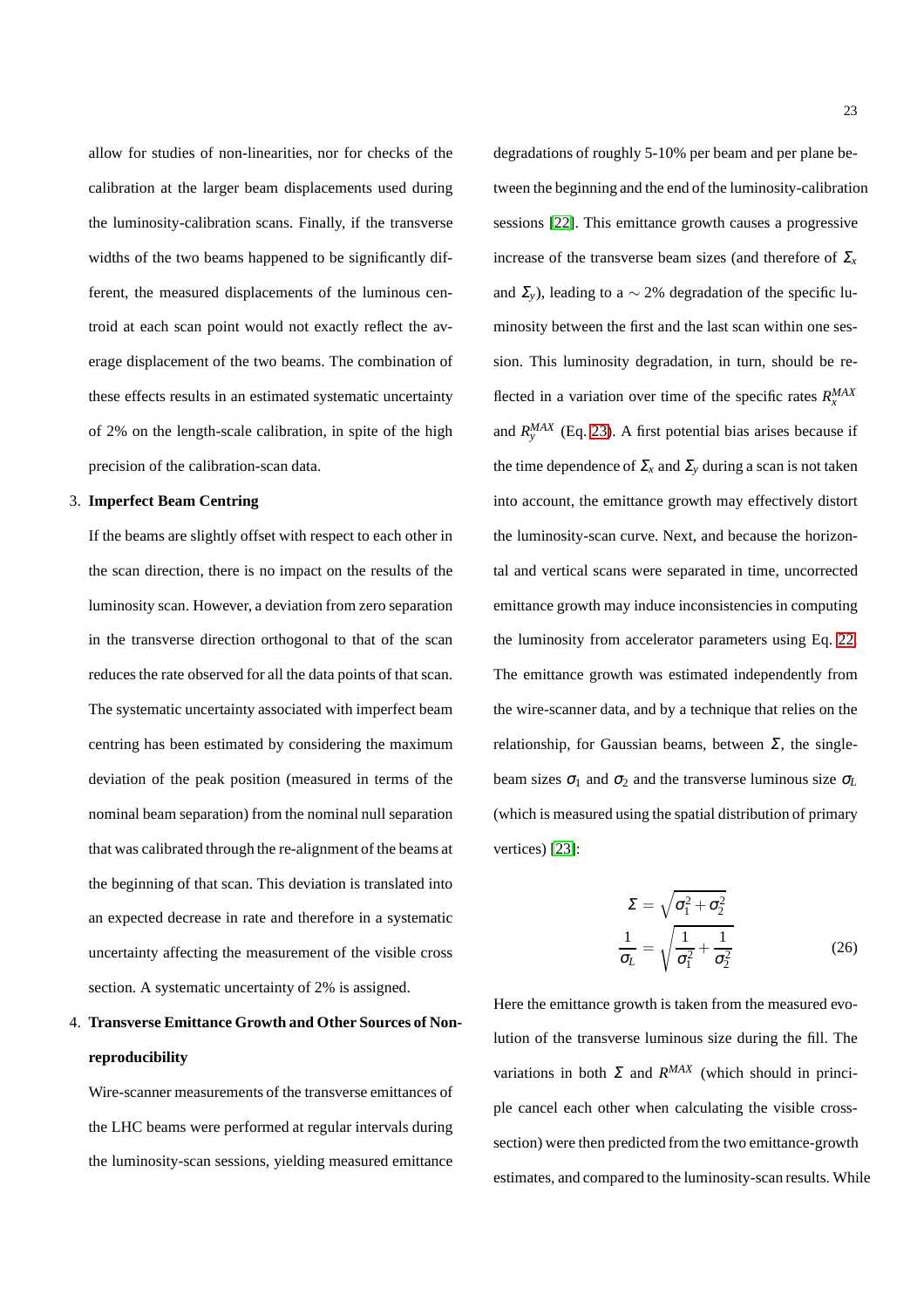the predicted variation of  $\Sigma$  between consecutive scans is very small  $(0.3 - 0.8 \,\mu\text{m})$  and well reproduced by the data, the time evolution of *R MAX* displays irregular deviations from the wire-scanner prediction of up to 3%, suggesting that at least one additional source of non-reproducibility is present. Altogether, these estimates suggest that a  $\pm 3\%$ systematic uncertainty on the luminosity calibration be assigned to emittance growth and unidentified causes of nonreproducibility.

## 5. µ**-Dependence of the Counting Rate**

All measurements have been corrected for  $\mu$  dependent nonlinearities. Systematic uncertainties on the predicted counting rate as a function of  $\mu$  have been studied using Monte Carlo simulations, where the efficiency (or equivalently  $\sigma_{\rm vis}$ ) have been varied. For  $\mu < 2$  the uncertainty is estimated to be  $\lt 2\%$ , as illustrated in Fig. [2.](#page-15-1)

## 6. **Choice of Fit Model**

For all methods, fits of the scan data to the default function (double Gaussian with common mean plus constant background for the online algorithms and double Gaussian for the background-free offline algorithms) have  $\chi^2$  per degree of freedom values close to 1.0, indicating that the fits are good. The systematic uncertainty due to this choice of fit function has been estimated by refitting the offline data using a cubic spline as an alternative model. The value of <sup>σ</sup>*vis* changes by approximately 1%.

A summary of the systematic uncertainties is presented in Table [3.](#page-22-0) The overall uncertainty of 11% is dominated by the measurement of the beam intensities. At least some portion of this uncertainty is common to interactions points 1 (ATLAS) and

5 (CMS); the size of this correlated uncertainty remains under study.

## <span id="page-24-0"></span>**5 Internal Consistency of Luminosity Measurements**

It is possible to test the consistency of the *vdM* calibrations by comparing the luminosities obtained using different luminosity detectors and/or algorithms. Figure [6](#page-25-1) shows the instantaneous luminosities obtained by various algorithms for Run  $162882<sup>8</sup>$  $162882<sup>8</sup>$  $162882<sup>8</sup>$ , each normalized using the calibration extracted from its *vdM* scan data. The absolute luminosities agree to better than 2%; the relative luminosities track each other over time to within the statistical fluctuations. Over most of the 2010 *pp* run, LU-CID Event OR was chosen as the preferred offline algorithm because its pile-up correction was well-understood, its statistical power was adequate and backgrounds for this algorithm were low.

Comparing the residual  $\mu$ -dependence (if any) of the measured luminosity across multiple detectors and algorithms probes the consistency of the pile-up correction procedures described in Section [3.4.](#page-13-0) Figure [7](#page-26-0) shows, for some of the LUCID and MBTS algorithms, the raw counting rate as a function of the average number of inelastic interactions per BC measured by LUCID Event OR using the prescription of Section [3.4.1.](#page-13-1) Nonlinearities are apparent (as expected) for the LUCID Event AND, LUCID Event OR and MBTS Event AND algorithms. If the parametrizations of Section [3.4](#page-13-0) are correct, however, then the ratio

<span id="page-24-1"></span><sup>8</sup> The bunch-by-bunch luminosity for LUCID Event OR averaged over the full run is shown in Fig. [1.](#page-9-0)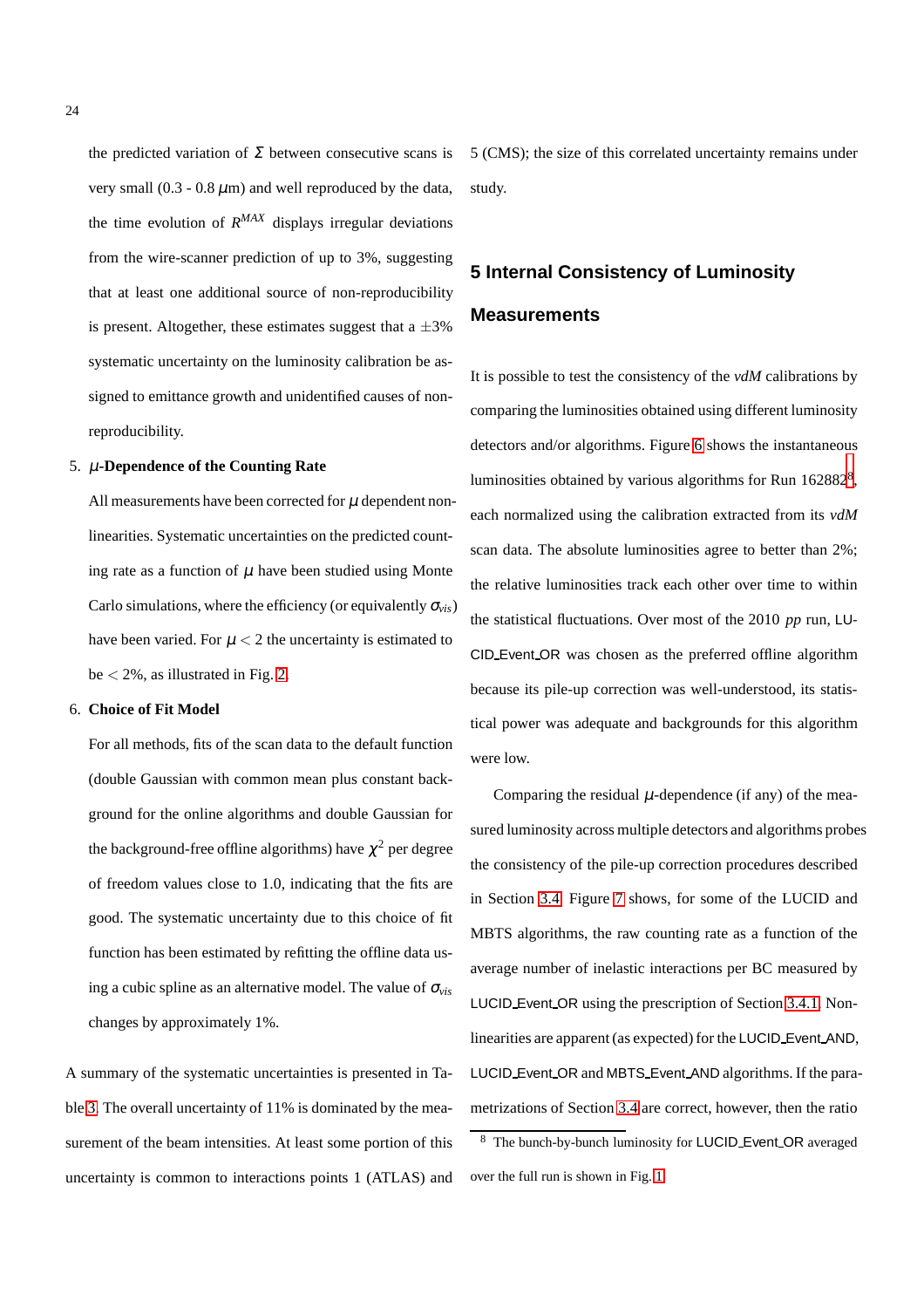of the luminosities determined using the different algorithms should be independent of  $\mu$ . Figure [8](#page-26-1) shows that the values of  $\mu$  obtained with the LUCID Event AND and MBTS Event AND algorithms remain within  $\pm 1\%$  of that measured using the LU-CID Event OR algorithm over the range  $0 < \mu < 2.5$ . Comparisons of the LUCID Event OR and LUCID Event AND algorithms demonstrate agreement up to  $\mu = 5$ , the highest value of  $\mu$  obtained during the 2010 LHC run. No results are presented beyond  $\mu = 2.5$  for the MBTS because during the corresponding data-taking period the short spacing between consecutive LHC bunches made the MBTS luminosity measurement unreliable. Possible causes include the long duration of the analog pulse, saturation effects following large energy deposits, time jitter introduced by the electronics used at the time, and afterglow background.

## <span id="page-25-0"></span>**6 Comparison with Monte Carlo Generators**

Because the *vdM* method does not require knowledge of the inelastic cross section nor of the detector acceptance, the values of <sup>σ</sup>*vis* obtained from the beam scans can be used to test the accuracy of the predictions of Monte Carlo event generators. Such predictions suffer from several theoretical uncertainties. First, because the *pp* inelastic cross section has not been measured at 7 TeV, the generators obtain <sup>σ</sup>*inel* by extrapolating from lower energy. Results of this extrapolation depend on the functional form used. The PYTHIA and PHOJET generators, for example, predict values for <sup>σ</sup>*inel* that differ by 6.6%. Second, the generators must separately model the non-diffractive (ND), single-diffractive (SD) and double-diffractive(DD) components of the cross section. There exists no unique prescrip-



(b)

<span id="page-25-1"></span>**Fig. 6.** (a) ATLAS instantaneous luminosity for Run 162882, as measured using several algorithms. Each curve is independently normalized using the *vdM* calibration obtained for that algorithm. The inset at the bottom shows the ratio of the luminosity obtained with each algorithm to that obtained with LUCID Event OR. The statistical uncertainties for the online algorithms (LUCID Event OR, LU-CID Event AND and MBTS Event AND) are negligible. Statistical uncertainties for the offline algorithms (LAr Timing and ChPart) are displayed. (b) Comparison of the integrated luminosity obtained for Run 162882 for each of the algorithms shown above, together with the statistical uncertainties on the measurements. The dotted line shows the weighted mean of all the algorithms. The shaded band indicates a  $\pm$ 2% deviation from that mean.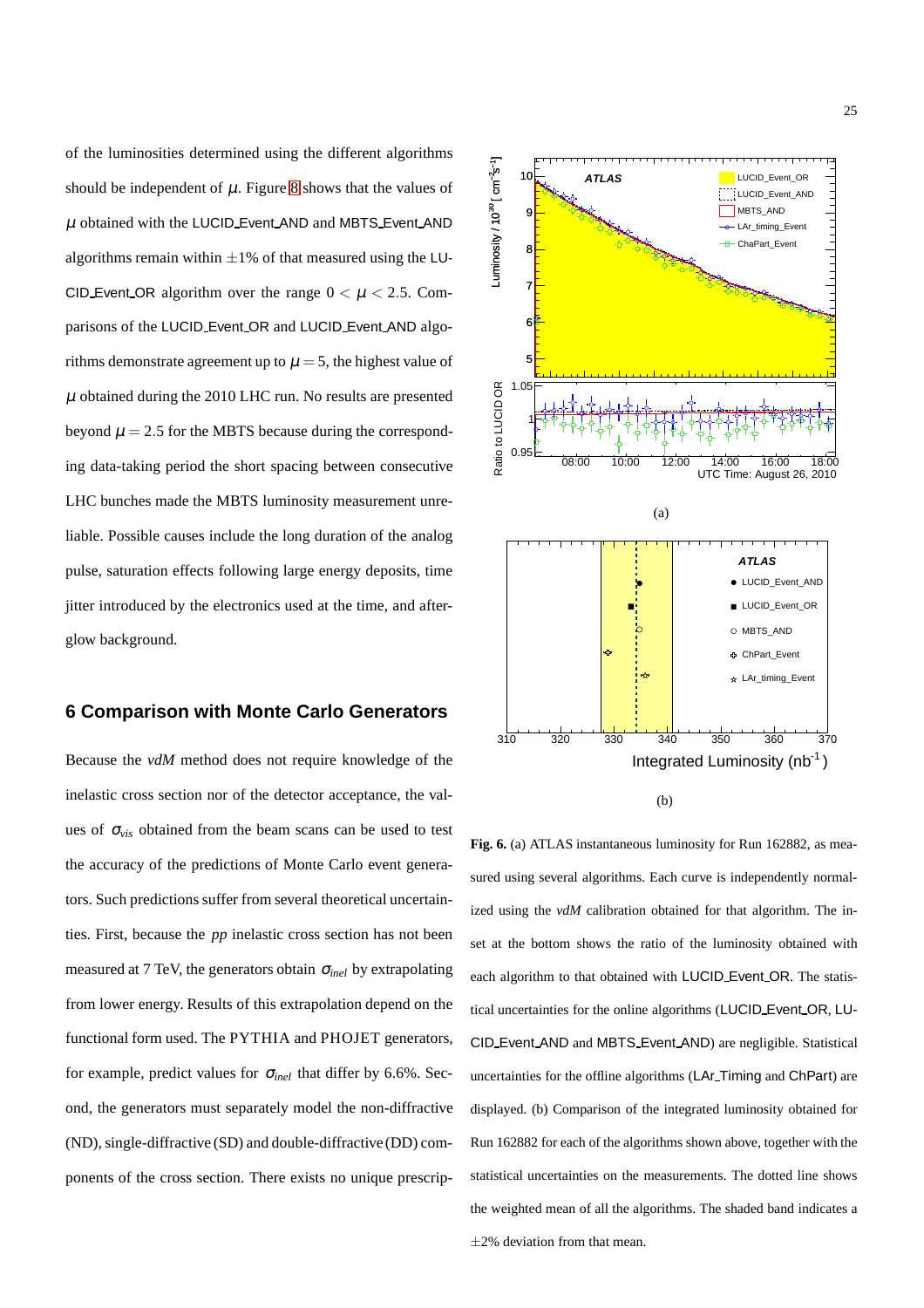

<span id="page-26-0"></span>**Fig. 7.** Fraction of bunch crossings containing a detected event (N/N<sub>BC</sub>) for several algorithms, as a function of  $\mu_{\text{LUCID\_Event OR}}$ .



<span id="page-26-1"></span>**Fig. 8.** Fractional deviation of the average value of  $\mu$  obtained with the MBTS Event AND and LUCID Event AND algorithms with respect to the LUCID Event OR algorithm as a function of  $\mu$  obtained with LUCID Event OR.

tion for classifying events as diffractive or non-diffractive and no calculation of the cross sections from first principles. Typical uncertainties associated with such classifications are illustrated in Table [4.](#page-27-1) The fraction of <sup>σ</sup>*inel* corresponding to ND events is 68% in PYTHIA and 81% in PHOJET, while the DD fractions are 13% and 5% respectively. Finally, there are significant uncertainties on the modeling of the predicted multiplicity-,  $p_T$ - and  $\eta$ - distributions for particles produced in soft *pp* interactions, particularly for the poorly constrained diffractive components. Differences in these distributions will affect the efficiencies for events to pass the selection criteria of a specific luminosity algorithm.

Within the framework of Monte Carlo generators, <sup>σ</sup>*vis* is calculated using the expression

<span id="page-26-2"></span>
$$
\sigma_{vis} = \varepsilon_{ND} \sigma_{ND} + \varepsilon_{SD} \sigma_{SD} + \varepsilon_{DD} \sigma_{DD} \tag{27}
$$

where  $\varepsilon_{process}$  are the efficiencies and  $\sigma_{process}$  the cross sections for the individual inelastic processes (ND, SD and DD). Table [5](#page-28-0) shows the predicted efficiencies for observing ND, SD and DD events using either PYTHIA (with the default ATLAS MC09 tune [\[24\]](#page-36-23)) or PHOJET, for some of the algorithms described in Section [3.](#page-6-0) In general, the PHOJET predictions are about 15% to 20% higher than those obtained with PYTHIA. One exception is LUCID Event AND which is less sensitive to the diffractive processes: here the two generators agree to within 5% overall. Additional systematic uncertainties on these predictions, associated with the modeling of the detector response in the simulation, are algorithm- and trigger-dependent and vary from 2.2% for MBTS Event OR to 6% for

## LUCID Event AND.

As noted in Section [4.4,](#page-19-0) there is a systematic difference between the values of  $\sigma_{vis}$  obtained from the first scan and those based on the second and third scans. In reporting our best estimate of the measured visible cross sections, we chose to average the results of the first scan with the average of the second and third scans. Comparisons of the *vdM* scan measurements with the Monte Carlo predictions are presented in Table [6](#page-29-0) and Fig. [9.](#page-31-1) For a given event generator, the compar-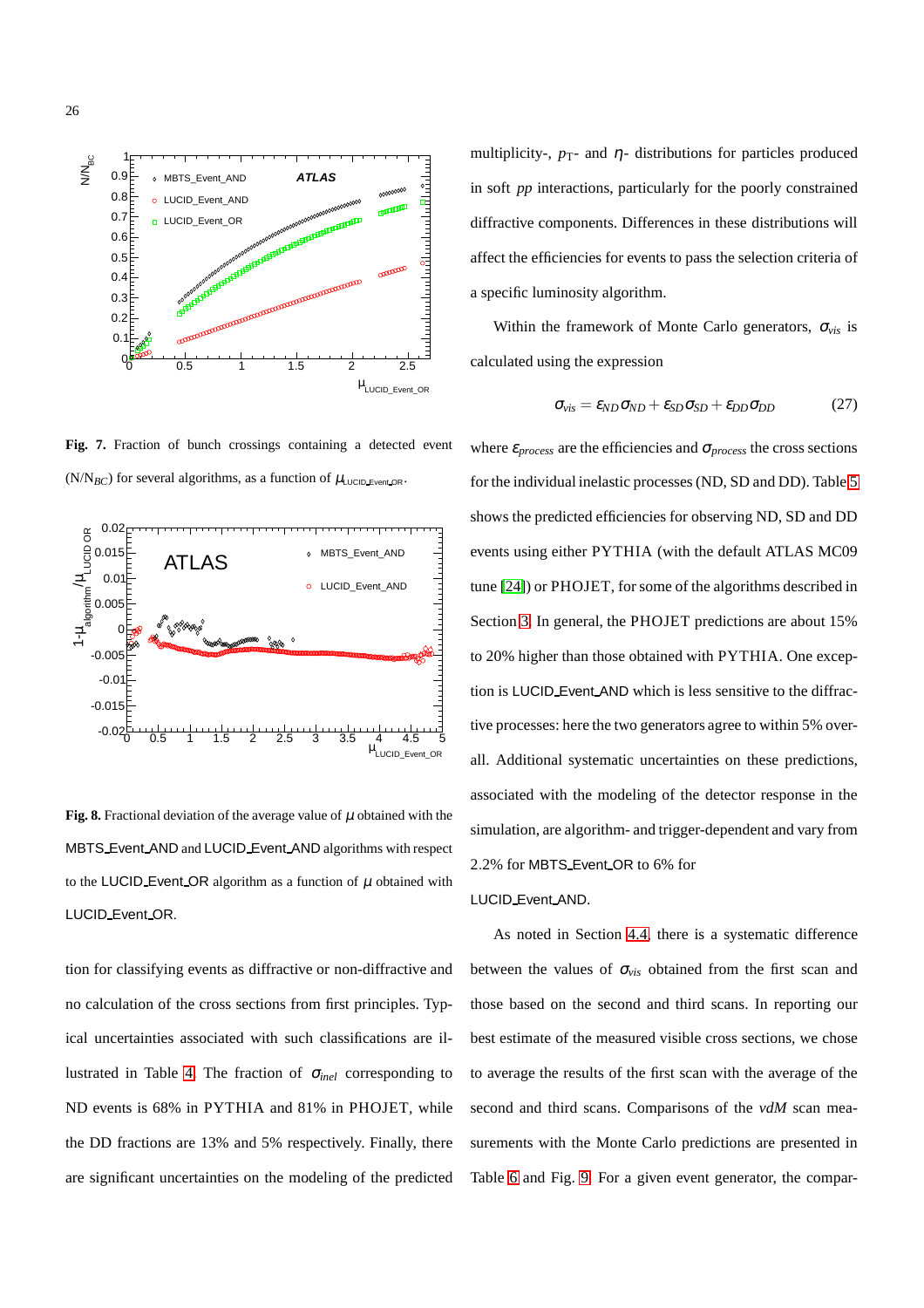| Cross Section at $\sqrt{s} = 7$ TeV       |      |      |  |  |  |
|-------------------------------------------|------|------|--|--|--|
| <b>PYTHIA</b><br><b>PHOJET</b><br>Process |      |      |  |  |  |
|                                           | (mb) | (mb) |  |  |  |
| non-diffractive (ND)                      | 48.5 | 61.6 |  |  |  |
| single-diffractive (SD)                   | 13.7 | 10.7 |  |  |  |
| double-diffractive (DD)                   | 9.3  | 3.9  |  |  |  |
| Total:                                    | 71.5 | 76.2 |  |  |  |

<span id="page-27-1"></span>**Table 4.** Predicted inelastic *pp* cross sections at  $\sqrt{s} = 7$  TeV for PYTHIA and for PHOJET. A small (∼ 1 mb) contribution from double-pomeron processes ("central diffraction") was not included in the PHOJET cross section.

isons exhibit an RMS spread of 4 to 5%; on the average, the PYTHIA (PHOJET) predictions are 15% (33%) higher than the data. Given the 11% systematic uncertainty on the *vdM* calibration, which is correlated across all algorithms, PYTHIA agrees with the data at the level of  $1.5\sigma$ , while PHOJET and the data deviate at the  $3\sigma$  level.

## <span id="page-27-0"></span>**7 Conclusions**

Measurements of the LHC luminosity have been performed by ATLAS in proton-proton collisions at  $\sqrt{s} = 7$  TeV using multiple detectors and algorithms. The absolute luminosity calibrations obtained using beam-separation scans suffer from a  $\pm 11\%$  systematic uncertainty, that is dominated by the uncertainty in the bunch intensities and is therefore highly correlated across all methods. For a given bunch luminosity, i.e. for a fixed value of  $\mu$  (the average number of inelastic  $pp$  interactions per crossing), the absolute luminosities obtained using different detectors and algorithms agree to within  $\pm 2\%$ . In addition, the luminosities from these methods track each other within better than 2% over the range  $0 < \mu < 2.5$ . The visible cross sections obtained from the beam scan calibrations also have a systematic uncertainty of 11% and are lower than those predicted by PYTHIA (PHOJET) by about 15 % (33%).

## **8 Acknowledgements**

We wish to thank CERN for the efficient commissioning and operation of the LHC during this initial high-energy data-taking period as well as the support staff from our institutions without whom ATLAS could not be operated efficiently. We would like, in addition, to extend special thanks to our LHC colleagues H. Burkhardt, M. Ferro-Luzzi, S. M. White, as well as to the LHC beam-instrumentation team, for their crucial contributions to the absolute-luminosity calibration reported in this paper.

We acknowledge the support of ANPCyT, Argentina; Yer-PhI, Armenia; ARC, Australia; BMWF, Austria; ANAS, Azerbaijan; SSTC, Belarus; CNPq and FAPESP, Brazil; NSERC, NRC and CFI, Canada; CERN; CONICYT, Chile; CAS, MOST and NSFC, China; COLCIENCIAS, Colombia; MSMT CR, MPO CR and VSC CR, Czech Republic; DNRF, DNSRC and Lundbeck Foundation, Denmark; ARTEMIS, European Union; IN2P3-CNRS, CEA-DSM/IRFU, France; GNAS, Georgia; BMBF, DFG, HGF, MPG and AvH Foundation, Germany; GSRT, Greece; ISF, MINERVA, GIF, DIP and Benoziyo Center, Israel; INFN, Italy; MEXT and JSPS, Japan; CNRST, Morocco; FOM and NWO, Netherlands; RCN, Norway; MNiSW, Poland; GRICES and FCT, Portugal; MERYS (MECTS), Romania; MES of Russia and ROSATOM, Russian Federation; JINR; MSTD, Serbia; MSSR, Slovakia; ARRS and MVZT, Slovenia; DST/NRF,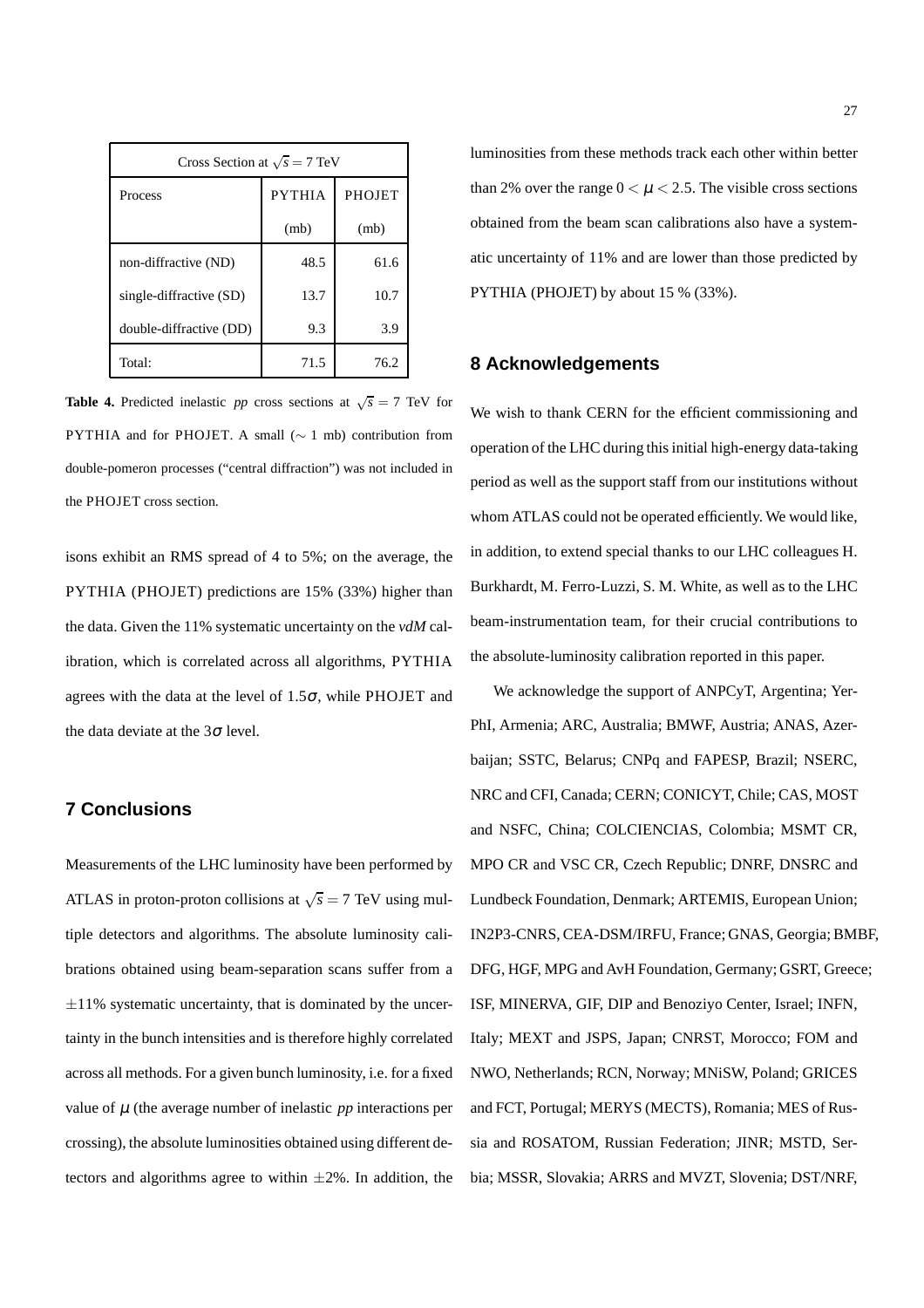|                     | LUCID_Event_OR     |               | LUCID_Event_AND    |               |
|---------------------|--------------------|---------------|--------------------|---------------|
| Process             | Efficiency $(\% )$ |               | Efficiency $(\% )$ |               |
|                     | PYTHIA MC09        | <b>PHOJET</b> | PYTHIA MC09        | <b>PHOJET</b> |
| <b>ND</b>           | 79.7               | 73.7          | 30.8               | 24.9          |
| <b>SD</b>           | 28.7               | 44.3          | 1.3                | 2.4           |
| DD                  | 39.9               | 62.0          | 4.3                | 14.6          |
| $\sigma_{vis}$ (mb) | 46.4               | 53.1          | 16.0               | 17.0          |

|                     | <b>MBTS</b> Timing |               | LAr_Timing         |               |
|---------------------|--------------------|---------------|--------------------|---------------|
| Process             | Efficiency $(\% )$ |               | Efficiency $(\% )$ |               |
|                     | PYTHIA MC09        | <b>PHOJET</b> | PYTHIA MC09        | <b>PHOJET</b> |
| <b>ND</b>           | 97.4               | 97.9          | 96.0               | 94.3          |
| <b>SD</b>           | 41.3               | 44.3          | 21.4               | 27.9          |
| <b>DD</b>           | 50.8               | 68.1          | 25.9               | 53.6          |
| $\sigma_{vis}$ (mb) | 57.6               | 67.8          | 51.9               | 63.2          |

|                     | ChPart         |               | PrimVtx        |               |
|---------------------|----------------|---------------|----------------|---------------|
| Process             | Efficiency (%) |               | Efficiency (%) |               |
|                     | PYTHIA MC09    | <b>PHOJET</b> | PYTHIA MC09    | <b>PHOJET</b> |
| ND                  | 85             | 80            | 97.8           | 99.2          |
| <b>SD</b>           | 36             | 36            | 43.9           | 56.9          |
| DD                  | 36             | 41            | 47.8           | 70.7          |
| $\sigma_{vis}$ (mb) | 45.7           | 54.7          | 57.9           | 70.0          |

<span id="page-28-0"></span>**Table 5.** Efficiencies at  $\sqrt{s} = 7$  TeV for several of the luminosity methods described in Section [3.](#page-6-0) The predicted visible cross sections  $\sigma_{vis}$  are obtained using Equation [27,](#page-26-2) the efficiencies in the present table and the cross sections in Table [4.](#page-27-1)

South Africa; MICINN, Spain; SRC and Wallenberg Foundation, Sweden; SER, SNSF and Cantons of Bern and Geneva, Switzerland; NSC, Taiwan; TAEK, Turkey; STFC, the Royal

Society and Leverhulme Trust, United Kingdom; DOE and NSF, United States of America.

The crucial computing support from all WLCG partners is acknowledged gratefully, in particular from CERN and the AT-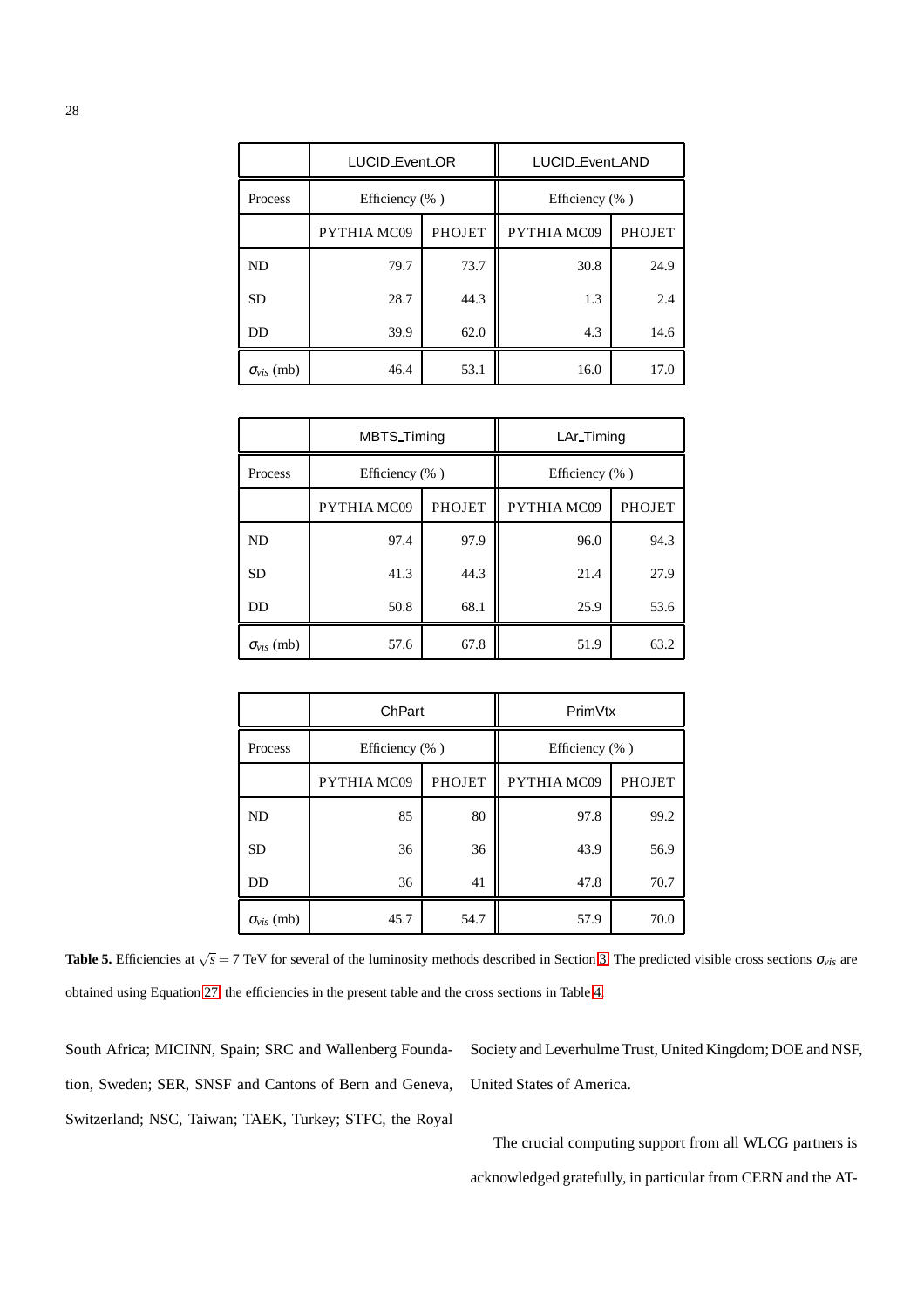| Algorithm              | $\sigma_{vis}$<br>(mb) | $\sigma_{vis}^{\rm PYTHIA}$<br>(mb) | $\sigma_{vis}^{\rm PYTHIA}$<br>$\sigma_{vis}$ | $\sigma_{vis}^{\text{PHOJET}}$<br>(mb) | $\sigma_{vis}^{\text{PHOJET}}$<br>$\sigma_{\rm vis}$ |
|------------------------|------------------------|-------------------------------------|-----------------------------------------------|----------------------------------------|------------------------------------------------------|
| <b>LUCID_Event_AND</b> | $12.4 \pm 0.1$         | $16.0 \pm 0.8$                      | $1.29 \pm 0.07$                               | $17.0 \pm 0.9$                         | $1.37 \pm 0.07$                                      |
| LUCID_Event_OR         | $40.2 + 0.1$           | $46.4 \pm 2.8$                      | $1.15 + 0.07$                                 | $53.1 \pm 3.2$                         | $1.32 \pm 0.08$                                      |
| MBTS_Event_AND         | $51.9 \pm 0.2$         | $58.4 \pm 1.5$                      | $1.13 \pm 0.03$                               | $68.7 \pm 1.8$                         | $1.32 \pm 0.03$                                      |
| MBTS_Event_OR          | $58.7 \pm 0.2$         | $66.6 \pm 1.5$                      | $1.13 \pm 0.03$                               | $73.7 \pm 1.6$                         | $1.26 \pm 0.03$                                      |
| <b>MBTS</b> Timing     | $50.4 \pm 0.2$         | $57.6 + 1.3$                        | $1.14 + 0.03$                                 | $67.8 + 1.8$                           | $1.35 \pm 0.04$                                      |
| PrimVtx                | $53.6 \pm 0.2$         | $57.9 \pm 1.3$                      | $1.08 \pm 0.03$                               | $70.0 \pm 1.6$                         | $1.31 \pm 0.03$                                      |
| ChPart                 | $42.7 \pm 0.2$         | $45.7 + 1.7$                        | $1.07 + 0.04$                                 | $54.7 \pm 2.0$                         | $1.28 \pm 0.05$                                      |
| LAr_Timing             | $46.6 \pm 0.2$         | $51.9 \pm 2.3$                      | $1.11 \pm 0.05$                               | $63.2 \pm 2.9$                         | $1.36 \pm 0.06$                                      |

<span id="page-29-0"></span>**Table 6.** Comparison of the visible cross sections determined from beam scans (<sup>σ</sup>*vis*) to the predictions of the PYTHIA and PHOJET Monte Carlo generators. The ratio of prediction to measurement is also shown. The errors affecting the measured visible cross sections are statistical only. The errors on the PYTHIA and PHOJET visible cross sections are obtained from the systematic uncertainty associated with modeling the detector response. These uncertainties are fully correlated, row by row, between PYTHIA and PHOJET; they are fully correlated between the two LUCID algorithms, and highly correlated for the five MBTS-triggered algorithms (MBTS\_AND, MBTS\_OR, MBTS\_timing\_Event, PrimVtx Event and ChPart Event). The fully correlated 11% systematic uncertainty on visible cross sections, that arises from the *vdM* calibration, is not included in the errors listed in this table.

LAS Tier-1 facilities at TRIUMF (Canada), NDGF (Denmark, Norway, Sweden), CC-IN2P3 (France), KIT/GridKA (Germany), INFN-CNAF (Italy), NL-T1 (Netherlands), PIC (Spain), ASGC (Taiwan), RAL (UK) and BNL (USA) and in the Tier-2 facilities worldwide.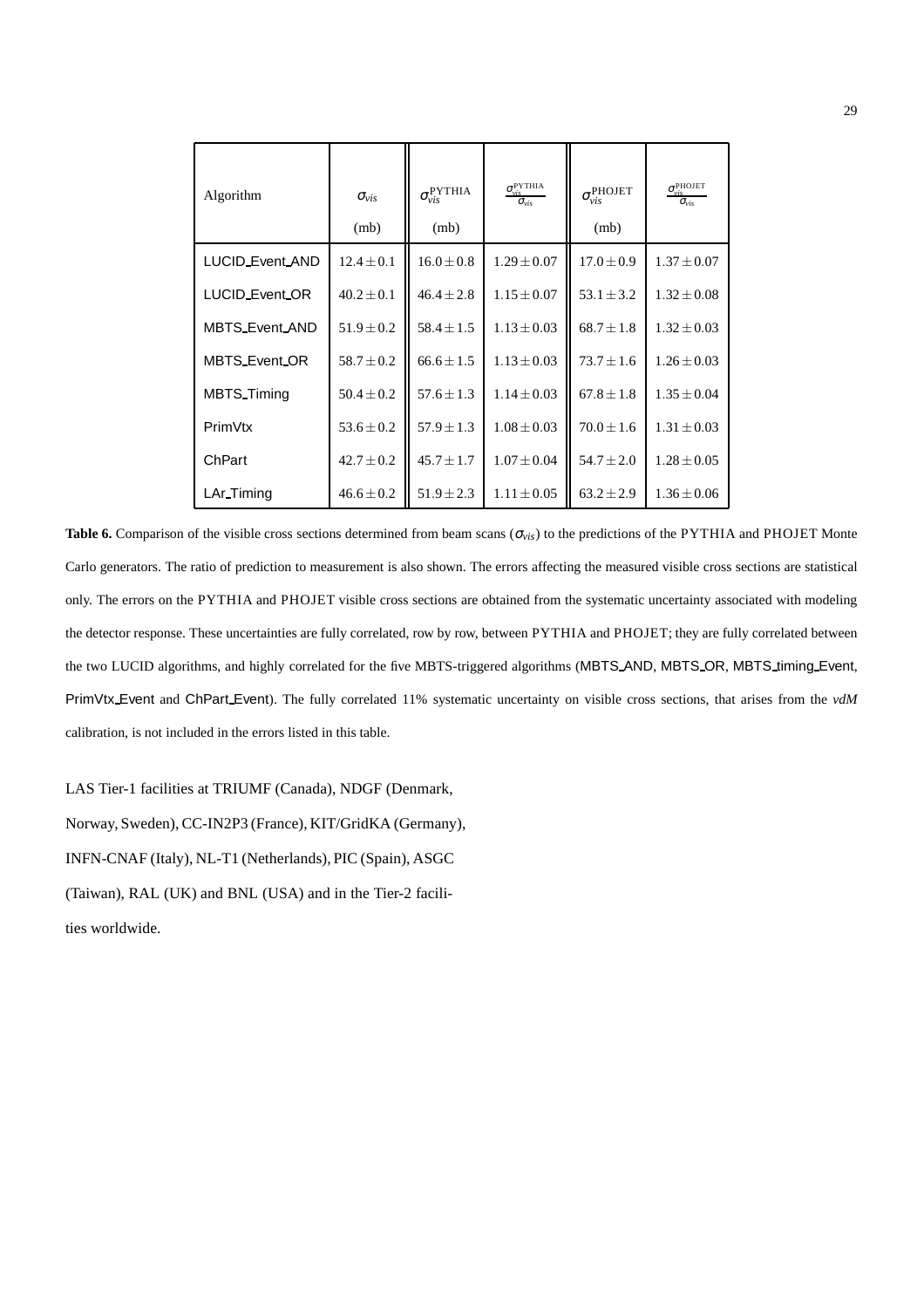

<span id="page-30-0"></span>**Fig. 4.** Fit results for the values of (a)  $\Sigma_x$ , (b)  $\Sigma_y$ , (c)  $x_0$  and (d)  $y_0$  obtained using different luminosity algorithms during Scan II. The dashed vertical line shows the unweighted average of all the algorithms. The shaded bands indicate  $\pm 0.5$ % deviations from the mean for (a) and (b) and  $\pm 0.1 \mu$ m deviations from the mean for (c) and (d). In all cases, the uncertainties on the points are the statistical errors reported by the *vdM* fit. Uncertainties for different algorithms using the same detector are correlated.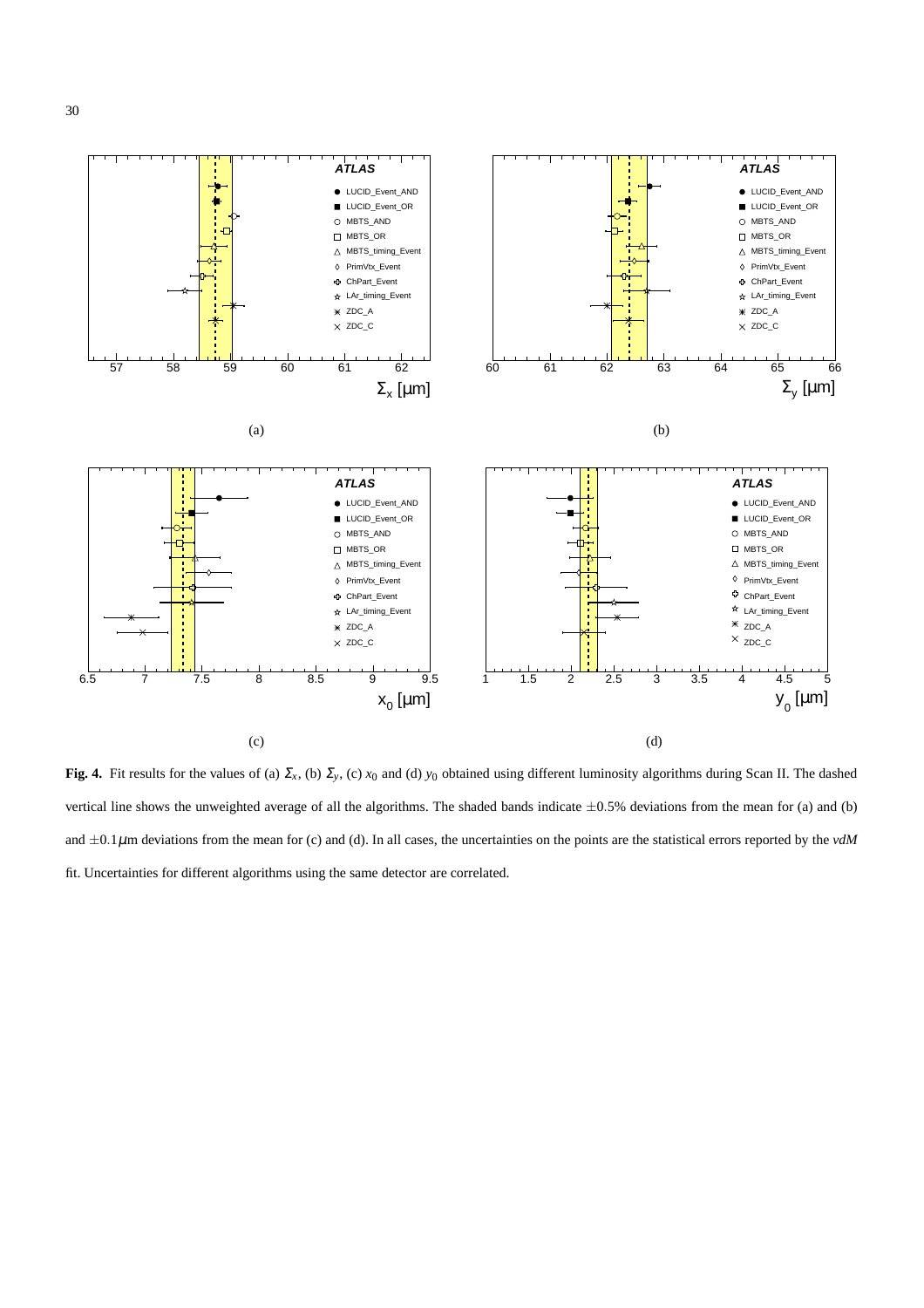

<span id="page-31-0"></span>**Fig. 5.** Comparison of the specific luminosities obtained using various luminosity algorithms for (a) Scan II and (b) Scan III. The dashed lines show the unweighted average of all algorithms; the shaded band indicates a  $\pm 0.5\%$  variation from that mean. The uncertainties on the points are the statistical errors reported by the *vdM* fit. Uncertainties for different algorithms using the same detector are correlated.



<span id="page-31-1"></span>**Fig. 9.** Comparison of the measured values of <sup>σ</sup>*vis* for several algorithms to the (a) PYTHIA and (b) PHOJET predictions. The errors on the points are the systematic uncertainties due to possible inaccuracies in modeling the detector response. The uncertainties for different algorithms using the same detector are correlated. The 11% uncertainty on the *vdM* calibration of the luminosity, which is 100% correlated among algorithms, is *not* included in the error bars.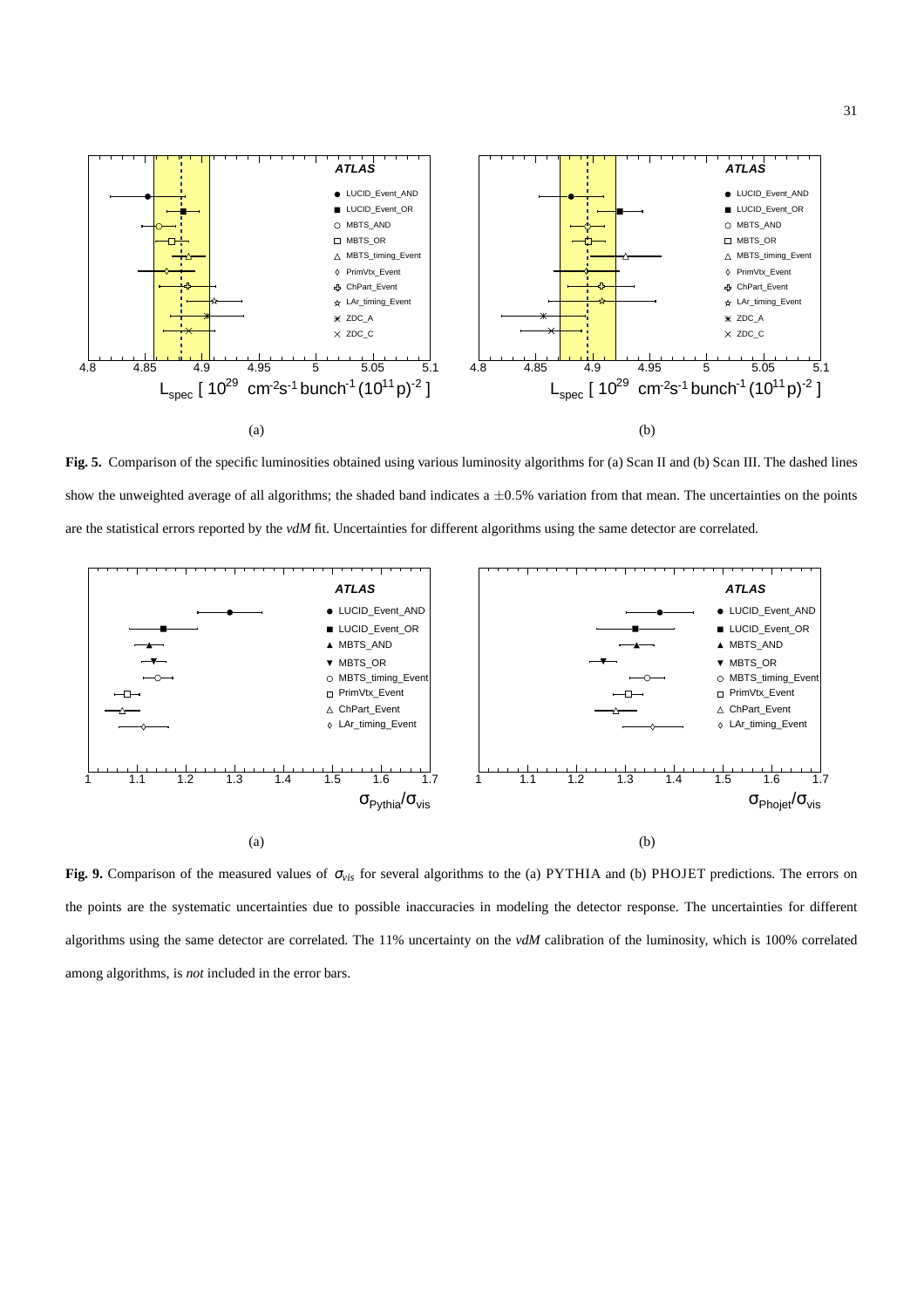## **A Fits to Beam Scan Data**

| Algorithm             | <b>Mean Position</b> | Σ                 | Background      | $R^{MAX}$        | $\chi^2/DOF$ |
|-----------------------|----------------------|-------------------|-----------------|------------------|--------------|
|                       | $(\mu m)$            | $(\mu m)$         | (Hz)            | (Hz)             |              |
|                       |                      | Horizontal Scan I |                 |                  |              |
| LUCID_Event_AND       | $-1.12 \pm 0.46$     | $47.40 \pm 0.56$  | $0.01 \pm 0.04$ | $75.6 \pm 1.1$   | 0.9          |
| LUCID_Event_OR        | $-1.58 \pm 0.25$     | $47.27 \pm 0.29$  | $0.06 \pm 0.04$ | $247.8 \pm 2.0$  | 0.5          |
| MBTS_AND              | $-1.85 \pm 0.25$     | $47.33 \pm 0.25$  | $0.03 \pm 0.04$ | $319.0 \pm 2.3$  | 0.8          |
| <b>MBTS OR</b>        | $-2.05+0.24$         | $47.30 + 0.26$    | $1.01 \pm 0.11$ | $361.7 \pm 2.6$  | 1.0          |
| MBTS_timing_Event     | $-1.66 \pm 0.26$     | $47.05 \pm 0.26$  | N/A             | $306.8 \pm 1.6$  | 1.0          |
| PrimVtx_Event         | $-1.7 \pm 0.2$       | $47.26 \pm 0.25$  | N/A             | $329.7 \pm 1.6$  | 0.8          |
| ChPart_Event          | $-1.67 \pm 0.3$      | $47.3 \pm 0.3$    | N/A             | $253.2 \pm 1.6$  | 0.8          |
| LAr_timing_Event      | $-1.44 \pm 0.27$     | $47.0 \pm 0.3$    | N/A             | $290.6 \pm 1.9$  | 0.5          |
| <b>BCM_Event_OR</b>   | $-2.33 \pm 1.42$     | 47.27 (fixed)     | $7.5 \pm 0.20$  | $26.98 \pm 0.89$ | 0.6          |
|                       |                      | Vertical Scan I   |                 |                  |              |
| LUCID_Event_AND       | $-5.04 \pm 0.50$     | $55.52 \pm 0.59$  | $0.05 \pm 0.03$ | $75.8 \pm 1.0$   | 0.8          |
| <b>LUCID Event OR</b> | $-5.23 \pm 0.28$     | $55.28 \pm 0.33$  | $0.16 \pm 0.06$ | $246.2 \pm 1.9$  | 1.1          |
| <b>MBTS_AND</b>       | $-5.24 \pm 0.28$     | $55.73 \pm 0.30$  | $0.10 \pm 0.06$ | $318.5 \pm 2.3$  | 1.2          |
| <b>MBTS_OR</b>        | $-5.25 \pm 0.26$     | $55.82 \pm 0.28$  | $1.08 \pm 0.12$ | $359.2 \pm 2.5$  | 1.2          |
| MBTS_timing_Event     | $-5.53 \pm 0.30$     | $56.32 \pm 0.29$  | N/A             | $297.8 \pm 1.4$  | 2.1          |
| PrimVtx_Event         | $-5.17 \pm 0.26$     | $56.28 \pm 0.30$  | N/A             | $323.0 \pm 1.5$  | 1.1          |
| ChPart_Event          | $-5.61 \pm 0.35$     | $56.1 \pm 0.4$    | N/A             | $249.3 \pm 1.6$  | 1.4          |
| LAr_timing_Event      | $-5.11 \pm 0.31$     | $56.2 \pm 0.4$    | N/A             | $280.6 \pm 1.8$  | 2.1          |
| <b>BCM</b> Event OR   | $-3.63 \pm 1.51$     | 55.28 (fixed)     | $7.5 \pm 0.20$  | $27.3 \pm 0.8$   | 0.7          |

This appendix presents results of the fits to vdM scan data for all scans and all algorithms.

<span id="page-32-0"></span>Table 7. Summary of the relevant fit parameters for the Beam Scan I. For offline algorithms, the rates have been corrected for trigger prescales. Because the rates in the BCM were low, the value of  $\Sigma$  used for the BCM was fixed to that obtained from the LUCID Event OR. No results are presented for the ZDC, since the constant fraction discriminators used for the ZDC measurements were installed later in the run.

## 32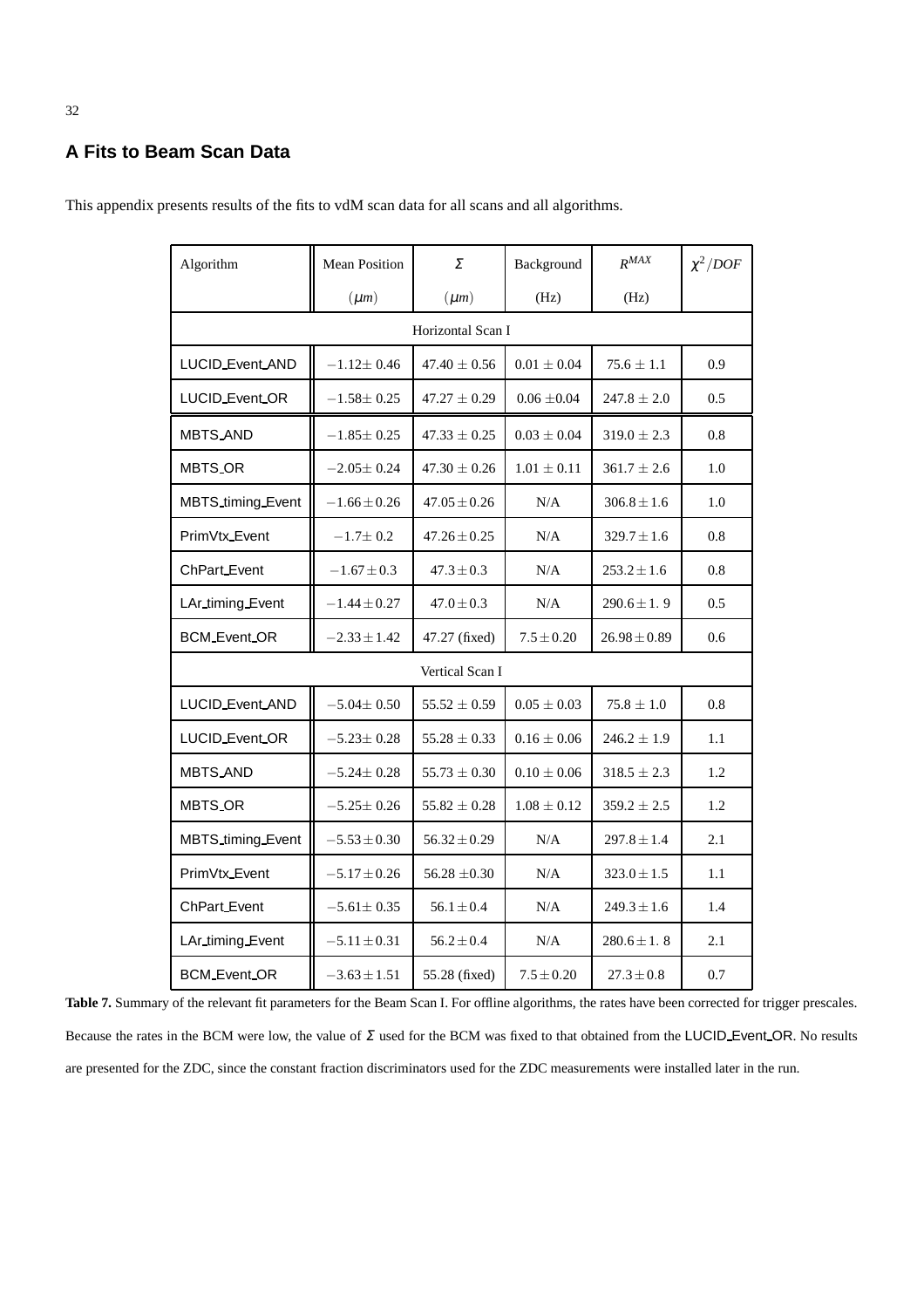| Algorithm             | <b>Mean Position</b> | Σ                  | Background        | $R^{MAX}$        | $\chi^2/DOF$ |
|-----------------------|----------------------|--------------------|-------------------|------------------|--------------|
|                       | $(\mu m)$            | $(\mu m)$          | (Hz)              | (Hz)             |              |
|                       |                      | Horizontal Scan II |                   |                  |              |
| LUCID_Event_AND       | $7.65 \pm 0.25$      | $58.78 \pm 0.16$   | $-0.02 \pm 0.06$  | $265.4 \pm 3.0$  | 1.8          |
| LUCID_Event_OR        | $7.41 \pm 0.14$      | $58.76 \pm 0.08$   | $0.07 \pm 0.12$   | $858.9 \pm 2.5$  | 2.0          |
| <b>MBTS_AND</b>       | $7.28 \pm 0.13$      | $59.06 \pm 0.09$   | $-0.28 \pm 0.16$  | $1107.3 \pm 3.1$ | 0.9          |
| MBTS_OR               | $7.30 \pm 0.13$      | $58.93 \pm 0.09$   | $1.04 \pm 0.25$   | $1253.1 \pm 3.6$ | 1.2          |
| MBTS_timing_Event     | $7.44 \pm 0.22$      | $58.71 \pm 0.23$   | N/A               | $1087.0 \pm 4.1$ | 1.3          |
| PrimVtx_Event         | $7.56 \pm 0.20$      | $58.63 \pm 0.21$   | N/A               | $1133.0 \pm 4.0$ | 1.1          |
| <b>ChPart</b> Event   | $7.42 \pm 0.34$      | $58.5 \pm 0.2$     | N/A               | $869.1 \pm 4.2$  | 1.1          |
| LAr_timing_Event      | $7.41 \pm 0.28$      | $58.2 \pm 0.3$     | N/A               | $997.5 \pm 5.6$  | 1.6          |
| <b>BCM Event OR</b>   | $6.54 \pm 0.59$      | 58.76 (fixed)      | $0.313 \pm 0.083$ | $89.00 \pm 0.95$ | 0.9          |
| ZDC_A                 | $6.98 \pm 0.22$      | $59.05 \pm 0.12$   | $0.09 \pm 0.14$   | $380.7 \pm 1.8$  | 1.1          |
| ZDC_C                 | $6.88 \pm 0.24$      | $58.74 \pm 0.19$   | $0.32 \pm 0.10$   | $370.57 \pm 2.0$ | 0.8          |
|                       |                      | Vertical Scan II   |                   |                  |              |
| LUCID_Event_AND       | $1.99 \pm 0.27$      | 62.75 $\pm$ 0.19   | $-0.21 \pm 0.14$  | $253.8 \pm 2.9$  | 1.6          |
| <b>LUCID Event OR</b> | $1.99 \pm 0.16$      | $62.37 \pm 0.16$   | $0.13 \pm 0.13$   | $825.3 \pm 3.1$  | 0.8          |
| <b>MBTS_AND</b>       | $2.17 \pm 0.15$      | $62.18 \pm 0.16$   | $0.30 \pm 0.15$   | $1068.9 \pm 3.9$ | 0.9          |
| MBTS_OR               | $2.11 \pm 0.15$      | $62.13 \pm 0.15$   | $1.70 \pm 0.20$   | $1207.6 \pm 4.2$ | 1.0          |
| MBTS_timing_Event     | $2.22 \pm 0.24$      | $62.61 \pm 0.27$   | N/A               | $1038.0 \pm 3.8$ | 1.5          |
| PrimVtx_Event         | $2.09 \pm 0.21$      | $62.48 \pm 0.25$   | $\rm N/A$         | $1081.0 \pm 3.6$ | 0.9          |
| ChPart_Event          | $2.27 \pm 0.36$      | $62.3 \pm 0.3$     | $\rm N/A$         | $841.2 \pm 4.1$  | 1.1          |
| LAr_timing_Event      | $2.50 \pm 0.29$      | $62.7 \pm 0.4$     | N/A               | $950.6 \pm 5.4$  | 3.0          |
| <b>BCM Event OR</b>   | $1.85 \pm 0.63$      | 62.37 (fixed)      | $0.429 \pm 0.079$ | $85.53 \pm 0.89$ | 1.2          |
| ZDC_A                 | $2.54 \pm 0.25$      | $62.00 \pm 0.27$   | $0.45 \pm 0.12$   | $368.9 \pm 2.3$  | 1.1          |
| ZDC_C                 | $2.15 \pm 0.25$      | $62.38 \pm 0.28$   | $0.34 \pm 0.12$   | $355.9 \pm 2.3$  | 0.8          |

Table 8. Summary of the relevant fit parameters for the Beam Scan II. For offline algorithms, the rates have been corrected for trigger prescales.

Because the rates in the BCM were low, the value of  $\Sigma$  used for the BCM was fixed to that obtained from the LUCID Event OR.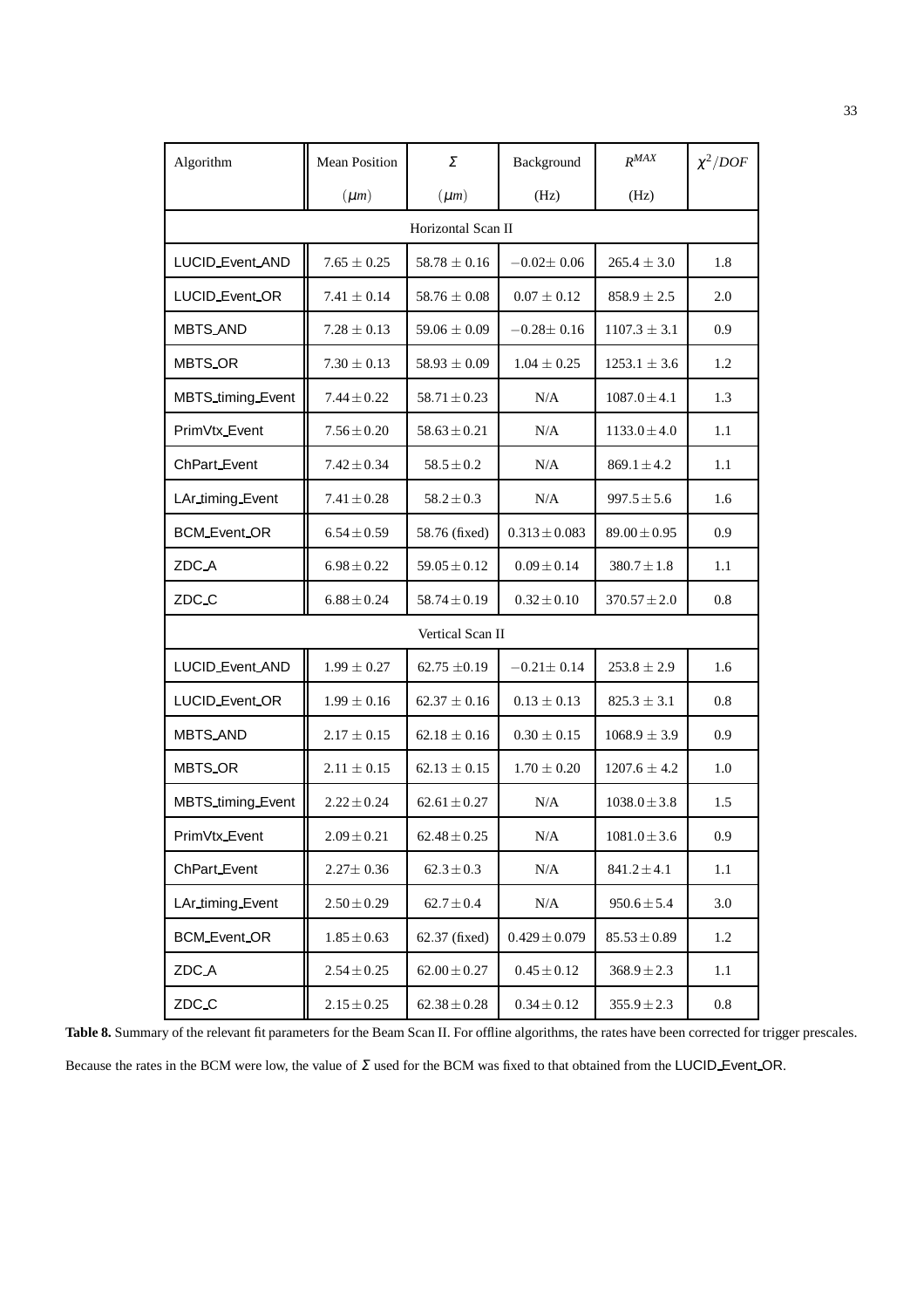| Algorithm             | <b>Mean Position</b> | Σ                   | Background       | $R^{MAX}$        | $\chi^2/DOF$ |
|-----------------------|----------------------|---------------------|------------------|------------------|--------------|
|                       | $(\mu m)$            | $(\mu m)$           | (Hz)             | (Hz)             |              |
|                       |                      | Horizontal Scan III |                  |                  |              |
| LUCID_Event_AND       | $5.48 \pm 0.26$      | 58.94 $\pm$ 0.19    | $0.04 \pm 0.13$  | $266.8 \pm 3.0$  | 1.2          |
| <b>LUCID_Event_OR</b> | $5.66 \pm 0.15$      | $58.57 \pm 0.18$    | $0.42 \pm 0.10$  | $856.8 \pm 3.3$  | 2.1          |
| <b>MBTS_AND</b>       | $5.59 \pm 0.14$      | $58.88 \pm 0.10$    | $0.15 \pm 0.14$  | $1102.5 \pm 3.2$ | 2.3          |
| MBTS_OR               | $5.59 \pm 0.14$      | 58.87 $\pm 0.10$    | $1.20 \pm 0.30$  | $1244.4 \pm 3.9$ | 2.5          |
| MBTS_timing_Event     | $6.02 \pm 0.22$      | $59.05 \pm 0.23$    | N/A              | $1074.0 \pm 4.0$ | 0.95         |
| PrimVtx_Event         | $5.95 \pm 0.20$      | $59.14 \pm 0.23$    | N/A              | $1120.0 \pm 3.8$ | 1.4          |
| ChPart_Event          | $6.03 \pm 0.33$      | $59.3 \pm 0.2$      | N/A              | $869.6 \pm 4.2$  | 1.1          |
| LAr_timing_Event      | $6.15 \pm 0.28$      | $59.1 \pm 0.3$      | N/A              | $981.7 \pm 6.6$  | 1.4          |
| <b>BCM_Event_OR</b>   | $6.36 \pm 0.60$      | 58.57 (fixed)       | $0.23 \pm 0.11$  | $89 \pm 1$       | 1.25         |
| ZDC_A                 | $5.38 \pm 0.22$      | $59.15 \pm 0.36$    | $0.28 \pm 0.18$  | $373.6 \pm 3.1$  | 1.3          |
| ZDC_C                 | $5.67 \pm 0.23$      | $59.01 \pm 0.15$    | $0.13 \pm 0.10$  | $366.7 \pm 1.8$  | 1.7          |
|                       |                      | Vertical Scan III   |                  |                  |              |
| LUCID_Event_AND       | $-0.01 \pm 0.27$     | $62.21 \pm 0.30$    | $-0.03 \pm 0.08$ | $259.9 \pm 2.9$  | 0.9          |
| <b>LUCID_Event_OR</b> | $0.08 \pm 0.16$      | $62.06 \pm 0.16$    | $0.23 \pm 0.12$  | $830.2 \pm 3.1$  | 0.8          |
| <b>MBTS_AND</b>       | $0.04 \pm 0.15$      | $62.09 \pm 0.16$    | $0.15 \pm 0.15$  | $1075.6 \pm 3.9$ | 1.2          |
| MBTS_OR               | $0.06 \pm 0.15$      | $62.09 \pm 0.15$    | $1.65 \pm 0.22$  | $1214.5 \pm 4.2$ | 1.1          |
| MBTS_timing_Event     | $-0.16 \pm 0.24$     | $61.45 \pm 0.30$    | N/A              | $1056.0 \pm 4.0$ | 1.4          |
| PrimVtx_Event         | $-0.06 \pm 0.21$     | $61.83 \pm 0.27$    | N/A              | $1102.0 \pm 3.7$ | 1.4          |
| ChPart_Event          | $-0.32 \pm 0.36$     | $61.5 \pm 0.3$      | N/A              | $840.6 \pm 4.1$  | 0.9          |
| LAr timing Event      | $-0.53 \pm 0.30$     | $61.7 \pm 0.5$      | N/A              | $951.1 \pm 6.2$  | 3.6          |
| <b>BCM Event OR</b>   | $0.3 \pm 0.64$       | 62.06 (fixed)       | $0.17 \pm 0.08$  | $86.2 \pm 1$     | 1.56         |
| ZDC_A                 | $-0.04 \pm 0.25$     | $62.36 \pm 0.28$    | $0.17 \pm 0.10$  | $367.9 \pm 2.3$  | 1.2          |
| ZDC_C                 | $-0.03 \pm 0.25$     | $62.26 \pm 0.30$    | $0.42 \pm 0.10$  | $358.3 \pm 2.3$  | 0.8          |

Table 9. Summary of the relevant fit parameters for the Beam Scan III. For offline algorithms, the rates have been corrected for trigger prescales.

<span id="page-34-0"></span>Because the rates in the BCM were low, the value of  $\Sigma$  used for the BCM was fixed to that obtained from the LUCID Event OR.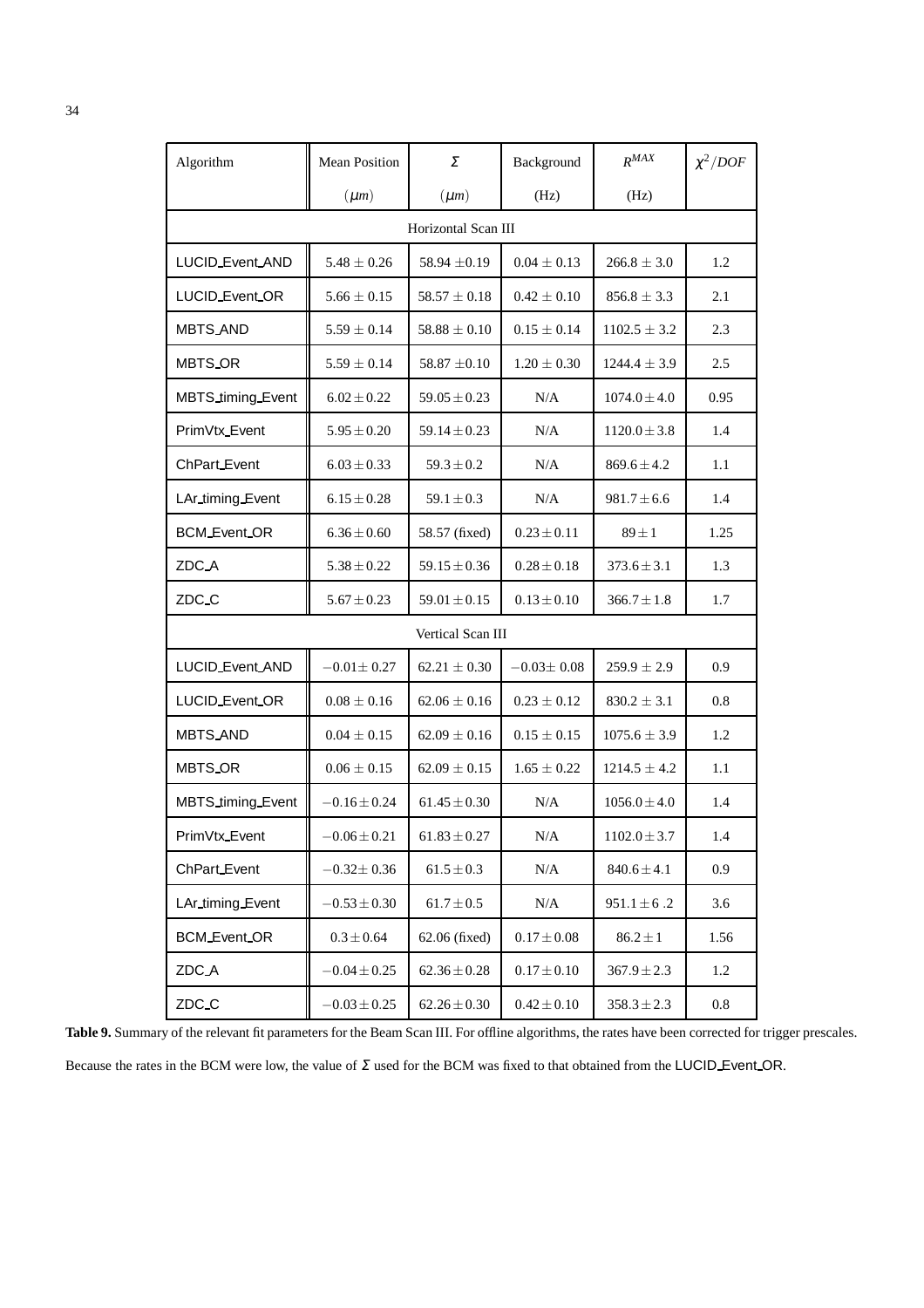| Method                 | Scan Number | $\sigma_{vis}$   | $\mathscr{L}_{spec}$                          |
|------------------------|-------------|------------------|-----------------------------------------------|
|                        |             | mb               | $(10^{29}$ cm <sup>-2</sup> s <sup>-1</sup> ) |
| <b>LUCID_Event_AND</b> | 1           | $12.15 \pm 0.14$ | $6.80 \pm 0.08$                               |
|                        | 2           | $12.55 \pm 0.10$ | $4.85 \pm 0.03$                               |
|                        | 3           | $12.73 \pm 0.10$ | $4.88 \pm 0.03$                               |
| LUCID_Event_OR         | 1           | $39.63 \pm 0.32$ | $6.85 \pm 0.06$                               |
|                        | 2           | $40.70 \pm 0.13$ | $4.88 \pm 0.01$                               |
|                        | 3           | $40.77 \pm 0.14$ | $4.92 \pm 0.02$                               |
| <b>MBTS_Event_AND</b>  | 1           | $51.14 \pm 0.39$ | $6.78 \pm 0.05$                               |
|                        | 2           | $52.59 \pm 0.16$ | $4.87 \pm 0.01$                               |
|                        | 3           | $52.64 \pm 0.16$ | $4.90 \pm 0.02$                               |
| <b>MBTS</b> Event OR   | 1           | $57.83 \pm 0.43$ | $6.79 \pm 0.05$                               |
|                        | 2           | $59.47 \pm 0.18$ | $4.89 \pm 0.01$                               |
|                        | 3           | $59.43 \pm 0.25$ | $4.90 \pm 0.02$                               |
| <b>MBTS</b> Timing     | 1           | $49.28 \pm 0.31$ | $6.76 \pm 0.05$                               |
|                        | 2           | $51.64 \pm 0.23$ | $4.87 \pm 0.03$                               |
|                        | 3           | $51.29 \pm 0.24$ | $4.93 \pm 0.03$                               |
| PrimVtx                | 1           | $53.48 \pm 0.29$ | $6.73 \pm 0.05$                               |
|                        | 2           | $53.64 \pm 0.22$ | $4.89 \pm 0.03$                               |
|                        | 3           | $53.78 \pm 0.23$ | $4.89 \pm 0.02$                               |
| ChPart                 | 1           | $42.61 \pm 0.26$ | $6.74 \pm 0.05$                               |
|                        | 2           | $42.84 \pm 0.21$ | $4.91 \pm 0.02$                               |
|                        | 3           | $42.93 \pm 0.21$ | $4.91 \pm 0.03$                               |
| LAr_Timing             | 1           | $46.43 \pm 0.31$ | $6.78 \pm 0.05$                               |
|                        | 2           | $46.98 \pm 0.27$ | $4.91 \pm 0.02$                               |
|                        | 3           | $46.63 \pm 0.30$ | $4.91 \pm 0.03$                               |
| ZDC_A                  | 2           | $18.12 \pm 0.09$ | $4.89 \pm 0.02$                               |
|                        | 3           | $17.78 \pm 0.13$ | $4.85 \pm 0.04$                               |
| ZDC_C                  | 2           | $17.56 \pm 0.09$ | $4.88 \pm 0.02$                               |
|                        | 3           | $17.39 \pm 0.11$ | $4.86 \pm 0.03$                               |

<span id="page-35-0"></span>**Table 10.** Measurements of the visible cross section and peak specific luminosity for all algorithms that have been calibrated using the *vdM* scan data for each of the three beam scans. The uncertainties reported here are statistical only. The emittance during Scan I was different from that during Scans II and III, so the specific luminosity in that first scan is not expected to be the same. No results for Scan I are presented for the ZDC, since the constant fraction discriminators used for the ZDC measurements were installed later in the run. Because the rates in the BCM were low, the value of  $\Sigma$  used for the BCM was fixed to that obtained from the LUCID Event OR, so no measurement of the specific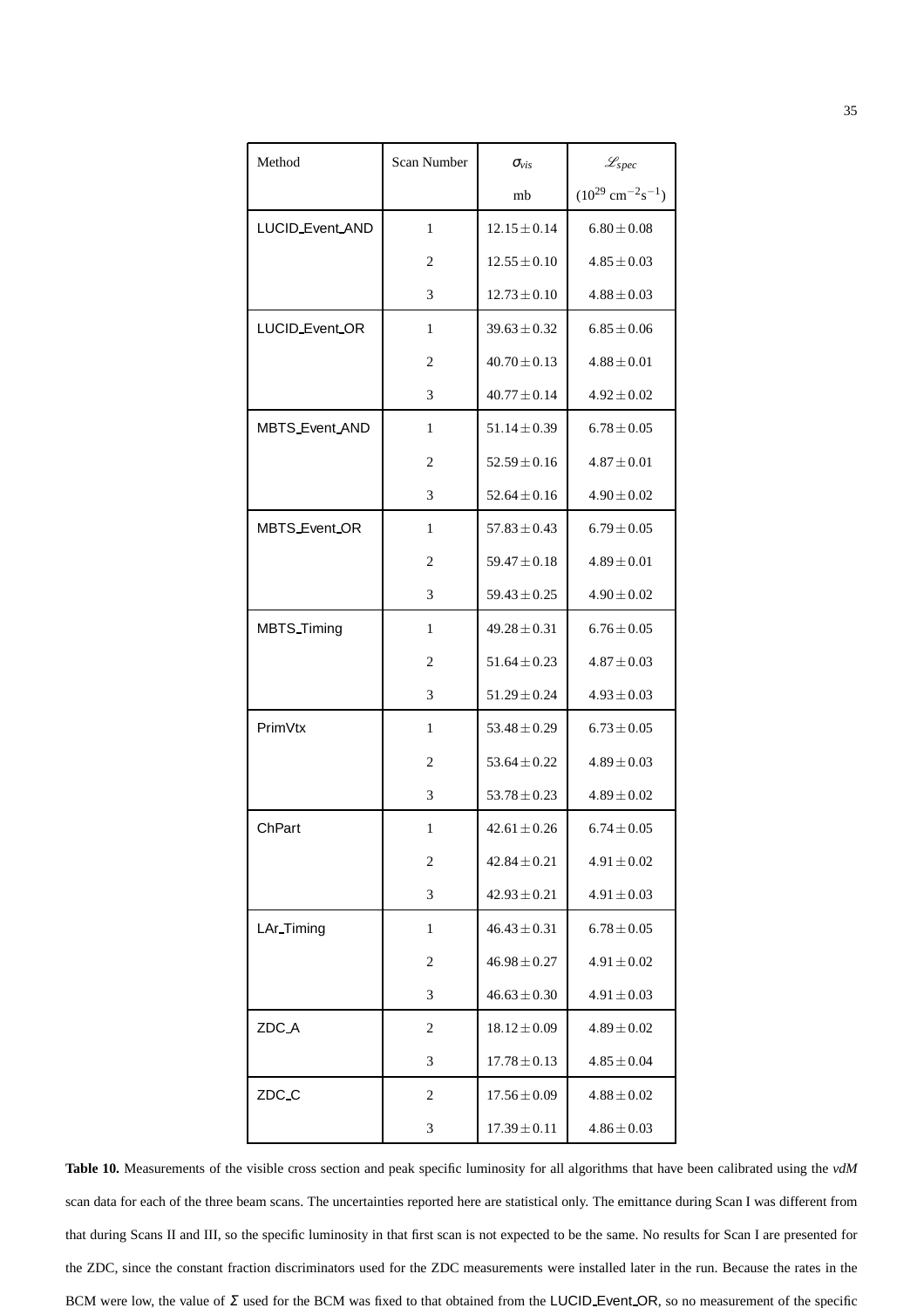## <span id="page-36-0"></span>**References**

- <span id="page-36-1"></span>1. G. Aad et al., ATLAS Collaboration, JINST **3** (2008) S08003
- <span id="page-36-2"></span>2. L. Evans, (ed.), P. Bryant, (ed.), JINST **3** (2008) S08001
- <span id="page-36-3"></span>3. T. Sjostrand, S. Mrenna, P. Skands, JHEP **05** (2006) 026
- <span id="page-36-4"></span>4. R. Engel, Z. Phys. **C66** (1995) 203–214
- <span id="page-36-5"></span>5. S. Agostinelli, et al., GEANT4 Collaboration, Nucl. Instr. Meth. **A506** (2003) 250–303
- <span id="page-36-6"></span>6. G. Aad et al., ATLAS Collaboration, Eur. Phys. J. C **70** (2010) 787–821
- <span id="page-36-7"></span>7. Vaia Papadimitriou, NIM **598** (2008) 14–18
- <span id="page-36-8"></span>8. S. Klimenko, J. Konigsberg, T. Liss, Averaging of the inelastic cross sections measured by the CDF and the E811 experiments, Fermilab-FN-0741 and references therein, 2003
- <span id="page-36-9"></span>9. ATLAS Collaboration, ATLAS Forward Detectors for Measurement of Elastic Scattering and Luminosity, CERN, LHCC/2008-004
- <span id="page-36-10"></span>10. C. Anastasiou, L. Dixon, K. Melnikov, and F. Petriello, Phys. Rev. **D69** (2004) 94008
- <span id="page-36-11"></span>11. G. Aad et al., ATLAS Collaboration, Measurement of the  $W \to \ell v$  and  $Z/\gamma^* \to \ell \ell$  production cross sections in proton-proton collisions at  $\sqrt{s}$  = 7 TeV with the ATLAS detector, arXiv:1010.2130, Accepted by JHEP
- <span id="page-36-12"></span>12. H. Burkhardt and P. Grafstrom, Absolute Luminosity From Machine Parameters, LHC-PROJECT-Report-1019, 2007
- <span id="page-36-13"></span>13. W. Kozanecki et. al., Nucl. Instrum. Meth. **A607** (2009) 293–321
- <span id="page-36-14"></span>14. S. van der Meer, CERN-ISR-PO-68-31, 1968
- <span id="page-36-15"></span>15. ATLAS Collaboration, Charged particle multiplicities in pp interactions for track  $p_T > 100$  MeV at  $\sqrt{s} = 0.9$  and 7 TeV measured with the ATLAS detector at the LHC, ATLAS-CONF-2010-046, http://cdsweb.cern.ch/record/1281296/files/ATLAS-CONF-2010-046.pdf
- <span id="page-36-16"></span>16. V. Cindro et al., JINST **3** (2008) P02004
- <span id="page-36-17"></span>17. O. Adriani et al., JINST **3** (2008) S08006
- <span id="page-36-18"></span>18. ATLAS Collaboration, Charged particle multiplicities in pp interactions at  $\sqrt{s} = 7$  TeV measured with the ATLAS detector at the LHC, ATLAS-CONF-2010-024, http://cdsweb.cern.ch/record/1277665/files/ATLAS-CONF-2010-031.pdf
- <span id="page-36-19"></span>19. S.M. White, R. Alemany-Fernandez, H. Burkhardt, M. Lamont, First Luminosity Scans in the LHC, http://accelconf.web.cern.ch/AccelConf/IPAC10/papers/mopec014.pdf, 2010
- <span id="page-36-20"></span>20. D. Belohrad, J-J. Gras, L. K. Jensen, O. R. Jones, M. Ludwig, P. Odier, J. J. Savioz, S. Thoulet, Commissioning and First Performance of the LHC Beam Current Measurement Systems, http://accelconf.web.cern.ch/AccelConf/IPAC10/papers/mope059.pdf
- <span id="page-36-21"></span>21. LHC Bunch-Current Normalization for the April-May 2010 Luminosity-Calibration Measurements, CERN-PH preprint (in preparation)
- <span id="page-36-22"></span>22. S. M. White, CERN-THESIS-2010-139
- <span id="page-36-23"></span>23. ATLAS Collaboration, Characterization of Interaction-Point Beam Parameters Using the pp Event-Vertex Distribution Reconstructed in the ATLAS Detector at the LHC, ATLAS-CONF-2010-027, http://cdsweb.cern.ch/record/1277659/files/ATLAS-CONF-2010-027.pdf
- 24. ATLAS Collaboration, ATLAS Monte Carlo Tunes for MC09, ATLAS-PHYS-PUB-2010-002, http://cdsweb.cern.ch/record/1247375.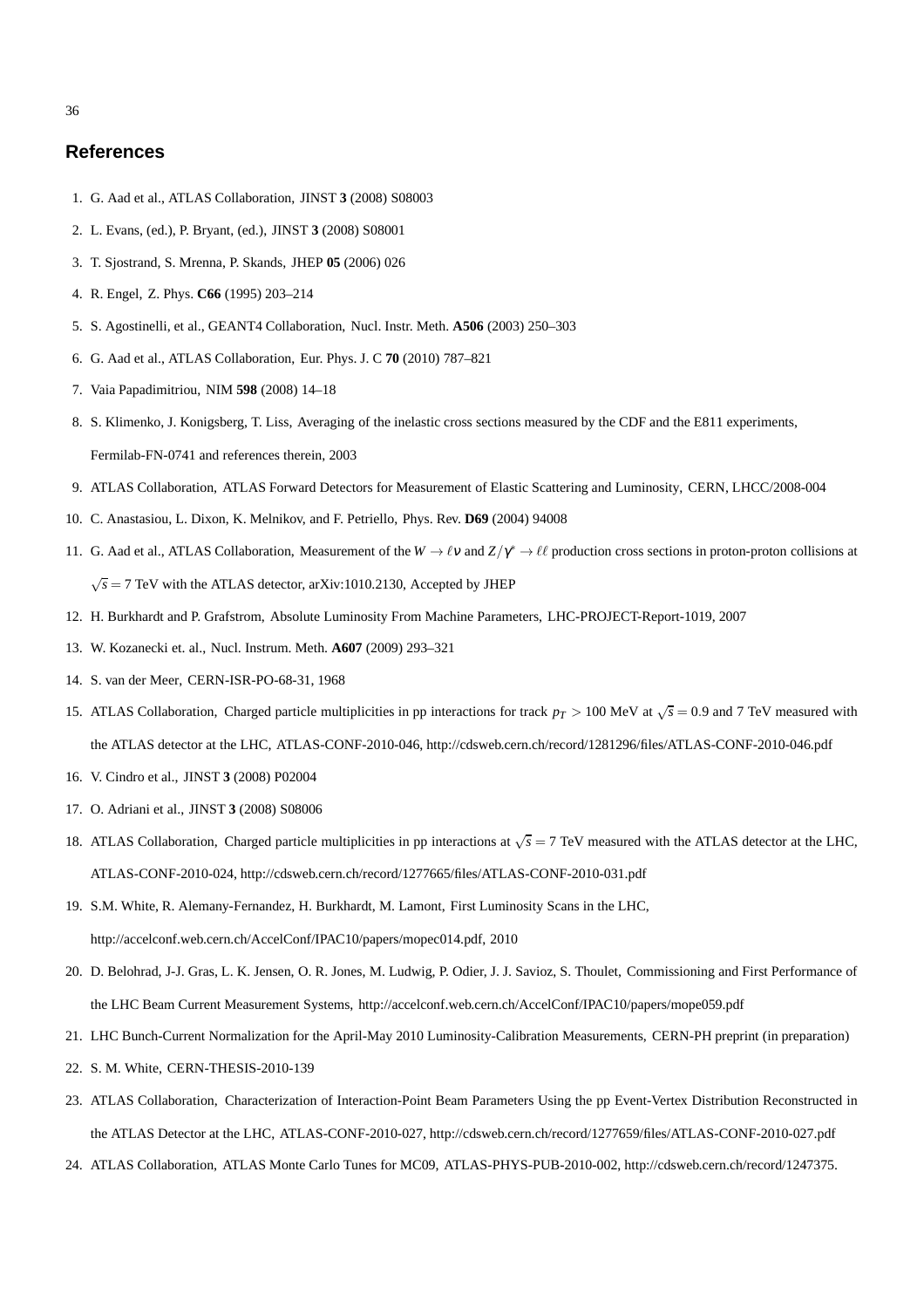## The ATLAS Collaboration

- G. Aad<sup>48</sup>, B. Abbott<sup>111</sup>, J. Abdallah<sup>11</sup>, A.A. Abdelalim<sup>49</sup>, A. Abdesselam<sup>118</sup>, O. Abdinov<sup>10</sup>, B. Abi<sup>112</sup>, M. Abolins<sup>88</sup>,
- H. Abramowicz<sup>153</sup>, H. Abreu<sup>115</sup>, E. Acerbi<sup>89a,89b</sup>, B.S. Acharya<sup>164a,164b</sup>, M. Ackers<sup>20</sup>, D.L. Adams<sup>24</sup>, T.N. Addy<sup>56</sup>,
- J. Adelman<sup>175</sup>, M. Aderholz<sup>99</sup>, S. Adomeit<sup>98</sup>, P. Adragna<sup>75</sup>, T. Adye<sup>129</sup>, S. Aefsky<sup>22</sup>, J.A. Aguilar-Saavedra<sup>124b,a</sup>,
- M. Aharrouche<sup>81</sup>, S.P. Ahlen<sup>21</sup>, F. Ahles<sup>48</sup>, A. Ahmad<sup>148</sup>, H. Ahmed<sup>2</sup>, M. Ahsan<sup>40</sup>, G. Aielli<sup>133a,133b</sup>, T. Akdogan<sup>18a</sup>,
- T.P.A. Åkesson<sup>79</sup>, G. Akimoto<sup>155</sup>, A.V. Akimov <sup>94</sup>, M.S. Alam<sup>1</sup>, M.A. Alam<sup>76</sup>, S. Albrand<sup>55</sup>, M. Aleksa<sup>29</sup>, I.N. Aleksandrov<sup>65</sup>,
- M. Aleppo<sup>89a,89b</sup>, F. Alessandria<sup>89a</sup>, C. Alexa<sup>25a</sup>, G. Alexander<sup>153</sup>, G. Alexandre<sup>49</sup>, T. Alexopoulos<sup>9</sup>, M. Alhroob<sup>20</sup>, M. Aliev<sup>15</sup>,
- G. Alimonti<sup>89a</sup>, J. Alison<sup>120</sup>, M. Aliyev<sup>10</sup>, P.P. Allport<sup>73</sup>, S.E. Allwood-Spiers<sup>53</sup>, J. Almond<sup>82</sup>, A. Aloisio<sup>102a,102b</sup>, R. Alon<sup>171</sup>,
- A. Alonso<sup>79</sup>, J. Alonso<sup>14</sup>, M.G. Alviggi<sup>102a,102b</sup>, K. Amako<sup>66</sup>, P. Amaral<sup>29</sup>, C. Amelung<sup>22</sup>, V.V. Ammosov<sup>128</sup>, A. Amorim<sup>124a,b</sup>,
- G. Amorós<sup>167</sup>, N. Amram<sup>153</sup>, C. Anastopoulos<sup>139</sup>, T. Andeen<sup>34</sup>, C.F. Anders<sup>20</sup>, K.J. Anderson<sup>30</sup>, A. Andreazza<sup>89a,89b</sup>,
- V. Andrei<sup>58a</sup>, M-L. Andrieux<sup>55</sup>, X.S. Anduaga<sup>70</sup>, A. Angerami<sup>34</sup>, F. Anghinolfi<sup>29</sup>, N. Anjos<sup>124a</sup>, A. Annovi<sup>47</sup>, A. Antonaki<sup>8</sup>,
- M. Antonelli<sup>47</sup>, S. Antonelli<sup>19a,19b</sup>, J. Antos<sup>144b</sup>, F. Anulli<sup>132a</sup>, S. Aoun<sup>83</sup>, L. Aperio Bella<sup>4</sup>, R. Apolle<sup>118</sup>, G. Arabidze<sup>88</sup>,
- I. Aracena<sup>143</sup>, Y. Arai<sup>66</sup>, A.T.H. Arce<sup>44</sup>, J.P. Archambault<sup>28</sup>, S. Arfaoui<sup>29,c</sup>, J-F. Arguin<sup>14</sup>, E. Arik<sup>18a,\*</sup>, M. Arik<sup>18a</sup>,
- A.J. Armbruster<sup>87</sup>, K.E. Arms<sup>109</sup>, S.R. Armstrong<sup>24</sup>, O. Arnaez<sup>4</sup>, C. Arnault<sup>115</sup>, A. Artamonov<sup>95</sup>, G. Artoni<sup>132a,132b</sup>,
- D. Arutinov<sup>20</sup>, S. Asai<sup>155</sup>, J. Silva<sup>124a,d</sup>, R. Asfandiyarov<sup>172</sup>, S. Ask<sup>27</sup>, B. Åsman<sup>146a,146b</sup>, L. Asquith<sup>5</sup>, K. Assamagan<sup>24</sup>,
- A. Astbury<sup>169</sup>, A. Astvatsatourov<sup>52</sup>, G. Atoian<sup>175</sup>, B. Aubert<sup>4</sup>, B. Auerbach<sup>175</sup>, E. Auge<sup>115</sup>, K. Augsten<sup>127</sup>, M. Aurousseau<sup>4</sup>,
- N. Austin<sup>73</sup>, R. Avramidou<sup>9</sup>, D. Axen<sup>168</sup>, C. Ay<sup>54</sup>, G. Azuelos<sup>93,e</sup>, Y. Azuma<sup>155</sup>, M.A. Baak<sup>29</sup>, G. Baccaglioni<sup>89a</sup>,
- C. Bacci<sup>134a,134b</sup>, A.M. Bach<sup>14</sup>, H. Bachacou<sup>136</sup>, K. Bachas<sup>29</sup>, G. Bachy<sup>29</sup>, M. Backes<sup>49</sup>, E. Badescu<sup>25a</sup>, P. Bagnaia<sup>132a,132b</sup>,
- S. Bahinipati<sup>2</sup>, Y. Bai<sup>32a</sup>, D.C. Bailey <sup>158</sup>, T. Bain<sup>158</sup>, J.T. Baines<sup>129</sup>, O.K. Baker<sup>175</sup>, S Baker<sup>77</sup>,
- F. Baltasar Dos Santos Pedrosa<sup>29</sup>, E. Banas<sup>38</sup>, P. Banerjee<sup>93</sup>, Sw. Banerjee<sup>169</sup>, D. Banfi<sup>89a,89b</sup>, A. Bangert<sup>137</sup>, V. Bansal<sup>169</sup>,
- H.S. Bansil<sup>17</sup>, L. Barak<sup>171</sup>, S.P. Baranov<sup>94</sup>, A. Barashkou<sup>65</sup>, A. Barbaro Galtieri<sup>14</sup>, T. Barber<sup>27</sup>, E.L. Barberio<sup>86</sup>,
- D. Barberis<sup>50a,50b</sup>, M. Barbero<sup>20</sup>, D.Y. Bardin<sup>65</sup>, T. Barillari<sup>99</sup>, M. Barisonzi<sup>174</sup>, T. Barklow<sup>143</sup>, N. Barlow<sup>27</sup>, B.M. Barnett<sup>129</sup>,
- R.M. Barnett<sup>14</sup>, A. Baroncelli<sup>134a</sup>, A.J. Barr<sup>118</sup>, F. Barreiro<sup>80</sup>, J. Barreiro Guimarães da Costa<sup>57</sup>, P. Barrillon<sup>115</sup>, R. Bartoldus<sup>143</sup>,
- A.E. Barton<sup>71</sup>, D. Bartsch<sup>20</sup>, R.L. Bates<sup>53</sup>, L. Batkova<sup>144a</sup>, J.R. Batley<sup>27</sup>, A. Battaglia<sup>16</sup>, M. Battistin<sup>29</sup>, G. Battistoni<sup>89a</sup>,
- F. Bauer<sup>136</sup>, H.S. Bawa<sup>143</sup>, B. Beare<sup>158</sup>, T. Beau<sup>78</sup>, P.H. Beauchemin<sup>118</sup>, R. Beccherle<sup>50a</sup>, P. Bechtle<sup>41</sup>, H.P. Beck<sup>16</sup>,
- M. Beckingham<sup>48</sup>, K.H. Becks<sup>174</sup>, A.J. Beddall<sup>18c</sup>, A. Beddall<sup>18c</sup>, V.A. Bednyakov<sup>65</sup>, C. Bee<sup>83</sup>, M. Begel<sup>24</sup>,
- S. Behar Harpaz<sup>152</sup>, P.K. Behera<sup>63</sup>, M. Beimforde<sup>99</sup>, C. Belanger-Champagne<sup>166</sup>, B. Belhorma<sup>55</sup>, P.J. Bell<sup>49</sup>, W.H. Bell<sup>49</sup>,
- G. Bella<sup>153</sup>, L. Bellagamba<sup>19a</sup>, F. Bellina<sup>29</sup>, G. Bellomo<sup>89a,89b</sup>, M. Bellomo<sup>119a</sup>, A. Belloni<sup>57</sup>, K. Belotskiy<sup>96</sup>, O. Beltramello<sup>29</sup>,
- S. Ben Ami<sup>152</sup>, O. Benary<sup>153</sup>, D. Benchekroun<sup>135a</sup>, C. Benchouk<sup>83</sup>, M. Bendel<sup>81</sup>, B.H. Benedict<sup>163</sup>, N. Benekos<sup>165</sup>,
- Y. Benhammou<sup>153</sup>, D.P. Benjamin<sup>44</sup>, M. Benoit<sup>115</sup>, J.R. Bensinger<sup>22</sup>, K. Benslama<sup>130</sup>, S. Bentvelsen<sup>105</sup>, D. Berge<sup>29</sup>,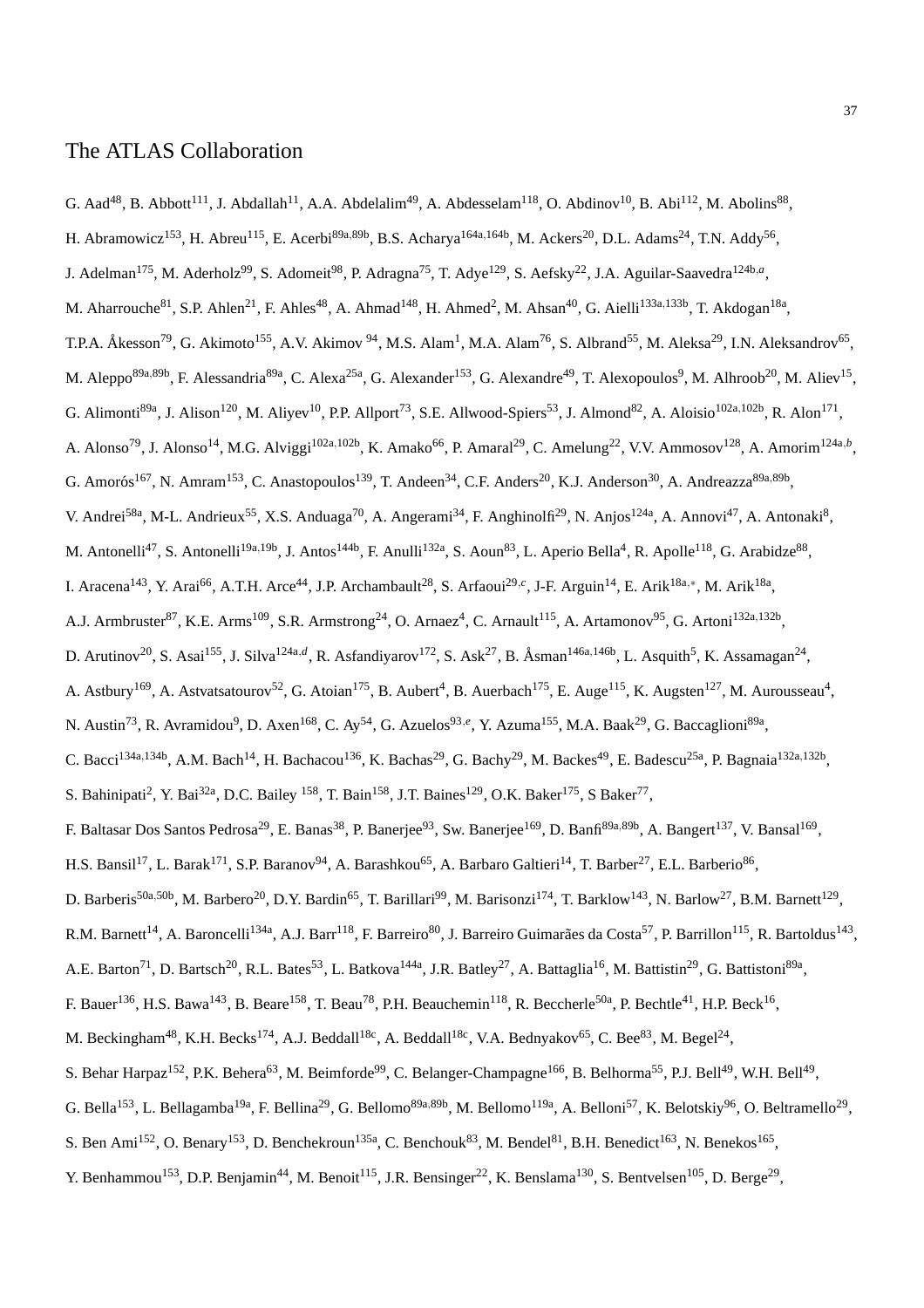E. Bergeaas Kuutmann<sup>41</sup>, N. Berger<sup>4</sup>, F. Berghaus<sup>169</sup>, E. Berglund<sup>49</sup>, J. Beringer<sup>14</sup>, K. Bernardet<sup>83</sup>, P. Bernat<sup>115</sup>, R. Bernhard<sup>48</sup>, C. Bernius<sup>24</sup>, T. Berry<sup>76</sup>, A. Bertin<sup>19a,19b</sup>, F. Bertinelli<sup>29</sup>, F. Bertolucci<sup>122a,122b</sup>, M.I. Besana<sup>89a,89b</sup>, N. Besson<sup>136</sup>, S. Bethke<sup>99</sup>, W. Bhimji<sup>45</sup>, R.M. Bianchi<sup>29</sup>, M. Bianco<sup>72a,72b</sup>, O. Biebel<sup>98</sup>, J. Biesiada<sup>14</sup>, M. Biglietti<sup>132a,132b</sup>, H. Bilokon<sup>47</sup>, M. Bindi<sup>19a,19b</sup>, A. Bingul<sup>18c</sup>, C. Bini<sup>132a,132b</sup>, C. Biscarat<sup>177</sup>, R. Bischof<sup>62</sup>, U. Bitenc<sup>48</sup>, K.M. Black<sup>21</sup>, R.E. Blair<sup>5</sup>, J-B Blanchard<sup>115</sup>, G. Blanchot<sup>29</sup>, C. Blocker<sup>22</sup>, J. Blocki<sup>38</sup>, A. Blondel<sup>49</sup>, W. Blum<sup>81</sup>, U. Blumenschein<sup>54</sup>, C. Boaretto<sup>132a,132b</sup>, G.J. Bobbink<sup>105</sup>, V.B. Bobrovnikov<sup>107</sup>, A. Bocci<sup>44</sup>, R. Bock<sup>29</sup>, C.R. Boddy<sup>118</sup>, M. Boehler<sup>41</sup>, J. Boek<sup>174</sup>, N. Boelaert<sup>35</sup>, S. Böser<sup>77</sup>, J.A. Bogaerts<sup>29</sup>, A. Bogdanchikov<sup>107</sup>, A. Bogouch<sup>90,∗</sup>, C. Bohm<sup>146a</sup>, V. Boisvert<sup>76</sup>, T. Bold<sup>163, f</sup>, V. Boldea<sup>25a</sup>, M. Boonekamp<sup>136</sup>, G. Boorman<sup>76</sup>, C.N. Booth<sup>139</sup>, P. Booth<sup>139</sup>, J.R.A. Booth<sup>17</sup>, S. Bordoni<sup>78</sup>, C. Borer<sup>16</sup>, A. Borisov<sup>128</sup>, G. Borissov<sup>71</sup>, I. Borjanovic<sup>12a</sup>, S. Borroni<sup>132a,132b</sup>, K. Bos<sup>105</sup>, D. Boscherini<sup>19a</sup>, M. Bosman<sup>11</sup>, H. Boterenbrood<sup>105</sup>, D. Botterill<sup>129</sup>, J. Bouchami<sup>93</sup>, J. Boudreau<sup>123</sup>, E.V. Bouhova-Thacker<sup>71</sup>, C. Boulahouache<sup>123</sup>, C. Bourdarios<sup>115</sup>, N. Bousson<sup>83</sup>, A. Boveia<sup>30</sup>, J. Boyd<sup>29</sup>, I.R. Boyko<sup>65</sup>, N.I. Bozhko<sup>128</sup>, I. Bozovic-Jelisavcic<sup>12b</sup>, S. Braccini<sup>47</sup>, J. Bracinik<sup>17</sup>, A. Braem<sup>29</sup>, E. Brambilla<sup>72a,72b</sup>, P. Branchini<sup>134a</sup>, G.W. Brandenburg<sup>57</sup>, A. Brandt<sup>7</sup>, G. Brandt<sup>41</sup>, O. Brandt<sup>54</sup>, U. Bratzler<sup>156</sup>, B. Brau<sup>84</sup>, J.E. Brau<sup>114</sup>, H.M. Braun<sup>174</sup>, B. Brelier<sup>158</sup>, J. Bremer<sup>29</sup>, R. Brenner<sup>166</sup>, S. Bressler<sup>152</sup>, D. Breton<sup>115</sup>, N.D. Brett<sup>118</sup>, P.G. Bright-Thomas<sup>17</sup>, D. Britton<sup>53</sup>, F.M. Brochu<sup>27</sup>, I. Brock<sup>20</sup>, R. Brock<sup>88</sup>, T.J. Brodbeck<sup>71</sup>, E. Brodet<sup>153</sup>, F. Broggi<sup>89a</sup>, C. Bromberg<sup>88</sup>, G. Brooijmans<sup>34</sup>, W.K. Brooks<sup>31b</sup>, G. Brown<sup>82</sup>, E. Brubaker<sup>30</sup>, P.A. Bruckman de Renstrom<sup>38</sup>, D. Bruncko<sup>144b</sup>, R. Bruneliere<sup>48</sup>, S. Brunet<sup>61</sup>, A. Bruni<sup>19a</sup>, G. Bruni<sup>19a</sup>, M. Bruschi<sup>19a</sup>, T. Buanes<sup>13</sup>, F. Bucci<sup>49</sup>, J. Buchanan<sup>118</sup>, N.J. Buchanan<sup>2</sup>, P. Buchholz<sup>141</sup>, R.M. Buckingham<sup>118</sup>, A.G. Buckley<sup>45</sup>, S.I. Buda<sup>25a</sup>, I.A. Budagov<sup>65</sup>, B. Budick<sup>108</sup>, V. Büscher<sup>81</sup>, L. Bugge<sup>117</sup>, D. Buira-Clark<sup>118</sup>, E.J. Buis<sup>105</sup>, O. Bulekov<sup>96</sup>, M. Bunse<sup>42</sup>, T. Buran<sup>117</sup>, H. Burckhart<sup>29</sup>, S. Burdin<sup>73</sup>, T. Burgess<sup>13</sup>, S. Burke<sup>129</sup>, E. Busato<sup>33</sup>, P. Bussey<sup>53</sup>, C.P. Buszello<sup>166</sup>, F. Butin<sup>29</sup>, B. Butler<sup>143</sup>, J.M. Butler<sup>21</sup>, C.M. Buttar<sup>53</sup>, J.M. Butterworth<sup>77</sup>, W. Buttinger<sup>27</sup>, T. Byatt<sup>77</sup>, S. Cabrera Urbán<sup>167</sup>, M. Caccia<sup>89a,89b,g</sup>, D. Caforio<sup>19a,19b</sup>, O. Cakir<sup>3a</sup>, P. Calafiura<sup>14</sup>, G. Calderini<sup>78</sup>, P. Calfayan<sup>98</sup>, R. Calkins<sup>106</sup>, L.P. Caloba<sup>23a</sup>, R. Caloi<sup>132a,132b</sup>, D. Calvet<sup>33</sup>, S. Calvet<sup>33</sup>, A. Camard<sup>78</sup>, P. Camarri<sup>133a,133b</sup>, M. Cambiaghi<sup>119a,119b</sup>, D. Cameron<sup>117</sup>, J. Cammin<sup>20</sup>, S. Campana<sup>29</sup>, M. Campanelli<sup>77</sup>, V. Canale<sup>102a,102b</sup>, F. Canelli<sup>30</sup>, A. Canepa<sup>159a</sup>, J. Cantero<sup>80</sup>, L. Capasso<sup>102a,102b</sup>, M.D.M. Capeans Garrido<sup>29</sup>, I. Caprini<sup>25a</sup>, M. Caprini<sup>25a</sup>, M. Caprio<sup>102a,102b</sup>, D. Capriotti<sup>99</sup>, M. Capua<sup>36a,36b</sup>, R. Caputo<sup>148</sup>, C. Caramarcu<sup>25a</sup>, R. Cardarelli<sup>133a</sup>, T. Carli<sup>29</sup>, G. Carlino<sup>102a</sup>, L. Carminati<sup>89a,89b</sup>, B. Caron<sup>159a</sup>, S. Caron<sup>48</sup>, C. Carpentieri<sup>48</sup>, G.D. Carrillo Montoya<sup>172</sup>, S. Carron Montero<sup>158</sup>, A.A. Carter<sup>75</sup>, J.R. Carter<sup>27</sup>, J. Carvalho<sup>124a,h</sup>, D. Casadei<sup>108</sup>, M.P. Casado<sup>11</sup>, M. Cascella<sup>122a,122b</sup>, C. Caso<sup>50a,50b,∗</sup>, A.M. Castaneda Hernandez<sup>172</sup>, E. Castaneda-Miranda<sup>172</sup>, V. Castillo Gimenez<sup>167</sup>, N.F. Castro<sup>124b,a</sup>, G. Cataldi<sup>72a</sup>, F. Cataneo<sup>29</sup>, A. Catinaccio<sup>29</sup>, J.R. Catmore<sup>71</sup>, A. Cattai<sup>29</sup>, G. Cattani<sup>133a,133b</sup>, S. Caughron<sup>88</sup>, A. Cavallari<sup>132a,132b</sup>, P. Cavalleri<sup>78</sup>, D. Cavalli<sup>89a</sup>, M. Cavalli-Sforza<sup>11</sup>, V. Cavasinni<sup>122a,122b</sup>, A. Cazzato<sup>72a,72b</sup>, F. Ceradini<sup>134a,134b</sup>, C. Cerna<sup>83</sup>, A.S. Cerqueira<sup>23a</sup>, A. Cerri<sup>29</sup>, L. Cerrito<sup>75</sup>, F. Cerutti<sup>47</sup>, M. Cervetto<sup>50a,50b</sup>, S.A. Cetin<sup>18b</sup>, F. Cevenini<sup>102a,102b</sup>, A. Chafaq<sup>135a</sup>, D. Chakraborty<sup>106</sup>, K. Chan<sup>2</sup>,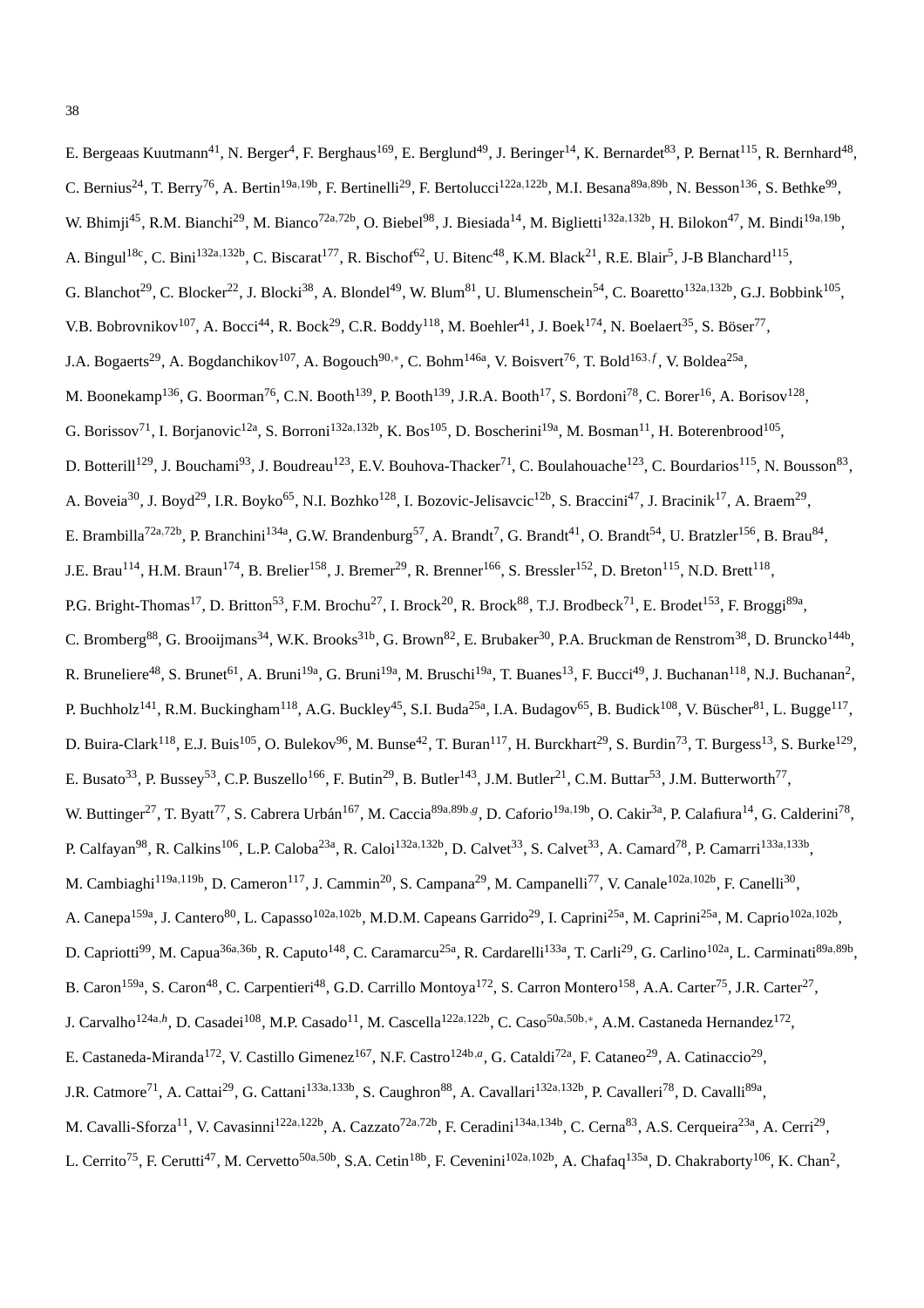B Chapleau<sup>85</sup>, J.D. Chapman<sup>27</sup>, J.W. Chapman<sup>87</sup>, E. Chareyre<sup>78</sup>, D.G. Charlton<sup>17</sup>, V. Chavda<sup>82</sup>, S. Cheatham<sup>71</sup>, S. Chekanov<sup>5</sup>, S.V. Chekulaev<sup>159a</sup>, G.A. Chelkov<sup>65</sup>, H. Chen<sup>24</sup>, L. Chen<sup>2</sup>, S. Chen<sup>32c</sup>, T. Chen<sup>32c</sup>, X. Chen<sup>172</sup>, S. Cheng<sup>32a</sup>, A. Cheplakov<sup>65</sup>, V.F. Chepurnov<sup>65</sup>, R. Cherkaoui El Moursli<sup>135d</sup>, V. Tcherniatine<sup>24</sup>, E. Cheu<sup>6</sup>, S.L. Cheung<sup>158</sup>, L. Chevalier<sup>136</sup>, F. Chevallier<sup>136</sup>, G. Chiefari<sup>102a,102b</sup>, L. Chikovani<sup>51</sup>, J.T. Childers<sup>58a</sup>, A. Chilingarov<sup>71</sup>, G. Chiodini<sup>72a</sup>, M.V. Chizhov<sup>65</sup>, G. Choudalakis<sup>30</sup>, S. Chouridou<sup>137</sup>, I.A. Christidi<sup>77</sup>, A. Christov<sup>48</sup>, D. Chromek-Burckhart<sup>29</sup>, M.L. Chu<sup>151</sup>, J. Chudoba<sup>125</sup>, G. Ciapetti<sup>132a,132b</sup>, A.K. Ciftci<sup>3a</sup>, R. Ciftci<sup>3a</sup>, D. Cinca<sup>33</sup>, V. Cindro<sup>74</sup>, M.D. Ciobotaru<sup>163</sup>, C. Ciocca<sup>19a,19b</sup>, A. Ciocio<sup>14</sup>, M. Cirilli<sup>87,*i*</sup>, A. Clark<sup>49</sup>, P.J. Clark<sup>45</sup>, W. Cleland<sup>123</sup>, J.C. Clemens<sup>83</sup>, B. Clement<sup>55</sup>, C. Clement<sup>146a,146b</sup>, R.W. Clifft<sup>129</sup>, Y. Coadou<sup>83</sup>, M. Cobal<sup>164a,164c</sup>, A. Coccaro<sup>50a,50b</sup>, J. Cochran<sup>64</sup>, P. Coe<sup>118</sup>, J.G. Cogan<sup>143</sup>, J. Coggeshall<sup>165</sup>, E. Cogneras<sup>177</sup>, C.D. Cojocaru<sup>28</sup>, J. Colas<sup>4</sup>, A.P. Colijn<sup>105</sup>, C. Collard<sup>115</sup>, N.J. Collins<sup>17</sup>, C. Collins-Tooth<sup>53</sup>, J. Collot<sup>55</sup>, G. Colon<sup>84</sup>, R. Coluccia<sup>72a,72b</sup>, G. Comune<sup>88</sup>, P. Conde Muiño<sup>124a</sup>, E. Coniavitis<sup>118</sup>, M.C. Conidi<sup>11</sup>, M. Consonni<sup>104</sup>, S. Constantinescu<sup>25a</sup>, C. Conta<sup>119a,119b</sup>, F. Conventi<sup>102a, *j*</sup>, J. Cook<sup>29</sup>, M. Cooke<sup>14</sup>, B.D. Cooper<sup>75</sup>, A.M. Cooper-Sarkar<sup>118</sup>, N.J. Cooper-Smith<sup>76</sup>, K. Copic<sup>34</sup>, T. Cornelissen<sup>50a,50b</sup>, M. Corradi<sup>19a</sup>, S. Correard<sup>83</sup>, F. Corriveau<sup>85,k</sup>, A. Cortes-Gonzalez<sup>165</sup>, G. Cortiana<sup>99</sup>, G. Costa<sup>89a</sup>, M.J. Costa<sup>167</sup>, D. Costanzo<sup>139</sup>, T. Costin<sup>30</sup>, D. Côté<sup>29</sup>, R. Coura Torres<sup>23a</sup>, L. Courneyea<sup>169</sup>, G. Cowan<sup>76</sup>, C. Cowden<sup>27</sup>, B.E. Cox<sup>82</sup>, K. Cranmer<sup>108</sup>, M. Cristinziani<sup>20</sup>, G. Crosetti<sup>36a,36b</sup>, R. Crupi<sup>72a,72b</sup>, S. Crépé-Renaudin<sup>55</sup>, C. Cuenca Almenar<sup>175</sup>, T. Cuhadar Donszelmann<sup>139</sup>, S. Cuneo<sup>50a,50b</sup>, M. Curatolo<sup>47</sup>, C.J. Curtis<sup>17</sup>, P. Cwetanski<sup>61</sup>, H. Czirr<sup>141</sup>, Z. Czyczula<sup>175</sup>, S. D'Auria<sup>53</sup>, M. D'Onofrio<sup>73</sup>, A. D'Orazio<sup>132a,132b</sup>, A. Da Rocha Gesualdi Mello<sup>23a</sup>, P.V.M. Da Silva<sup>23a</sup>, C Da Via<sup>82</sup>, W. Dabrowski<sup>37</sup>, A. Dahlhoff<sup>48</sup>, T. Dai<sup>87</sup>, C. Dallapiccola<sup>84</sup>, S.J. Dallison<sup>129,</sup>\*, M. Dam<sup>35</sup>, M. Dameri<sup>50a,50b</sup>, D.S. Damiani<sup>137</sup>, H.O. Danielsson<sup>29</sup>, R. Dankers<sup>105</sup>, D. Dannheim<sup>99</sup>, V. Dao<sup>49</sup>, G. Darbo<sup>50a</sup>, G.L. Darlea<sup>25b</sup>, C. Daum<sup>105</sup>, J.P. Dauvergne<sup>29</sup>, W. Davey<sup>86</sup>, T. Davidek<sup>126</sup>, N. Davidson<sup>86</sup>, R. Davidson<sup>71</sup>, M. Davies<sup>93</sup>, A.R. Davison<sup>77</sup>, E. Dawe<sup>142</sup>, I. Dawson<sup>139</sup>, J.W. Dawson<sup>5,∗</sup>, R.K. Daya<sup>39</sup>, K. De<sup>7</sup>, R. de Asmundis<sup>102a</sup>, S. De Castro<sup>19a,19b</sup>, S. De Cecco<sup>78</sup>, J. de Graat<sup>98</sup>, N. De Groot<sup>104</sup>, P. de Jong $^{105}$ , E. De La Cruz-Burelo $^{87}$ , C. De La Taille $^{115}$ , B. De Lotto $^{164a,164c}$ , L. De Mora $^{71}$ , L. De Nooij $^{105}$ , M. De Oliveira Branco<sup>29</sup>, D. De Pedis<sup>132a</sup>, P. de Saintignon<sup>55</sup>, A. De Salvo<sup>132a</sup>, U. De Sanctis<sup>164a,164c</sup>, A. De Santo<sup>149</sup>, J.B. De Vivie De Regie<sup>115</sup>, S. Dean<sup>77</sup>, G. Dedes<sup>99</sup>, D.V. Dedovich<sup>65</sup>, J. Degenhardt<sup>120</sup>, M. Dehchar<sup>118</sup>, M. Deile<sup>98</sup>, C. Del Papa<sup>164a,164c</sup>, J. Del Peso<sup>80</sup>, T. Del Prete<sup>122a,122b</sup>, A. Dell'Acqua<sup>29</sup>, L. Dell'Asta<sup>89a,89b</sup>, M. Della Pietra<sup>102a,*l*</sup>, D. della Volpe<sup>102a,102b</sup>, M. Delmastro<sup>29</sup>, P. Delpierre<sup>83</sup>, N. Delruelle<sup>29</sup>, P.A. Delsart<sup>55</sup>, C. Deluca<sup>148</sup>, S. Demers<sup>175</sup>, M. Demichev<sup>65</sup>, B. Demirkoz<sup>11</sup>, J. Deng<sup>163</sup>, S.P. Denisov<sup>128</sup>, C. Dennis<sup>118</sup>, D. Derendarz<sup>38</sup>, J.E. Derkaoui<sup>135c</sup>, F. Derue<sup>78</sup>, P. Dervan<sup>73</sup>, K. Desch<sup>20</sup>, E. Devetak<sup>148</sup>, P.O. Deviveiros<sup>158</sup>, A. Dewhurst<sup>129</sup>, B. DeWilde<sup>148</sup>, S. Dhaliwal<sup>158</sup>, R. Dhullipudi<sup>24,*m*</sup>, A. Di Ciaccio<sup>133a,133b</sup>, L. Di Ciaccio<sup>4</sup>, A. Di Girolamo<sup>29</sup>, B. Di Girolamo<sup>29</sup>, S. Di Luise<sup>134a,134b</sup>, A. Di Mattia<sup>88</sup>, R. Di Nardo<sup>133a,133b</sup>, A. Di Simone<sup>133a,133b</sup>, R. Di Sipio<sup>19a,19b</sup>, M.A. Diaz<sup>31a</sup>, M.M. Diaz Gomez<sup>49</sup>, F. Diblen<sup>18c</sup>, E.B. Diehl<sup>87</sup>, H. Dietl<sup>99</sup>, J. Dietrich<sup>48</sup>, T.A. Dietzsch<sup>58a</sup>, S. Diglio<sup>115</sup>, K. Dindar Yagci<sup>39</sup>, J. Dingfelder<sup>20</sup>, C. Dionisi<sup>132a,132b</sup>, P. Dita<sup>25a</sup>,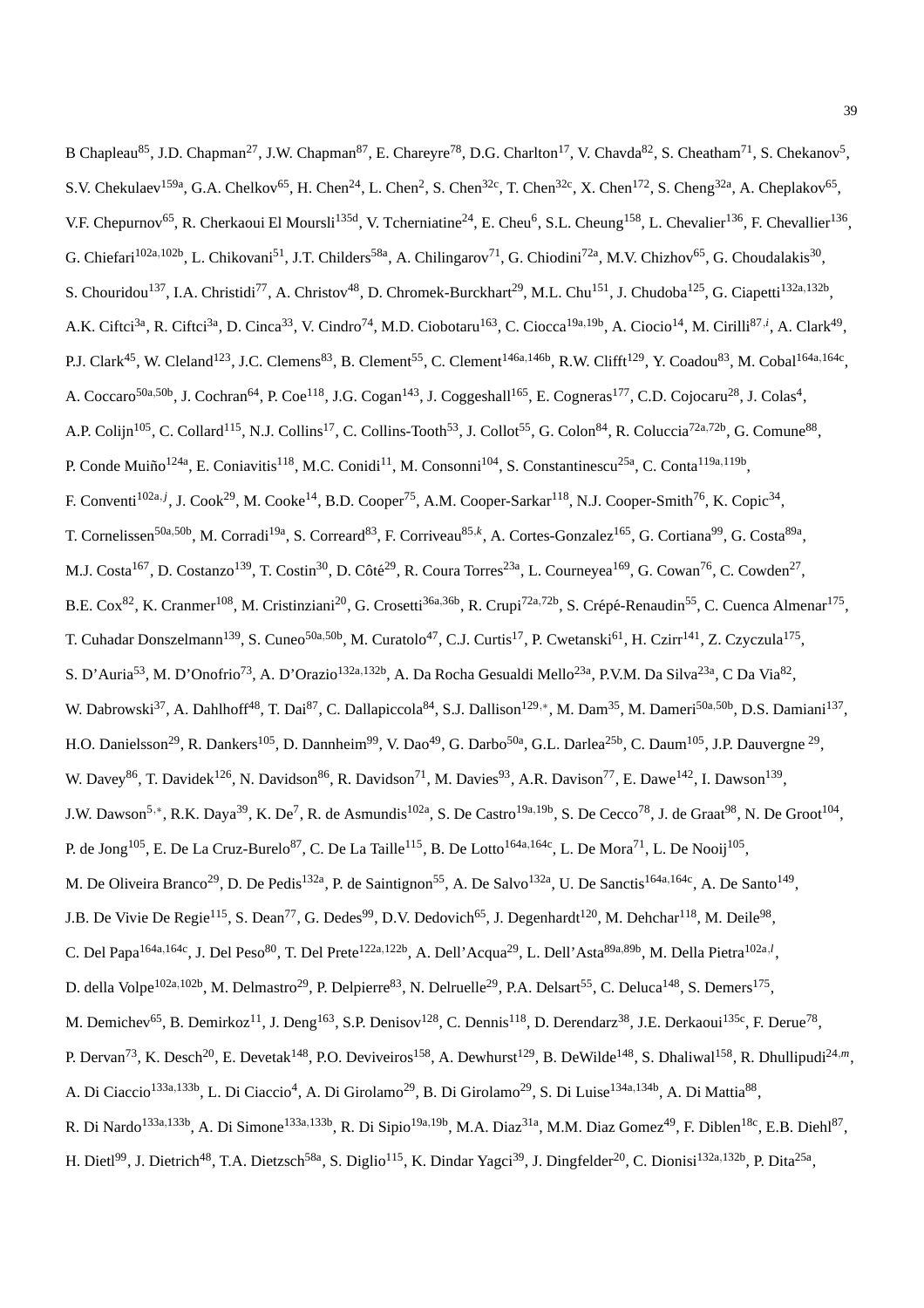| S. Dita <sup>25a</sup> , F. Dittus <sup>29</sup> , F. Djama <sup>83</sup> , R. Djilkibaev <sup>108</sup> , T. Djobava <sup>51</sup> , M.A.B. do Vale <sup>23a</sup> , A. Do Valle Wemans <sup>124a</sup> , T.K.O. Doan <sup>4</sup> ,              |
|----------------------------------------------------------------------------------------------------------------------------------------------------------------------------------------------------------------------------------------------------|
| M. Dobbs <sup>85</sup> , R. Dobinson <sup>29,*</sup> , D. Dobos <sup>42</sup> , E. Dobson <sup>29</sup> , M. Dobson <sup>163</sup> , J. Dodd <sup>34</sup> , O.B. Dogan <sup>18a,*</sup> , C. Doglioni <sup>118</sup> ,                            |
| T. Doherty <sup>53</sup> , Y. Doi <sup>66</sup> , J. Dolejsi <sup>126</sup> , I. Dolenc <sup>74</sup> , Z. Dolezal <sup>126</sup> , B.A. Dolgoshein <sup>96</sup> , T. Dohmae <sup>155</sup> , M. Donadelli <sup>23b</sup> ,                       |
| M. Donega <sup>120</sup> , J. Donini <sup>55</sup> , J. Dopke <sup>174</sup> , A. Doria <sup>102a</sup> , A. Dos Anjos <sup>172</sup> , M. Dosil <sup>11</sup> , A. Dotti <sup>122a,122b</sup> , M.T. Dova <sup>70</sup> ,                         |
| J.D. Dowell <sup>17</sup> , A.D. Doxiadis <sup>105</sup> , A.T. Doyle <sup>53</sup> , Z. Drasal <sup>126</sup> , J. Drees <sup>174</sup> , N. Dressnandt <sup>120</sup> , H. Drevermann <sup>29</sup> , C. Driouichi <sup>35</sup> ,               |
| M. Dris <sup>9</sup> , J.G. Drohan <sup>77</sup> , J. Dubbert <sup>99</sup> , T. Dubbs <sup>137</sup> , S. Dube <sup>14</sup> , E. Duchovni <sup>171</sup> , G. Duckeck <sup>98</sup> , A. Dudarev <sup>29</sup> , F. Dudziak <sup>115</sup> ,     |
| M. Dührssen <sup>29</sup> , I.P. Duerdoth <sup>82</sup> , L. Duflot <sup>115</sup> , M-A. Dufour <sup>85</sup> , M. Dunford <sup>29</sup> , H. Duran Yildiz <sup>3b</sup> , R. Duxfield <sup>139</sup> ,                                           |
| M. Dwuznik <sup>37</sup> , F. Dydak <sup>29</sup> , D. Dzahini <sup>55</sup> , M. Düren <sup>52</sup> , J. Ebke <sup>98</sup> , S. Eckert <sup>48</sup> , S. Eckweiler <sup>81</sup> , K. Edmonds <sup>81</sup> , C.A. Edwards <sup>76</sup> ,     |
| I. Efthymiopoulos <sup>49</sup> , W. Ehrenfeld <sup>41</sup> , T. Ehrich <sup>99</sup> , T. Eifert <sup>29</sup> , G. Eigen <sup>13</sup> , K. Einsweiler <sup>14</sup> , E. Eisenhandler <sup>75</sup> , T. Ekelof <sup>166</sup> ,               |
| M. El Kacimi <sup>4</sup> , M. Ellert <sup>166</sup> , S. Elles <sup>4</sup> , F. Ellinghaus <sup>81</sup> , K. Ellis <sup>75</sup> , N. Ellis <sup>29</sup> , J. Elmsheuser <sup>98</sup> , M. Elsing <sup>29</sup> , R. Ely <sup>14</sup> ,      |
| D. Emeliyanov <sup>129</sup> , R. Engelmann <sup>148</sup> , A. Engl <sup>98</sup> , B. Epp <sup>62</sup> , A. Eppig <sup>87</sup> , J. Erdmann <sup>54</sup> , A. Ereditato <sup>16</sup> , D. Eriksson <sup>146a</sup> , J. Ernst <sup>1</sup> , |
| M. Ernst <sup>24</sup> , J. Ernwein <sup>136</sup> , D. Errede <sup>165</sup> , S. Errede <sup>165</sup> , E. Ertel <sup>81</sup> , M. Escalier <sup>115</sup> , C. Escobar <sup>167</sup> , X. Espinal Curull <sup>11</sup> ,                     |
| B. Esposito <sup>47</sup> , F. Etienne <sup>83</sup> , A.I. Etienvre <sup>136</sup> , E. Etzion <sup>153</sup> , D. Evangelakou <sup>54</sup> , H. Evans <sup>61</sup> , L. Fabbri <sup>19a,19b</sup> , C. Fabre <sup>29</sup> ,                   |
| K. Facius <sup>35</sup> , R.M. Fakhrutdinov <sup>128</sup> , S. Falciano <sup>132a</sup> , A.C. Falou <sup>115</sup> , Y. Fang <sup>172</sup> , M. Fanti <sup>89a,89b</sup> , A. Farbin <sup>7</sup> , A. Farilla <sup>134a</sup> ,                |
| J. Farley <sup>148</sup> , T. Farooque <sup>158</sup> , S.M. Farrington <sup>118</sup> , P. Farthouat <sup>29</sup> , D. Fasching <sup>172</sup> , P. Fassnacht <sup>29</sup> , D. Fassouliotis <sup>8</sup> ,                                     |
| B. Fatholahzadeh <sup>158</sup> , L. Fayard <sup>115</sup> , S. Fazio <sup>36a,36b</sup> , R. Febbraro <sup>33</sup> , P. Federic <sup>144a</sup> , O.L. Fedin <sup>121</sup> , I. Fedorko <sup>29</sup> , W. Fedorko <sup>88</sup> ,              |
| M. Fehling-Kaschek <sup>48</sup> , L. Feligioni <sup>83</sup> , D. Fellmann <sup>5</sup> , C.U. Felzmann <sup>86</sup> , C. Feng <sup>32d</sup> , E.J. Feng <sup>30</sup> , A.B. Fenyuk <sup>128</sup> ,                                           |
| J. Ferencei <sup>144b</sup> , D. Ferguson <sup>172</sup> , J. Ferland <sup>93</sup> , B. Fernandes <sup>124a,n</sup> , W. Fernando <sup>109</sup> , S. Ferrag <sup>53</sup> , J. Ferrando <sup>118</sup> , V. Ferrara <sup>41</sup> ,              |
| A. Ferrari <sup>166</sup> , P. Ferrari <sup>105</sup> , R. Ferrari <sup>119a</sup> , A. Ferrer <sup>167</sup> , M.L. Ferrer <sup>47</sup> , D. Ferrere <sup>49</sup> , C. Ferretti <sup>87</sup> , A. Ferretto Parodi <sup>50a,50b</sup> ,         |
| F. Ferro <sup>50a,50b</sup> , M. Fiascaris <sup>30</sup> , F. Fiedler <sup>81</sup> , A. Filipčič <sup>74</sup> , A. Filippas <sup>9</sup> , F. Filthaut <sup>104</sup> , M. Fincke-Keeler <sup>169</sup> ,                                        |
| M.C.N. Fiolhais <sup>124a,h</sup> , L. Fiorini <sup>11</sup> , A. Firan <sup>39</sup> , G. Fischer <sup>41</sup> , P. Fischer <sup>20</sup> , M.J. Fisher <sup>109</sup> , S.M. Fisher <sup>129</sup> , J. Flammer <sup>29</sup> ,                 |
| M. Flechl <sup>48</sup> , I. Fleck <sup>141</sup> , J. Fleckner <sup>81</sup> , P. Fleischmann <sup>173</sup> , S. Fleischmann <sup>20</sup> , T. Flick <sup>174</sup> , L.R. Flores Castillo <sup>172</sup> ,                                     |
| M.J. Flowerdew <sup>99</sup> , F. Föhlisch <sup>58a</sup> , M. Fokitis <sup>9</sup> , T. Fonseca Martin <sup>16</sup> , D.A. Forbush <sup>138</sup> , A. Formica <sup>136</sup> , A. Forti <sup>82</sup> , D. Fortin <sup>159a</sup> ,             |
| J.M. Foster <sup>82</sup> , D. Fournier <sup>115</sup> , A. Foussat <sup>29</sup> , A.J. Fowler <sup>44</sup> , K. Fowler <sup>137</sup> , H. Fox <sup>71</sup> , P. Francavilla <sup>122a,122b</sup> , S. Franchino <sup>119a,119b</sup> ,        |
| D. Francis <sup>29</sup> , T. Frank <sup>171</sup> , M. Franklin <sup>57</sup> , S. Franz <sup>29</sup> , M. Fraternali <sup>119a,119b</sup> , S. Fratina <sup>120</sup> , S.T. French <sup>27</sup> , R. Froeschl <sup>29</sup> ,                 |
| D. Froidevaux <sup>29</sup> , J.A. Frost <sup>27</sup> , C. Fukunaga <sup>156</sup> , E. Fullana Torregrosa <sup>29</sup> , J. Fuster <sup>167</sup> , C. Gabaldon <sup>29</sup> , O. Gabizon <sup>171</sup> ,                                     |
| T. Gadfort <sup>24</sup> , S. Gadomski <sup>49</sup> , G. Gagliardi <sup>50a,50b</sup> , P. Gagnon <sup>61</sup> , C. Galea <sup>98</sup> , E.J. Gallas <sup>118</sup> , M.V. Gallas <sup>29</sup> , V. Gallo <sup>16</sup> ,                      |
| B.J. Gallop <sup>129</sup> , P. Gallus <sup>125</sup> , E. Galyaev <sup>40</sup> , K.K. Gan <sup>109</sup> , Y.S. Gao <sup>143,0</sup> , V.A. Gapienko <sup>128</sup> , A. Gaponenko <sup>14</sup> , F. Garberson <sup>175</sup> ,                 |
| M. Garcia-Sciveres <sup>14</sup> , C. García <sup>167</sup> , J.E. García Navarro <sup>49</sup> , R.W. Gardner <sup>30</sup> , N. Garelli <sup>29</sup> , H. Garitaonandia <sup>105</sup> , V. Garonne <sup>29</sup> ,                             |
| J. Garvey <sup>17</sup> , C. Gatti <sup>47</sup> , G. Gaudio <sup>119a</sup> , O. Gaumer <sup>49</sup> , B. Gaur <sup>141</sup> , L. Gauthier <sup>136</sup> , I.L. Gavrilenko <sup>94</sup> , C. Gay <sup>168</sup> , G. Gaycken <sup>20</sup> ,  |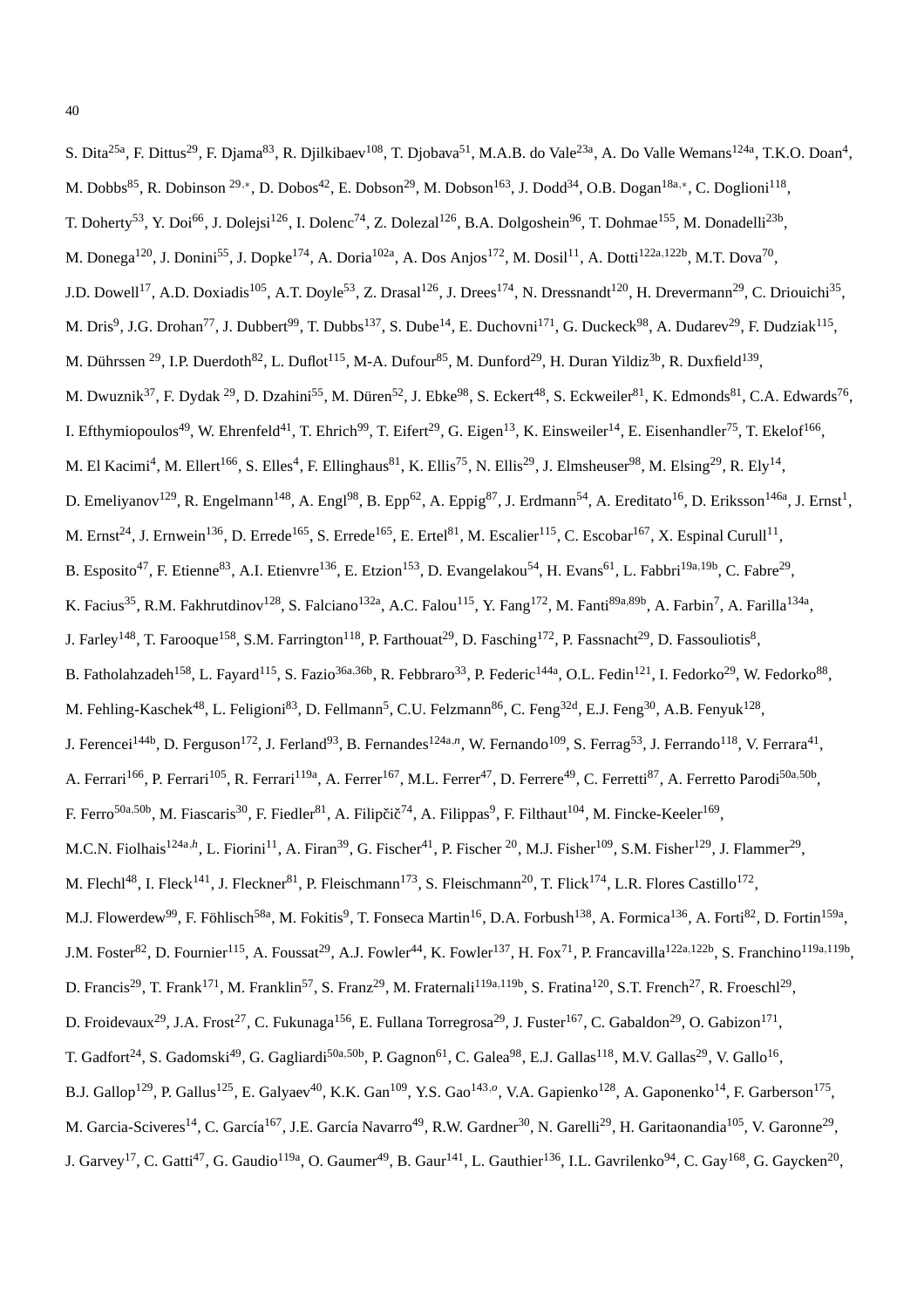J-C. Gayde<sup>29</sup>, E.N. Gazis<sup>9</sup>, P. Ge<sup>32d</sup>, C.N.P. Gee<sup>129</sup>, Ch. Geich-Gimbel<sup>20</sup>, K. Gellerstedt<sup>146a,146b</sup>, C. Gemme<sup>50a</sup>, M.H. Genest<sup>98</sup>, S. Gentile<sup>132a,132b</sup>, F. Georgatos<sup>9</sup>, S. George<sup>76</sup>, P. Gerlach<sup>174</sup>, A. Gershon<sup>153</sup>, C. Geweniger<sup>58a</sup>, H. Ghazlane<sup>135d</sup>, P. Ghez<sup>4</sup>, N. Ghodbane<sup>33</sup>, B. Giacobbe<sup>19a</sup>, S. Giagu<sup>132a,132b</sup>, V. Giakoumopoulou<sup>8</sup>, V. Giangiobbe<sup>122a,122b</sup>, F. Gianotti<sup>29</sup>, B. Gibbard<sup>24</sup>, A. Gibson<sup>158</sup>, S.M. Gibson<sup>29</sup>, G.F. Gieraltowski<sup>5</sup>, L.M. Gilbert<sup>118</sup>, M. Gilchriese<sup>14</sup>, O. Gildemeister<sup>29</sup>, V. Gilewsky<sup>91</sup>, D. Gillberg<sup>28</sup>, A.R. Gillman<sup>129</sup>, D.M. Gingrich<sup>2,p</sup>, J. Ginzburg<sup>153</sup>, N. Giokaris<sup>8</sup>, R. Giordano<sup>102a,102b</sup>, F.M. Giorgi<sup>15</sup>, P. Giovannini<sup>99</sup>, P.F. Giraud<sup>136</sup>, D. Giugni<sup>89a</sup>, P. Giusti<sup>19a</sup>, B.K. Gjelsten<sup>117</sup>, L.K. Gladilin<sup>97</sup>, C. Glasman<sup>80</sup>, J Glatzer<sup>48</sup>, A. Glazov<sup>41</sup>, K.W. Glitza<sup>174</sup>, G.L. Glonti<sup>65</sup>, J. Godfrey<sup>142</sup>, J. Godlewski<sup>29</sup>, M. Goebel<sup>41</sup>, T. Göpfert<sup>43</sup>, C. Goeringer<sup>81</sup>, C. Gössling<sup>42</sup>, T. Göttfert<sup>99</sup>, S. Goldfarb<sup>87</sup>, D. Goldin<sup>39</sup>, T. Golling<sup>175</sup>, N.P. Gollub<sup>29</sup>, S.N. Golovnia<sup>128</sup>, A. Gomes<sup>124a,q</sup>, L.S. Gomez Fajardo<sup>41</sup>, R. Gonçalo<sup>76</sup>, L. Gonella<sup>20</sup>, C. Gong<sup>32b</sup>, A. Gonidec<sup>29</sup>, S. Gonzalez<sup>172</sup>, S. González de la Hoz<sup>167</sup>, M.L. Gonzalez Silva<sup>26</sup>, S. Gonzalez-Sevilla<sup>49</sup>, J.J. Goodson<sup>148</sup>, L. Goossens<sup>29</sup>, P.A. Gorbounov<sup>95</sup>, H.A. Gordon<sup>24</sup>, I. Gorelov<sup>103</sup>, G. Gorfine<sup>174</sup>, B. Gorini<sup>29</sup>, E. Gorini<sup>72a,72b</sup>, A. Gorišek<sup>74</sup>, E. Gornicki<sup>38</sup>, S.A. Gorokhov<sup>128</sup>, B.T. Gorski<sup>29</sup>, V.N. Goryachev<sup>128</sup>, B. Gosdzik<sup>41</sup>, M. Gosselink<sup>105</sup>, M.I. Gostkin<sup>65</sup>, M. Gouanère<sup>4</sup>, I. Gough Eschrich<sup>163</sup>, M. Gouighri<sup>135a</sup>, D. Goujdami<sup>135a</sup>, M.P. Goulette<sup>49</sup>, A.G. Goussiou<sup>138</sup>, C. Goy<sup>4</sup>, I. Grabowska-Bold<sup>163,r</sup>, V. Grabski<sup>176</sup>, P. Grafström<sup>29</sup>, C. Grah<sup>174</sup>, K-J. Grahn<sup>147</sup>, F. Grancagnolo<sup>72a</sup>, S. Grancagnolo<sup>15</sup>, V. Grassi<sup>148</sup>, V. Gratchev<sup>121</sup>, N. Grau<sup>34</sup>, H.M. Gray<sup>34, s</sup>, J.A. Gray<sup>148</sup>, E. Graziani<sup>134a</sup>, O.G. Grebenyuk<sup>121</sup>, D. Greenfield<sup>129</sup>, T. Greenshaw<sup>73</sup>, Z.D. Greenwood<sup>24,t</sup>, I.M. Gregor<sup>41</sup>, P. Grenier<sup>143</sup>, E. Griesmayer<sup>46</sup>, J. Griffiths<sup>138</sup>, N. Grigalashvili<sup>65</sup>, A.A. Grillo<sup>137</sup>, K. Grimm<sup>148</sup>, S. Grinstein<sup>11</sup>, P.L.Y. Gris<sup>33</sup>, Y.V. Grishkevich<sup>97</sup>, J.-F. Grivaz<sup>115</sup>, J. Grognuz<sup>29</sup>, M. Groh<sup>99</sup>, E. Gross<sup>171</sup>, J. Grosse-Knetter<sup>54</sup>, J. Groth-Jensen<sup>79</sup>, M. Gruwe<sup>29</sup>, K. Grybel<sup>141</sup>, V.J. Guarino<sup>5</sup>, C. Guicheney<sup>33</sup>, A. Guida<sup>72a,72b</sup>, T. Guillemin<sup>4</sup>, S. Guindon<sup>54</sup>, H. Guler<sup>85,*u*</sup>, J. Gunther<sup>125</sup>, B. Guo<sup>158</sup>, J. Guo<sup>34</sup>, A. Gupta<sup>30</sup>, Y. Gusakov<sup>65</sup>, V.N. Gushchin<sup>128</sup>, A. Gutierrez<sup>93</sup>, P. Gutierrez<sup>111</sup>, N. Guttman<sup>153</sup>, O. Gutzwiller<sup>172</sup>, C. Guyot<sup>136</sup>, C. Gwenlan<sup>118</sup>, C.B. Gwilliam<sup>73</sup>, A. Haas<sup>143</sup>, S. Haas<sup>29</sup>, C. Haber<sup>14</sup>, R. Hackenburg<sup>24</sup>, H.K. Hadavand<sup>39</sup>, D.R. Hadley<sup>17</sup>, P. Haefner<sup>99</sup>, R. Härtel<sup>99</sup>, F. Hahn<sup>29</sup>, S. Haider<sup>29</sup>, Z. Hajduk<sup>38</sup>, H. Hakobyan<sup>176</sup>, J. Haller<sup>54</sup>, K. Hamacher<sup>174</sup>, A. Hamilton<sup>49</sup>, S. Hamilton<sup>161</sup>, H. Han<sup>32a</sup>, L. Han<sup>32b</sup>, K. Hanagaki<sup>116</sup>, M. Hance<sup>120</sup>, C. Handel<sup>81</sup>, P. Hanke<sup>58a</sup>, C.J. Hansen<sup>166</sup>, J.R. Hansen<sup>35</sup>, J.B. Hansen<sup>35</sup>, J.D. Hansen<sup>35</sup>, P.H. Hansen<sup>35</sup>, P. Hansson<sup>143</sup>, K. Hara<sup>160</sup>, G.A. Hare<sup>137</sup>, T. Harenberg<sup>174</sup>, D. Harper<sup>87</sup>, R. Harper<sup>139</sup>, R.D. Harrington<sup>21</sup>, O.M. Harris<sup>138</sup>, K Harrison<sup>17</sup>, J.C. Hart<sup>129</sup>, J. Hartert<sup>48</sup>, F. Hartjes<sup>105</sup>, T. Haruyama<sup>66</sup>, A. Harvey<sup>56</sup>, S. Hasegawa<sup>101</sup>, Y. Hasegawa<sup>140</sup>, S. Hassani<sup>136</sup>, M. Hatch<sup>29</sup>, D. Hauff<sup>99</sup>, S. Haug<sup>16</sup>, M. Hauschild<sup>29</sup>, R. Hauser $^{88}$ , M. Havranek $^{125}$ , B.M. Hawes $^{118}$ , C.M. Hawkes $^{17}$ , R.J. Hawkings $^{29}$ , D. Hawkins $^{163}$ , T. Hayakawa<sup>67</sup>, D Hayden<sup>76</sup>, H.S. Hayward<sup>73</sup>, S.J. Haywood<sup>129</sup>, E. Hazen<sup>21</sup>, M. He<sup>32d</sup>, S.J. Head<sup>17</sup>, V. Hedberg<sup>79</sup>, L. Heelan<sup>28</sup>, S. Heim<sup>88</sup>, B. Heinemann<sup>14</sup>, S. Heisterkamp<sup>35</sup>, L. Helary<sup>4</sup>, M. Heldmann<sup>48</sup>, M. Heller<sup>115</sup>, S. Hellman<sup>146a,146b</sup>, C. Helsens<sup>11</sup>, R.C.W. Henderson<sup>71</sup>, P.J. Hendriks<sup>105</sup>, M. Henke<sup>58a</sup>, A. Henrichs<sup>54</sup>, A.M. Henriques Correia<sup>29</sup>, S. Henrot-Versille<sup>115</sup>,

F. Henry-Couannier<sup>83</sup>, C. Hensel<sup>54</sup>, T. Henß<sup>174</sup>, Y. Hernández Jiménez<sup>167</sup>, R. Herrberg<sup>15</sup>, A.D. Hershenhorn<sup>152</sup>, G. Herten<sup>48</sup>,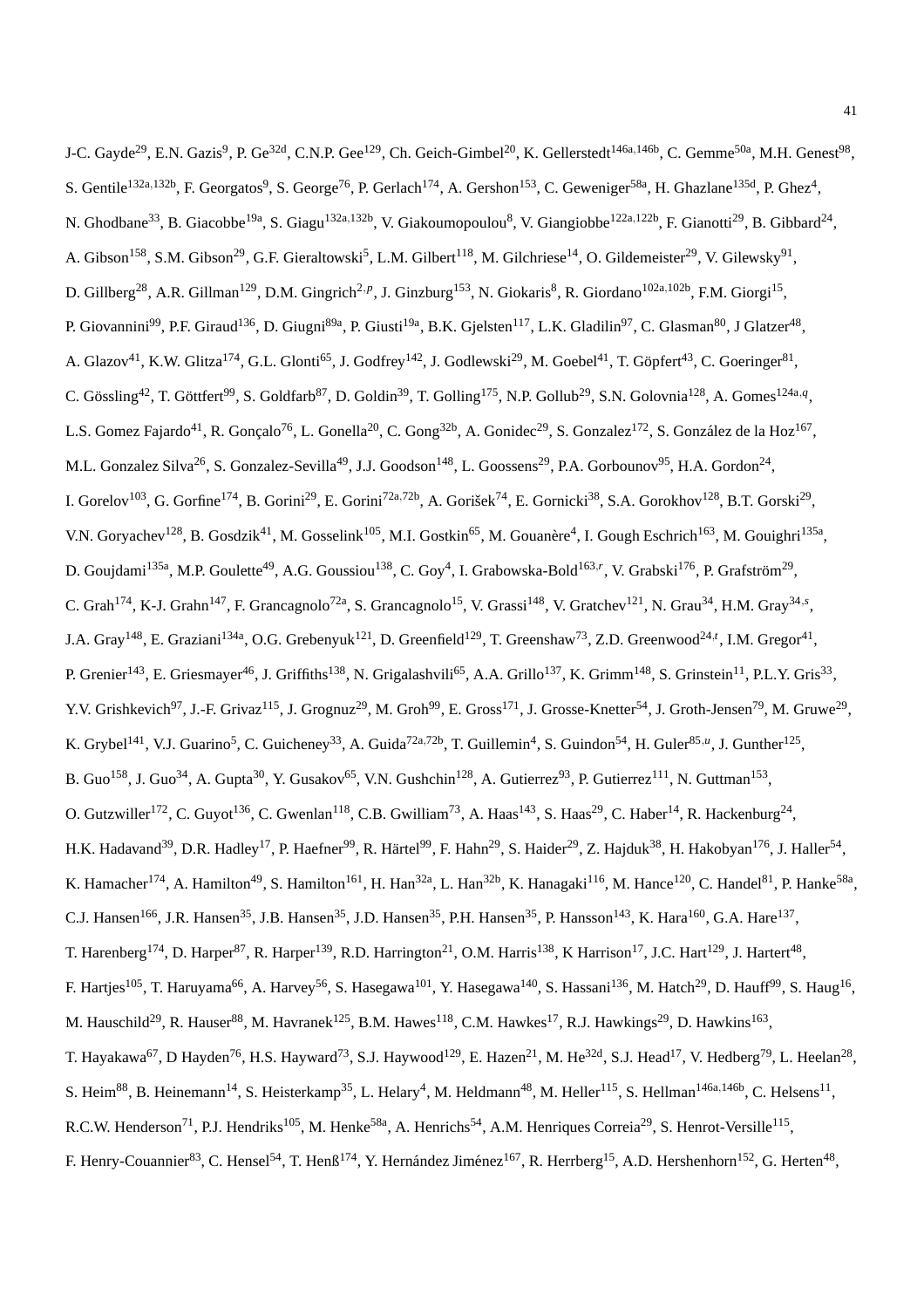R. Hertenberger<sup>98</sup>, L. Hervas<sup>29</sup>, N.P. Hessey<sup>105</sup>, A. Hidvegi<sup>146a</sup>, E. Higón-Rodriguez<sup>167</sup>, D. Hill<sup>5,∗</sup>, J.C. Hill<sup>27</sup>, N. Hill<sup>5</sup>, K.H. Hiller<sup>41</sup>, S. Hillert<sup>20</sup>, S.J. Hillier<sup>17</sup>, I. Hinchliffe<sup>14</sup>, D. Hindson<sup>118</sup>, E. Hines<sup>120</sup>, M. Hirose<sup>116</sup>, F. Hirsch<sup>42</sup>, D. Hirschbuehl<sup>174</sup>, J. Hobbs<sup>148</sup>, N. Hod<sup>153</sup>, M.C. Hodgkinson<sup>139</sup>, P. Hodgson<sup>139</sup>, A. Hoecker<sup>29</sup>, M.R. Hoeferkamp<sup>103</sup>, J. Hoffman<sup>39</sup>, D. Hoffmann<sup>83</sup>, M. Hohlfeld<sup>81</sup>, M. Holder<sup>141</sup>, T.I. Hollins<sup>17</sup>, A. Holmes<sup>118</sup>, S.O. Holmgren<sup>146a</sup>, T. Holy<sup>127</sup>, J.L. Holzbauer<sup>88</sup>, R.J. Homer<sup>17</sup>, Y. Homma<sup>67</sup>, T. Horazdovsky<sup>127</sup>, C. Horn<sup>143</sup>, S. Horner<sup>48</sup>, K. Horton<sup>118</sup>, J-Y. Hostachy<sup>55</sup>, T. Hott<sup>99</sup>, S. Hou<sup>151</sup>, M.A. Houlden<sup>73</sup>, A. Hoummada<sup>135a</sup>, J. Howarth<sup>82</sup>, D.F. Howell<sup>118</sup>, I. Hristova <sup>41</sup>, J. Hrivnac<sup>115</sup>, I. Hruska<sup>125</sup>, T. Hryn'ova<sup>4</sup>, P.J. Hsu<sup>175</sup>, S.-C. Hsu<sup>14</sup>, G.S. Huang<sup>111</sup>, Z. Hubacek<sup>127</sup>, F. Hubaut<sup>83</sup>, F. Huegging<sup>20</sup>, T.B. Huffman<sup>118</sup>, E.W. Hughes<sup>34</sup>, G. Hughes<sup>71</sup>, R.E. Hughes-Jones<sup>82</sup>, M. Huhtinen<sup>29</sup>, P. Hurst<sup>57</sup>, M. Hurwitz<sup>14</sup>, U. Husemann<sup>41</sup>, N. Huseynov<sup>10</sup>, J. Huston<sup>88</sup>, J. Huth<sup>57</sup>, G. Iacobucci<sup>102a</sup>, G. Iakovidis<sup>9</sup>, M. Ibbotson<sup>82</sup>, I. Ibragimov<sup>141</sup>, R. Ichimiya<sup>67</sup>, L. Iconomidou-Fayard<sup>115</sup>, J. Idarraga<sup>115</sup>, M. Idzik<sup>37</sup>, P. Iengo<sup>4</sup>, O. Igonkina<sup>105</sup>, Y. Ikegami<sup>66</sup>, M. Ikeno<sup>66</sup>, Y. Ilchenko<sup>39</sup>, D. Iliadis<sup>154</sup>, D. Imbault<sup>78</sup>, M. Imhaeuser<sup>174</sup>, M. Imori<sup>155</sup>, T. Ince<sup>20</sup>, J. Inigo-Golfin<sup>29</sup>, P. Ioannou<sup>8</sup>, M. Iodice<sup>134a</sup>, G. Ionescu<sup>4</sup>, A. Irles Quiles<sup>167</sup>, K. Ishii<sup>66</sup>, A. Ishikawa<sup>67</sup>, M. Ishino<sup>66</sup>, R. Ishmukhametov<sup>39</sup>, T. Isobe<sup>155</sup>, C. Issever<sup>118</sup>, S. Istin<sup>18a</sup>, Y. Itoh<sup>101</sup>, A.V. Ivashin<sup>128</sup>, W. Iwanski<sup>38</sup>, H. Iwasaki<sup>66</sup>, J.M. Izen<sup>40</sup>, V. Izzo<sup>102a</sup>, B. Jackson<sup>120</sup>, J.N. Jackson<sup>73</sup>, P. Jackson<sup>143</sup>, M.R. Jaekel<sup>29</sup>, V. Jain<sup>61</sup>, K. Jakobs<sup>48</sup>, S. Jakobsen<sup>35</sup>, J. Jakubek<sup>127</sup>, D.K. Jana<sup>111</sup>, E. Jankowski<sup>158</sup>, E. Jansen<sup>77</sup>, A. Jantsch<sup>99</sup>, M. Janus<sup>20</sup>, G. Jarlskog<sup>79</sup>, L. Jeanty<sup>57</sup>, K. Jelen<sup>37</sup>, I. Jen-La Plante<sup>30</sup>, P. Jenni<sup>29</sup>, A. Jeremie<sup>4</sup>, P. Jež<sup>35</sup>, S. Jézéquel<sup>4</sup>, H. Ji<sup>172</sup>, W. Ji<sup>81</sup>, Y. Jiang<sup>32b</sup>, M. Jimenez Belenguer<sup>29</sup>, G. Jin<sup>32b</sup>, S. Jin<sup>32a</sup>, O. Jinnouchi<sup>157</sup>, M.D. Joergensen<sup>35</sup>, D. Joffe<sup>39</sup>, L.G. Johansen<sup>13</sup>, M. Johansen<sup>146a,146b</sup>, K.E. Johansson<sup>146a</sup>, P. Johansson<sup>139</sup>, S. Johnert<sup>41</sup>, K.A. Johns<sup>6</sup>, K. Jon-And<sup>146a,146b</sup>, G. Jones<sup>82</sup>, M. Jones<sup>118</sup>, R.W.L. Jones<sup>71</sup>, T.W. Jones<sup>77</sup>, T.J. Jones<sup>73</sup>, O. Jonsson<sup>29</sup>, K.K. Joo<sup>158,*v*</sup>, C. Joram<sup>29</sup>, P.M. Jorge<sup>124a,b</sup>, S. Jorgensen<sup>11</sup>, J. Joseph<sup>14</sup>, X. Ju<sup>130</sup>, V. Juranek<sup>125</sup>, P. Jussel<sup>62</sup>, V.V. Kabachenko<sup>128</sup>, S. Kabana<sup>16</sup>, M. Kaci<sup>167</sup>, A. Kaczmarska<sup>38</sup>, P. Kadlecik<sup>35</sup>, M. Kado<sup>115</sup>, H. Kagan<sup>109</sup>, M. Kagan<sup>57</sup>, S. Kaiser<sup>99</sup>, E. Kajomovitz<sup>152</sup>, S. Kalinin<sup>174</sup>, L.V. Kalinovskaya<sup>65</sup>, S. Kama<sup>39</sup>, N. Kanaya<sup>155</sup>, M. Kaneda<sup>155</sup>, T. Kanno<sup>157</sup>, V.A. Kantserov<sup>96</sup>, J. Kanzaki<sup>66</sup>, B. Kaplan<sup>175</sup>, A. Kapliy<sup>30</sup>, J. Kaplon<sup>29</sup>, D. Kar<sup>43</sup>, M. Karagoz<sup>118</sup>, M. Karnevskiy<sup>41</sup>, K. Karr<sup>5</sup>, V. Kartvelishvili<sup>71</sup>, A.N. Karyukhin<sup>128</sup>, L. Kashif<sup>57</sup>, A. Kasmi<sup>39</sup>, R.D. Kass<sup>109</sup>, A. Kastanas<sup>13</sup>, M. Kataoka<sup>4</sup>, Y. Kataoka<sup>155</sup>, E. Katsoufis<sup>9</sup>, J. Katzy<sup>41</sup>, V. Kaushik<sup>6</sup>, K. Kawagoe<sup>67</sup>, T. Kawamoto<sup>155</sup>, G. Kawamura<sup>81</sup>, M.S. Kayl<sup>105</sup>, V.A. Kazanin<sup>107</sup>, M.Y. Kazarinov<sup>65</sup>, S.I. Kazi<sup>86</sup>, J.R. Keates<sup>82</sup>, R. Keeler<sup>169</sup>, R. Kehoe<sup>39</sup>, M. Keil<sup>54</sup>, G.D. Kekelidze<sup>65</sup>, M. Kelly<sup>82</sup>, J. Kennedy<sup>98</sup>, C.J. Kenney<sup>143</sup>, M. Kenyon<sup>53</sup>, O. Kepka<sup>125</sup>, N. Kerschen<sup>29</sup>, B.P. Kerševan<sup>74</sup>, S. Kersten<sup>174</sup>, K. Kessoku<sup>155</sup>, C. Ketterer<sup>48</sup>, M. Khakzad<sup>28</sup>, F. Khalil-zada<sup>10</sup>, H. Khandanyan<sup>165</sup>, A. Khanov<sup>112</sup>, D. Kharchenko<sup>65</sup>, A. Khodinov<sup>148</sup>, A.G. Kholodenko<sup>128</sup>, A. Khomich<sup>58a</sup>, T.J. Khoo<sup>27</sup>, G. Khoriauli<sup>20</sup>, N. Khovanskiy<sup>65</sup>, V. Khovanskiy<sup>95</sup>, E. Khramov<sup>65</sup>, J. Khubua<sup>51</sup>, G. Kilvington<sup>76</sup>, H. Kim<sup>7</sup>, M.S. Kim<sup>2</sup>, P.C. Kim<sup>143</sup>, S.H. Kim<sup>160</sup>, N. Kimura<sup>170</sup>, O. Kind<sup>15</sup>, B.T. King<sup>73</sup>, M. King<sup>67</sup>, R.S.B. King<sup>118</sup>, J. Kirk<sup>129</sup>, G.P. Kirsch<sup>118</sup>, L.E. Kirsch<sup>22</sup>, A.E. Kiryunin<sup>99</sup>, D. Kisielewska<sup>37</sup>, T. Kittelmann<sup>123</sup>, A.M. Kiver<sup>128</sup>, H. Kiyamura<sup>67</sup>,

42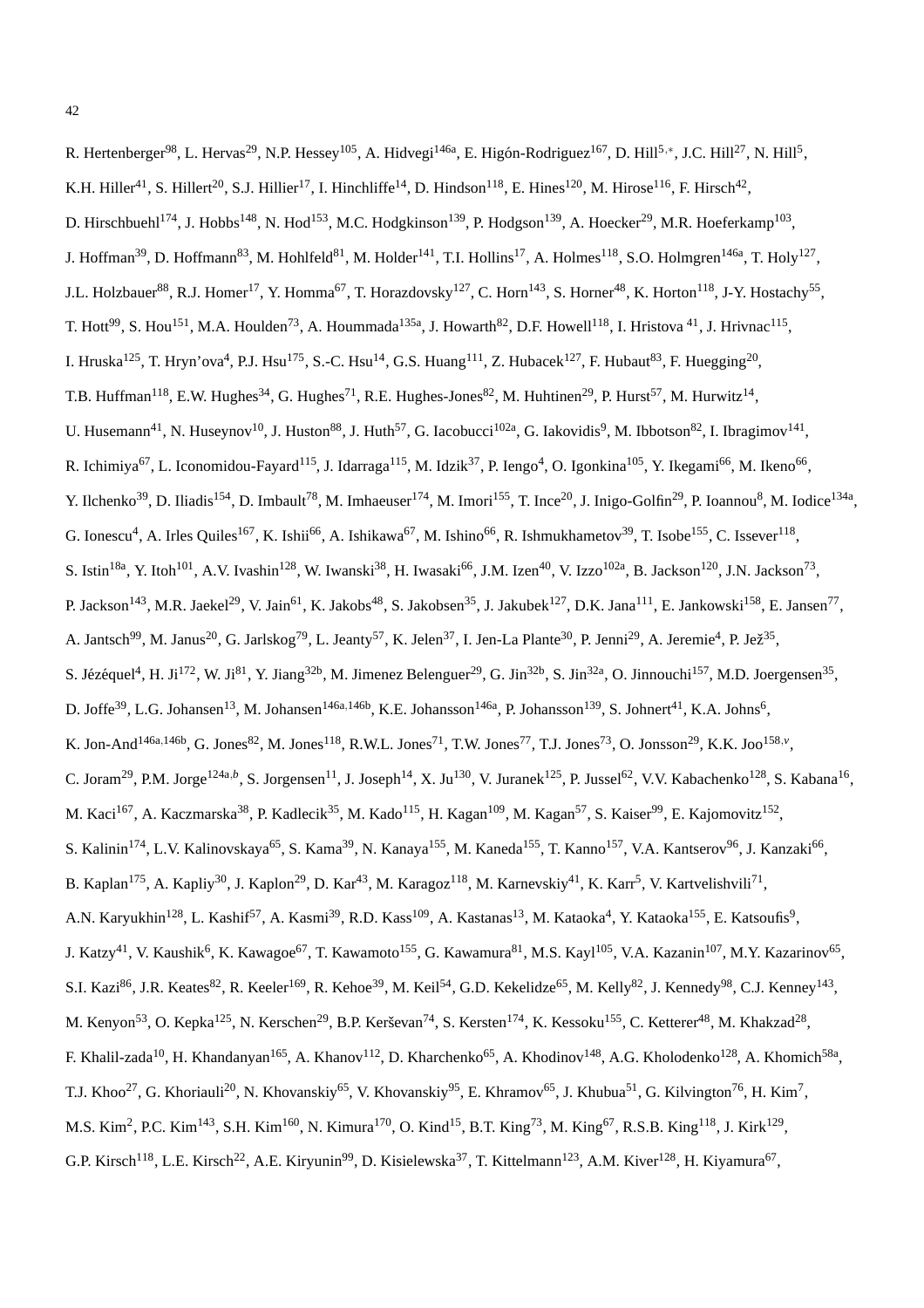E. Kladiva<sup>144b</sup>, J. Klaiber-Lodewigs<sup>42</sup>, M. Klein<sup>73</sup>, U. Klein<sup>73</sup>, K. Kleinknecht<sup>81</sup>, M. Klemetti<sup>85</sup>, A. Klier<sup>171</sup>, A. Klimentov<sup>24</sup>, R. Klingenberg<sup>42</sup>, E.B. Klinkby<sup>35</sup>, T. Klioutchnikova<sup>29</sup>, P.F. Klok<sup>104</sup>, S. Klous<sup>105</sup>, E.-E. Kluge<sup>58a</sup>, T. Kluge<sup>73</sup>, P. Kluit<sup>105</sup>, S. Kluth<sup>99</sup>, E. Kneringer<sup>62</sup>, J. Knobloch<sup>29</sup>, A. Knue<sup>54</sup>, B.R. Ko<sup>44</sup>, T. Kobayashi<sup>155</sup>, M. Kobel<sup>43</sup>, B. Koblitz<sup>29</sup>, M. Kocian<sup>143</sup>, A. Kocnar<sup>113</sup>, P. Kodys<sup>126</sup>, K. Köneke<sup>29</sup>, A.C. König<sup>104</sup>, S. Koenig<sup>81</sup>, S. König<sup>48</sup>, L. Köpke<sup>81</sup>, F. Koetsveld<sup>104</sup>, P. Koevesarki<sup>20</sup>, T. Koffas<sup>29</sup>, E. Koffeman<sup>105</sup>, F. Kohn<sup>54</sup>, Z. Kohout<sup>127</sup>, T. Kohriki<sup>66</sup>, T. Koi<sup>143</sup>, T. Kokott<sup>20</sup>, G.M. Kolachev<sup>107</sup>, H. Kolanoski<sup>15</sup>, V. Kolesnikov<sup>65</sup>, I. Koletsou<sup>89a,89b</sup>, J. Koll<sup>88</sup>, D. Kollar<sup>29</sup>, M. Kollefrath<sup>48</sup>, S.D. Kolya<sup>82</sup>, A.A. Komar<sup>94</sup>, J.R. Komaragiri<sup>142</sup>, T. Kondo<sup>66</sup>, T. Kono<sup>41,w</sup>, A.I. Kononov<sup>48</sup>, R. Konoplich<sup>108,x</sup>, N. Konstantinidis<sup>77</sup>, A. Kootz<sup>174</sup>, S. Koperny<sup>37</sup>, S.V. Kopikov<sup>128</sup>, K. Korcyl<sup>38</sup>, K. Kordas<sup>154</sup>, V. Koreshev<sup>128</sup>, A. Korn<sup>14</sup>, A. Korol<sup>107</sup>, I. Korolkov<sup>11</sup>, E.V. Korolkova<sup>139</sup>, V.A. Korotkov<sup>128</sup>, O. Kortner<sup>99</sup>, S. Kortner<sup>99</sup>, V.V. Kostyukhin<sup>20</sup>, M.J. Kotamäki<sup>29</sup>, S. Kotov<sup>99</sup>, V.M. Kotov<sup>65</sup>, C. Kourkoumelis<sup>8</sup>, A. Koutsman<sup>105</sup>, R. Kowalewski<sup>169</sup>, T.Z. Kowalski<sup>37</sup>, W. Kozanecki<sup>136</sup>, A.S. Kozhin<sup>128</sup>, V. Kral<sup>127</sup>, V.A. Kramarenko<sup>97</sup>, G. Kramberger<sup>74</sup>, O. Krasel<sup>42</sup>, M.W. Krasny<sup>78</sup>, A. Krasznahorkay<sup>108</sup>, J. Kraus<sup>88</sup>, A. Kreisel<sup>153</sup>, F. Krejci<sup>127</sup>, J. Kretzschmar<sup>73</sup>, N. Krieger<sup>54</sup>, P. Krieger<sup>158</sup>, G. Krobath<sup>98</sup>, K. Kroeninger<sup>54</sup>, H. Kroha<sup>99</sup>, J. Kroll<sup>120</sup>, J. Kroseberg<sup>20</sup>, J. Krstic<sup>12a</sup>, U. Kruchonak<sup>65</sup>, H. Krüger<sup>20</sup>, Z.V. Krumshteyn<sup>65</sup>, A. Kruth<sup>20</sup>, T. Kubota<sup>155</sup>, S. Kuehn<sup>48</sup>, A. Kugel<sup>58c</sup>, T. Kuhl<sup>174</sup>, D. Kuhn<sup>62</sup>, V. Kukhtin<sup>65</sup>, Y. Kulchitsky<sup>90</sup>, S. Kuleshov<sup>31b</sup>, C. Kummer<sup>98</sup>, M. Kuna<sup>83</sup>, N. Kundu<sup>118</sup>, J. Kunkle<sup>120</sup>, A. Kupco<sup>125</sup>, H. Kurashige<sup>67</sup>, M. Kurata<sup>160</sup>, Y.A. Kurochkin<sup>90</sup>, V. Kus<sup>125</sup>, W. Kuykendall<sup>138</sup>, M. Kuze<sup>157</sup>, P. Kuzhir<sup>91</sup>, O. Kvasnicka<sup>125</sup>, R. Kwee<sup>15</sup>, A. La Rosa<sup>29</sup>, L. La Rotonda<sup>36a,36b</sup>, L. Labarga<sup>80</sup>, J. Labbe<sup>4</sup>, C. Lacasta<sup>167</sup>, F. Lacava<sup>132a,132b</sup>, H. Lacker<sup>15</sup>, D. Lacour<sup>78</sup>, V.R. Lacuesta<sup>167</sup>, E. Ladygin<sup>65</sup>, R. Lafaye<sup>4</sup>, B. Laforge<sup>78</sup>, T. Lagouri<sup>80</sup>, S. Lai<sup>48</sup>, E. Laisne<sup>55</sup>, M. Lamanna<sup>29</sup>, M. Lambacher<sup>98</sup>, C.L. Lampen<sup>6</sup>, W. Lampl<sup>6</sup>, E. Lancon<sup>136</sup>, U. Landgraf<sup>48</sup>, M.P.J. Landon<sup>75</sup>, H. Landsman<sup>152</sup>, J.L. Lane<sup>82</sup>, C. Lange<sup>41</sup>, A.J. Lankford<sup>163</sup>, F. Lanni<sup>24</sup>, K. Lantzsch<sup>29</sup>, V.V. Lapin<sup>128,∗</sup>, S. Laplace<sup>4</sup>, C. Lapoire<sup>20</sup>, J.F. Laporte<sup>136</sup>, T. Lari<sup>89a</sup>, A.V. Larionov <sup>128</sup>, A. Larner<sup>118</sup>, C. Lasseur<sup>29</sup>, M. Lassnig<sup>29</sup>, W. Lau<sup>118</sup>, P. Laurelli<sup>47</sup>, A. Lavorato<sup>118</sup>, W. Lavrijsen<sup>14</sup>, P. Laycock<sup>73</sup>, A.B. Lazarev<sup>65</sup>, A. Lazzaro<sup>89a,89b</sup>, O. Le Dortz<sup>78</sup>, E. Le Guirriec<sup>83</sup>, C. Le Maner<sup>158</sup>, E. Le Menedeu<sup>136</sup>, M. Leahu<sup>29</sup>, A. Lebedev<sup>64</sup>, C. Lebel<sup>93</sup>, M. Lechowski<sup>115</sup>, T. LeCompte<sup>5</sup>, F. Ledroit-Guillon<sup>55</sup>, H. Lee<sup>105</sup>, J.S.H. Lee<sup>150</sup>, S.C. Lee<sup>151</sup>, L. Lee JR<sup>175</sup>, M. Lefebvre<sup>169</sup>, M. Legendre<sup>136</sup>, A. Leger<sup>49</sup>, B.C. LeGeyt<sup>120</sup>, F. Legger<sup>98</sup>, C. Leggett<sup>14</sup>, M. Lehmacher<sup>20</sup>, G. Lehmann Miotto<sup>29</sup>, M. Lehto<sup>139</sup>, X. Lei<sup>6</sup>, M.A.L. Leite<sup>23b</sup>, R. Leitner<sup>126</sup>, D. Lellouch<sup>171</sup>, J. Lellouch<sup>78</sup>, M. Leltchouk<sup>34</sup>, V. Lendermann<sup>58a</sup>, K.J.C. Leney<sup>145b</sup>, T. Lenz<sup>174</sup>, G. Lenzen<sup>174</sup>, B. Lenzi<sup>136</sup>, K. Leonhardt<sup>43</sup>, J. Lepidis <sup>174</sup>, C. Leroy<sup>93</sup>, J-R. Lessard<sup>169</sup>, J. Lesser<sup>146a</sup>, C.G. Lester<sup>27</sup>, A. Leung Fook Cheong<sup>172</sup>, J. Levêque<sup>83</sup>, D. Levin<sup>87</sup>, L.J. Levinson<sup>171</sup>, M.S. Levitski<sup>128</sup>, M. Lewandowska<sup>21</sup>, M. Leyton<sup>15</sup>, B. Li<sup>83</sup>, H. Li<sup>172</sup>, S. Li<sup>32b</sup>, X. Li<sup>87</sup>, Z. Liang<sup>39</sup>, Z. Liang<sup>118,y</sup>, B. Liberti<sup>133a</sup>, P. Lichard<sup>29</sup>, M. Lichtnecker<sup>98</sup>, K. Lie<sup>165</sup>, W. Liebig<sup>13</sup>, R. Lifshitz<sup>152</sup>, J.N. Lilley<sup>17</sup>, H. Lim<sup>5</sup>, A. Limosani<sup>86</sup>, M. Limper<sup>63</sup>, S.C. Lin<sup>151,*z*</sup>, F. Linde<sup>105</sup>, J.T. Linnemann<sup>88</sup>, E. Lipeles<sup>120</sup>, L. Lipinsky<sup>125</sup>, A. Lipniacka<sup>13</sup>, T.M. Liss<sup>165</sup>, A. Lister<sup>49</sup>, A.M. Litke<sup>137</sup>, C. Liu<sup>28</sup>, D. Liu<sup>151,aa</sup>, H. Liu<sup>87</sup>, J.B. Liu<sup>87</sup>, M. Liu<sup>32b</sup>, S. Liu<sup>2</sup>, Y. Liu<sup>32b</sup>, M. Livan<sup>119a,119b</sup>, S.S.A. Livermore<sup>118</sup>,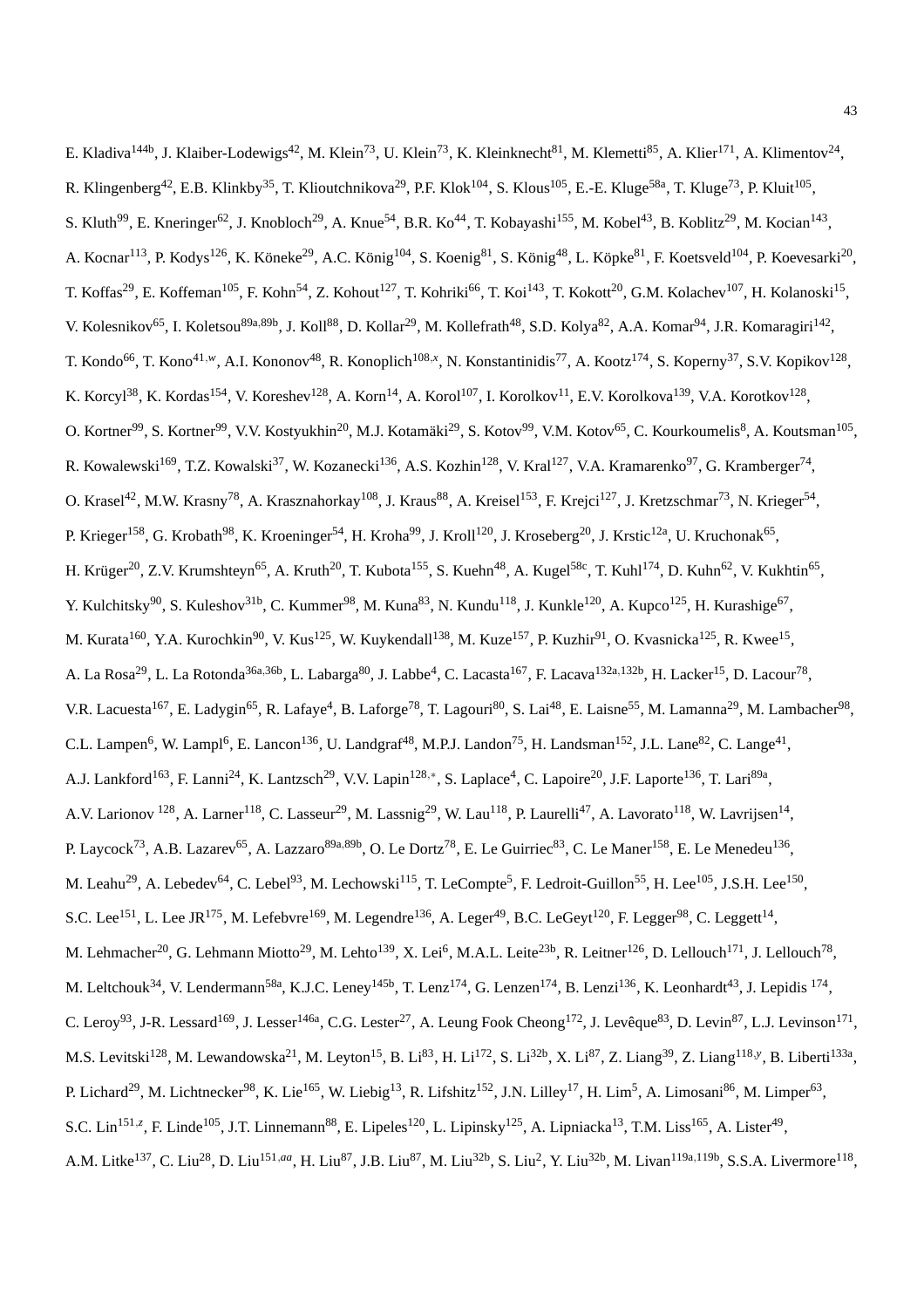A. Lleres<sup>55</sup>, S.L. Lloyd<sup>75</sup>, E. Lobodzinska<sup>41</sup>, P. Loch<sup>6</sup>, W.S. Lockman<sup>137</sup>, S. Lockwitz<sup>175</sup>, T. Loddenkoetter<sup>20</sup>, F.K. Loebinger<sup>82</sup>, A. Loginov<sup>175</sup>, C.W. Loh<sup>168</sup>, T. Lohse<sup>15</sup>, K. Lohwasser<sup>48</sup>, M. Lokajicek<sup>125</sup>, J. Loken <sup>118</sup>, V.P. Lombardo<sup>89a,89b</sup>, R.E. Long<sup>71</sup>, L. Lopes<sup>124a,b</sup>, D. Lopez Mateos<sup>34,ab</sup>, M. Losada<sup>162</sup>, P. Loscutoff<sup>14</sup>, F. Lo Sterzo<sup>132a,132b</sup>, M.J. Losty<sup>159a</sup>, X. Lou<sup>40</sup>, A. Lounis<sup>115</sup>, K.F. Loureiro<sup>162</sup>, J. Love<sup>21</sup>, P.A. Love<sup>71</sup>, A.J. Lowe<sup>143</sup>, F. Lu<sup>32a</sup>, J. Lu<sup>2</sup>, L. Lu<sup>39</sup>, H.J. Lubatti<sup>138</sup>, C. Luci<sup>132a,132b</sup>, A. Lucotte<sup>55</sup>, A. Ludwig<sup>43</sup>, D. Ludwig<sup>41</sup>, I. Ludwig<sup>48</sup>, J. Ludwig<sup>48</sup>, F. Luehring<sup>61</sup>, G. Luijckx<sup>105</sup>, D. Lumb<sup>48</sup>, L. Luminari<sup>132a</sup>, E. Lund<sup>117</sup>, B. Lund-Jensen<sup>147</sup>, B. Lundberg<sup>79</sup>, J. Lundberg<sup>29</sup>, J. Lundquist<sup>35</sup>, M. Lungwitz<sup>81</sup>, A. Lupi<sup>122a,122b</sup>, G. Lutz<sup>99</sup>, D. Lynn<sup>24</sup>, J. Lynn<sup>118</sup>, J. Lys<sup>14</sup>, E. Lytken<sup>79</sup>, H. Ma<sup>24</sup>, L.L. Ma<sup>172</sup>, M. Maaßen<sup>48</sup>, J.A. Macana Goia<sup>93</sup>, G. Maccarrone<sup>47</sup>, A. Macchiolo<sup>99</sup>, B. Maček<sup>74</sup>, J. Machado Miguens<sup>124a,b</sup>, D. Macina<sup>49</sup>, R. Mackeprang<sup>35</sup>, R.J. Madaras<sup>14</sup>, W.F. Mader<sup>43</sup>, R. Maenner<sup>58c</sup>, T. Maeno<sup>24</sup>, P. Mättig<sup>174</sup>, S. Mättig<sup>41</sup>, P.J. Magalhaes Martins<sup>124a,h</sup>, L. Magnoni<sup>29</sup>, E. Magradze<sup>51</sup>, C.A. Magrath<sup>104</sup>, Y. Mahalalel<sup>153</sup>, K. Mahboubi<sup>48</sup>, G. Mahout<sup>17</sup>, C. Maiani<sup>132a,132b</sup>, C. Maidantchik<sup>23a</sup>, A. Maio<sup>124a,q</sup>, S. Majewski<sup>24</sup>, Y. Makida<sup>66</sup>, N. Makovec<sup>115</sup>, P. Mal<sup>6</sup>, Pa. Malecki<sup>38</sup>, P. Malecki<sup>38</sup>, V.P. Maleev<sup>121</sup>, F. Malek<sup>55</sup>, U. Mallik<sup>63</sup>, D. Malon<sup>5</sup>, S. Maltezos<sup>9</sup>, V. Malyshev<sup>107</sup>, S. Malyukov<sup>65</sup>, R. Mameghani<sup>98</sup>, J. Mamuzic<sup>12b</sup>, A. Manabe<sup>66</sup>, L. Mandelli<sup>89a</sup>, I. Mandić<sup>74</sup>, R. Mandrysch<sup>15</sup>, J. Maneira<sup>124a</sup>, P.S. Mangeard<sup>88</sup>, M. Mangin-Brinet<sup>49</sup>, I.D. Manjavidze<sup>65</sup>, A. Mann<sup>54</sup>, W.A. Mann<sup>161</sup>, P.M. Manning<sup>137</sup>, A. Manousakis-Katsikakis<sup>8</sup>, B. Mansoulie<sup>136</sup>, A. Manz<sup>99</sup>, A. Mapelli<sup>29</sup>, L. Mapelli<sup>29</sup>, L. March  $^{80}$ , J.F. Marchand<sup>29</sup>, F. Marchese<sup>133a,133b</sup>, M. Marchesotti<sup>29</sup>, G. Marchiori<sup>78</sup>, M. Marcisovsky<sup>125</sup>, A. Marin<sup>21,∗</sup>, C.P. Marino<sup>61</sup>, F. Marroquim<sup>23a</sup>, R. Marshall<sup>82</sup>, Z. Marshall<sup>34,ab</sup>, F.K. Martens<sup>158</sup>, S. Marti-Garcia<sup>167</sup>, A.J. Martin<sup>175</sup>, B. Martin<sup>29</sup>, B. Martin<sup>88</sup>, F.F. Martin<sup>120</sup>, J.P. Martin<sup>93</sup>, Ph. Martin<sup>55</sup>, T.A. Martin<sup>17</sup>, B. Martin dit Latour<sup>49</sup>, M. Martinez<sup>11</sup>, V. Martinez Outschoorn<sup>57</sup>, A.C. Martyniuk<sup>82</sup>, M. Marx<sup>82</sup>, F. Marzano<sup>132a</sup>, A. Marzin<sup>111</sup>, L. Masetti<sup>81</sup>, T. Mashimo<sup>155</sup>, R. Mashinistov<sup>94</sup>, J. Masik<sup>82</sup>, A.L. Maslennikov<sup>107</sup>, M. Maß<sup>42</sup>, I. Massa<sup>19a,19b</sup>, G. Massaro<sup>105</sup>, N. Massol<sup>4</sup>, A. Mastroberardino<sup>36a,36b</sup>, T. Masubuchi<sup>155</sup>, M. Mathes<sup>20</sup>, P. Matricon<sup>115</sup>, H. Matsumoto<sup>155</sup>, H. Matsunaga<sup>155</sup>, T. Matsushita<sup>67</sup>, C. Mattravers<sup>118,ac</sup>, J.M. Maugain<sup>29</sup>, S.J. Maxfield<sup>73</sup>, E.N. May<sup>5</sup>, A. Mayne<sup>139</sup>, R. Mazini<sup>151</sup>, M. Mazur<sup>20</sup>, M. Mazzanti<sup>89a</sup>, E. Mazzoni<sup>122a,122b</sup>, S.P. Mc Kee<sup>87</sup>, A. McCarn<sup>165</sup>, R.L. McCarthy<sup>148</sup>, T.G. McCarthy<sup>28</sup>, N.A. McCubbin<sup>129</sup>, K.W. McFarlane<sup>56</sup>, J.A. Mcfayden<sup>139</sup>, S. McGarvie<sup>76</sup>, H. McGlone<sup>53</sup>, G. Mchedlidze<sup>51</sup>, R.A. McLaren<sup>29</sup>, T. Mclaughlan<sup>17</sup>, S.J. McMahon<sup>129</sup>, T.R. McMahon<sup>76</sup>, T.J. McMahon<sup>17</sup>, R.A. McPherson<sup>169,k</sup>, A. Meade<sup>84</sup>, J. Mechnich<sup>105</sup>, M. Mechtel<sup>174</sup>, M. Medinnis<sup>41</sup>, R. Meera-Lebbai<sup>111</sup>, T. Meguro<sup>116</sup>, R. Mehdiyev<sup>93</sup>, S. Mehlhase<sup>41</sup>, A. Mehta<sup>73</sup>, K. Meier<sup>58a</sup>, J. Meinhardt<sup>48</sup>,

- B. Meirose<sup>79</sup>, C. Melachrinos<sup>30</sup>, B.R. Mellado Garcia<sup>172</sup>, L. Mendoza Navas<sup>162</sup>, Z. Meng<sup>151,ad</sup>, A. Mengarelli<sup>19a,19b</sup>,
- S. Menke<sup>99</sup>, C. Menot<sup>29</sup>, E. Meoni<sup>11</sup>, D. Merkl<sup>98</sup>, P. Mermod<sup>118</sup>, L. Merola<sup>102a,102b</sup>, C. Meroni<sup>89a</sup>, F.S. Merritt<sup>30</sup>, A. Messina<sup>29</sup>,
- J. Metcalfe<sup>103</sup>, A.S. Mete<sup>64</sup>, S. Meuser<sup>20</sup>, C. Meyer<sup>81</sup>, J-P. Meyer<sup>136</sup>, J. Meyer<sup>173</sup>, J. Meyer<sup>54</sup>, T.C. Meyer<sup>29</sup>, W.T. Meyer<sup>64</sup>,
- J. Miao<sup>32d</sup>, S. Michal<sup>29</sup>, L. Micu<sup>25a</sup>, R.P. Middleton<sup>129</sup>, P. Miele<sup>29</sup>, S. Migas<sup>73</sup>, A. Migliaccio<sup>102a,102b</sup>, L. Mijović<sup>41</sup>,
- G. Mikenberg<sup>171</sup>, M. Mikestikova<sup>125</sup>, B. Mikulec<sup>49</sup>, M. Mikuž<sup>74</sup>, D.W. Miller<sup>143</sup>, R.J. Miller<sup>88</sup>, W.J. Mills<sup>168</sup>, C. Mills<sup>57</sup>,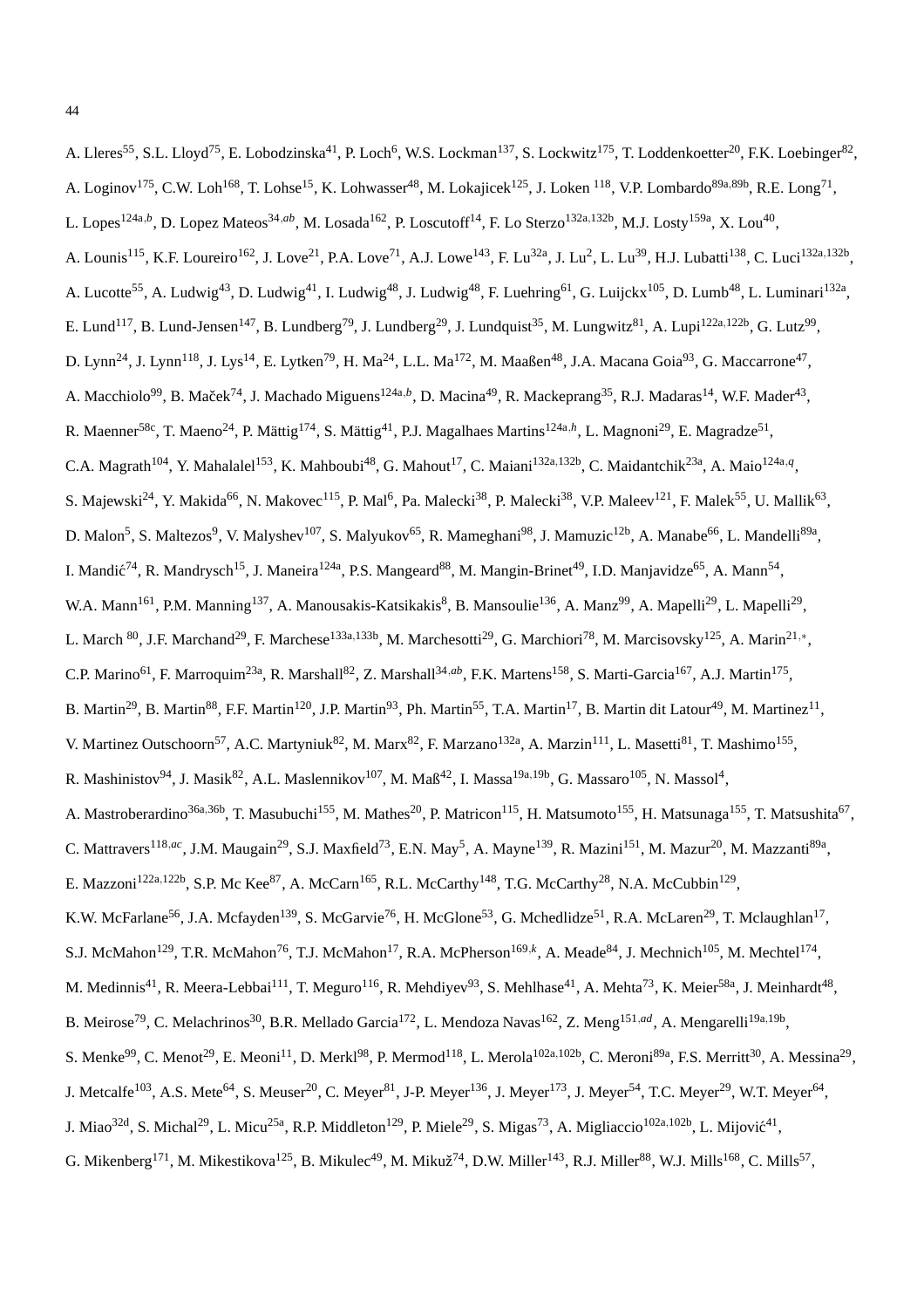A. Milov<sup>171</sup>, D.A. Milstead<sup>146a,146b</sup>, D. Milstein<sup>171</sup>, A.A. Minaenko<sup>128</sup>, M. Miñano<sup>167</sup>, I.A. Minashvili<sup>65</sup>, A.I. Mincer<sup>108</sup>, B. Mindur<sup>37</sup>, M. Mineev<sup>65</sup>, Y. Ming<sup>130</sup>, L.M. Mir<sup>11</sup>, G. Mirabelli<sup>132a</sup>, L. Miralles Verge<sup>11</sup>, S. Miscetti<sup>47</sup>, A. Misiejuk<sup>76</sup>, A. Mitra<sup>118</sup>, J. Mitrevski<sup>137</sup>, G.Y. Mitrofanov<sup>128</sup>, V.A. Mitsou<sup>167</sup>, S. Mitsui<sup>66</sup>, P.S. Miyagawa<sup>82</sup>, K. Miyazaki<sup>67</sup>, J.U. Mjörnmark<sup>79</sup>, T. Moa<sup>146a,146b</sup>, P. Mockett<sup>138</sup>, S. Moed<sup>57</sup>, V. Moeller<sup>27</sup>, K. Mönig<sup>41</sup>, N. Möser<sup>20</sup>, S. Mohapatra<sup>148</sup>, B. Mohn<sup>13</sup>, W. Mohr<sup>48</sup>, S. Mohrdieck-Möck<sup>99</sup>, A.M. Moisseev<sup>128,\*</sup>, R. Moles-Valls<sup>167</sup>, J. Molina-Perez<sup>29</sup>, L. Moneta<sup>49</sup>, J. Monk<sup>77</sup>, E. Monnier<sup>83</sup>, S. Montesano<sup>89a,89b</sup>, F. Monticelli<sup>70</sup>, S. Monzani<sup>19a,19b</sup>, R.W. Moore<sup>2</sup>, G.F. Moorhead<sup>86</sup>, C. Mora Herrera<sup>49</sup>, A. Moraes<sup>53</sup>, A. Morais<sup>124a,b</sup>, N. Morange<sup>136</sup>, J. Morel<sup>54</sup>, G. Morello<sup>36a,36b</sup>, D. Moreno<sup>81</sup>, M. Moreno Llácer<sup>167</sup>, P. Morettini<sup>50a</sup>, M. Morii<sup>57</sup>, J. Morin<sup>75</sup>, Y. Morita<sup>66</sup>, A.K. Morley<sup>29</sup>, G. Mornacchi<sup>29</sup>, M-C. Morone<sup>49</sup>, J.D. Morris<sup>75</sup>, H.G. Moser<sup>99</sup>, M. Mosidze<sup>51</sup>, J. Moss<sup>109</sup>, R. Mount<sup>143</sup>, E. Mountricha<sup>9</sup>, S.V. Mouraviev<sup>94</sup>, T.H. Moye<sup>17</sup>, E.J.W. Moyse<sup>84</sup>, M. Mudrinic<sup>12b</sup>, F. Mueller<sup>58a</sup>, J. Mueller<sup>123</sup>, K. Mueller<sup>20</sup>, T.A. Müller<sup>98</sup>, D. Muenstermann<sup>42</sup>, A. Muijs<sup>105</sup>, A. Muir<sup>168</sup>, Y. Munwes<sup>153</sup>, K. Murakami<sup>66</sup>, W.J. Murray<sup>129</sup>, I. Mussche<sup>105</sup>, E. Musto<sup>102a,102b</sup>, A.G. Myagkov<sup>128</sup>, M. Myska<sup>125</sup>, J. Nadal<sup>11</sup>, K. Nagai $^{160}$ , K. Nagano $^{66}$ , Y. Nagasaka $^{60}$ , A.M. Nairz $^{29}$ , Y. Nakahama $^{115}$ , K. Nakamura $^{155}$ , I. Nakano $^{110}$ , G. Nanava $^{20}$ , A. Napier<sup>161</sup>, M. Nash<sup>77,ae</sup>, I. Nasteva<sup>82</sup>, N.R. Nation<sup>21</sup>, T. Nattermann<sup>20</sup>, T. Naumann<sup>41</sup>, F. Nauyock<sup>82</sup>, G. Navarro<sup>162</sup>, H.A. Neal<sup>87</sup>, E. Nebot<sup>80</sup>, P. Nechaeva<sup>94</sup>, A. Negri<sup>119a,119b</sup>, G. Negri<sup>29</sup>, S. Nektarijevic<sup>49</sup>, A. Nelson<sup>64</sup>, S. Nelson<sup>143</sup>, T.K. Nelson<sup>143</sup>, S. Nemecek<sup>125</sup>, P. Nemethy<sup>108</sup>, A.A. Nepomuceno<sup>23a</sup>, M. Nessi<sup>29</sup>, S.Y. Nesterov<sup>121</sup>, M.S. Neubauer<sup>165</sup>, L. Neukermans<sup>4</sup>, A. Neusiedl<sup>81</sup>, R.M. Neves<sup>108</sup>, P. Nevski<sup>24</sup>, P.R. Newman<sup>17</sup>, C. Nicholson<sup>53</sup>, R.B. Nickerson<sup>118</sup>, R. Nicolaidou<sup>136</sup>, L. Nicolas<sup>139</sup>, B. Nicquevert<sup>29</sup>, F. Niedercorn<sup>115</sup>, J. Nielsen<sup>137</sup>, T. Niinikoski<sup>29</sup>, A. Nikiforov<sup>15</sup>, V. Nikolaenko<sup>128</sup>, K. Nikolaev<sup>65</sup>, I. Nikolic-Audit<sup>78</sup>, K. Nikolopoulos<sup>24</sup>, H. Nilsen<sup>48</sup>, P. Nilsson<sup>7</sup>, Y. Ninomiya <sup>155</sup>, A. Nisati<sup>132a</sup>, T. Nishiyama<sup>67</sup>, R. Nisius<sup>99</sup>, L. Nodulman<sup>5</sup>, M. Nomachi<sup>116</sup>, I. Nomidis<sup>154</sup>, H. Nomoto<sup>155</sup>, M. Nordberg<sup>29</sup>, B. Nordkvist<sup>146a,146b</sup>, O. Norniella Francisco<sup>11</sup>, P.R. Norton<sup>129</sup>, J. Novakova<sup>126</sup>, M. Nozaki<sup>66</sup>, M. Nožička<sup>41</sup>, I.M. Nugent<sup>159a</sup>, A.-E. Nuncio-Quiroz<sup>20</sup>, G. Nunes Hanninger<sup>20</sup>, T. Nunnemann<sup>98</sup>, E. Nurse<sup>77</sup>, T. Nyman<sup>29</sup>, B.J. O'Brien<sup>45</sup>, S.W. O'Neale<sup>17,\*</sup>, D.C. O'Neil<sup>142</sup>, V. O'Shea<sup>53</sup>, F.G. Oakham<sup>28,af</sup>, H. Oberlack<sup>99</sup>, J. Ocariz<sup>78</sup>, A. Ochi<sup>67</sup>, S. Oda<sup>155</sup>, S. Odaka<sup>66</sup>, J. Odier<sup>83</sup>, G.A. Odino<sup>50a,50b</sup>, H. Ogren<sup>61</sup>, A. Oh<sup>82</sup>, S.H. Oh<sup>44</sup>, C.C. Ohm<sup>146a,146b</sup>, T. Ohshima<sup>101</sup>, H. Ohshita<sup>140</sup>, T.K. Ohska<sup>66</sup>, T. Ohsugi<sup>59</sup>, S. Okada<sup>67</sup>, H. Okawa<sup>163</sup>, Y. Okumura<sup>101</sup>, T. Okuyama<sup>155</sup>, M. Olcese<sup>50a</sup>, A.G. Olchevski<sup>65</sup>, M. Oliveira<sup>124a,h</sup>, D. Oliveira Damazio<sup>24</sup>, C. Oliver<sup>80</sup>, E. Oliver Garcia<sup>167</sup>, D. Olivito<sup>120</sup>, A. Olszewski<sup>38</sup>, J. Olszowska<sup>38</sup>, C. Omachi<sup>67,ag</sup>, A. Onofre<sup>124a,ah</sup>, P.U.E. Onyisi<sup>30</sup>, C.J. Oram<sup>159a</sup>, G. Ordonez<sup>104</sup>, M.J. Oreglia<sup>30</sup>, F. Orellana<sup>49</sup>, Y. Oren<sup>153</sup>, D. Orestano<sup>134a,134b</sup>, I. Orlov<sup>107</sup>, C. Oropeza Barrera<sup>53</sup>, R.S. Orr<sup>158</sup>, E.O. Ortega<sup>130</sup>, B. Osculati<sup>50a,50b</sup>, R. Ospanov<sup>120</sup>, C. Osuna<sup>11</sup>, G. Otero y Garzon<sup>26</sup>, J.P Ottersbach<sup>105</sup>, B. Ottewell<sup>118</sup>, M. Ouchrif<sup>135c</sup>, F. Ould-Saada<sup>117</sup>, A. Ouraou<sup>136</sup>, Q. Ouyang<sup>32a</sup>, M. Owen<sup>82</sup>, S. Owen<sup>139</sup>, A Oyarzun<sup>31b</sup>, O.K. Øye<sup>13</sup>, V.E. Ozcan<sup>77</sup>, N. Ozturk<sup>7</sup>, A. Pacheco Pages<sup>11</sup>, C. Padilla Aranda<sup>11</sup>, E. Paganis<sup>139</sup>, F. Paige<sup>24</sup>, K. Pajchel<sup>117</sup>, S. Palestini<sup>29</sup>, D. Pallin<sup>33</sup>, A. Palma<sup>124a,b</sup>, J.D. Palmer<sup>17</sup>, M.J. Palmer<sup>27</sup>, Y.B. Pan<sup>172</sup>,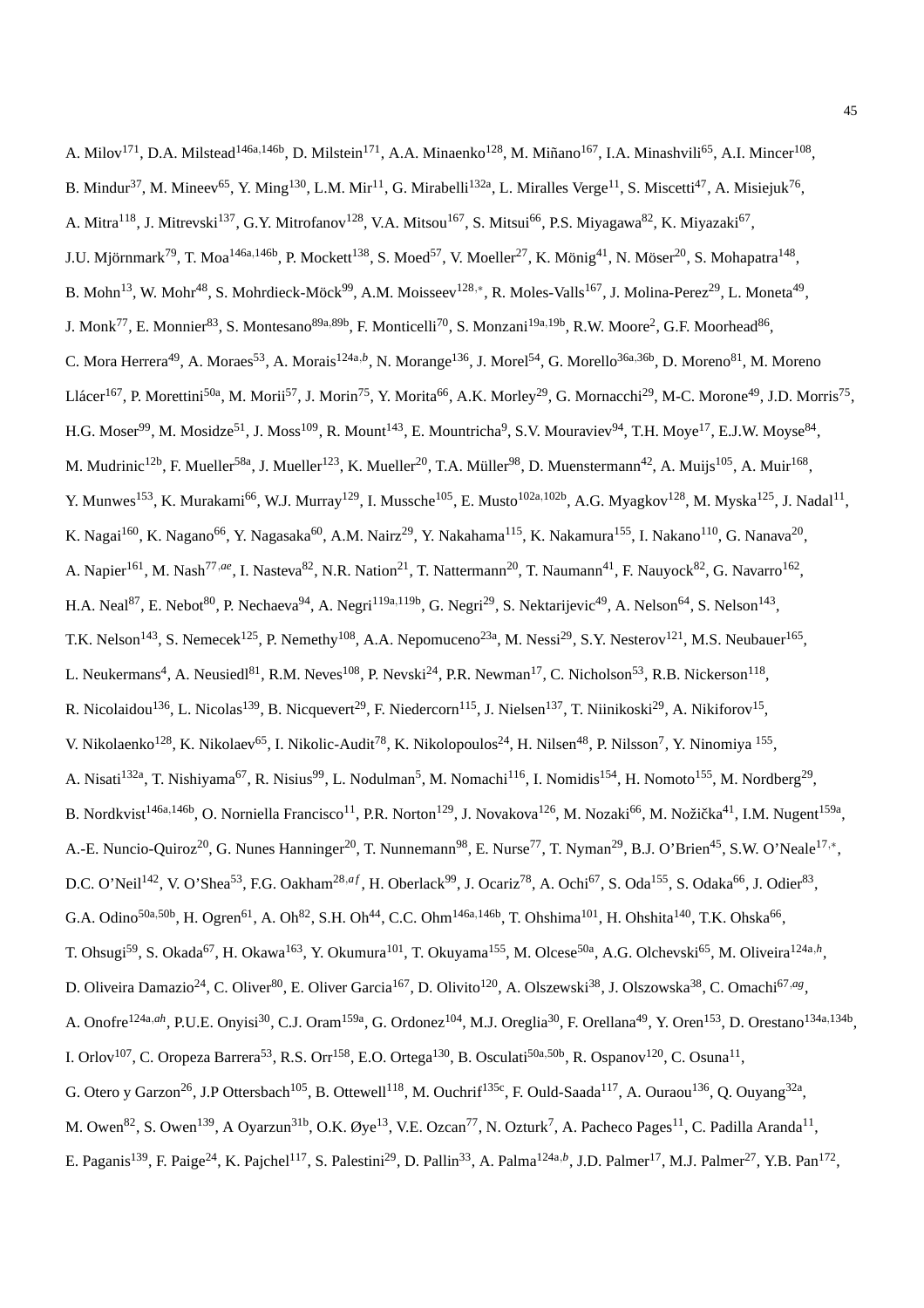A. Paoloni<sup>133a,133b</sup>, Th.D. Papadopoulou<sup>9</sup>, A. Paramonov<sup>5</sup>, S.J. Park<sup>54</sup>, W. Park<sup>24,ai</sup>, M.A. Parker<sup>27</sup>, F. Parodi<sup>50a,50b</sup>, J.A. Parsons<sup>34</sup>, U. Parzefall<sup>48</sup>, E. Pasqualucci<sup>132a</sup>, A. Passeri<sup>134a</sup>, F. Pastore<sup>134a,134b</sup>, Fr. Pastore<sup>29</sup>, G. Pásztor <sup>49,*aj*</sup>, S. Pataraia<sup>172</sup>, N. Patel<sup>150</sup>, J.R. Pater<sup>82</sup>, S. Patricelli<sup>102a,102b</sup>, T. Pauly<sup>29</sup>, M. Pecsy<sup>144a</sup>, M.I. Pedraza Morales<sup>172</sup>, S.J.M. Peeters<sup>105</sup>, S.V. Peleganchuk<sup>107</sup>, H. Peng<sup>172</sup>, R. Pengo<sup>29</sup>, A. Penson<sup>34</sup>, J. Penwell<sup>61</sup>, M. Perantoni<sup>23a</sup>, K. Perez<sup>34,ab</sup>, T. Perez Cavalcanti<sup>41</sup>, E. Perez Codina<sup>11</sup>, M.T. Pérez García-Estañ<sup>167</sup>, V. Perez Reale<sup>34</sup>, I. Peric<sup>20</sup>, L. Perini<sup>89a,89b</sup>, H. Pernegger<sup>29</sup>, R. Perrino<sup>72a</sup>, P. Perrodo<sup>4</sup>, S. Persembe<sup>3a</sup>, P. Perus<sup>115</sup>, V.D. Peshekhonov<sup>65</sup>, E. Petereit<sup>5</sup>, O. Peters<sup>105</sup>, B.A. Petersen<sup>29</sup>, J. Petersen<sup>29</sup>, T.C. Petersen<sup>35</sup>, E. Petit<sup>83</sup>, A. Petridis<sup>154</sup>, C. Petridou<sup>154</sup>, E. Petrolo<sup>132a</sup>, F. Petrucci<sup>134a,134b</sup>, D Petschull<sup>41</sup>, M. Petteni<sup>142</sup>, R. Pezoa<sup>31b</sup>, A. Phan<sup>86</sup>, A.W. Phillips<sup>27</sup>, P.W. Phillips<sup>129</sup>, G. Piacquadio<sup>29</sup>, E. Piccaro<sup>75</sup>, M. Piccinini<sup>19a,19b</sup>, A. Pickford<sup>53</sup>, R. Piegaia<sup>26</sup>, J.E. Pilcher<sup>30</sup>, A.D. Pilkington<sup>82</sup>, J. Pina<sup>124a,q</sup>, M. Pinamonti<sup>164a,164c</sup>, J.L. Pinfold<sup>2</sup>, J. Ping<sup>32c</sup>, B. Pinto<sup>124a,b</sup>, O. Pirotte<sup>29</sup>, C. Pizio<sup>89a,89b</sup>, R. Placakyte<sup>41</sup>, M. Plamondon<sup>169</sup>, W.G. Plano<sup>82</sup>, M.-A. Pleier<sup>24</sup>, A.V. Pleskach<sup>128</sup>, A. Poblaguev<sup>24</sup>, S. Poddar<sup>58a</sup>, F. Podlyski<sup>33</sup>, L. Poggioli<sup>115</sup>, T. Poghosyan<sup>20</sup>, M. Pohl<sup>49</sup>, F. Polci<sup>55</sup>, G. Polesello<sup>119a</sup>, A. Policicchio<sup>138</sup>, A. Polini<sup>19a</sup>, J. Poll<sup>75</sup>, V. Polychronakos<sup>24</sup>, D.M. Pomarede<sup>136</sup>, D. Pomeroy<sup>22</sup>, K. Pommès<sup>29</sup>, L. Pontecorvo<sup>132a</sup>, B.G. Pope<sup>88</sup>, G.A. Popeneciu<sup>25a</sup>, D.S. Popovic<sup>12a</sup>, A. Poppleton<sup>29</sup>, X. Portell Bueso<sup>48</sup>, R. Porter<sup>163</sup>, C. Posch<sup>21</sup>, G.E. Pospelov<sup>99</sup>, S. Pospisil<sup>127</sup>, I.N. Potrap<sup>99</sup>, C.J. Potter<sup>149</sup>, C.T. Potter<sup>85</sup>, G. Poulard<sup>29</sup>, J. Poveda<sup>172</sup>, R. Prabhu<sup>77</sup>, P. Pralavorio<sup>83</sup>, S. Prasad<sup>57</sup>, R. Pravahan<sup>7</sup>, S. Prell<sup>64</sup>, K. Pretzl<sup>16</sup>, L. Pribyl<sup>29</sup>, D. Price<sup>61</sup>, L.E. Price<sup>5</sup>, M.J. Price<sup>29</sup>, P.M. Prichard<sup>73</sup>, D. Prieur<sup>123</sup>, M. Primavera<sup>72a</sup>, K. Prokofiev<sup>29</sup>, F. Prokoshin<sup>31b</sup>, S. Protopopescu<sup>24</sup>, J. Proudfoot<sup>5</sup>, X. Prudent<sup>43</sup>, H. Przysiezniak<sup>4</sup>, S. Psoroulas<sup>20</sup>, E. Ptacek<sup>114</sup>, J. Purdham<sup>87</sup>, M. Purohit<sup>24,ak</sup>, P. Puzo<sup>115</sup>, Y. Pylypchenko<sup>117</sup>, J. Qian<sup>87</sup>, Z. Qian<sup>83</sup>, Z. Qin<sup>41</sup>, A. Quadt<sup>54</sup>, D.R. Quarrie<sup>14</sup>, W.B. Quayle<sup>172</sup>, F. Quinonez<sup>31a</sup>, M. Raas<sup>104</sup>, V. Radescu<sup>58b</sup>, B. Radics<sup>20</sup>, T. Rador<sup>18a</sup>, F. Ragusa<sup>89a,89b</sup>, G. Rahal<sup>177</sup>, A.M. Rahimi<sup>109</sup>, S. Rajagopalan<sup>24</sup>, S. Rajek<sup>42</sup>, M. Rammensee<sup>48</sup>, M. Rammes<sup>141</sup>, M. Ramstedt<sup>146a,146b</sup>, K. Randrianarivony<sup>28</sup>, P.N. Ratoff<sup>71</sup>, F. Rauscher<sup>98</sup>, E. Rauter<sup>99</sup>, M. Raymond<sup>29</sup>, A.L. Read<sup>117</sup>, D.M. Rebuzzi<sup>119a,119b</sup>, A. Redelbach<sup>173</sup>, G. Redlinger<sup>24</sup>, R. Reece<sup>120</sup>, K. Reeves<sup>40</sup>, A. Reichold<sup>105</sup>, E. Reinherz-Aronis<sup>153</sup>, A Reinsch<sup>114</sup>, I. Reisinger<sup>42</sup>, D. Reljic<sup>12a</sup>, C. Rembser<sup>29</sup>, Z.L. Ren<sup>151</sup>, A. Renaud<sup>115</sup>, P. Renkel<sup>39</sup>, B. Rensch<sup>35</sup>, M. Rescigno<sup>132a</sup>, S. Resconi<sup>89a</sup>, B. Resende<sup>136</sup>, P. Reznicek<sup>98</sup>, R. Rezvani<sup>158</sup>, A. Richards<sup>77</sup>, R. Richter<sup>99</sup>, E. Richter-Was<sup>38,al</sup>, M. Ridel<sup>78</sup>, S. Rieke<sup>81</sup>, M. Rijpstra<sup>105</sup>, M. Rijssenbeek<sup>148</sup>, A. Rimoldi<sup>119a,119b</sup>, L. Rinaldi<sup>19a</sup>, R.R. Rios<sup>39</sup>, I. Riu<sup>11</sup>, G. Rivoltella<sup>89a,89b</sup>, F. Rizatdinova<sup>112</sup>, E. Rizvi<sup>75</sup>, S.H. Robertson<sup>85,k</sup>, A. Robichaud-Veronneau<sup>49</sup>, D. Robinson<sup>27</sup>, JEM Robinson<sup>77</sup>, M. Robinson<sup>114</sup>, A. Robson<sup>53</sup>, J.G. Rocha de Lima<sup>106</sup>, C. Roda<sup>122a,122b</sup>, D. Roda Dos Santos<sup>29</sup>, S. Rodier<sup>80</sup>, D. Rodriguez<sup>162</sup>, Y. Rodriguez Garcia<sup>15</sup>, A. Roe<sup>54</sup>, S. Roe<sup>29</sup>, O. Røhne<sup>117</sup>, V. Rojo<sup>1</sup>, S. Rolli<sup>161</sup>, A. Romaniouk<sup>96</sup>, V.M. Romanov<sup>65</sup>, G. Romeo<sup>26</sup>, D. Romero Maltrana<sup>31a</sup>, L. Roos<sup>78</sup>, E. Ros<sup>167</sup>, S. Rosati<sup>138</sup>, M Rose<sup>76</sup>, G.A. Rosenbaum<sup>158</sup>,

E. Panagiotopoulou<sup>9</sup>, B. Panes<sup>31a</sup>, N. Panikashvili<sup>87</sup>, S. Panitkin<sup>24</sup>, D. Pantea<sup>25a</sup>, M. Panuskova<sup>125</sup>, V. Paolone<sup>123</sup>,

E.I. Rosenberg<sup>64</sup>, P.L. Rosendahl<sup>13</sup>, L. Rosselet<sup>49</sup>, V. Rossetti<sup>11</sup>, E. Rossi<sup>102a,102b</sup>, L.P. Rossi<sup>50a</sup>, L. Rossi<sup>89a,89b</sup>, M. Rotaru<sup>25a</sup>,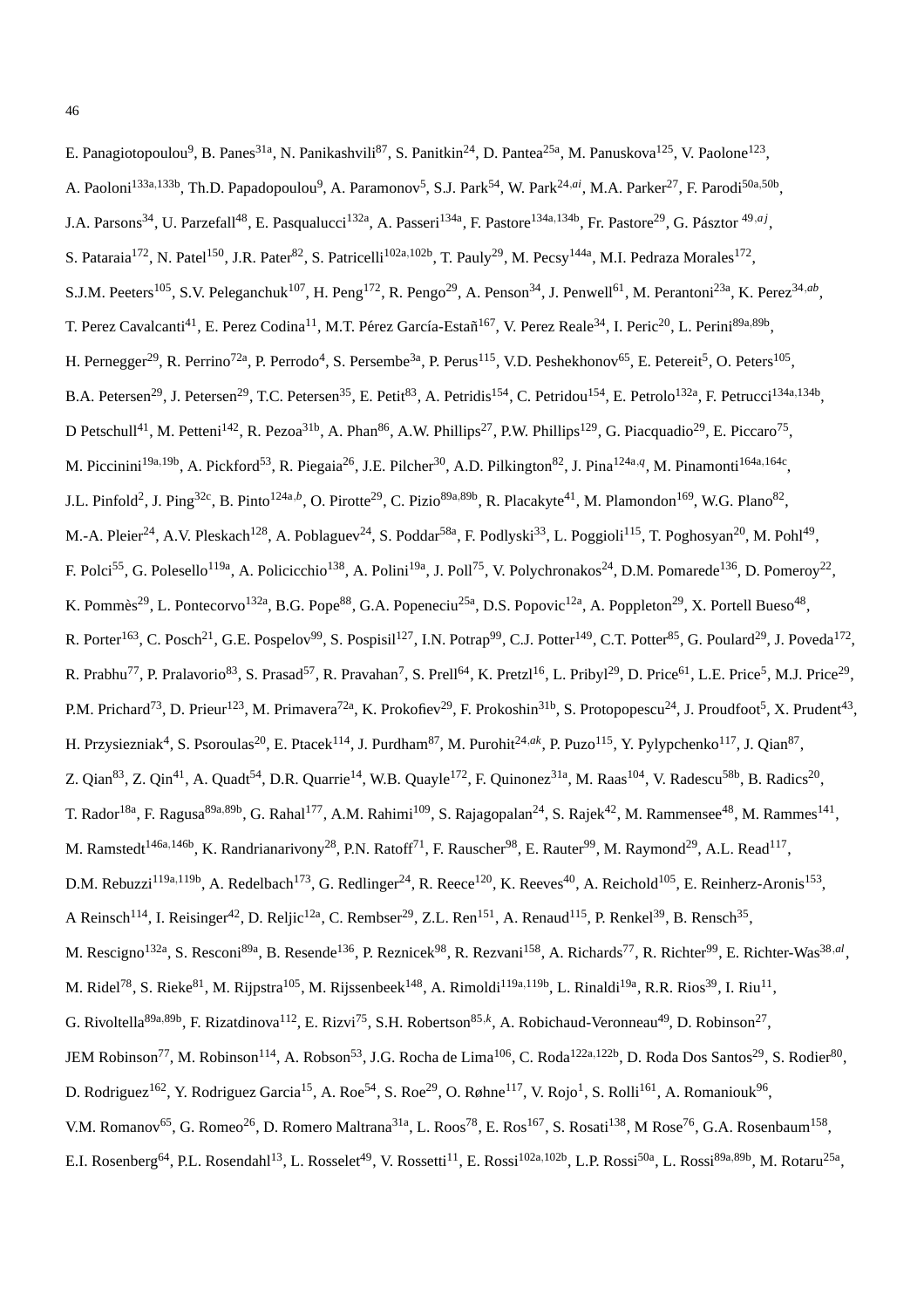- I. Rubinskiy<sup>41</sup>, B. Ruckert<sup>98</sup>, N. Ruckstuhl<sup>105</sup>, V.I. Rud<sup>97</sup>, G. Rudolph<sup>62</sup>, F. Rühr<sup>6</sup>, A. Ruiz-Martinez<sup>64</sup>,
- E. Rulikowska-Zarebska<sup>37</sup>, V. Rumiantsev<sup>91,∗</sup>, L. Rumyantsev<sup>65</sup>, K. Runge<sup>48</sup>, O. Runolfsson<sup>20</sup>, Z. Rurikova<sup>48</sup>,
- N.A. Rusakovich<sup>65</sup>, D.R. Rust<sup>61</sup>, J.P. Rutherfoord<sup>6</sup>, C. Ruwiedel<sup>14</sup>, P. Ruzicka<sup>125</sup>, Y.F. Ryabov<sup>121</sup>, V. Ryadovikov<sup>128</sup>, P. Ryan<sup>88</sup>,
- M. Rybar<sup>126</sup>, G. Rybkin<sup>115</sup>, N.C. Ryder<sup>118</sup>, S. Rzaeva<sup>10</sup>, A.F. Saavedra<sup>150</sup>, I. Sadeh<sup>153</sup>, H.F-W. Sadrozinski<sup>137</sup>, R. Sadykov<sup>65</sup>,
- F. Safai Tehrani<sup>132a,132b</sup>, H. Sakamoto<sup>155</sup>, G. Salamanna<sup>105</sup>, A. Salamon<sup>133a</sup>, M. Saleem<sup>111</sup>, D. Salihagic<sup>99</sup>, A. Salnikov<sup>143</sup>,
- J. Salt<sup>167</sup>, B.M. Salvachua Ferrando<sup>5</sup>, D. Salvatore<sup>36a,36b</sup>, F. Salvatore<sup>149</sup>, A. Salzburger<sup>29</sup>, D. Sampsonidis<sup>154</sup>, B.H. Samset<sup>117</sup>,
- H. Sandaker<sup>13</sup>, H.G. Sander<sup>81</sup>, M.P. Sanders<sup>98</sup>, M. Sandhoff<sup>174</sup>, P. Sandhu<sup>158</sup>, T. Sandoval<sup>27</sup>, R. Sandstroem<sup>105</sup>, S. Sandvoss<sup>174</sup>,
- D.P.C. Sankey<sup>129</sup>, A. Sansoni<sup>47</sup>, C. Santamarina Rios<sup>85</sup>, C. Santoni<sup>33</sup>, R. Santonico<sup>133a,133b</sup>, H. Santos<sup>124a</sup>, J.G. Saraiva<sup>124a, q</sup>,
- T. Sarangi<sup>172</sup>, E. Sarkisyan-Grinbaum<sup>7</sup>, F. Sarri<sup>122a,122b</sup>, G. Sartisohn<sup>174</sup>, O. Sasaki<sup>66</sup>, T. Sasaki<sup>66</sup>, N. Sasao<sup>68</sup>,
- I. Satsounkevitch<sup>90</sup>, G. Sauvage<sup>4</sup>, J.B. Sauvan<sup>115</sup>, P. Savard<sup>158,af</sup>, V. Savinov<sup>123</sup>, P. Savva <sup>9</sup>, L. Sawyer<sup>24,am</sup>, D.H. Saxon<sup>53</sup>,
- L.P. Says<sup>33</sup>, C. Sbarra<sup>19a,19b</sup>, A. Sbrizzi<sup>19a,19b</sup>, O. Scallon<sup>93</sup>, D.A. Scannicchio<sup>163</sup>, J. Schaarschmidt<sup>43</sup>, P. Schacht<sup>99</sup>,
- U. Schäfer<sup>81</sup>, S. Schaetzel<sup>58b</sup>, A.C. Schaffer<sup>115</sup>, D. Schaile<sup>98</sup>, R.D. Schamberger<sup>148</sup>, A.G. Schamov<sup>107</sup>, V. Scharf<sup>58a</sup>,
- V.A. Schegelsky<sup>121</sup>, D. Scheirich<sup>87</sup>, M.I. Scherzer<sup>14</sup>, C. Schiavi<sup>50a,50b</sup>, J. Schieck<sup>98</sup>, M. Schioppa<sup>36a,36b</sup>, S. Schlenker<sup>29</sup>,
- J.L. Schlereth<sup>5</sup>, E. Schmidt<sup>48</sup>, M.P. Schmidt<sup>175,\*</sup>, K. Schmieden<sup>20</sup>, C. Schmitt<sup>81</sup>, M. Schmitz<sup>20</sup>, A. Schöning<sup>58b</sup>, M. Schott<sup>29</sup>,
- D. Schouten<sup>142</sup>, J. Schovancova<sup>125</sup>, M. Schram<sup>85</sup>, A. Schreiner<sup>63</sup>, C. Schroeder<sup>81</sup>, N. Schroer<sup>58c</sup>, S. Schuh<sup>29</sup>, G. Schuler<sup>29</sup>,
- J. Schultes<sup>174</sup>, H.-C. Schultz-Coulon<sup>58a</sup>, H. Schulz<sup>15</sup>, J.W. Schumacher<sup>20</sup>, M. Schumacher<sup>48</sup>, B.A. Schumm<sup>137</sup>, Ph. Schune<sup>136</sup>,
- C. Schwanenberger<sup>82</sup>, A. Schwartzman<sup>143</sup>, D. Schweiger<sup>29</sup>, Ph. Schwemling<sup>78</sup>, R. Schwienhorst<sup>88</sup>, R. Schwierz<sup>43</sup>,
- J. Schwindling<sup>136</sup>, W.G. Scott<sup>129</sup>, J. Searcy<sup>114</sup>, E. Sedykh<sup>121</sup>, E. Segura<sup>11</sup>, S.C. Seidel<sup>103</sup>, A. Seiden<sup>137</sup>, F. Seifert<sup>43</sup>,
- J.M. Seixas<sup>23a</sup>, G. Sekhniaidze<sup>102a</sup>, D.M. Seliverstov<sup>121</sup>, B. Sellden<sup>146a</sup>, G. Sellers<sup>73</sup>, M. Seman<sup>144b</sup>, N. Semprini-Cesari<sup>19a,19b</sup>,
- C. Serfon<sup>98</sup>, L. Serin<sup>115</sup>, R. Seuster<sup>99</sup>, H. Severini<sup>111</sup>, M.E. Sevior<sup>86</sup>, A. Sfyrla<sup>29</sup>, E. Shabalina<sup>54</sup>, M. Shamim<sup>114</sup>, L.Y. Shan<sup>32a</sup>,
- J.T. Shank<sup>21</sup>, Q.T. Shao<sup>86</sup>, M. Shapiro<sup>14</sup>, P.B. Shatalov<sup>95</sup>, L. Shaver<sup>6</sup>, C. Shaw<sup>53</sup>, K. Shaw<sup>164a,164c</sup>, D. Sherman<sup>175</sup>,
- P. Sherwood<sup>77</sup>, A. Shibata<sup>108</sup>, S. Shimizu<sup>29</sup>, M. Shimojima<sup>100</sup>, T. Shin<sup>56</sup>, A. Shmeleva<sup>94</sup>, M.J. Shochet<sup>30</sup>, D. Short<sup>118</sup>,
- M.A. Shupe<sup>6</sup>, P. Sicho<sup>125</sup>, A. Sidoti<sup>15</sup>, A. Siebel<sup>174</sup>, F Siegert<sup>48</sup>, J. Siegrist<sup>14</sup>, Dj. Sijacki<sup>12a</sup>, O. Silbert<sup>171</sup>, Y. Silver<sup>153</sup>,
- D. Silverstein<sup>143</sup>, S.B. Silverstein<sup>146a</sup>, V. Simak<sup>127</sup>, Lj. Simic<sup>12a</sup>, S. Simion<sup>115</sup>, B. Simmons<sup>77</sup>, M. Simonyan<sup>35</sup>, P. Sinervo<sup>158</sup>,
- N.B. Sinev<sup>114</sup>, V. Sipica<sup>141</sup>, G. Siragusa<sup>81</sup>, A.N. Sisakyan<sup>65</sup>, S.Yu. Sivoklokov<sup>97</sup>, J. Sjölin<sup>146a,146b</sup>, T.B. Sjursen<sup>13</sup>,
- L.A. Skinnari<sup>14</sup>, K. Skovpen<sup>107</sup>, P. Skubic<sup>111</sup>, N. Skvorodnev<sup>22</sup>, M. Slater<sup>17</sup>, T. Slavicek<sup>127</sup>, K. Sliwa<sup>161</sup>, T.J. Sloan<sup>71</sup>,
- J. Sloper<sup>29</sup>, V. Smakhtin<sup>171</sup>, S.Yu. Smirnov<sup>96</sup>, L.N. Smirnova<sup>97</sup>, O. Smirnova<sup>79</sup>, B.C. Smith<sup>57</sup>, D. Smith<sup>143</sup>, K.M. Smith<sup>53</sup>,
- M. Smizanska<sup>71</sup>, K. Smolek<sup>127</sup>, A.A. Snesarev<sup>94</sup>, S.W. Snow<sup>82</sup>, J. Snow<sup>111</sup>, J. Snuverink<sup>105</sup>, S. Snyder<sup>24</sup>, M. Soares<sup>124a</sup>,
- R. Sobie<sup>169,k</sup>, J. Sodomka<sup>127</sup>, A. Soffer<sup>153</sup>, C.A. Solans<sup>167</sup>, M. Solar<sup>127</sup>, J. Solc<sup>127</sup>, U. Soldevila<sup>167</sup>,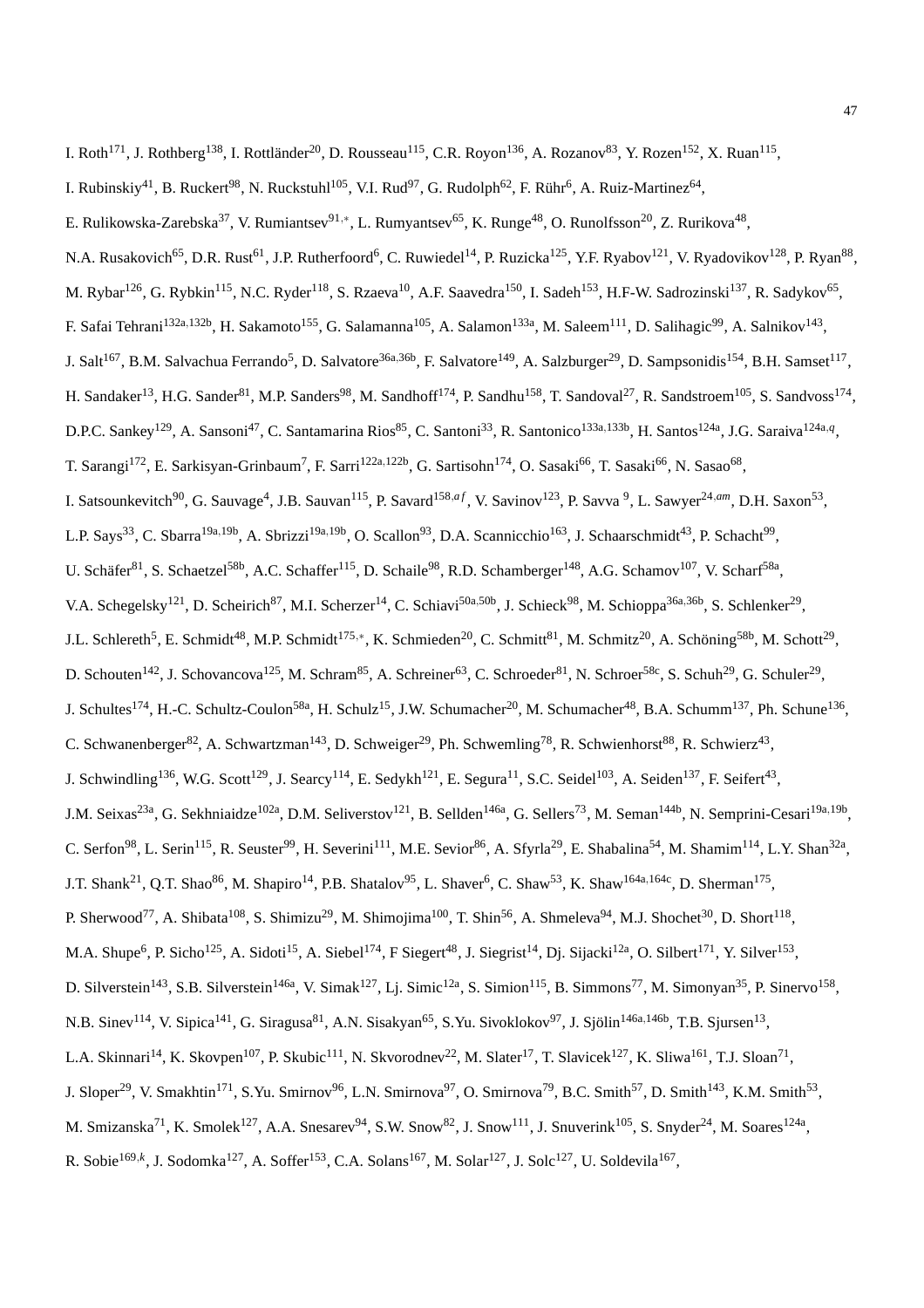| E. Solfaroli Camillocci <sup>132a,132b</sup> , A.A. Solodkov <sup>128</sup> , O.V. Solovyanov <sup>128</sup> , J. Sondericker <sup>24</sup> , N. Soni <sup>2</sup> , V. Sopko <sup>127</sup> , B. Sopko <sup>127</sup> ,                           |
|----------------------------------------------------------------------------------------------------------------------------------------------------------------------------------------------------------------------------------------------------|
| M. Sorbi <sup>89a,89b</sup> , M. Sosebee <sup>7</sup> , A. Soukharev <sup>107</sup> , S. Spagnolo <sup>72a,72b</sup> , F. Spanò <sup>34</sup> , R. Spighi <sup>19a</sup> , G. Spigo <sup>29</sup> , F. Spila <sup>132a,132b</sup> ,                |
| E. Spiriti <sup>134a</sup> , R. Spiwoks <sup>29</sup> , M. Spousta <sup>126</sup> , T. Spreitzer <sup>158</sup> , B. Spurlock <sup>7</sup> , R.D. St. Denis <sup>53</sup> , T. Stahl <sup>141</sup> , J. Stahlman <sup>120</sup> ,                 |
| R. Stamen <sup>58a</sup> , E. Stanecka <sup>29</sup> , R.W. Stanek <sup>5</sup> , C. Stanescu <sup>134a</sup> , S. Stapnes <sup>117</sup> , E.A. Starchenko <sup>128</sup> , J. Stark <sup>55</sup> , P. Staroba <sup>125</sup> ,                  |
| P. Starovoitov <sup>91</sup> , A. Staude <sup>98</sup> , P. Stavina <sup>144a</sup> , G. Stavropoulos <sup>14</sup> , G. Steele <sup>53</sup> , E. Stefanidis <sup>77</sup> , P. Steinbach <sup>43</sup> , P. Steinberg <sup>24</sup> ,            |
| I. Stekl <sup>127</sup> , B. Stelzer <sup>142</sup> , H.J. Stelzer <sup>41</sup> , O. Stelzer-Chilton <sup>159a</sup> , H. Stenzel <sup>52</sup> , K. Stevenson <sup>75</sup> , G.A. Stewart <sup>53</sup> , T. Stockmanns <sup>20</sup> ,         |
| M.C. Stockton <sup>29</sup> , M. Stodulski <sup>38</sup> , K. Stoerig <sup>48</sup> , G. Stoicea <sup>25a</sup> , S. Stonjek <sup>99</sup> , P. Strachota <sup>126</sup> , A.R. Stradling <sup>7</sup> , A. Straessner <sup>43</sup> ,             |
| J. Strandberg <sup>87</sup> , S. Strandberg <sup>146a,146b</sup> , A. Strandlie <sup>117</sup> , M. Strang <sup>109</sup> , E. Strauss <sup>143</sup> , M. Strauss <sup>111</sup> , P. Strizenec <sup>144b</sup> ,                                 |
| R. Ströhmer <sup>173</sup> , D.M. Strom <sup>114</sup> , J.A. Strong <sup>76,*</sup> , R. Stroynowski <sup>39</sup> , J. Strube <sup>129</sup> , B. Stugu <sup>13</sup> , I. Stumer <sup>24,*</sup> , J. Stupak <sup>148</sup> ,                   |
| P. Sturm <sup>174</sup> , D.A. Soh <sup>151,y</sup> , D. Su <sup>143</sup> , S. Subramania <sup>2</sup> , Y. Sugaya <sup>116</sup> , T. Sugimoto <sup>101</sup> , C. Suhr <sup>106</sup> , K. Suita <sup>67</sup> , M. Suk <sup>126</sup> ,        |
| V.V. Sulin <sup>94</sup> , S. Sultansoy <sup>3d</sup> , T. Sumida <sup>29</sup> , X. Sun <sup>55</sup> , J.E. Sundermann <sup>48</sup> , K. Suruliz <sup>164a,164b</sup> , S. Sushkov <sup>11</sup> , G. Susinno <sup>36a,36b</sup> ,              |
| M.R. Sutton <sup>139</sup> , Y. Suzuki <sup>66</sup> , Yu.M. Sviridov <sup>128</sup> , S. Swedish <sup>168</sup> , I. Sykora <sup>144a</sup> , T. Sykora <sup>126</sup> , B. Szeless <sup>29</sup> , J. Sánchez <sup>167</sup> ,                   |
| D. Ta <sup>105</sup> , K. Tackmann <sup>29</sup> , A. Taffard <sup>163</sup> , R. Tafirout <sup>159a</sup> , A. Taga <sup>117</sup> , N. Taiblum <sup>153</sup> , Y. Takahashi <sup>101</sup> , H. Takai <sup>24</sup> ,                           |
| R. Takashima <sup>69</sup> , H. Takeda <sup>67</sup> , T. Takeshita <sup>140</sup> , M. Talby <sup>83</sup> , A. Talyshev <sup>107</sup> , M.C. Tamsett <sup>24</sup> , J. Tanaka <sup>155</sup> , R. Tanaka <sup>115</sup> ,                      |
| S. Tanaka <sup>131</sup> , S. Tanaka <sup>66</sup> , Y. Tanaka <sup>100</sup> , K. Tani <sup>67</sup> , N. Tannoury <sup>83</sup> , G.P. Tappern <sup>29</sup> , S. Tapprogge <sup>81</sup> , D. Tardif <sup>158</sup> , S. Tarem <sup>152</sup> , |
| F. Tarrade <sup>24</sup> , G.F. Tartarelli <sup>89a</sup> , P. Tas <sup>126</sup> , M. Tasevsky <sup>125</sup> , E. Tassi <sup>36a,36b</sup> , M. Tatarkhanov <sup>14</sup> , C. Taylor <sup>77</sup> , F.E. Taylor <sup>92</sup> ,                |
| G. Taylor <sup>137</sup> , G.N. Taylor <sup>86</sup> , W. Taylor <sup>159b</sup> , M. Teixeira Dias Castanheira <sup>75</sup> , P. Teixeira-Dias <sup>76</sup> , K.K. Temming <sup>48</sup> , H. Ten Kate <sup>29</sup> ,                          |
| P.K. Teng <sup>151</sup> , Y.D. Tennenbaum-Katan <sup>152</sup> , S. Terada <sup>66</sup> , K. Terashi <sup>155</sup> , J. Terron <sup>80</sup> , M. Terwort <sup>41,an</sup> , M. Testa <sup>47</sup> ,                                           |
| R.J. Teuscher <sup>158,k</sup> , C.M. Tevlin <sup>82</sup> , J. Thadome <sup>174</sup> , J. Therhaag <sup>20</sup> , T. Theveneaux-Pelzer <sup>78</sup> , M. Thioye <sup>175</sup> , S. Thoma <sup>48</sup> ,                                      |
| J.P. Thomas <sup>17</sup> , E.N. Thompson <sup>84</sup> , P.D. Thompson <sup>17</sup> , P.D. Thompson <sup>158</sup> , A.S. Thompson <sup>53</sup> , E. Thomson <sup>120</sup> , M. Thomson <sup>27</sup> ,                                        |
| R.P. Thun <sup>87</sup> , T. Tic <sup>125</sup> , V.O. Tikhomirov <sup>94</sup> , Y.A. Tikhonov <sup>107</sup> , C.J.W.P. Timmermans <sup>104</sup> , P. Tipton <sup>175</sup> , F.J. Tique Aires Viegas <sup>29</sup> ,                           |
| S. Tisserant <sup>83</sup> , J. Tobias <sup>48</sup> , B. Toczek <sup>37</sup> , T. Todorov <sup>4</sup> , S. Todorova-Nova <sup>161</sup> , B. Toggerson <sup>163</sup> , J. Tojo <sup>66</sup> , S. Tokár <sup>144a</sup> ,                      |
| K. Tokunaga <sup>67</sup> , K. Tokushuku <sup>66</sup> , K. Tollefson <sup>88</sup> , M. Tomoto <sup>101</sup> , L. Tompkins <sup>14</sup> , K. Toms <sup>103</sup> , A. Tonazzo <sup>134a,134b</sup> , G. Tong <sup>32a</sup> ,                   |
| A. Tonoyan <sup>13</sup> , C. Topfel <sup>16</sup> , N.D. Topilin <sup>65</sup> , I. Torchiani <sup>29</sup> , E. Torrence <sup>114</sup> , E. Torró Pastor <sup>167</sup> , J. Toth <sup>83,aj</sup> , F. Touchard <sup>83</sup> ,                |
| D.R. Tovey <sup>139</sup> , D. Traynor <sup>75</sup> , T. Trefzger <sup>173</sup> , J. Treis <sup>20</sup> , L. Tremblet <sup>29</sup> , A. Tricoli <sup>29</sup> , I.M. Trigger <sup>159a</sup> , S. Trincaz-Duvoid <sup>78</sup> ,               |
| T.N. Trinh <sup>78</sup> , M.F. Tripiana <sup>70</sup> , N. Triplett <sup>64</sup> , W. Trischuk <sup>158</sup> , A. Trivedi <sup>24,ao</sup> , B. Trocmé <sup>55</sup> , C. Troncon <sup>89a</sup> ,                                              |
| M. Trottier-McDonald <sup>142</sup> , A. Trzupek <sup>38</sup> , C. Tsarouchas <sup>9</sup> , J.C-L. Tseng <sup>118</sup> , M. Tsiakiris <sup>105</sup> , P.V. Tsiareshka <sup>90</sup> , D. Tsionou <sup>139</sup> ,                              |
| G. Tsipolitis <sup>9</sup> , V. Tsiskaridze <sup>48</sup> , E.G. Tskhadadze <sup>51</sup> , I.I. Tsukerman <sup>95</sup> , V. Tsulaia <sup>123</sup> , J.-W. Tsung <sup>20</sup> , S. Tsuno <sup>66</sup> ,                                        |
| D. Tsybychev <sup>148</sup> , A. Tua <sup>139</sup> , J.M. Tuggle <sup>30</sup> , M. Turala <sup>38</sup> , D. Turecek <sup>127</sup> , I. Turk Cakir <sup>3e</sup> , E. Turlay <sup>105</sup> , P.M. Tuts <sup>34</sup> ,                         |
|                                                                                                                                                                                                                                                    |

A. Tykhonov<sup>74</sup>, M. Tylmad<sup>146a,146b</sup>, M. Tyndel<sup>129</sup>, D. Typaldos<sup>17</sup>, H. Tyrvainen<sup>29</sup>, G. Tzanakos<sup>8</sup>, K. Uchida<sup>20</sup>, I. Ueda<sup>155</sup>,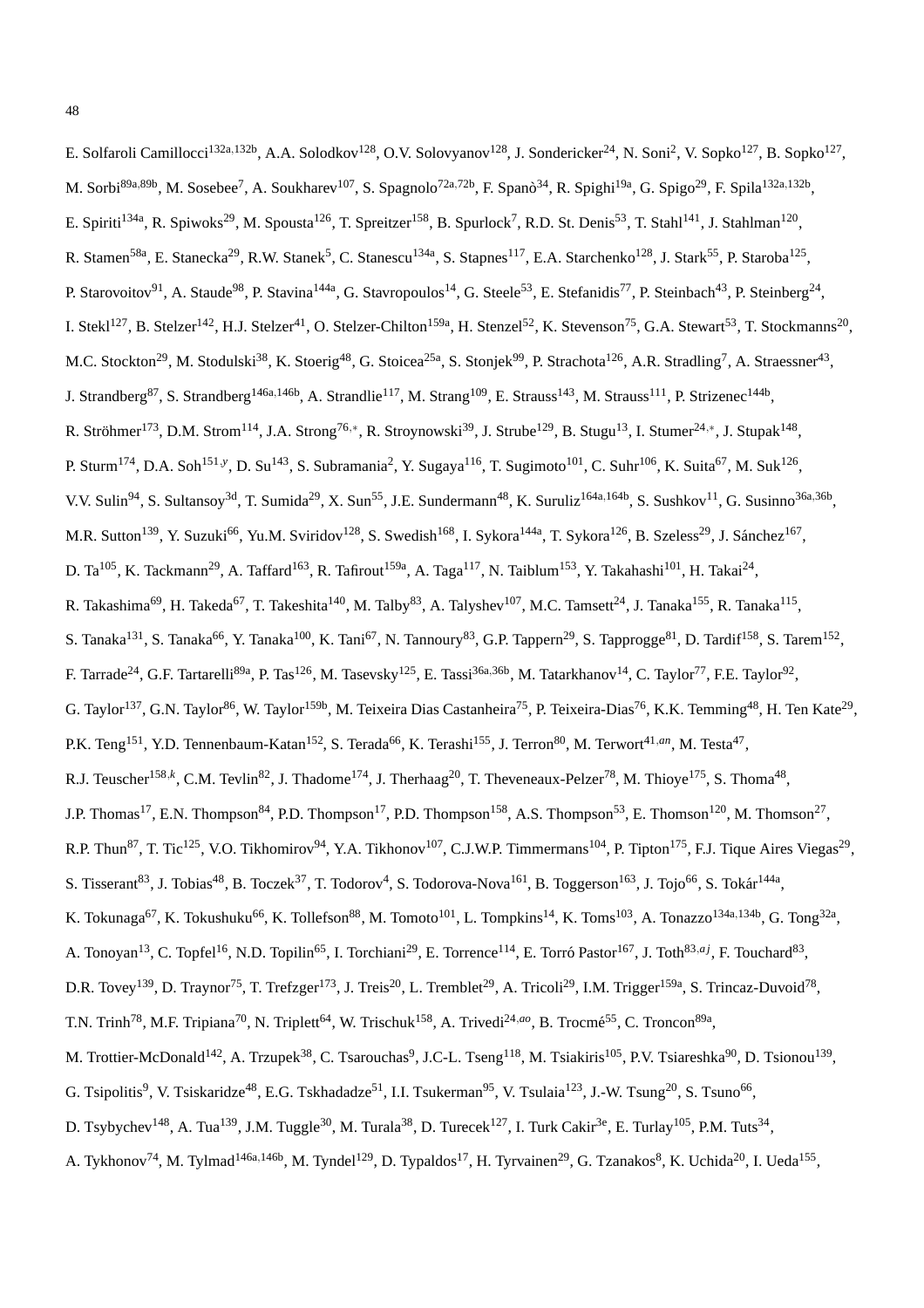R. Ueno<sup>28</sup>, M. Ugland<sup>13</sup>, M. Uhlenbrock<sup>20</sup>, M. Uhrmacher<sup>54</sup>, F. Ukegawa<sup>160</sup>, G. Unal<sup>29</sup>, D.G. Underwood<sup>5</sup>, A. Undrus<sup>24</sup>, G. Unel<sup>163</sup>, Y. Unno<sup>66</sup>, D. Urbaniec<sup>34</sup>, E. Urkovsky<sup>153</sup>, P. Urquijo<sup>49,ap</sup>, P. Urrejola<sup>31a</sup>, G. Usai<sup>7</sup>, M. Uslenghi<sup>119a,119b</sup>, L. Vacavant<sup>83</sup>, V. Vacek<sup>127</sup>, B. Vachon<sup>85</sup>, S. Vahsen<sup>14</sup>, C. Valderanis<sup>99</sup>, J. Valenta<sup>125</sup>, P. Valente<sup>132a</sup>, S. Valentinetti<sup>19a,19b</sup>, S. Valkar<sup>126</sup>, E. Valladolid Gallego<sup>167</sup>, S. Vallecorsa<sup>152</sup>, J.A. Valls Ferrer<sup>167</sup>, H. van der Graaf<sup>105</sup>, E. van der Kraaij<sup>105</sup>, E. van der Poel<sup>105</sup>, D. van der Ster<sup>29</sup>, B. Van Eijk<sup>105</sup>, N. van Eldik<sup>84</sup>, P. van Gemmeren<sup>5</sup>, Z. van Kesteren<sup>105</sup>, I. van Vulpen<sup>105</sup>, W. Vandelli<sup>29</sup>, G. Vandoni<sup>29</sup>, A. Vaniachine<sup>5</sup>, P. Vankov<sup>41</sup>, F. Vannucci<sup>78</sup>, F. Varela Rodriguez<sup>29</sup>, R. Vari<sup>132a</sup>, E.W. Varnes<sup>6</sup>, D. Varouchas<sup>14</sup>, A. Vartapetian<sup>7</sup>, K.E. Varvell<sup>150</sup>, V.I. Vassilakopoulos<sup>56</sup>, F. Vazeille<sup>33</sup>, G. Vegni<sup>89a,89b</sup>, J.J. Veillet<sup>115</sup>, C. Vellidis<sup>8</sup>, F. Veloso<sup>124a</sup>, R. Veness<sup>29</sup>, S. Veneziano<sup>132a</sup>, A. Ventura<sup>72a,72b</sup>, D. Ventura<sup>138</sup>, S. Ventura<sup>47</sup>, M. Venturi<sup>48</sup>, N. Venturi<sup>16</sup>, V. Vercesi<sup>119a</sup>, M. Verducci<sup>138</sup>, W. Verkerke<sup>105</sup>, J.C. Vermeulen<sup>105</sup>, L. Vertogardov<sup>118</sup>, A. Vest<sup>43</sup>, M.C. Vetterli<sup>142,af</sup>, I. Vichou<sup>165</sup>, T. Vickey<sup>145b,aq</sup>, G.H.A. Viehhauser<sup>118</sup>, S. Viel<sup>168</sup>, M. Villa<sup>19a,19b</sup>, M. Villaplana Perez<sup>167</sup>, E. Vilucchi<sup>47</sup>, M.G. Vincter<sup>28</sup>, E. Vinek<sup>29</sup>, V.B. Vinogradov<sup>65</sup>, M. Virchaux<sup>136,∗</sup>, S. Viret<sup>33</sup>, J. Virzi<sup>14</sup>, A. Vitale <sup>19a,19b</sup>, O. Vitells<sup>171</sup>, I. Vivarelli<sup>48</sup>, F. Vives Vaque<sup>11</sup>, S. Vlachos<sup>9</sup>, M. Vlasak<sup>127</sup>, N. Vlasov<sup>20</sup>, A. Vogel<sup>20</sup>, P. Vokac<sup>127</sup>, M. Volpi<sup>11</sup>, G. Volpini<sup>89a</sup>, H. von der Schmitt<sup>99</sup>, J. von Loeben<sup>99</sup>, H. von Radziewski<sup>48</sup>, E. von Toerne<sup>20</sup>, V. Vorobel<sup>126</sup>, A.P. Vorobiev<sup>128</sup>, V. Vorwerk<sup>11</sup>, M. Vos<sup>167</sup>, R. Voss<sup>29</sup>, T.T. Voss<sup>174</sup>, J.H. Vossebeld<sup>73</sup>, A.S. Vovenko<sup>128</sup>, N. Vranjes<sup>12a</sup>, M. Vranjes Milosavljevic<sup>12a</sup>, V. Vrba<sup>125</sup>, M. Vreeswijk<sup>105</sup>, T. Vu Anh<sup>81</sup>, R. Vuillermet<sup>29</sup>, I. Vukotic<sup>115</sup>, W. Wagner<sup>174</sup>, P. Wagner<sup>120</sup>, H. Wahlen<sup>174</sup>, J. Wakabayashi<sup>101</sup>, J. Walbersloh<sup>42</sup>, S. Walch<sup>87</sup>, J. Walder<sup>71</sup>, R. Walker<sup>98</sup>, W. Walkowiak<sup>141</sup>, R. Wall<sup>175</sup>, P. Waller<sup>73</sup>, C. Wang<sup>44</sup>, H. Wang<sup>172</sup>, J. Wang<sup>32d</sup>, J.C. Wang<sup>138</sup>, S.M. Wang<sup>151</sup>, A. Warburton<sup>85</sup>, C.P. Ward<sup>27</sup>, M. Warsinsky<sup>48</sup>, P.M. Watkins<sup>17</sup>, A.T. Watson<sup>17</sup>, M.F. Watson<sup>17</sup>, G. Watts<sup>138</sup>, S. Watts<sup>82</sup>, A.T. Waugh<sup>150</sup>, B.M. Waugh<sup>77</sup>, J. Weber<sup>42</sup>, M. Weber<sup>129</sup>, M.S. Weber<sup>16</sup>, P. Weber<sup>54</sup>, A.R. Weidberg<sup>118</sup>, J. Weingarten<sup>54</sup>, C. Weiser<sup>48</sup>, H. Wellenstein<sup>22</sup>, P.S. Wells<sup>29</sup>, M. Wen<sup>47</sup>, T. Wenaus<sup>24</sup>, S. Wendler<sup>123</sup>, Z. Weng<sup>151,ar</sup>, T. Wengler<sup>29</sup>, S. Wenig<sup>29</sup>, N. Wermes<sup>20</sup>, M. Werner<sup>48</sup>, P. Werner<sup>29</sup>, M. Werth<sup>163</sup>, M. Wessels<sup>58a</sup>, K. Whalen<sup>28</sup>, S.J. Wheeler-Ellis<sup>163</sup>, S.P. Whitaker<sup>21</sup>, A. White<sup>7</sup>, M.J. White<sup>86</sup>, S.R. Whitehead<sup>118</sup>, D. Whiteson<sup>163</sup>, D. Whittington<sup>61</sup>, F. Wicek<sup>115</sup>, D. Wicke<sup>174</sup>, F.J. Wickens<sup>129</sup>, W. Wiedenmann<sup>172</sup>, M. Wielers<sup>129</sup>, P. Wienemann<sup>20</sup>, C. Wiglesworth<sup>73</sup>, L.A.M. Wiik<sup>48</sup>, A. Wildauer<sup>167</sup>, M.A. Wildt<sup>41,an</sup>, I. Wilhelm<sup>126</sup>, H.G. Wilkens<sup>29</sup>, J.Z. Will<sup>98</sup>, E. Williams<sup>34</sup>, H.H. Williams<sup>120</sup>, W. Willis<sup>34</sup>, S. Willocq<sup>84</sup>, J.A. Wilson<sup>17</sup>, M.G. Wilson<sup>143</sup>, A. Wilson<sup>87</sup>, I. Wingerter-Seez<sup>4</sup>, S. Winkelmann<sup>48</sup>, F. Winklmeier<sup>29</sup>, M. Wittgen<sup>143</sup>, M.W. Wolter<sup>38</sup>, H. Wolters<sup>124a,h</sup>, G. Wooden<sup>118</sup>, B.K. Wosiek<sup>38</sup>, J. Wotschack<sup>29</sup>, M.J. Woudstra<sup>84</sup>, K. Wraight<sup>53</sup>, C. Wright<sup>53</sup>, B. Wrona<sup>73</sup>, S.L. Wu<sup>172</sup>, X. Wu<sup>49</sup>, E. Wulf<sup>34</sup>, R. Wunstorf<sup>42</sup>, B.M. Wynne<sup>45</sup>, L. Xaplanteris<sup>9</sup>, S. Xella<sup>35</sup>, S. Xie<sup>48</sup>, Y. Xie<sup>32a</sup>, C. Xu<sup>32b</sup>, D. Xu<sup>139</sup>, G. Xu<sup>32a</sup>, B. Yabsley<sup>150</sup>, M. Yamada<sup>66</sup>, A. Yamamoto<sup>66</sup>, K. Yamamoto<sup>64</sup>, S. Yamamoto<sup>155</sup>, T. Yamamura<sup>155</sup>, J. Yamaoka<sup>44</sup>, T. Yamazaki<sup>155</sup>, Y. Yamazaki<sup>67</sup>, Z. Yan<sup>21</sup>, H. Yang<sup>87</sup>, S. Yang<sup>118</sup>, U.K. Yang<sup>82</sup>, Y. Yang<sup>61</sup>, Y. Yang<sup>32a</sup>, Z. Yang<sup>146a,146b</sup>,

S. Yanush<sup>91</sup>, W-M. Yao<sup>14</sup>, Y. Yao<sup>14</sup>, Y. Yasu<sup>66</sup>, J. Ye<sup>39</sup>, S. Ye<sup>24</sup>, M. Yilmaz<sup>3c</sup>, R. Yoosoofmiya<sup>123</sup>, K. Yorita<sup>170</sup>, R. Yoshida<sup>5</sup>,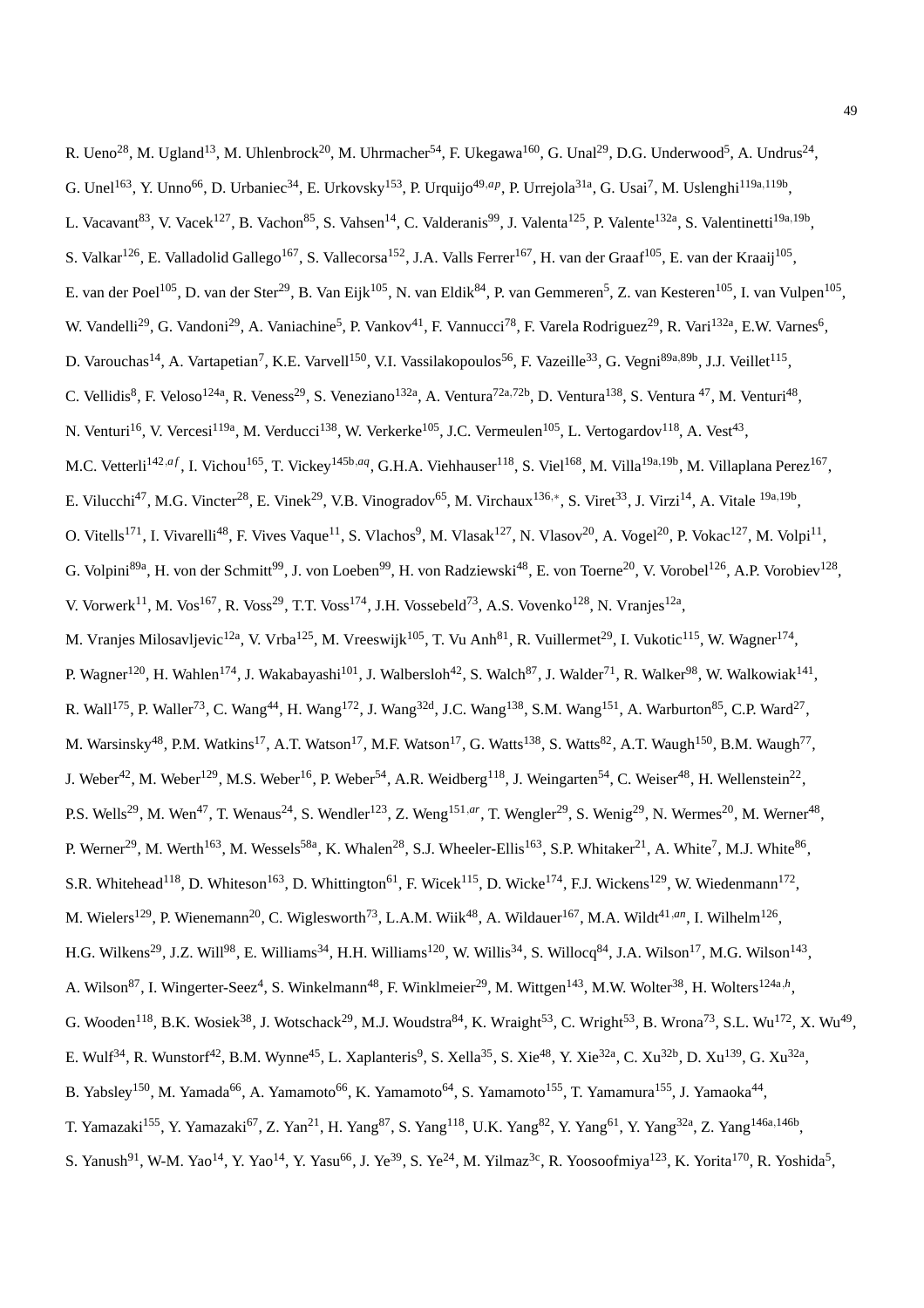C. Young<sup>143</sup>, S.P. Youssef<sup>21</sup>, D. Yu<sup>24</sup>, J. Yu<sup>7</sup>, J. Yu<sup>32c,*as*</sup>, L. Yuan<sup>32a,*at*</sup>, A. Yurkewicz<sup>148</sup>, V.G. Zaets<sup>128</sup>, R. Zaidan<sup>63</sup>,

- A.M. Zaitsev<sup>128</sup>, Z. Zajacova<sup>29</sup>, Yo.K. Zalite <sup>121</sup>, L. Zanello<sup>132a,132b</sup>, P. Zarzhitsky<sup>39</sup>, A. Zaytsev<sup>107</sup>, M. Zdrazil<sup>14</sup>,
- C. Zeitnitz<sup>174</sup>, M. Zeller<sup>175</sup>, P.F. Zema<sup>29</sup>, A. Zemla<sup>38</sup>, C. Zendler<sup>20</sup>, A.V. Zenin<sup>128</sup>, O. Zenin<sup>128</sup>, T. Ženiš<sup>144a</sup>,
- Z. Zenonos<sup>122a,122b</sup>, S. Zenz<sup>14</sup>, D. Zerwas<sup>115</sup>, G. Zevi della Porta<sup>57</sup>, Z. Zhan<sup>32d</sup>, H. Zhang<sup>88</sup>, J. Zhang<sup>5</sup>, X. Zhang<sup>32d</sup>,
- Z. Zhang<sup>115</sup>, L. Zhao<sup>108</sup>, T. Zhao<sup>138</sup>, Z. Zhao<sup>32b</sup>, A. Zhemchugov<sup>65</sup>, S. Zheng<sup>32a</sup>, J. Zhong<sup>151,au</sup>, B. Zhou<sup>87</sup>, N. Zhou<sup>163</sup>,
- Y. Zhou<sup>151</sup>, C.G. Zhu<sup>32d</sup>, H. Zhu<sup>41</sup>, Y. Zhu<sup>172</sup>, X. Zhuang<sup>98</sup>, V. Zhuravlov<sup>99</sup>, D. Zieminska<sup>61</sup>, B. Zilka<sup>144a</sup>, R. Zimmermann<sup>20</sup>,
- S. Zimmermann<sup>20</sup>, S. Zimmermann<sup>48</sup>, M. Ziolkowski<sup>141</sup>, R. Zitoun<sup>4</sup>, L. Živković<sup>34</sup>, V.V. Zmouchko<sup>128,\*</sup>, G. Zobernig<sup>172</sup>,
- A. Zoccoli<sup>19a,19b</sup>, Y. Zolnierowski<sup>4</sup>, A. Zsenei<sup>29</sup>, M. zur Nedden<sup>15</sup>, V. Zutshi<sup>106</sup>, L. Zwalinski<sup>29</sup>.
- <sup>1</sup> University at Albany, 1400 Washington Ave, Albany, NY 12222, United States of America
- <sup>2</sup> University of Alberta, Department of Physics, Centre for Particle Physics, Edmonton, AB T6G 2G7, Canada
- <sup>3</sup> Ankara University<sup>(a)</sup>, Faculty of Sciences, Department of Physics, TR 061000 Tandogan, Ankara; Dumlupinar University<sup>(b)</sup>,
- Faculty of Arts and Sciences, Department of Physics, Kutahya; Gazi University<sup>(*c*)</sup>, Faculty of Arts and Sciences, Department of
- Physics, 06500, Teknikokullar, Ankara; TOBB University of Economics and Technology<sup>(d)</sup>, Faculty of Arts and Sciences,
- Division of Physics, 06560, Sogutozu, Ankara; Turkish Atomic Energy Authority(*e*) , 06530, Lodumlu, Ankara, Turkey
- <sup>4</sup> LAPP, Université de Savoie, CNRS/IN2P3, Annecy-le-Vieux, France
- <sup>5</sup> Argonne National Laboratory, High Energy Physics Division, 9700 S. Cass Avenue, Argonne IL 60439, United States of America
- <sup>6</sup> University of Arizona, Department of Physics, Tucson, AZ 85721, United States of America
- <sup>7</sup> The University of Texas at Arlington, Department of Physics, Box 19059, Arlington, TX 76019, United States of America
- <sup>8</sup> University of Athens, Nuclear & Particle Physics, Department of Physics, Panepistimiopouli, Zografou, GR 15771 Athens, Greece
- <sup>9</sup> National Technical University of Athens, Physics Department, 9-Iroon Polytechniou, GR 15780 Zografou, Greece
- <sup>10</sup> Institute of Physics, Azerbaijan Academy of Sciences, H. Javid Avenue 33, AZ 143 Baku, Azerbaijan
- $^{11}$  Institut de Física d'Altes Energies, IFAE, Edifici Cn, Universitat Autònoma de Barcelona, ES 08193 Bellaterra (Barcelona), Spain
- <sup>12</sup> University of Belgrade<sup>(a)</sup>, Institute of Physics, P.O. Box 57, 11001 Belgrade; Vinca Institute of Nuclear Sciences<sup>(b)</sup>M. Petrovica Alasa 12-14, 11000 Belgrade, Serbia, Serbia
- <sup>13</sup> University of Bergen, Department for Physics and Technology, Allegaten 55, NO 5007 Bergen, Norway
- <sup>14</sup> Lawrence Berkeley National Laboratory and University of California, Physics Division, MS50B-6227, 1 Cyclotron Road,
- Berkeley, CA 94720, United States of America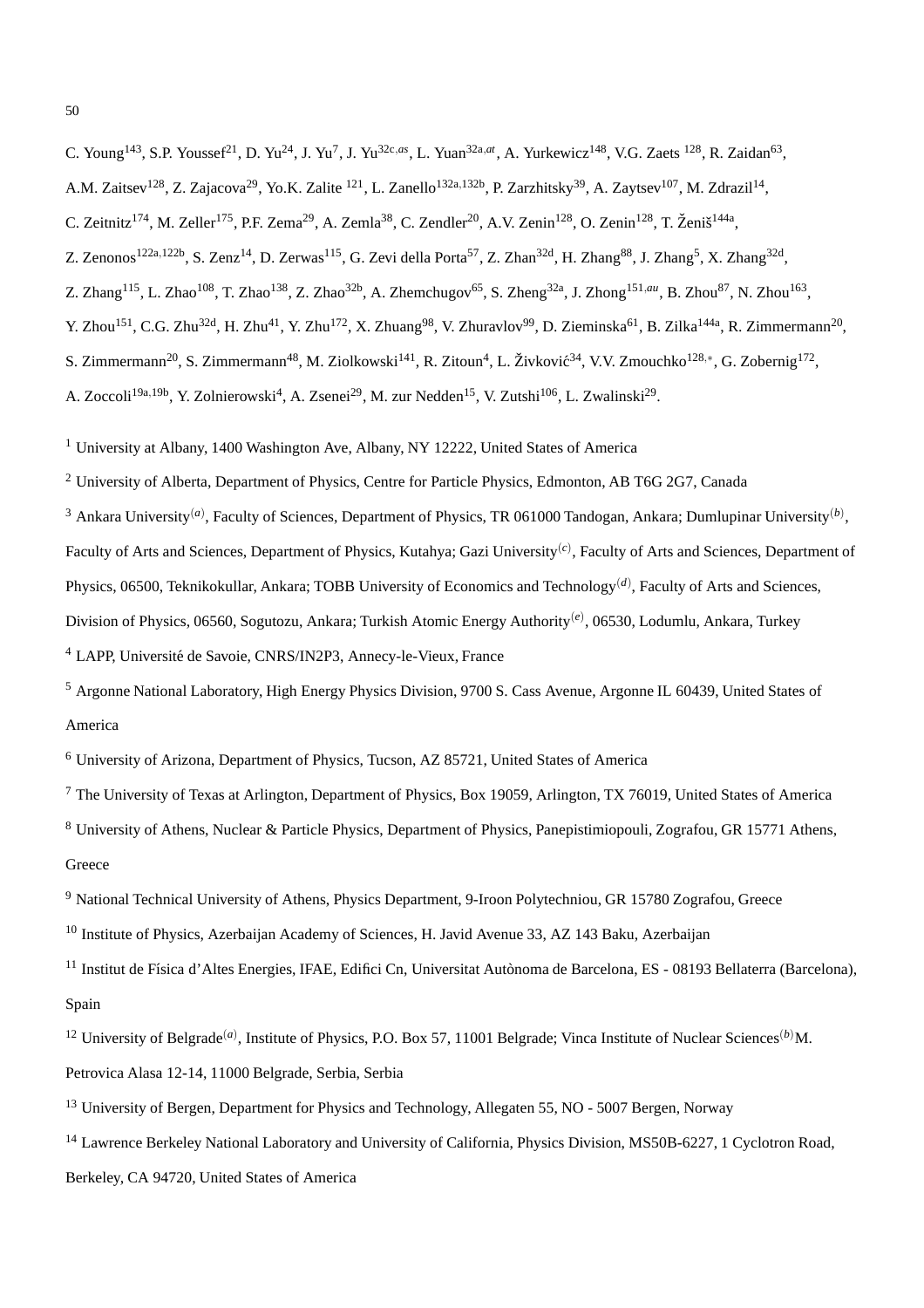<sup>15</sup> Humboldt University, Institute of Physics, Berlin, Newtonstr. 15, D-12489 Berlin, Germany

<sup>16</sup> University of Bern, Albert Einstein Center for Fundamental Physics, Laboratory for High Energy Physics, Sidlerstrasse 5, CH - 3012 Bern, Switzerland

<sup>17</sup> University of Birmingham, School of Physics and Astronomy, Edgbaston, Birmingham B15 2TT, United Kingdom <sup>18</sup> Bogazici University<sup>(a)</sup>, Faculty of Sciences, Department of Physics, TR - 80815 Bebek-Istanbul; Dogus University<sup>(b)</sup>, Faculty of Arts and Sciences, Department of Physics, 34722, Kadikoy, Istanbul; (*c*)Gaziantep University, Faculty of Engineering, Department of Physics Engineering, 27310, Sehitkamil, Gaziantep, Turkey; Istanbul Technical University(*d*) , Faculty of Arts and Sciences, Department of Physics, 34469, Maslak, Istanbul, Turkey <sup>19</sup> INFN Sezione di Bologna<sup>(a)</sup>; Università di Bologna, Dipartimento di Fisica<sup>(b)</sup>, viale C. Berti Pichat, 6/2, IT - 40127 Bologna, Italy

<sup>20</sup> University of Bonn, Physikalisches Institut, Nussallee 12, D - 53115 Bonn, Germany

<sup>21</sup> Boston University, Department of Physics, 590 Commonwealth Avenue, Boston, MA 02215, United States of America <sup>22</sup> Brandeis University, Department of Physics, MS057, 415 South Street, Waltham, MA 02454, United States of America

<sup>23</sup> Universidade Federal do Rio De Janeiro, COPPE/EE/IF (*a*) , Caixa Postal 68528, Ilha do Fundao, BR - 21945-970 Rio de

Janeiro; (*b*)Universidade de Sao Paulo, Instituto de Fisica, R.do Matao Trav. R.187, Sao Paulo - SP, 05508 - 900, Brazil

<sup>24</sup> Brookhaven National Laboratory, Physics Department, Bldg. 510A, Upton, NY 11973, United States of America

<sup>25</sup> National Institute of Physics and Nuclear Engineering<sup>(a)</sup>Bucharest-Magurele, Str. Atomistilor 407, P.O. Box MG-6,

R-077125, Romania; University Politehnica Bucharest<sup>(b)</sup>, Rectorat - AN 001, 313 Splaiul Independentei, sector 6, 060042

Bucuresti; West University(*c*) in Timisoara, Bd. Vasile Parvan 4, Timisoara, Romania

<sup>26</sup> Universidad de Buenos Aires, FCEyN, Dto. Fisica, Pab I - C. Universitaria, 1428 Buenos Aires, Argentina

<sup>27</sup> University of Cambridge, Cavendish Laboratory, J J Thomson Avenue, Cambridge CB3 0HE, United Kingdom

<sup>28</sup> Carleton University, Department of Physics, 1125 Colonel By Drive, Ottawa ON K1S 5B6, Canada

<sup>29</sup> CERN, CH - 1211 Geneva 23, Switzerland

<sup>30</sup> University of Chicago, Enrico Fermi Institute, 5640 S. Ellis Avenue, Chicago, IL 60637, United States of America

<sup>31</sup> Pontificia Universidad Católica de Chile, Facultad de Fisica, Departamento de Fisica<sup>(a)</sup>, Avda. Vicuna Mackenna 4860, San Joaquin, Santiago; Universidad Técnica Federico Santa María, Departamento de Física<sup>(b)</sup>, Avda. Espãna 1680, Casilla 110-V, Valparaíso, Chile

<sup>32</sup> Institute of High Energy Physics, Chinese Academy of Sciences<sup>(a)</sup>, P.O. Box 918, 19 Yuquan Road, Shijing Shan District, CN - Beijing 100049; University of Science & Technology of China (USTC), Department of Modern Physics<sup>(b)</sup>, Hefei, CN -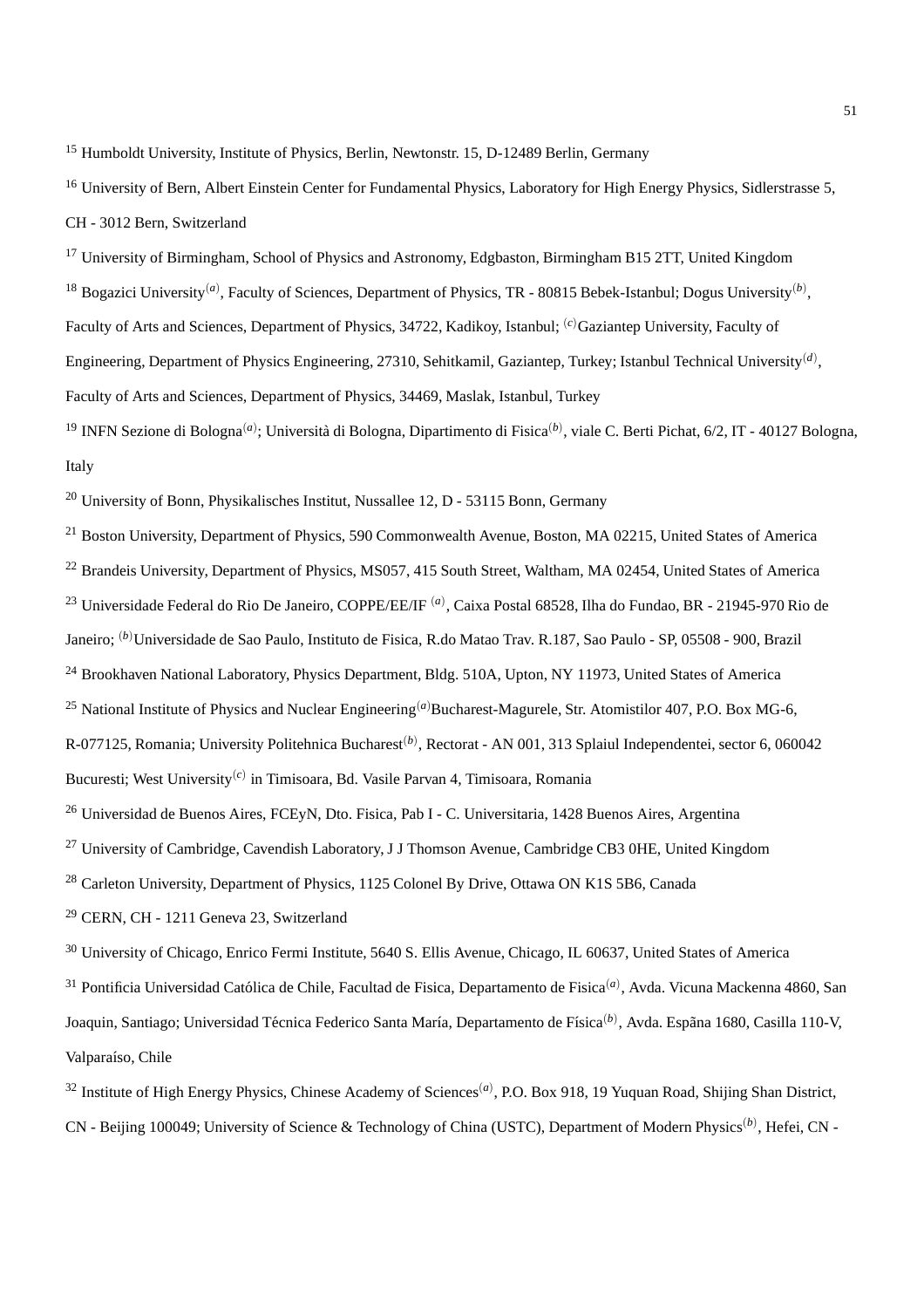- Anhui 230026; Nanjing University, Department of Physics<sup>(c)</sup>, Nanjing, CN Jiangsu 210093; Shandong University, High Energy Physics Group(*d*) , Jinan, CN - Shandong 250100, China
- <sup>33</sup> Laboratoire de Physique Corpusculaire, Clermont Université, Université Blaise Pascal, CNRS/IN2P3, FR 63177 Aubiere Cedex, France
- <sup>34</sup> Columbia University, Nevis Laboratory, 136 So. Broadway, Irvington, NY 10533, United States of America
- <sup>35</sup> University of Copenhagen, Niels Bohr Institute, Blegdamsvej 17, DK 2100 Kobenhavn 0, Denmark
- <sup>36</sup> INFN Gruppo Collegato di Cosenza<sup>(a)</sup>; Università della Calabria, Dipartimento di Fisica<sup>(b)</sup>, IT-87036 Arcavacata di Rende, Italy
- <sup>37</sup> Faculty of Physics and Applied Computer Science of the AGH-University of Science and Technology, (FPACS, AGH-UST),
- al. Mickiewicza 30, PL-30059 Cracow, Poland
- <sup>38</sup> The Henryk Niewodniczanski Institute of Nuclear Physics, Polish Academy of Sciences, ul. Radzikowskiego 152, PL -
- 31342 Krakow, Poland
- <sup>39</sup> Southern Methodist University, Physics Department, 106 Fondren Science Building, Dallas, TX 75275-0175, United States of America
- <sup>40</sup> University of Texas at Dallas, 800 West Campbell Road, Richardson, TX 75080-3021, United States of America
- <sup>41</sup> DESY, Notkestr. 85, D-22603 Hamburg and Platanenallee 6, D-15738 Zeuthen, Germany
- <sup>42</sup> TU Dortmund, Experimentelle Physik IV, DE 44221 Dortmund, Germany
- <sup>43</sup> Technical University Dresden, Institut für Kern- und Teilchenphysik, Zellescher Weg 19, D-01069 Dresden, Germany
- <sup>44</sup> Duke University, Department of Physics, Durham, NC 27708, United States of America
- <sup>45</sup> University of Edinburgh, School of Physics & Astronomy, James Clerk Maxwell Building, The Kings Buildings, Mayfield
- Road, Edinburgh EH9 3JZ, United Kingdom
- <sup>46</sup> Fachhochschule Wiener Neustadt; Johannes Gutenbergstrasse 3 AT 2700 Wiener Neustadt, Austria
- <sup>47</sup> INFN Laboratori Nazionali di Frascati, via Enrico Fermi 40, IT-00044 Frascati, Italy
- <sup>48</sup> Albert-Ludwigs-Universität, Fakultät für Mathematik und Physik, Hermann-Herder Str. 3, D 79104 Freiburg i.Br., Germany
- <sup>49</sup> Université de Genève, Section de Physique, 24 rue Ernest Ansermet, CH 1211 Geneve 4, Switzerland
- <sup>50</sup> INFN Sezione di Genova<sup>(a)</sup>; Università di Genova, Dipartimento di Fisica<sup>(b)</sup>, via Dodecaneso 33, IT 16146 Genova, Italy
- <sup>51</sup> Institute of Physics of the Georgian Academy of Sciences, 6 Tamarashvili St., GE 380077 Tbilisi; Tbilisi State University,
- HEP Institute, University St. 9, GE 380086 Tbilisi, Georgia
- <sup>52</sup> Justus-Liebig-Universität Giessen, II Physikalisches Institut, Heinrich-Buff Ring 16, D-35392 Giessen, Germany
- <sup>53</sup> University of Glasgow, Department of Physics and Astronomy, Glasgow G12 8QQ, United Kingdom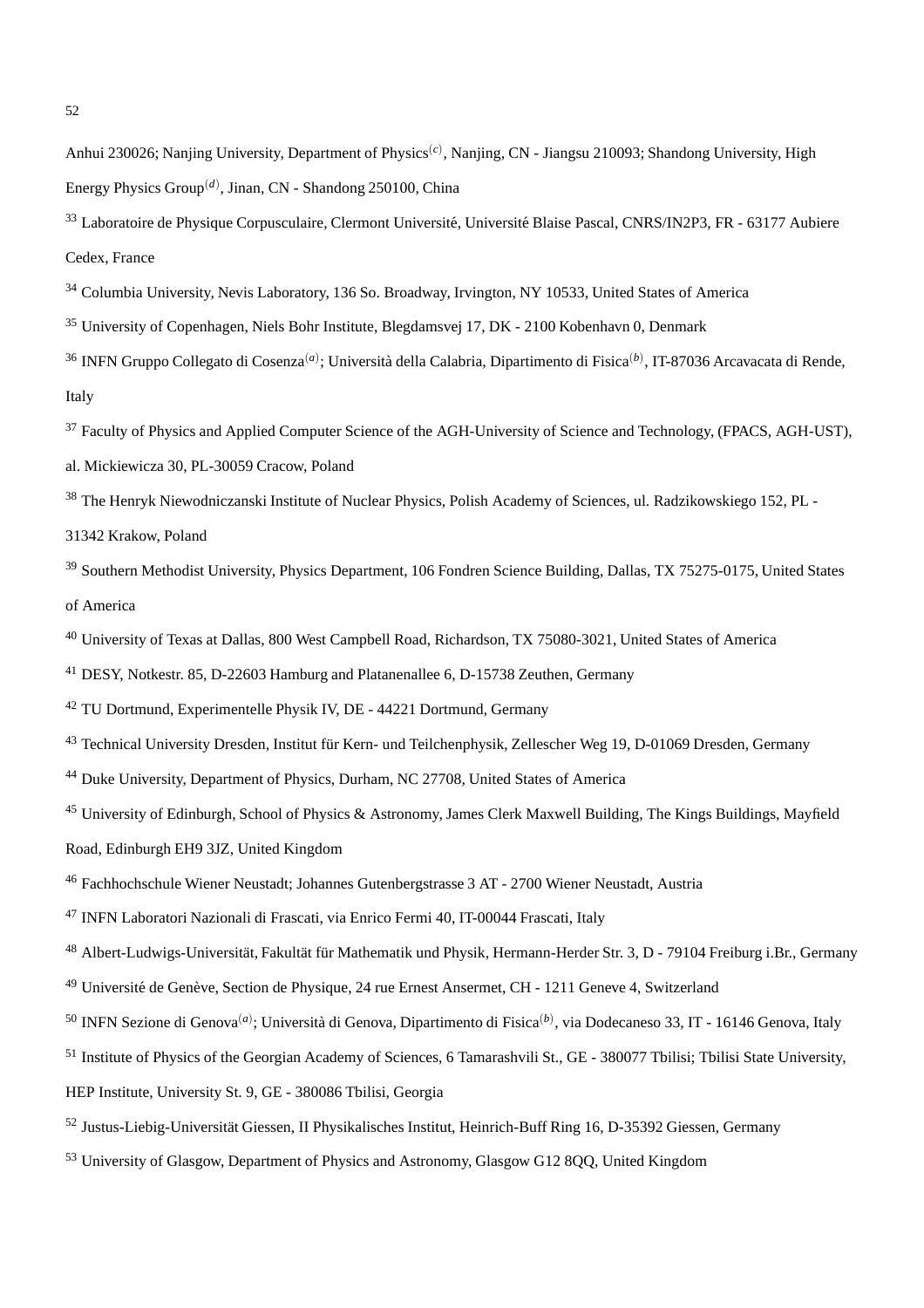- <sup>54</sup> Georg-August-Universität, II. Physikalisches Institut, Friedrich-Hund Platz 1, D-37077 Göttingen, Germany
- LPSC, CNRS/IN2P3 and Univ. Joseph Fourier Grenoble, 53 avenue des Martyrs, FR-38026 Grenoble Cedex, France
- Hampton University, Department of Physics, Hampton, VA 23668, United States of America
- Harvard University, Laboratory for Particle Physics and Cosmology, 18 Hammond Street, Cambridge, MA 02138, United States of America
- <sup>58</sup> Ruprecht-Karls-Universität Heidelberg: Kirchhoff-Institut für Physik<sup>(a)</sup>, Im Neuenheimer Feld 227, D-69120 Heidelberg; Physikalisches Institut(*b*) , Philosophenweg 12, D-69120 Heidelberg; ZITI Ruprecht-Karls-University Heidelberg(*c*) , Lehrstuhl für Informatik V, B6, 23-29, DE - 68131 Mannheim, Germany
- Hiroshima University, Faculty of Science, 1-3-1 Kagamiyama, Higashihiroshima-shi, JP Hiroshima 739-8526, Japan
- Hiroshima Institute of Technology, Faculty of Applied Information Science, 2-1-1 Miyake Saeki-ku, Hiroshima-shi, JP Hiroshima 731-5193, Japan
- <sup>61</sup> Indiana University, Department of Physics, Swain Hall West 117, Bloomington, IN 47405-7105, United States of America Institut für Astro- und Teilchenphysik, Technikerstrasse 25, A - 6020 Innsbruck, Austria
- University of Iowa, 203 Van Allen Hall, Iowa City, IA 52242-1479, United States of America
- Iowa State University, Department of Physics and Astronomy, Ames High Energy Physics Group, Ames, IA 50011-3160, United States of America
- Joint Institute for Nuclear Research, JINR Dubna, RU-141980 Moscow Region, Russia, Russia
- KEK, High Energy Accelerator Research Organization, 1-1 Oho, Tsukuba-shi, Ibaraki-ken 305-0801, Japan
- Kobe University, Graduate School of Science, 1-1 Rokkodai-cho, Nada-ku, JP Kobe 657-8501, Japan
- Kyoto University, Faculty of Science, Oiwake-cho, Kitashirakawa, Sakyou-ku, Kyoto-shi, JP Kyoto 606-8502, Japan
- Kyoto University of Education, 1 Fukakusa, Fujimori, fushimi-ku, Kyoto-shi, JP Kyoto 612-8522, Japan
- <sup>70</sup> Universidad Nacional de La Plata, FCE, Departamento de Física, IFLP (CONICET-UNLP), C.C. 67, 1900 La Plata,
- Argentina
- Lancaster University, Physics Department, Lancaster LA1 4YB, United Kingdom
- <sup>72</sup> INFN Sezione di Lecce<sup>(a)</sup>; Università del Salento, Dipartimento di Fisica<sup>(b)</sup>Via Arnesano IT 73100 Lecce, Italy
- University of Liverpool, Oliver Lodge Laboratory, P.O. Box 147, Oxford Street, Liverpool L69 3BX, United Kingdom
- <sup>74</sup> Jožef Stefan Institute and University of Ljubljana, Department of Physics, SI-1000 Ljubljana, Slovenia
- Queen Mary University of London, Department of Physics, Mile End Road, London E1 4NS, United Kingdom
- Royal Holloway, University of London, Department of Physics, Egham Hill, Egham, Surrey TW20 0EX, United Kingdom
- University College London, Department of Physics and Astronomy, Gower Street, London WC1E 6BT, United Kingdom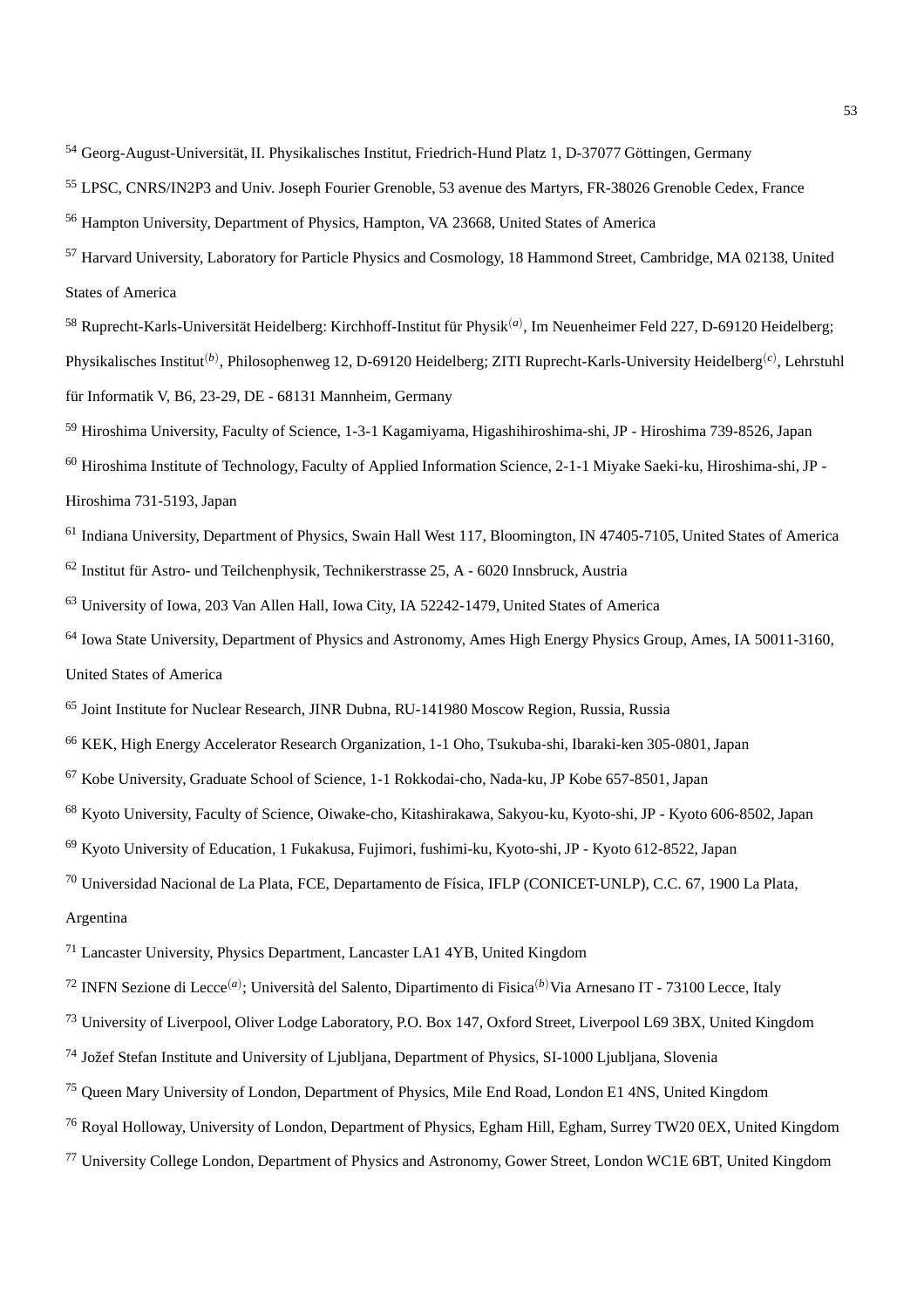- <sup>78</sup> Laboratoire de Physique Nucléaire et de Hautes Energies, Université Pierre et Marie Curie (Paris 6), Université Denis Diderot
- (Paris-7), CNRS/IN2P3, Tour 33, 4 place Jussieu, FR 75252 Paris Cedex 05, France
- <sup>79</sup> Fysiska institutionen, Lunds universitet, Box 118, SE 221 00 Lund, Sweden
- <sup>80</sup> Universidad Autonoma de Madrid, Facultad de Ciencias, Departamento de Fisica Teorica, ES 28049 Madrid, Spain
- <sup>81</sup> Universität Mainz, Institut für Physik, Staudinger Weg 7, DE 55099 Mainz, Germany
- <sup>82</sup> University of Manchester, School of Physics and Astronomy, Manchester M13 9PL, United Kingdom
- 83 CPPM, Aix-Marseille Université, CNRS/IN2P3, Marseille, France
- 84 University of Massachusetts, Department of Physics, 710 North Pleasant Street, Amherst, MA 01003, United States of America
- <sup>85</sup> McGill University, High Energy Physics Group, 3600 University Street, Montreal, Quebec H3A 2T8, Canada
- <sup>86</sup> University of Melbourne, School of Physics, AU Parkville, Victoria 3010, Australia
- <sup>87</sup> The University of Michigan, Department of Physics, 2477 Randall Laboratory, 500 East University, Ann Arbor, MI 48109-1120, United States of America
- 88 Michigan State University, Department of Physics and Astronomy, High Energy Physics Group, East Lansing, MI 48824-2320, United States of America
- <sup>89</sup> INFN Sezione di Milano<sup>(a)</sup>; Università di Milano, Dipartimento di Fisica<sup>(b)</sup>, via Celoria 16, IT 20133 Milano, Italy
- <sup>90</sup> B.I. Stepanov Institute of Physics, National Academy of Sciences of Belarus, Independence Avenue 68, Minsk 220072, Republic of Belarus
- <sup>91</sup> National Scientific & Educational Centre for Particle & High Energy Physics, NC PHEP BSU, M. Bogdanovich St. 153, Minsk 220040, Republic of Belarus
- <sup>92</sup> Massachusetts Institute of Technology, Department of Physics, Room 24-516, Cambridge, MA 02139, United States of America
- <sup>93</sup> University of Montreal, Group of Particle Physics, C.P. 6128, Succursale Centre-Ville, Montreal, Quebec, H3C 3J7, Canada <sup>94</sup> P.N. Lebedev Institute of Physics, Academy of Sciences, Leninsky pr. 53, RU - 117 924 Moscow, Russia
- <sup>95</sup> Institute for Theoretical and Experimental Physics (ITEP), B. Cheremushkinskaya ul. 25, RU 117 218 Moscow, Russia
- <sup>96</sup> Moscow Engineering & Physics Institute (MEPhI), Kashirskoe Shosse 31, RU 115409 Moscow, Russia
- <sup>97</sup> Lomonosov Moscow State University Skobeltsyn Institute of Nuclear Physics (MSU SINP), 1(2), Leninskie gory, GSP-1,
- Moscow 119991 Russian Federation, Russia
- 98 Ludwig-Maximilians-Universität München, Fakultät für Physik, Am Coulombwall 1, DE 85748 Garching, Germany
- 99 Max-Planck-Institut für Physik, (Werner-Heisenberg-Institut), Föhringer Ring 6, 80805 München, Germany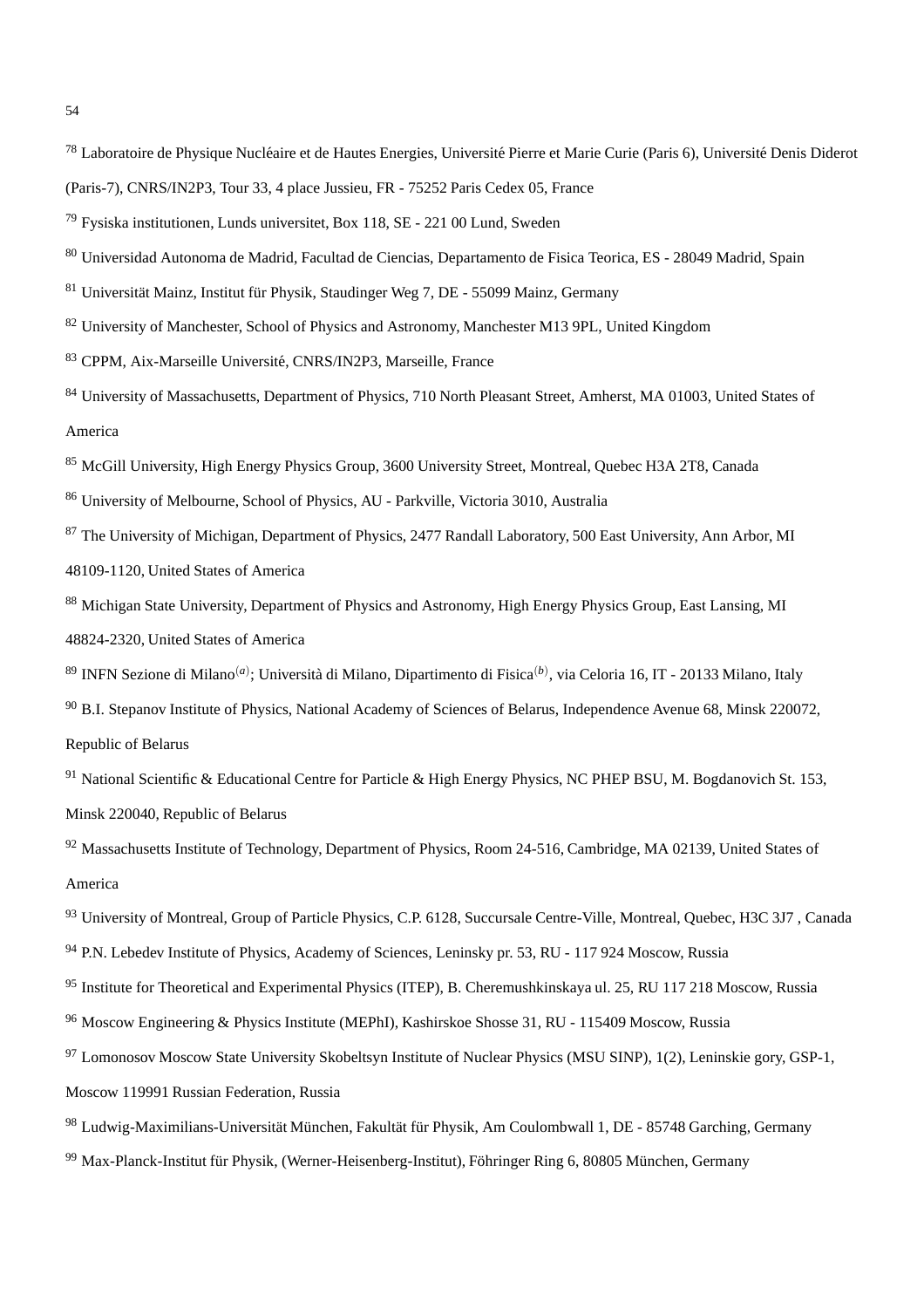- <sup>100</sup> Nagasaki Institute of Applied Science, 536 Aba-machi, JP Nagasaki 851-0193, Japan
- <sup>101</sup> Nagoya University, Graduate School of Science, Furo-Cho, Chikusa-ku, Nagoya, 464-8602, Japan
- <sup>102</sup> INFN Sezione di Napoli<sup>(a)</sup>; Università di Napoli, Dipartimento di Scienze Fisiche<sup>(b)</sup>, Complesso Universitario di Monte

Sant'Angelo, via Cinthia, IT - 80126 Napoli, Italy

- <sup>103</sup> University of New Mexico, Department of Physics and Astronomy, MSC07 4220, Albuquerque, NM 87131 USA, United States of America
- <sup>104</sup> Radboud University Nijmegen/NIKHEF, Department of Experimental High Energy Physics, Heyendaalseweg 135, NL-6525 AJ, Nijmegen, Netherlands
- <sup>105</sup> Nikhef National Institute for Subatomic Physics, and University of Amsterdam, Science Park 105, 1098 XG Amsterdam, Netherlands
- <sup>106</sup> Department of Physics, Northern Illinois University, LaTourette Hall Normal Road, DeKalb, IL 60115, United States of America
- <sup>107</sup> Budker Institute of Nuclear Physics (BINP), RU Novosibirsk 630 090, Russia
- <sup>108</sup> New York University, Department of Physics, 4 Washington Place, New York NY 10003, USA, United States of America
- <sup>109</sup> Ohio State University, 191 West Woodruff Ave, Columbus, OH 43210-1117, United States of America
- <sup>110</sup> Okayama University, Faculty of Science, Tsushimanaka 3-1-1, Okayama 700-8530, Japan
- <sup>111</sup> University of Oklahoma, Homer L. Dodge Department of Physics and Astronomy, 440 West Brooks, Room 100, Norman,
- OK 73019-0225, United States of America
- <sup>112</sup> Oklahoma State University, Department of Physics, 145 Physical Sciences Building, Stillwater, OK 74078-3072, United States of America
- <sup>113</sup> Palacký University, 17. listopadu 50a, 772 07 Olomouc, Czech Republic
- <sup>114</sup> University of Oregon, Center for High Energy Physics, Eugene, OR 97403-1274, United States of America
- <sup>115</sup> LAL, Univ. Paris-Sud, IN2P3/CNRS, Orsay, France
- <sup>116</sup> Osaka University, Graduate School of Science, Machikaneyama-machi 1-1, Toyonaka, Osaka 560-0043, Japan
- <sup>117</sup> University of Oslo, Department of Physics, P.O. Box 1048, Blindern, NO 0316 Oslo 3, Norway
- <sup>118</sup> Oxford University, Department of Physics, Denys Wilkinson Building, Keble Road, Oxford OX1 3RH, United Kingdom
- <sup>119</sup> INFN Sezione di Pavia<sup>(a)</sup>; Università di Pavia, Dipartimento di Fisica Nucleare e Teorica<sup>(b)</sup>, Via Bassi 6, IT-27100 Pavia, Italy
- <sup>120</sup> University of Pennsylvania, Department of Physics, High Energy Physics Group, 209 S. 33rd Street, Philadelphia, PA
- 19104, United States of America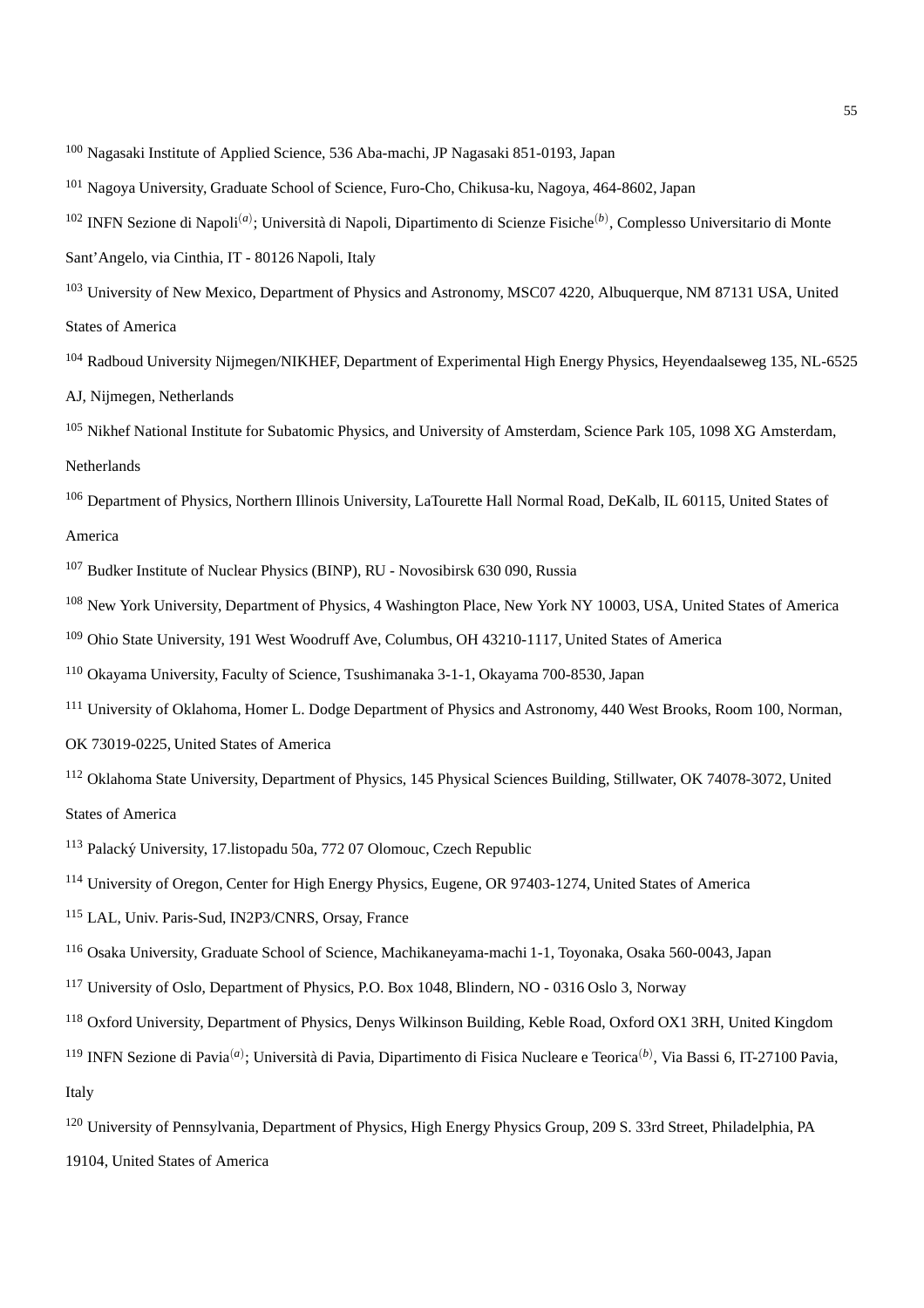<sup>121</sup> Petersburg Nuclear Physics Institute, RU - 188 300 Gatchina, Russia

- <sup>122</sup> INFN Sezione di Pisa<sup>(a)</sup>; Università di Pisa, Dipartimento di Fisica E. Fermi<sup>(b)</sup>, Largo B. Pontecorvo 3, IT 56127 Pisa, Italy <sup>123</sup> University of Pittsburgh, Department of Physics and Astronomy, 3941 O'Hara Street, Pittsburgh, PA 15260, United States of America
- <sup>124</sup> Laboratorio de Instrumentacao e Fisica Experimental de Particulas LIP(*a*) , Avenida Elias Garcia 14-1, PT 1000-149 Lisboa, Portugal; Universidad de Granada, Departamento de Fisica Teorica y del Cosmos and CAFPE(*b*) , E-18071 Granada, Spain
- <sup>125</sup> Institute of Physics, Academy of Sciences of the Czech Republic, Na Slovance 2, CZ 18221 Praha 8, Czech Republic
- <sup>126</sup> Charles University in Prague, Faculty of Mathematics and Physics, Institute of Particle and Nuclear Physics, V

Holesovickach 2, CZ - 18000 Praha 8, Czech Republic

<sup>127</sup> Czech Technical University in Prague, Zikova 4, CZ - 166 35 Praha 6, Czech Republic

<sup>128</sup> State Research Center Institute for High Energy Physics, Moscow Region, 142281, Protvino, Pobeda street, 1, Russia

<sup>129</sup> Rutherford Appleton Laboratory, Science and Technology Facilities Council, Harwell Science and Innovation Campus,

Didcot OX11 0QX, United Kingdom

<sup>130</sup> University of Regina, Physics Department, Canada

<sup>131</sup> Ritsumeikan University, Noji Higashi 1 chome 1-1, JP - Kusatsu, Shiga 525-8577, Japan

<sup>132</sup> INFN Sezione di Roma I<sup>(a)</sup>; Università La Sapienza, Dipartimento di Fisica<sup>(b)</sup>, Piazzale A. Moro 2, IT- 00185 Roma, Italy

<sup>133</sup> INFN Sezione di Roma Tor Vergata<sup>(a)</sup>; Università di Roma Tor Vergata, Dipartimento di Fisica<sup>(b)</sup>, via della Ricerca Scientifica, IT-00133 Roma, Italy

<sup>134</sup> INFN Sezione di Roma Tre<sup>(a)</sup>; Università Roma Tre, Dipartimento di Fisica<sup>(b)</sup>, via della Vasca Navale 84, IT-00146 Roma, Italy

<sup>135</sup> Réseau Universitaire de Physique des Hautes Energies (RUPHE): Université Hassan II, Faculté des Sciences Ain Chock<sup>(a)</sup>,

B.P. 5366, MA - Casablanca; Centre National de l'Energie des Sciences Techniques Nucleaires (CNESTEN)(*b*) , B.P. 1382 R.P.

10001 Rabat 10001; Université Mohamed Premier<sup>(*c*)</sup>, LPTPM, Faculté des Sciences, B.P.717. Bd. Mohamed VI, 60000, Oujda ;

Université Mohammed V, Faculté des Sciences<sup>(d)</sup>4 Avenue Ibn Battouta, BP 1014 RP, 10000 Rabat, Morocco

<sup>136</sup> CEA, DSM/IRFU, Centre d'Etudes de Saclay, FR - 91191 Gif-sur-Yvette, France

- <sup>137</sup> University of California Santa Cruz, Santa Cruz Institute for Particle Physics (SCIPP), Santa Cruz, CA 95064, United States of America
- <sup>138</sup> University of Washington, Seattle, Department of Physics, Box 351560, Seattle, WA 98195-1560, United States of America
- <sup>139</sup> University of Sheffield, Department of Physics & Astronomy, Hounsfield Road, Sheffield S3 7RH, United Kingdom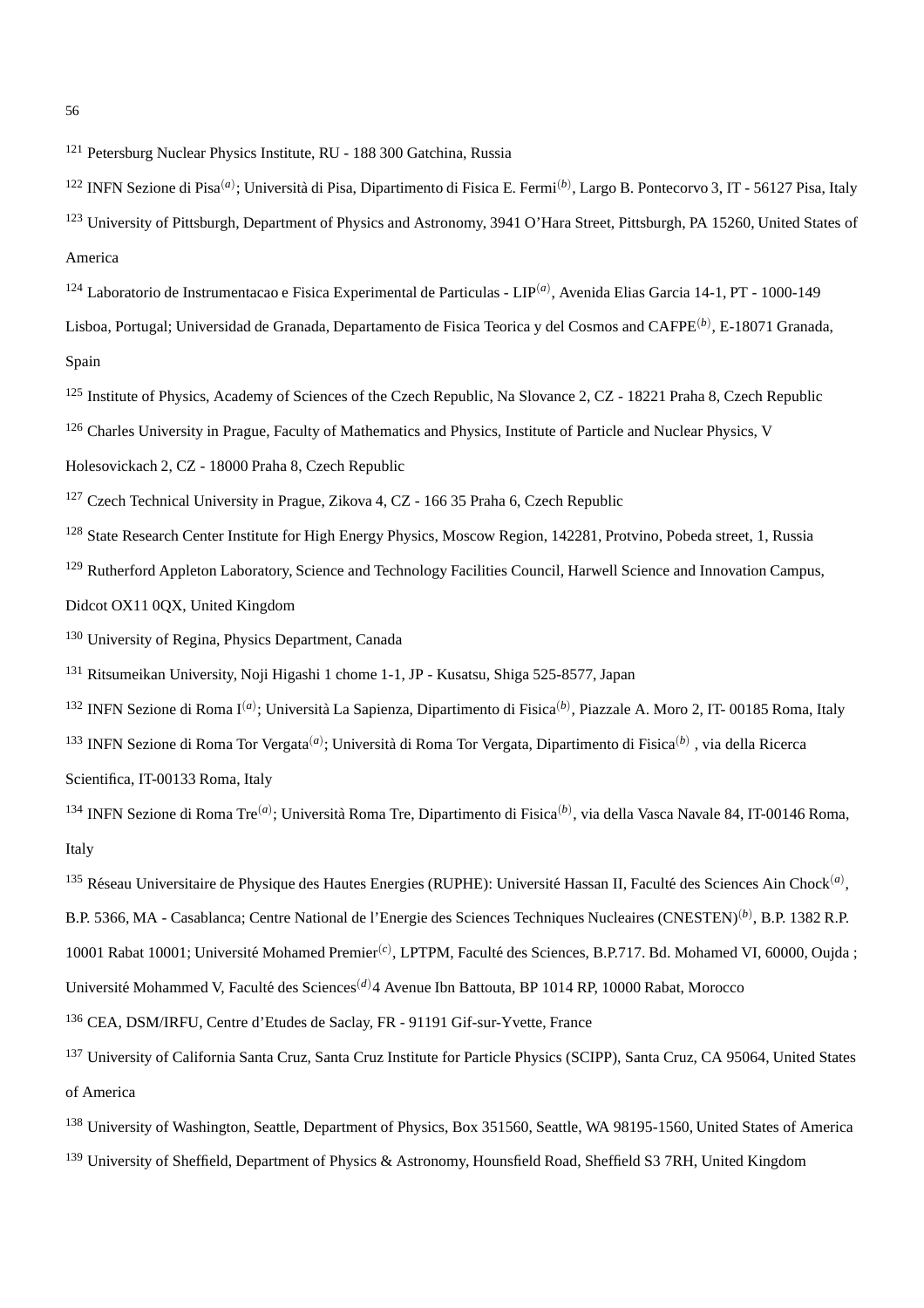<sup>140</sup> Shinshu University, Department of Physics, Faculty of Science, 3-1-1 Asahi, Matsumoto-shi, JP - Nagano 390-8621, Japan <sup>141</sup> Universität Siegen, Fachbereich Physik, D 57068 Siegen, Germany

<sup>142</sup> Simon Fraser University, Department of Physics, 8888 University Drive, CA - Burnaby, BC V5A 1S6, Canada

<sup>143</sup> SLAC National Accelerator Laboratory, Stanford, California 94309, United States of America

- <sup>144</sup> Comenius University, Faculty of Mathematics, Physics & Informatics<sup>(a)</sup>, Mlynska dolina F2, SK 84248 Bratislava; Institute of Experimental Physics of the Slovak Academy of Sciences, Dept. of Subnuclear Physics(*b*) , Watsonova 47, SK - 04353 Kosice, Slovak Republic
- <sup>145 (*a*)</sup>University of Johannesburg, Department of Physics, PO Box 524, Auckland Park, Johannesburg 2006; <sup>(*b*)</sup>School of Physics, University of the Witwatersrand, Private Bag 3, Wits 2050, Johannesburg, South Africa, South Africa

<sup>146</sup> Stockholm University: Department of Physics<sup>(a)</sup>; The Oskar Klein Centre<sup>(b)</sup>, AlbaNova, SE - 106 91 Stockholm, Sweden

<sup>147</sup> Royal Institute of Technology (KTH), Physics Department, SE - 106 91 Stockholm, Sweden

- <sup>148</sup> Stony Brook University, Department of Physics and Astronomy, Nicolls Road, Stony Brook, NY 11794-3800, United States of America
- <sup>149</sup> University of Sussex, Department of Physics and Astronomy Pevensey 2 Building, Falmer, Brighton BN1 9QH, United Kingdom

<sup>150</sup> University of Sydney, School of Physics, AU - Sydney NSW 2006, Australia

- <sup>151</sup> Insitute of Physics, Academia Sinica, TW Taipei 11529, Taiwan
- <sup>152</sup> Technion, Israel Inst. of Technology, Department of Physics, Technion City, IL Haifa 32000, Israel
- <sup>153</sup> Tel Aviv University, Raymond and Beverly Sackler School of Physics and Astronomy, Ramat Aviv, IL Tel Aviv 69978, Israel
- <sup>154</sup> Aristotle University of Thessaloniki, Faculty of Science, Department of Physics, Division of Nuclear & Particle Physics, University Campus, GR - 54124, Thessaloniki, Greece

<sup>155</sup> The University of Tokyo, International Center for Elementary Particle Physics and Department of Physics, 7-3-1 Hongo,

Bunkyo-ku, JP - Tokyo 113-0033, Japan

<sup>156</sup> Tokyo Metropolitan University, Graduate School of Science and Technology, 1-1 Minami-Osawa, Hachioji, Tokyo 192-0397, Japan

- <sup>157</sup> Tokyo Institute of Technology, Department of Physics, 2-12-1 O-Okayama, Meguro, Tokyo 152-8551, Japan
- <sup>158</sup> University of Toronto, Department of Physics, 60 Saint George Street, Toronto M5S 1A7, Ontario, Canada
- <sup>159</sup> TRIUMF<sup>(a)</sup>, 4004 Wesbrook Mall, Vancouver, B.C. V6T 2A3; <sup>(b)</sup>York University, Department of Physics and Astronomy,
- 4700 Keele St., Toronto, Ontario, M3J 1P3, Canada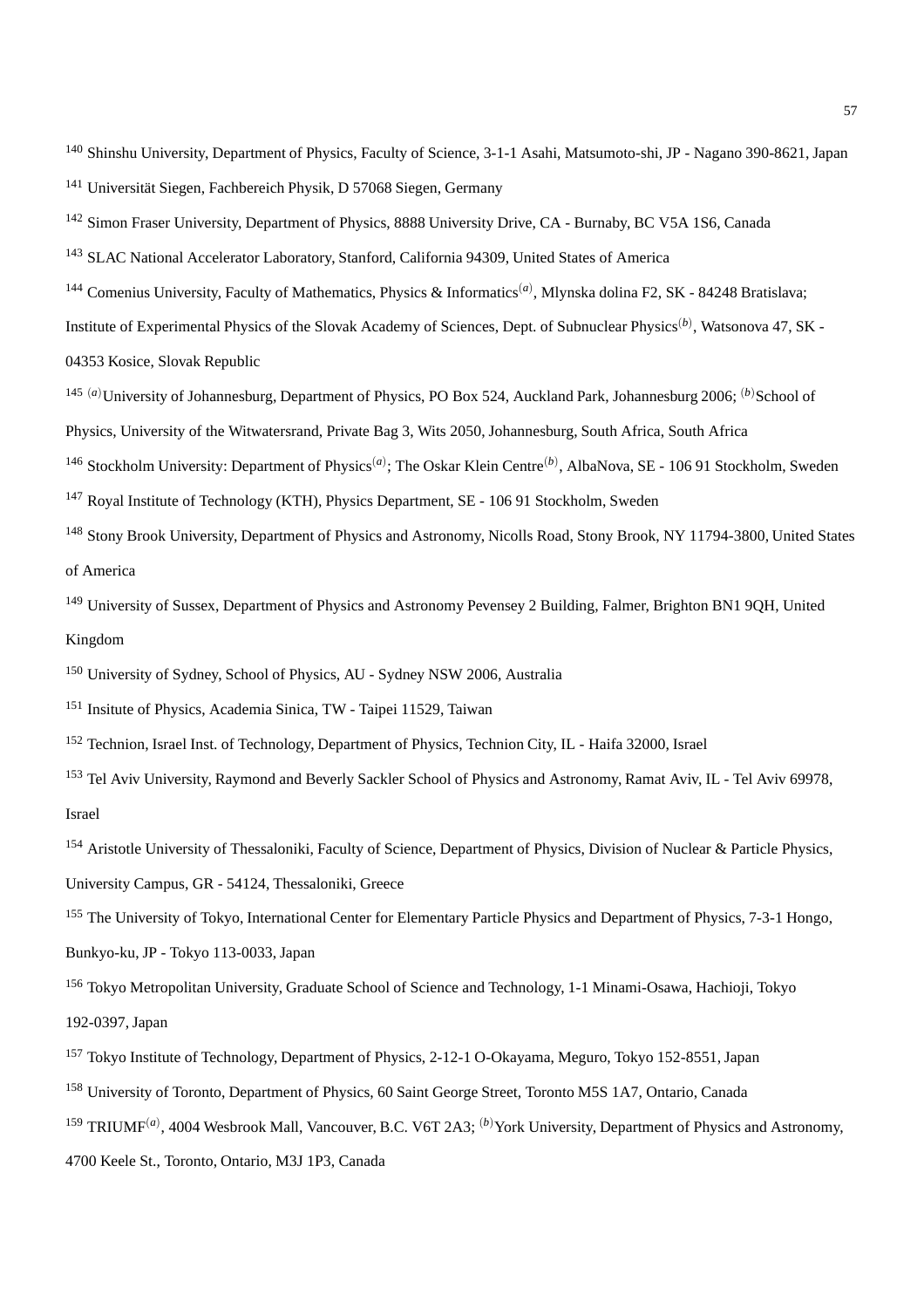<sup>160</sup> University of Tsukuba, Institute of Pure and Applied Sciences, 1-1-1 Tennoudai, Tsukuba-shi, JP - Ibaraki 305-8571, Japan <sup>161</sup> Tufts University, Science & Technology Center, 4 Colby Street, Medford, MA 02155, United States of America

- <sup>162</sup> Universidad Antonio Narino, Centro de Investigaciones, Cra 3 Este No.47A-15, Bogota, Colombia
- <sup>163</sup> University of California, Irvine, Department of Physics & Astronomy, CA 92697-4575, United States of America
- <sup>164</sup> INFN Gruppo Collegato di Udine<sup>(a)</sup>; ICTP<sup>(b)</sup>, Strada Costiera 11, IT-34014, Trieste; Università di Udine, Dipartimento di Fisica(*c*) , via delle Scienze 208, IT - 33100 Udine, Italy
- <sup>165</sup> University of Illinois, Department of Physics, 1110 West Green Street, Urbana, Illinois 61801, United States of America <sup>166</sup> University of Uppsala, Department of Physics and Astronomy, P.O. Box 516, SE -751 20 Uppsala, Sweden
- <sup>167</sup> Instituto de Física Corpuscular (IFIC) Centro Mixto UVEG-CSIC, Apdo. 22085 ES-46071 Valencia, Dept. Física At. Mol. y Nuclear; Dept. Ing. Electrónica; Univ. of Valencia, and Inst. de Microelectrónica de Barcelona (IMB-CNM-CSIC) 08193 Bellaterra, Spain
- <sup>168</sup> University of British Columbia, Department of Physics, 6224 Agricultural Road, CA Vancouver, B.C. V6T 1Z1, Canada
- <sup>169</sup> University of Victoria, Department of Physics and Astronomy, P.O. Box 3055, Victoria B.C., V8W 3P6, Canada
- <sup>170</sup> Waseda University, WISE, 3-4-1 Okubo, Shinjuku-ku, Tokyo, 169-8555, Japan
- <sup>171</sup> The Weizmann Institute of Science, Department of Particle Physics, P.O. Box 26, IL 76100 Rehovot, Israel
- <sup>172</sup> University of Wisconsin, Department of Physics, 1150 University Avenue, WI 53706 Madison, Wisconsin, United States of America
- <sup>173</sup> Julius-Maximilians-University of Würzburg, Physikalisches Institute, Am Hubland, 97074 Würzburg, Germany
- <sup>174</sup> Bergische Universität, Fachbereich C, Physik, Postfach 100127, Gauss-Strasse 20, D- 42097 Wuppertal, Germany
- <sup>175</sup> Yale University, Department of Physics, PO Box 208121, New Haven CT, 06520-8121, United States of America
- <sup>176</sup> Yerevan Physics Institute, Alikhanian Brothers Street 2, AM 375036 Yerevan, Armenia
- <sup>177</sup> Centre de Calcul CNRS/IN2P3, Domaine scientifique de la Doua, 27 bd du 11 Novembre 1918, 69622 Villeurbanne Cedex, France
- *<sup>a</sup>* Also at LIP, Portugal
- *<sup>b</sup>* Also at Faculdade de Ciencias, Universidade de Lisboa, Portugal
- *<sup>c</sup>* Also at CPPM, Marseille, France.
- *<sup>d</sup>* Also at Centro de Fisica Nuclear da Universidade de Lisboa, Portugal
- *<sup>e</sup>* Also at TRIUMF, Vancouver, Canada
- *<sup>f</sup>* Also at FPACS, AGH-UST, Cracow, Poland
- *<sup>g</sup>* Now at Universita' dell'Insubria, Dipartimento di Fisica e Matematica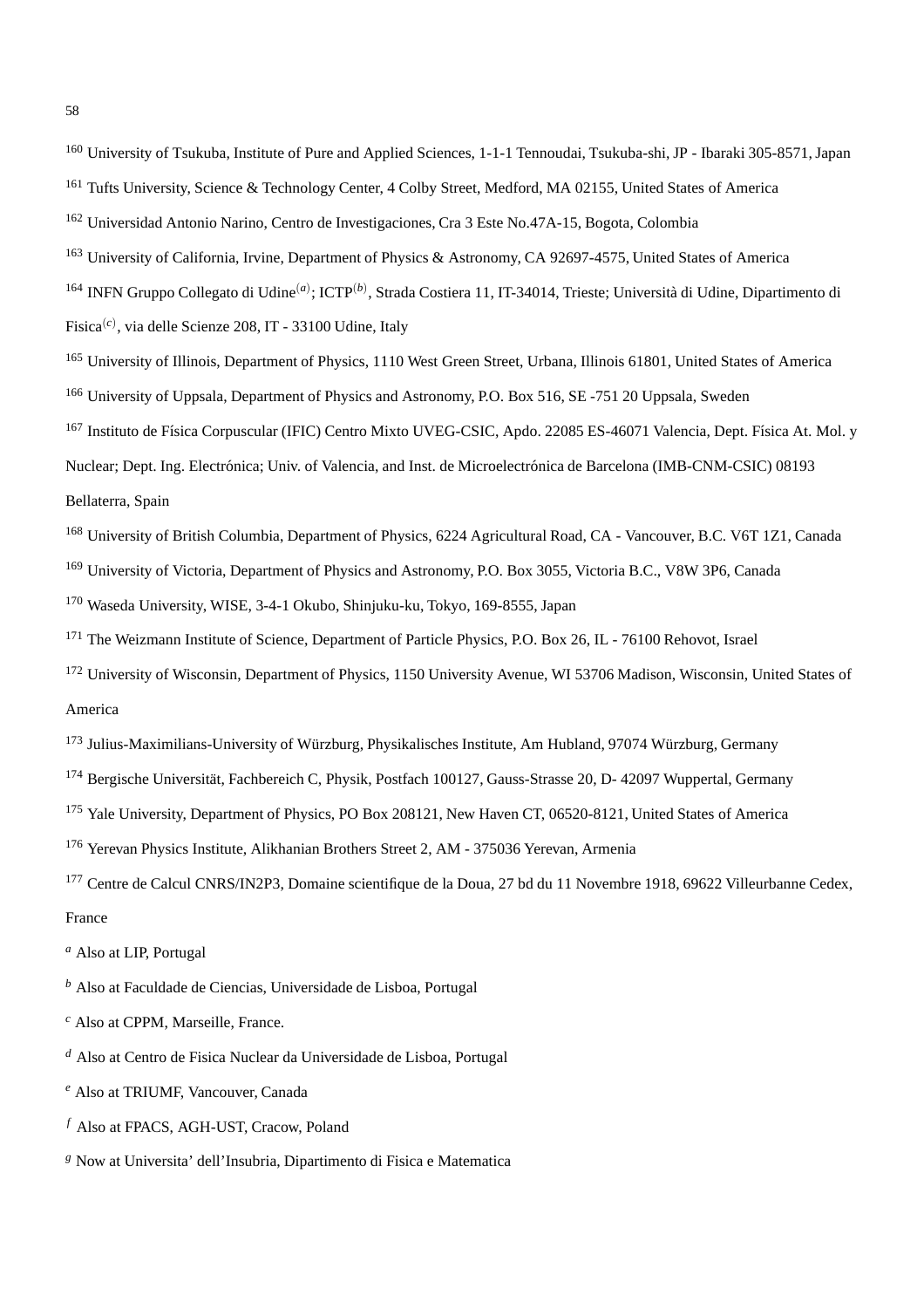- *<sup>h</sup>* Also at Department of Physics, University of Coimbra, Portugal
- *<sup>i</sup>* Now at CERN
- <sup>*j*</sup> Also at Università di Napoli Parthenope, Napoli, Italy
- *<sup>k</sup>* Also at Institute of Particle Physics (IPP), Canada
- <sup>l</sup> Also at Università di Napoli Parthenope, via A. Acton 38, IT 80133 Napoli, Italy
- *<sup>m</sup>* Louisiana Tech University, 305 Wisteria Street, P.O. Box 3178, Ruston, LA 71272, United States of America
- *<sup>n</sup>* Also at Universidade de Lisboa, Portugal
- *<sup>o</sup>* At California State University, Fresno, USA
- *<sup>p</sup>* Also at TRIUMF, 4004 Wesbrook Mall, Vancouver, B.C. V6T 2A3, Canada
- *<sup>q</sup>* Also at Faculdade de Ciencias, Universidade de Lisboa, Portugal and at Centro de Fisica Nuclear da Universidade de Lisboa,

## Portugal

- *<sup>r</sup>* Also at FPACS, AGH-UST, Cracow, Poland
- *<sup>s</sup>* Also at California Institute of Technology, Pasadena, USA
- *<sup>t</sup>* Louisiana Tech University, Ruston, USA
- *<sup>u</sup>* Also at University of Montreal, Montreal, Canada
- *<sup>v</sup>* Now at Chonnam National University, Chonnam, Korea 500-757
- *w* Also at Institut für Experimentalphysik, Universität Hamburg, Luruper Chaussee 149, 22761 Hamburg, Germany
- *<sup>x</sup>* Also at Manhattan College, NY, USA
- *<sup>y</sup>* Also at School of Physics and Engineering, Sun Yat-sen University, China
- *<sup>z</sup>* Also at Taiwan Tier-1, ASGC, Academia Sinica, Taipei, Taiwan
- *aa* Also at School of Physics, Shandong University, Jinan, China
- *ab* Also at California Institute of Technology, Pasadena, USA
- *ac* Also at Rutherford Appleton Laboratory, Didcot, UK
- *ad* Also at school of physics, Shandong University, Jinan
- *ae* Also at Rutherford Appleton Laboratory, Didcot , UK
- af Also at TRIUMF, Vancouver, Canada
- *ag* Now at KEK
- *ah* Also at Departamento de Fisica, Universidade de Minho, Portugal
- *ai* University of South Carolina, Columbia, USA
- <sup>aj</sup> Also at KFKI Research Institute for Particle and Nuclear Physics, Budapest, Hungary